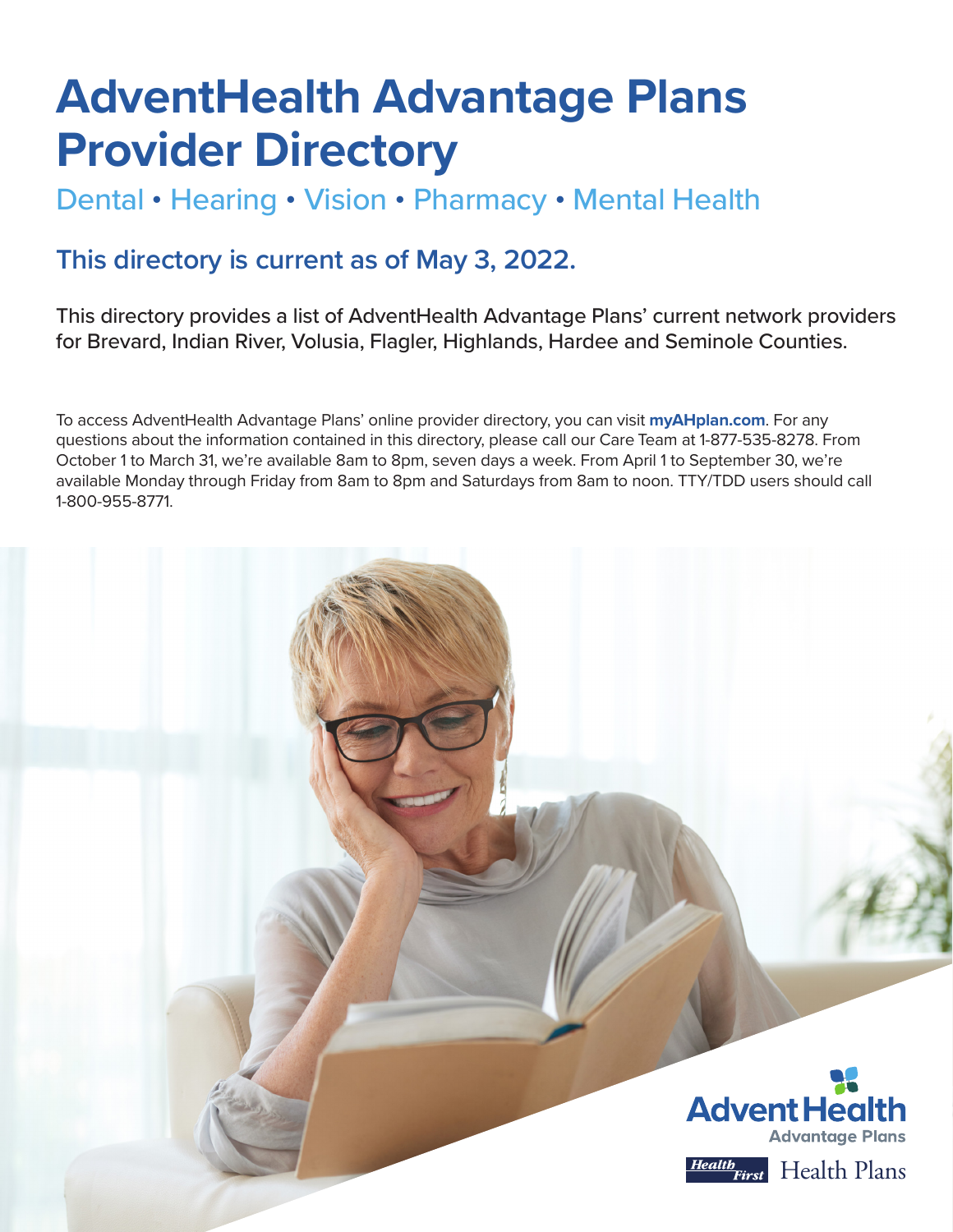# **Table of Contents**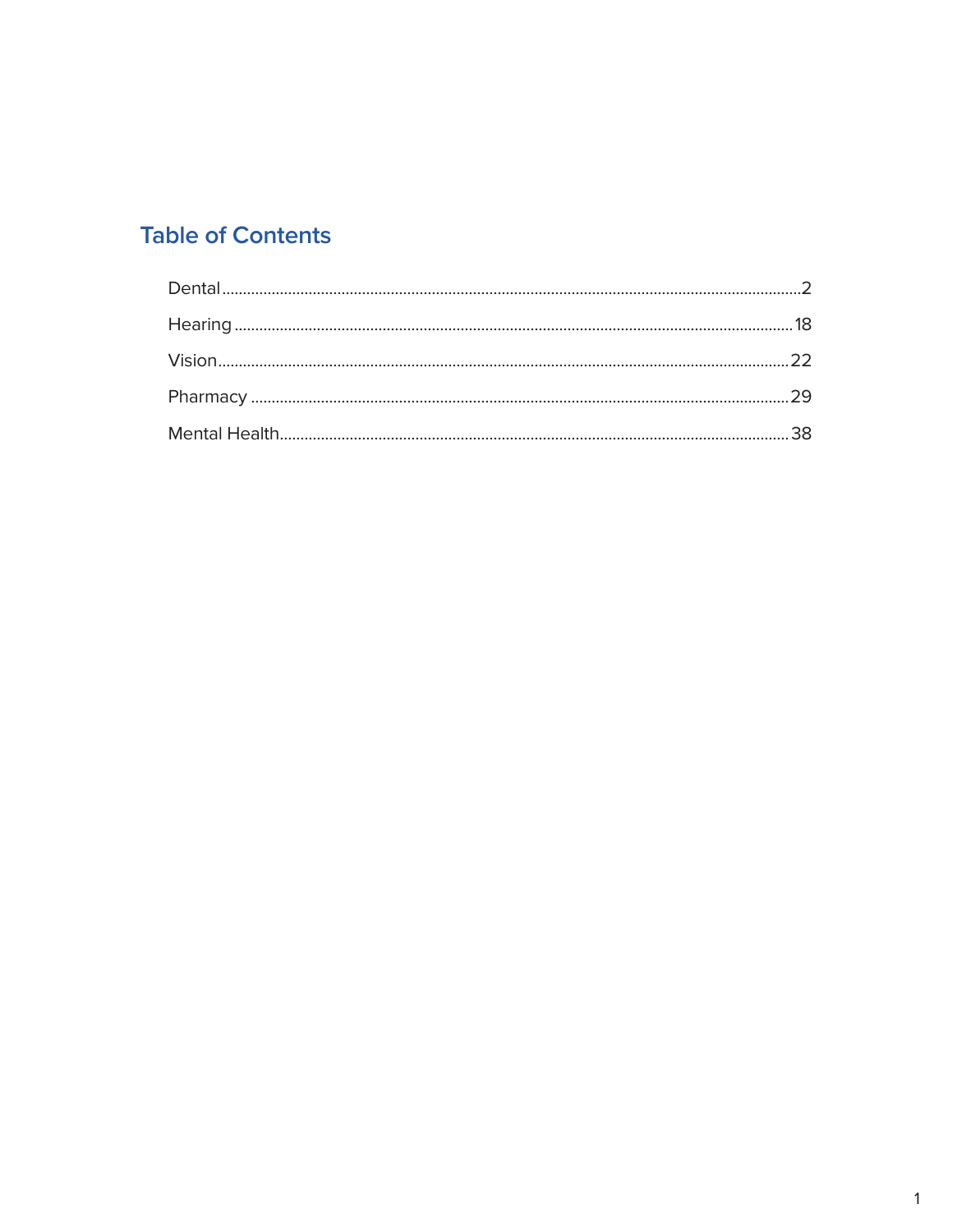<span id="page-2-0"></span>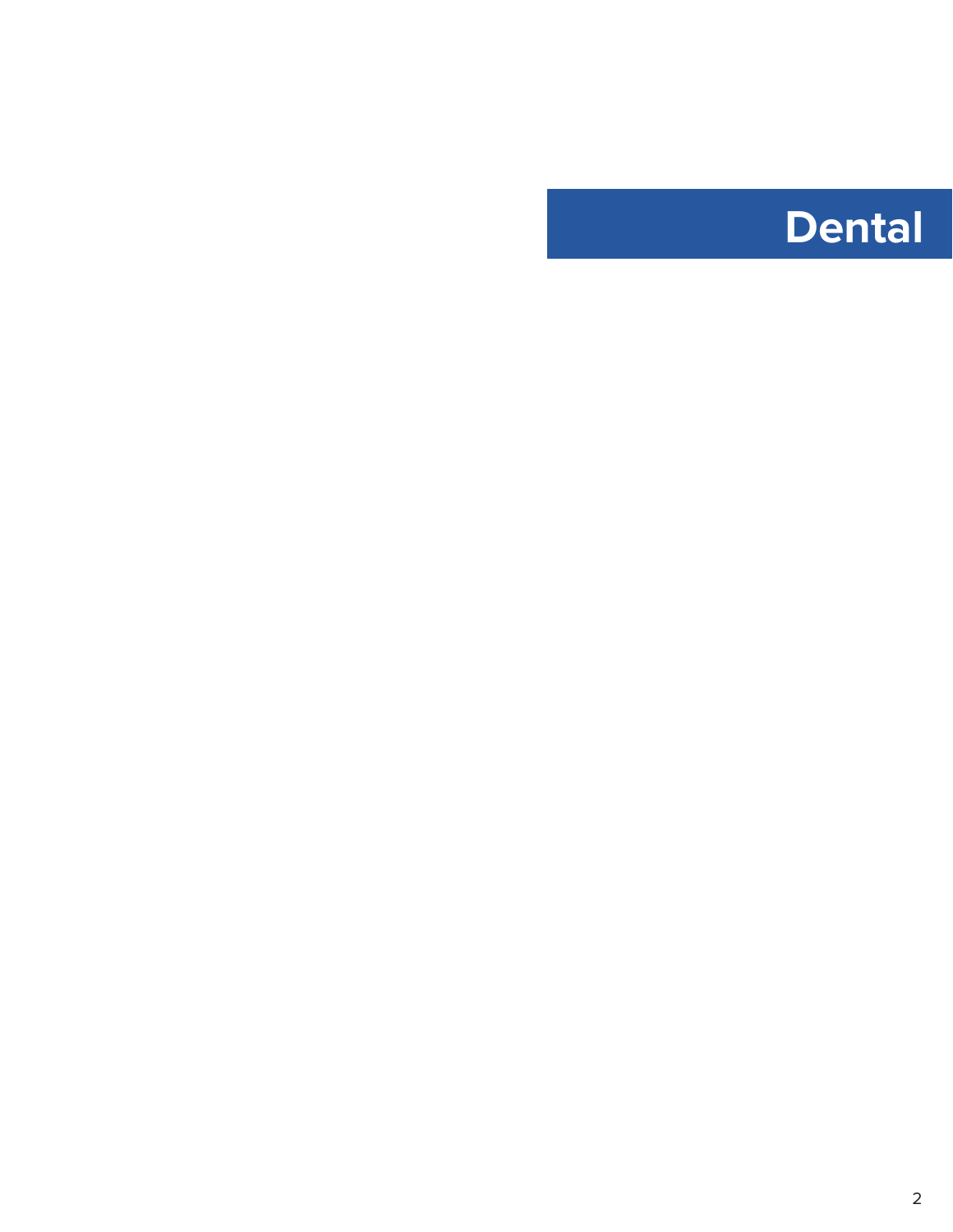# **BREVARD**

**Ashamalla, Shady, DDS** Coast Dental – Titusville 3245 Garden St., Titusville 32796 ................................321-269-2700

**Assaf, Wasim, DDS** Magic Dental Care II 1325 Pine St., Suite 103, Melbourne 32901 ................321-724-4520

**Bajwa, Amit, DDS** Bright Now! Dental 1324 Highway A1A, Satellite Beach 32937..................321-773-6666

**Bajwa, Amit, DDS** Bright Now! Dental 1770 N. Wickham Road, Melbourne 32935 .................321-253-0606

**Banachowski, Tyler, DDS** Sunrise Facial and Oral Surgery 1325 Pine St., Suite 102, Melbourne 32901 ................321-725-5377

**Crovatt, Michael, DMD** Coast Dental – Merritt Island 229 Crockett Blvd., Merritt Island 32953 .....................321-449-0833

**Diasti, Riham, DMD** Coast Dental – Merritt Island 229 Crockett Blvd., Merritt Island 32953 .....................321-449-0833 Coast Dental – Titusville 3245 Garden St., Titusville 32796 ................................321-269-2700

# **Dovale Ricardo, Jorge, DMD**

Bright Now! Dental 1324 Highway A1A, Satellite Beach 32937..................321-773-6666 1051 Port Malabar Blvd NE, Palm Bay 32905 ..............321-729-6060 1770 N. Wickham Road, Melbourne 32935 .................321-253-0606

**Eduardo, Jose, DMD** Coast Dental – Merritt Island 229 Crockett Blvd., Merritt Island 32953 .....................321-449-0833

**Elkhabbaz, Omar, DMD** Coast Dental – Melbourne 7777 N. Wickham Road, Unit 4, Melbourne 32940......321-255-6303

**Leister, Karin, DMD** Karin J Leister DMD 1751 Sarno Road, Suite 4, Melbourne 32935 ..............321-254-8425

**Ortiz, Ramon, DMD** Coast Dental – Merritt Island 229 Crockett Blvd., Merritt Island 32953 .....................321-449-0833

**Panol, Hanzara, DMD** Bright Now! Dental 1324 Highway A1A, Satellite Beach 32937..................321-773-6666 1051 Port Malabar Blvd. NE, Palm Bay 32905 .............321-729-6060 1770 N. Wickham Road, Melbourne 32935 .................321-253-0606

### **Puebla, Ana, DMD**

| Coast Dental – Merritt Island                         |  |
|-------------------------------------------------------|--|
| 229 Crockett Blvd., Merritt Island 32953 321-449-0833 |  |

**Rivera-Castro, Angel, DMD** Bright Now! Dental 1324 Highway A1A, Satellite Beach 32937..................321-773-6666 1770 N. Wickham Road, Melbourne 32935 .................321-253-0606 **Sarmiento, Diorgis, DDS** Bright Now! Dental 1324 Highway A1A, Satellite Beach 32937..................321-773-6666 1770 N. Wickham Road, Melbourne 32935 .................321-253-0606 **Schmid, Richard, DDS** Sunrise Facial and Oral Surgery 1325 Pine St., Suite 102, Melbourne 32901 ................321-725-5377 **Shah, Anand, DMD** Celebrity Smiles 2575 W New Haven Ave., West Melbourne 32904.......321-914-0929 **Torras Ceballos, Alfredo, DDS** Bright Now! Dental 1324 Highway A1A, Satellite Beach 32937..................321-773-6666 1770 N. Wickham Road, Melbourne 32935 .................321-253-0606 **Traeger, Crystal, DMD** Coast Dental – Melbourne 7777 N. Wickham Road, Unit 4, Melbourne 32940......321-255-6303 Coast Dental – Merritt Island 229 Crockett Blvd., Merritt Island 32953 .....................321-449-0833 Coast Dental – Palm Bay

145 Palm Bay Road NE, Suite 104, West Melbourne 32904 ....................................................................................321-728-8053 Coast Dental – South Titusville 4400 S. Washington Ave., Titusville 32780 ...................321-268-3300 Coast Dental – Titusville 3245 Garden St., Titusville 32796 ................................321-269-2700

# **FLAGLER**

**Johnson, Mark, DDS, PA** 215 S 3rd St., Flagler Beach 32136...........................386-439-9688

**Traeger, Crystal, DMD** Coast Dental – Palm Coast 250 Palm Coast Parkway NE, Suite 606, Palm Coast 32137 .................................................................................386-446-5595

# **HARDEE**

**Antony, Archana, DDS** Central Florida Health Care, Inc. 121 KD Revell Road, Wauchula 33873......................863-767-0696 **Coello, Marla, DMD** Central Florida Health Care, Inc. 121 KD Revell Road, Wauchula 33873......................863-767-0696 **Congote, Luis, DDS** Central Florida Health Care, Inc. 121 KD Revell Road, Wauchula 33873......................863-767-0696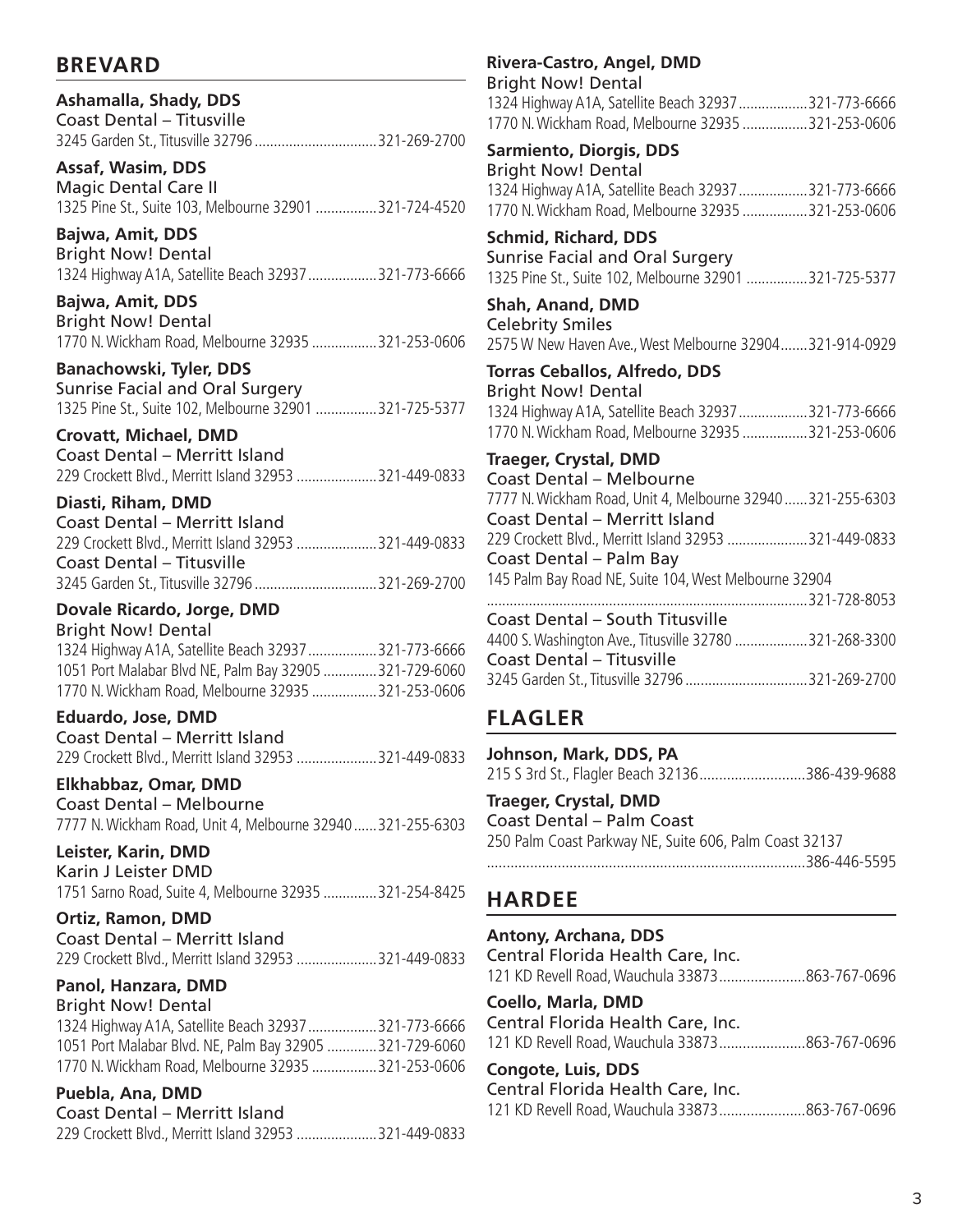**Cooper, Angela**  Central Florida Health Care, Inc. 121 KD Revell Road, Wauchula 33873......................863-767-0696

**Gomara, Denise, DDS** Central Florida Health Care, Inc. 121 KD Revell Road, Wauchula 33873......................863-767-0696

**McKenzie, Karen, DDS** Central Florida Health Care, Inc. 121 KD Revell Road, Wauchula 33873......................863-767-0696

**Modaff, Michelle**  Central Florida Health Care, Inc. 121 KD Revell Road, Wauchula 33873......................863-767-0696

**Rubin, Joslyn, DDS** Central Florida Health Care, Inc. 121 KD Revell Road, Wauchula 33873......................863-767-0696

**Seifert, Thomas**  Central Florida Health Care, Inc. 121 KD Revell Road, Wauchula 33873......................863-767-0696

# **HIGHLANDS**

**Congote, Luis, DDS** Central Florida Health Care, Inc. 950 C.R. 17-A W, Avon Park 33825 ..........................866-234-8534

**Cooper, Angela**  Central Florida Health Care, Inc. 950 C.R. 17-A W, Avon Park 33825 ..........................866-234-8534

**Gomara, Denise, DDS** Central Florida Health Care, Inc. 950 C.R. 17-A W, Avon Park 33825 ..........................866-234-8534

**Pham, Thach, DMD** Central Florida Health Care, Inc. 950 C.R. 17-A W, Avon Park 33825 ..........................866-234-8534

**Rubin, Joslyn, DDS** Central Florida Health Care, Inc. 950 C.R. 17-A W, Avon Park 33825 ..........................866-234-8534

**Traeger, Crystal, DMD** Coast Dental – Sebring 901 U.S. Highway 27 N, Suite 60, Sebring 33870......863-471-1176

# **INDIAN RIVER**

**Al Kubaisi, Ghazwan, DDS** Sage Dental of Vero Beach 1960 25th Ave., Suite 101, Vero Beach 32960..........772-446-8163

**Arana, Raisa, DDS** Treasure Coast Community Health, Inc 12196 C.R., # 512, Fellsmere 32948.........................772-257-8224 1955 21st Ave., Vero Beach 32960...........................772-257-8224

**Astles, Robert, DDS**  963 37th Place, Vero Beach 32960...........................772-562-5700 **Batista Rodriguez, Wendy, DDS** Sage Dental of Vero Beach 1960 25th Ave., Suite 101, Vero Beach 32960..........772-446-8163

**Bongato, Zenaida, DMD** Treasure Coast Community Health, Inc 12196 C.R., # 512, Fellsmere 32948.........................772-257-8224 1955 21st Ave., Vero Beach 32960...........................772-257-8224

**Buchanan, Melanie, DMD** Treasure Coast Community Health, Inc 12196 C.R., # 512, Fellsmere 32948.........................772-257-8224

**Davis, Robert, DDS** Treasure Coast Community Health, Inc 12196 C.R., # 512, Fellsmere 32948.........................772-257-8224

**Diasti, Riham, DMD** Coast Dental – Vero Beach 528 Miracle Mile Blvd., Vero Beach 32960................772-978-9383

**Gaponiuk, Mark, DMD** Treasure Coast Community Health, Inc 12196 C.R., # 512, Fellsmere 32948.........................772-257-8224

**Goebel, Gerald**  Treasure Coast Community Health, Inc 12196 C.R., # 512, Fellsmere 32948.........................772-257-8224

**Knowles, Norman, DMD** Treasure Coast Community Health, Inc 12196 C.R., # 512, Fellsmere 32948.........................772-257-8224

**Kronick, Neil, DDS** Treasure Coast Community Health, Inc 12196 C.R., # 512, Fellsmere 32948.........................772-257-8224

**Marijanovic, Christine, DDS** Treasure Coast Community Health, Inc 12196 C.R., # 512, Fellsmere 32948.........................772-257-8224

**McAndrew, Matthew, DMD** Treasure Coast Community Health Inc 12196 C.R., # 512, Fellsmere 32948.........................772-257-8224

**McGrady, William, DMD** Sage Dental Of Vero Beach 1960 25th Ave., Suite 101, Vero Beach 32960..........772-446-8163

**Ortiz, Ramon, DMD** Coast Dental – Vero Beach 528 Miracle Mile Blvd., Vero Beach 32960................772-978-9383

**Starcevic, Mia, DMD** Treasure Coast Community Health, Inc 12196 C.R., # 512, Fellsmere 32948.........................772-257-8224 1955 21st Ave., Vero Beach 32960...........................772-257-8224

**Traeger, Crystal, DMD** Coast Dental – Vero Beach 528 Miracle Mile Blvd., Vero Beach 32960................772-978-9383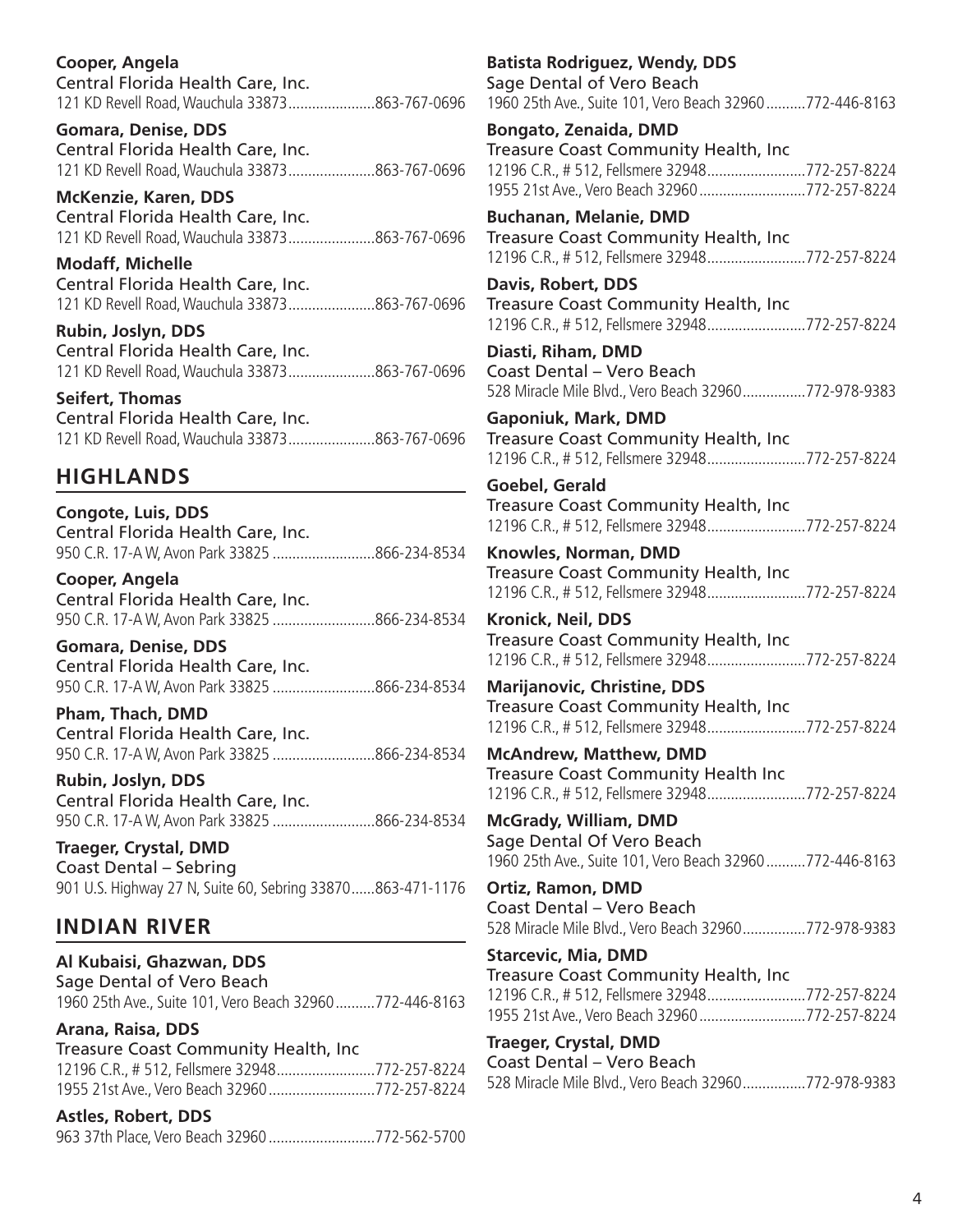# **SEMINOLE**

**Abdel-Jabbar, Sana, DMD**

# Sage Dental of Lake Mary 3801 W. Lake Mary Blvd., Suite 111, Lake Mary 32746 .................................................................................407-936-3400 **Adams, Bryan, DMD** Greenberg Dental – Casselberry 879 S.R. 436, Casselberry 32707 ..............................407-767-7600 Greenberg Dental – Oviedo

1500 Alafaya Trail, Suite #1064, Oviedo 32765.........407-977-1600 Greenberg Dental – Sanford 819 E First St., Suite 9, Sanford 32771......................407-323-8180

# **Ahn, Sunghee, DMD**

Sage Dental of Altamonte Springs 305 E. Altamonte Drive, #1020, Altamonte Springs 32701 .................................................................................407-691-3908

Sage Dental of Lake Mary 3801 W. Lake Mary Blvd., Suite 111, Lake Mary 32746

.................................................................................407-936-3400 Sage Dental of Oviedo 3607 Aloma Ave., Suite 1031, Oviedo 32765............321-304-6777

**Akula, Mounika, DDS** Coast Dental – Lake Mary 2500 W. Lake Mary Blvd., Suite 106, Lake Mary 32746 .................................................................................407-328-6411

**Al Shareef, Amer, DDS**  604 Maitland Ave., Altamonte Springs 32701...........407-831-1203

**Albaree, Kenda, DMD** Amer Al Shareef, DDS 604 Maitland Ave., Altamonte Springs 32701...........407-831-1203

**Alvarez, Jonathan, DDS** Sage Dental of Altamonte Springs 305 E. Altamonte Drive, #1020, Altamonte Springs 32701 .................................................................................407-691-3908

Sage Dental of Lake Mary 3801 W. Lake Mary Blvd., Suite 111, Lake Mary 32746 .................................................................................407-936-3400

Sage Dental of Oviedo 3607 Aloma Ave., Suite 1031, Oviedo 32765............321-304-6777

**Alwani, Gulafroz, DMD** Sage Dental of Oviedo 3607 Aloma Ave., Suite 1031, Oviedo 32765............321-304-6777

**Amaro, David, DDS** Greenberg Dental – Casselberry 879 S.R. 436, Casselberry 32707 ..............................407-767-7600 Greenberg Dental – Oviedo 1500 Alafaya Trail, Suite #1064, Oviedo 32765.........407-977-1600 Greenberg Dental – Sanford 819 E First St., Suite 9, Sanford 32771......................407-323-8180

**Antezana, Mauricio, DMD** Altamonte Mall Dental 451 Altamonte Drive, Suite 1279, Altamonte Springs 32701 .................................................................................407-261-0201 **Arnedo, Johanna, DDS** Altamonte Mall Dental 451 Altamonte Drive, Suite 1279, Altamonte Springs 32701 .................................................................................407-261-0201 **Atallah, Ayman, DDS** Sage Dental of Lake Mary 3801 W. Lake Mary Blvd., Suite 111, Lake Mary 32746 .................................................................................407-936-3400 **Athanassios, Ramy, DMD** Sage Dental of Lake Mary 3801 W. Lake Mary Blvd., Suite 111, Lake Mary 32746 .................................................................................407-936-3400 **Baker, James, DDS** Greenberg Dental – Casselberry 879 S.R. 436, Casselberry 32707 ..............................407-767-7600 Greenberg Dental – Oviedo 1500 Alafaya Trail, Suite #1064, Oviedo 32765.........407-977-1600 Greenberg Dental – Sanford 819 E First St., Suite 9, Sanford 32771......................407-323-8180 **Barrett, Steven, DDS** Greenberg Dental – Casselberry 879 S.R. 436, Casselberry 32707 ..............................407-767-7600 Greenberg Dental – Oviedo 1500 Alafaya Trail, Suite #1064, Oviedo 32765.........407-977-1600 Greenberg Dental – Sanford 819 E First St., Suite 9, Sanford 32771......................407-323-8180 **Bermudez, Juliana, DDS** Elite Dental 851 W S.R. 436, Suite 1021, Altamonte Springs 32714 .................................................................................407-786-5559 **Bernal, Maria, DMD** Greenberg Dental – Casselberry 879 S.R. 436, Casselberry 32707 ..............................407-767-7600 Greenberg Dental – Oviedo 1500 Alafaya Trail, Suite #1064, Oviedo 32765.........407-977-1600 Greenberg Dental – Sanford 819 E First St., Suite 9, Sanford 32771......................407-323-8180 **Burchfield, Tommie, DMD** .................................................................................407-862-0444 Greenberg Dental – Casselberry 879 S.R. 436, Casselberry 32707 ..............................407-767-7600 Greenberg Dental – Oviedo 1500 Alafaya Trail, Suite #1064, Oviedo 32765.........407-977-1600

Greenberg Dental – Sanford

819 E First St., Suite 9, Sanford 32771......................407-323-8180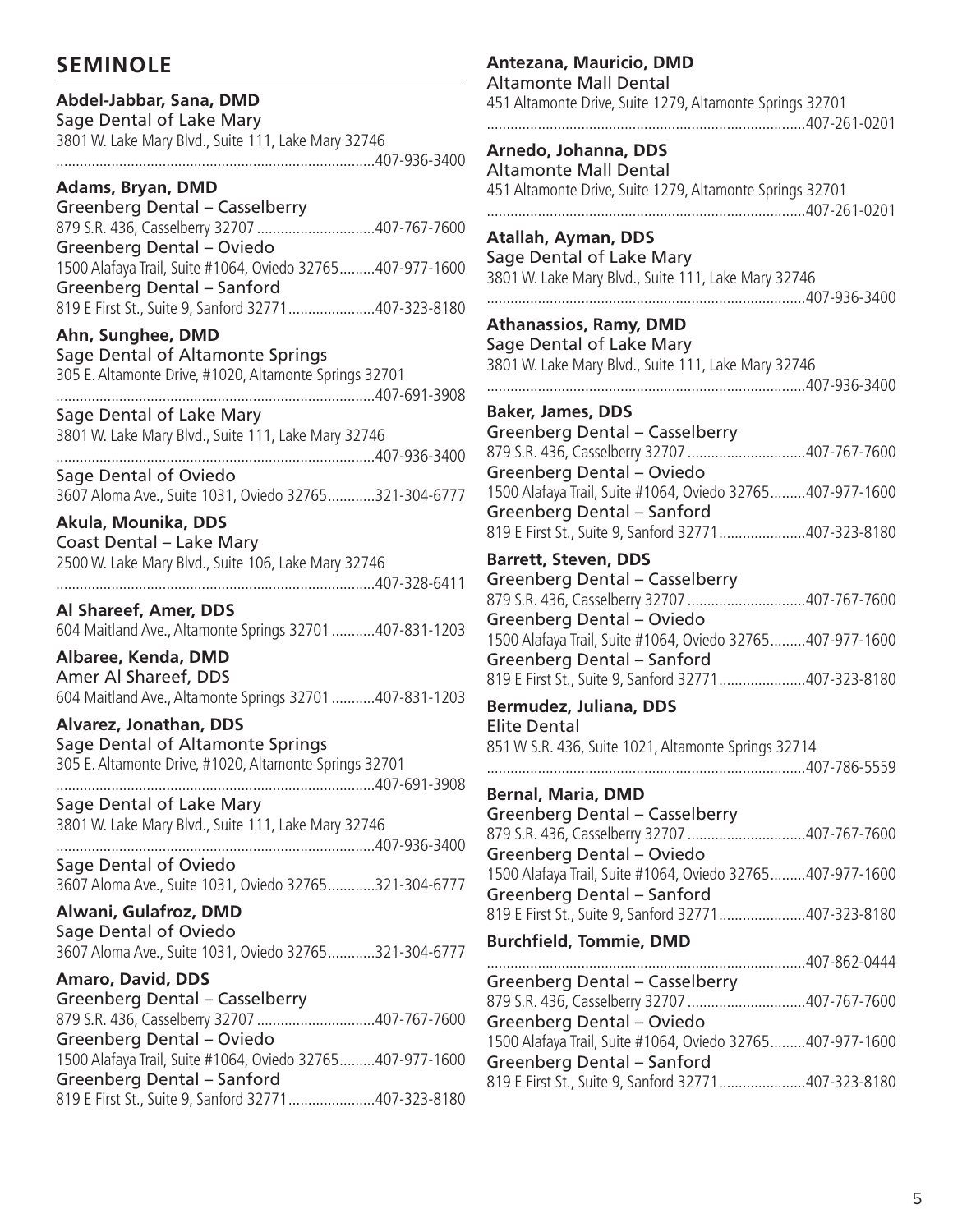# **Carter, Ben, DDS**

| Greenberg Dental - Casselberry                            |  |
|-----------------------------------------------------------|--|
|                                                           |  |
| Greenberg Dental - Oviedo                                 |  |
| 1500 Alafaya Trail, Suite #1064, Oviedo 32765407-977-1600 |  |
| Greenberg Dental - Sanford                                |  |
| 819 E First St., Suite 9, Sanford 32771407-323-8180       |  |
|                                                           |  |

### **Cherian, Shiju, DDS**

| Greenberg Dental - Casselberry                            |  |
|-----------------------------------------------------------|--|
| 879 S.R. 436, Casselberry 32707 407-767-7600              |  |
| Greenberg Dental – Oviedo                                 |  |
| 1500 Alafaya Trail, Suite #1064, Oviedo 32765407-977-1600 |  |
| Greenberg Dental - Sanford                                |  |
| 819 E First St., Suite 9, Sanford 32771407-323-8180       |  |

# **Clemente, Evelyn, DDS**

Amazing Smile, Llc 2417 S. French Ave., Sanford 327714249 .................407-321-5010

### **Correal, Juliana, DMD**

| Greenberg Dental - Casselberry                            |  |
|-----------------------------------------------------------|--|
| 879 S.R. 436, Casselberry 32707 407-767-7600              |  |
| Greenberg Dental - Oviedo                                 |  |
| 1500 Alafaya Trail, Suite #1064, Oviedo 32765407-977-1600 |  |
| Greenberg Dental - Sanford                                |  |
| 819 E First St., Suite 9, Sanford 32771407-323-8180       |  |

#### **Costas, Jose, DMD** Sage Dental of Altamonte Springs 305 E. Altamonte Drive, #1020, Altamonte Springs 32701 .................................................................................407-691-3908

# **Cruz, Antonio**

Sage Dental of Altamonte Springs 305 E. Altamonte Drive, #1020, Altamonte Springs 32701 .................................................................................407-691-3908 Sage Dental of Lake Mary 3801 W. Lake Mary Blvd., Suite 111, Lake Mary 32746 .................................................................................407-936-3400

Sage Dental of Oviedo 3607 Aloma Ave., Suite 1031, Oviedo 32765............321-304-6777

#### **Cruz-Andujar, Lourdes, DMD** Kandor Dental

5515 Vista View Way, Oviedo 32765.........................407-542-4934

**Cullen, William**  Altamonte Mall Dental 451 Altamonte Drive, Suite 1279, Altamonte Springs 32701 .................................................................................407-261-0201

# **Cunningham, Nina, DMD**

Sage Dental of Altamonte Springs 305 E. Altamonte Drive, #1020, Altamonte Springs 32701 .................................................................................407-691-3908

Sage Dental of Lake Mary 3801 W. Lake Mary Blvd., Suite 111, Lake Mary 32746

.................................................................................407-936-3400 Sage Dental of Oviedo 3607 Aloma Ave., Suite 1031, Oviedo 32765............321-304-6777

## **Daccache, Danny, DDS**

| Daccache, Danny, DDS                                                            |
|---------------------------------------------------------------------------------|
| Greenberg Dental - Casselberry                                                  |
| 879 S.R. 436, Casselberry 32707 407-767-7600                                    |
| <b>Greenberg Dental - Oviedo</b>                                                |
| 1500 Alafaya Trail, Suite #1064, Oviedo 32765407-977-1600                       |
| Greenberg Dental - Sanford                                                      |
| 819 E First St., Suite 9, Sanford 32771407-323-8180                             |
| Darojat, Zuhdiyah                                                               |
| Sage Dental of Altamonte Springs                                                |
| 305 E. Altamonte Drive, #1020, Altamonte Springs 32701                          |
|                                                                                 |
| Sage Dental of Lake Mary                                                        |
| 3801 W. Lake Mary Blvd., Suite 111, Lake Mary 32746                             |
|                                                                                 |
| Sage Dental of Oviedo                                                           |
| 3607 Aloma Ave., Suite 1031, Oviedo 32765321-304-6777                           |
| De Laperya Ruz, Jose Javier, DDS                                                |
| <b>Altamonte Mall Dental</b>                                                    |
| 451 Altamonte Drive, Suite 1279, Altamonte Springs 32701                        |
|                                                                                 |
|                                                                                 |
| Del Valle, Jorge, DMD                                                           |
| Sage Dental of Altamonte Springs                                                |
| 305 E. Altamonte Drive, #1020, Altamonte Springs 32701                          |
|                                                                                 |
| Sage Dental of Lake Mary                                                        |
| 3801 W. Lake Mary Blvd., Suite 111, Lake Mary 32746                             |
|                                                                                 |
| Sage Dental of Oviedo                                                           |
| 3607 Aloma Ave., Suite 1031, Oviedo 32765321-304-6777                           |
| Dhall, Jagdeep, DMD                                                             |
| Jagdeep Dhall DMD PA                                                            |
| 430 Waymont Ct Ste 110, Lake Mary 32746407-322-1688                             |
| Diasti, Riham, DMD                                                              |
|                                                                                 |
| Coast Dental - Lake Mary<br>2500 W. Lake Mary Blvd., Suite 106, Lake Mary 32746 |
|                                                                                 |
| Coast Dental - Tuscawilla                                                       |
| 5285 Red Bug Lake Road, #105, Winter Springs 32708                              |
|                                                                                 |
|                                                                                 |
| Dib, Rafik, DDS                                                                 |
| Sage Dental of Oviedo                                                           |
| 3607 Aloma Ave., Suite 1031, Oviedo 32765321-304-6777                           |
| Digney, J. Michael, DDS                                                         |
| Greenberg Dental - Altamonte Springs                                            |
| 926 Great Pond Drive, Suite 1000, Altamonte Springs 32714                       |
|                                                                                 |
| <b>Greenberg Dental - Casselberry</b>                                           |
| 879 S.R. 436, Casselberry 32707 407-767-7600                                    |
| Greenberg Dental - Sanford                                                      |
| 819 E First St., Suite 9, Sanford 32771407-323-8180                             |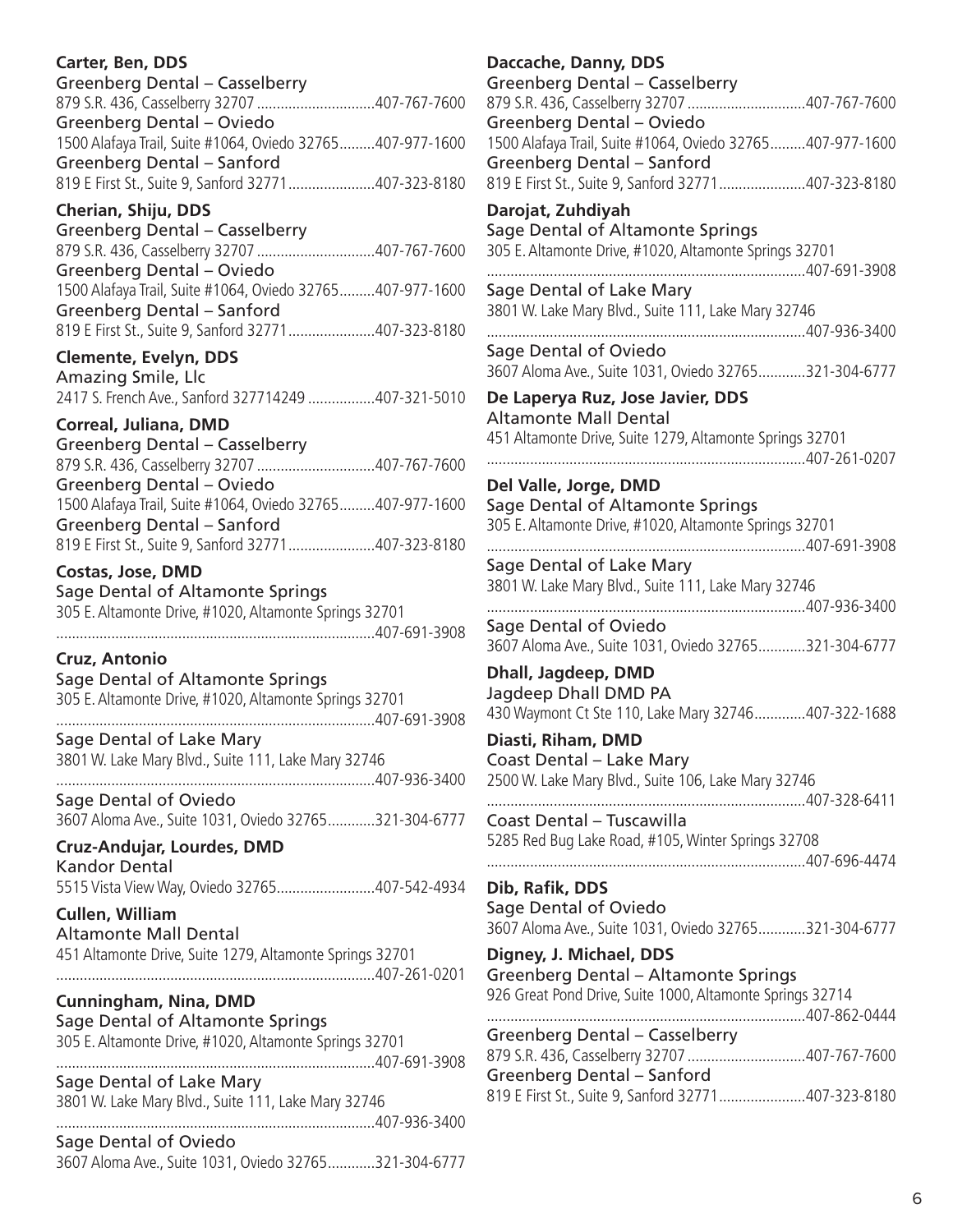# **Do, Tutrinh, DMD**

| Greenberg Dental - Casselberry                            |  |
|-----------------------------------------------------------|--|
|                                                           |  |
| Greenberg Dental - Oviedo                                 |  |
| 1500 Alafaya Trail, Suite #1064, Oviedo 32765407-977-1600 |  |
| Greenberg Dental - Sanford                                |  |
| 819 E First St., Suite 9, Sanford 32771407-323-8180       |  |
|                                                           |  |

# **Doherty, Nicole, DDS**

Greenberg Dental – Casselberry 879 S.R. 436, Casselberry 32707 ..............................407-767-7600 Greenberg Dental – Oviedo 1500 Alafaya Trail, Suite #1064, Oviedo 32765.........407-977-1600 Greenberg Dental – Sanford 819 E First St., Suite 9, Sanford 32771......................407-323-8180

# **Duarte, Beatriz, DMD**

Sage Dental of Altamonte Springs 305 E. Altamonte Drive, #1020, Altamonte Springs 32701 .................................................................................407-691-3908

Sage Dental of Lake Mary 3801 W. Lake Mary Blvd., Suite 111, Lake Mary 32746

.................................................................................407-936-3400 Sage Dental of Oviedo 3607 Aloma Ave., Suite 1031, Oviedo 32765............321-304-6777

**Duque, Alexander, DDS**

Bright Now! Dental 5761 U.S. Highway 1792, Suite #1001 & 1005, Casselberry 32707 .................................................................................407-670-0557

# **Durkan, Marcia, DDS**

Sage Dental of Altamonte Springs 305 E. Altamonte Drive, #1020, Altamonte Springs 32701 .................................................................................407-691-3908 Sage Dental of Lake Mary 3801 W. Lake Mary Blvd., Suite 111, Lake Mary 32746 .................................................................................407-936-3400

Sage Dental of Oviedo 3607 Aloma Ave., Suite 1031, Oviedo 32765............321-304-6777

#### **Espinet-Kusnier, Elaine, DMD** Sage Dental of Lake Mary

3801 W. Lake Mary Blvd., Suite 111, Lake Mary 32746 .................................................................................407-936-3400

# **Feng, Connie, DMD**

Greenberg Dental – Casselberry 879 S.R. 436, Casselberry 32707 ..............................407-767-7600 Greenberg Dental – Oviedo 1500 Alafaya Trail, Suite #1064, Oviedo 32765.........407-977-1600 Greenberg Dental – Sanford 819 E First St., Suite 9, Sanford 32771......................407-323-8180

#### **Fernandez Perez, Barbara, DMD** Bright Now! Dental

| <b>DIGITURY DURIOL</b>                                        |  |
|---------------------------------------------------------------|--|
| 5761 U.S. Highway 1792, Suite #1001 & 1005, Casselberry 32707 |  |
|                                                               |  |

# **Ferreira, Stephanie, DDS**

| Ferreira, Stephanie, DDS                                                                   |
|--------------------------------------------------------------------------------------------|
| Greenberg Dental - Casselberry                                                             |
| 879 S.R. 436, Casselberry 32707 407-767-7600                                               |
| Greenberg Dental - Oviedo                                                                  |
| 1500 Alafaya Trail, Suite #1064, Oviedo 32765407-977-1600<br>Greenberg Dental - Sanford    |
| 819 E First St., Suite 9, Sanford 32771407-323-8180                                        |
|                                                                                            |
| <b>Fidy, Ramez, DDS</b>                                                                    |
| <b>Greenberg Dental - Casselberry</b>                                                      |
| 879 S.R. 436, Casselberry 32707 407-767-7600                                               |
| Greenberg Dental - Oviedo<br>1500 Alafaya Trail, Suite #1064, Oviedo 32765407-977-1600     |
| Greenberg Dental - Sanford                                                                 |
| 819 E First St., Suite 9, Sanford 32771407-323-8180                                        |
|                                                                                            |
| <b>Figaro, Mark, DDS</b>                                                                   |
| <b>Kush Dental Llc</b><br>1012 S.R. 436, Casselberry 32707 407-636-7602                    |
|                                                                                            |
| Freeman, Michael, DDS                                                                      |
| Greenberg Dental - Casselberry                                                             |
| 879 S.R. 436, Casselberry 32707 407-767-7600                                               |
| Greenberg Dental - Oviedo                                                                  |
| 1500 Alafaya Trail, Suite #1064, Oviedo 32765407-977-1600<br>Greenberg Dental - Sanford    |
| 819 E First St., Suite 9, Sanford 32771407-323-8180                                        |
|                                                                                            |
| Freyman, Ilya, DMD                                                                         |
| 286 East S.R., Suite 434, Longwood 327505274  407-260-0224                                 |
| Galindo-Ramirez, Ricardo, DDS                                                              |
| Greenberg Dental - Casselberry                                                             |
| 879 S.R. 436, Casselberry 32707 407-767-7600                                               |
| Greenberg Dental - Oviedo                                                                  |
| 1500 Alafaya Trail, Suite #1064, Oviedo 32765407-977-1600                                  |
| <b>Greenberg Dental - Sanford</b><br>819 E First St., Suite 9, Sanford 32771407-323-8180   |
|                                                                                            |
| Garcia, Daniel, DDS                                                                        |
| Greenberg Dental - Casselberry                                                             |
| 879 S.R. 436, Casselberry 32707 407-767-7600                                               |
| Greenberg Dental - Oviedo<br>1500 Alafaya Trail, Suite #1064, Oviedo 32765407-977-1600     |
| Greenberg Dental - Sanford                                                                 |
| 819 E First St., Suite 9, Sanford 32771407-323-8180                                        |
|                                                                                            |
| <b>Garland, Dianne, DMD</b>                                                                |
| <b>Bright Now! Dental</b><br>5761 U.S. Highway 1792, Suite #1001 & 1005, Casselberry 32707 |
|                                                                                            |
| <b>Bright Now! Dental - Oviedo</b>                                                         |
| 1079 Alafaya Trail, Oviedo 327654741 321-348-3299                                          |
|                                                                                            |
| George, Susan, DDS<br><b>Kush Dental LLC</b>                                               |
| 1012 S.R. 436, Casselberry 32707 407-636-7602                                              |
|                                                                                            |
| <b>Gonzalez Rosario, Isadora, DDS</b>                                                      |

Bright Now! Dental 5761 U.S. Highway 1792, Suite 1001 & 1005, Casselberry 32707 .................................................................................407-670-0557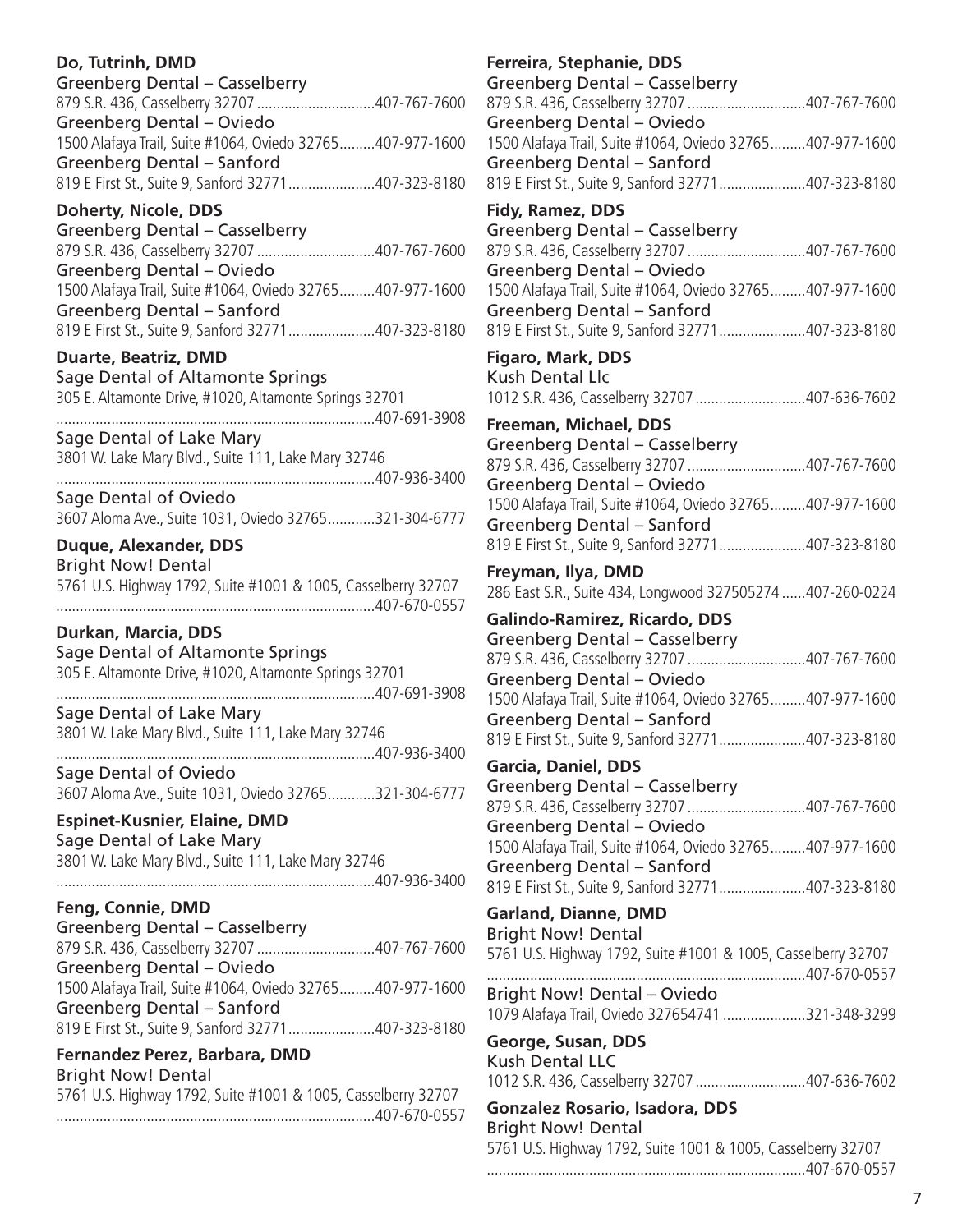# **Greenberg, Adam, DMD**

| Greenberg Dental - Casselberry                            |  |
|-----------------------------------------------------------|--|
| 879 S.R. 436, Casselberry 32707 407-767-7600              |  |
| Greenberg Dental - Oviedo                                 |  |
| 1500 Alafaya Trail, Suite #1064, Oviedo 32765407-977-1600 |  |
| Greenberg Dental - Sanford                                |  |
| 819 E First St., Suite 9, Sanford 32771407-323-8180       |  |
|                                                           |  |

# **Greenberg, Andrew, DDS**

Greenberg Dental – Casselberry 879 S.R. 436, Casselberry 32707 ..............................407-767-7600 Greenberg Dental – Oviedo 1500 Alafaya Trail, Suite #1064, Oviedo 32765.........407-977-1600 Greenberg Dental – Sanford 819 E First St., Suite 9, Sanford 32771......................407-323-8180

# **Guerrero, Luis, DDS**

Sage Dental of Altamonte Springs 305 E. Altamonte Drive, #1020, Altamonte Springs 32701 .................................................................................407-691-3908

Sage Dental of Lake Mary 3801 W. Lake Mary Blvd., Suite 111, Lake Mary 32746

.................................................................................407-936-3400 Sage Dental of Oviedo 3607 Aloma Ave., Suite 1031, Oviedo 32765............321-304-6777

**Haratz, Zina, DDS**  Altamonte Mall Dental 451 Altamonte Drive, Suite 1279, Altamonte Springs 32701 .................................................................................407-261-0201

**Havens, Nancy, DDS** Coast Dental – Lake Mary 2500 W. Lake Mary Blvd., Suite 106, Lake Mary 32746 .................................................................................407-328-6411

**Hersh, Jason, DDS** Sage Dental of Altamonte Springs 305 E. Altamonte Drive, #1020, Altamonte Springs 32701

.................................................................................407-691-3908 Sage Dental of Lake Mary 3801 W. Lake Mary Blvd., Suite 111, Lake Mary 32746

.................................................................................407-936-3400 Sage Dental of Oviedo 3607 Aloma Ave., Suite 1031, Oviedo 32765............321-304-6777

**Hoffman, Francis, DDS** Hoffman Family Dentistry 515 S.R. 436, Suite 1000, Casselberry 32707............321-972-8458

**Hsu, Judy, DDS** Sage Dental of Altamonte Springs 305 E. Altamonte Drive, #1020, Altamonte Springs 32701 .................................................................................407-691-3908

**Johnson, Jacob, DDS** Central Florida Family Health True Health 1120 S.R. 436, Suite 1800, Casselberry 32707 .........407-322-8645 True Health 225 Harvest Ave., Sanford 32771..............................407-322-8645

# **Knafo, Esther, DDS**  Altamonte Mall Dental 451 Altamonte Drive, Suite 1279, Altamonte Springs 32701 .................................................................................407-261-0201 **Lawson, Scott, DDS** Greenberg Dental – Casselberry 879 S.R. 436, Casselberry 32707 ..............................407-767-7600 Greenberg Dental – Oviedo 1500 Alafaya Trail, Suite #1064, Oviedo 32765.........407-977-1600 Greenberg Dental – Sanford 819 E First St., Suite 9, Sanford 32771......................407-323-8180 **Lombana-Cano, Edward, DDS** Greenberg Dental – Casselberry 879 S.R. 436, Casselberry 32707 ..............................407-767-7600 Greenberg Dental – Oviedo 1500 Alafaya Trail, Suite #1064, Oviedo 32765.........407-977-1600 Greenberg Dental – Sanford 819 E First St., Suite 9, Sanford 32771......................407-323-8180 **Londono, Jennifer, DDS** Sage Dental of Altamonte Springs 305 E. Altamonte Drive, #1020, Altamonte Springs 32701 .................................................................................407-691-3908 Sage Dental of Lake Mary 3801 W. Lake Mary Blvd., Suite 111, Lake Mary 32746 .................................................................................407-936-3400 Sage Dental of Oviedo 3607 Aloma Ave., Suite 1031, Oviedo 32765............321-304-6777 **Lopez, Matthew, DDS** Greenberg Dental – Casselberry 879 S.R. 436, Casselberry 32707 ..............................407-767-7600 Greenberg Dental – Oviedo 1500 Alafaya Trail, Suite #1064, Oviedo 32765.........407-977-1600 Greenberg Dental – Sanford 819 E First St., Suite 9, Sanford 32771......................407-323-8180 **Ma, Robert, DDS** Sage Dental of Altamonte Springs 305 E. Altamonte Drive, #1020, Altamonte Springs 32701 .................................................................................407-691-3908 Sage Dental of Lake Mary 3801 W. Lake Mary Blvd., Suite 111, Lake Mary 32746 .................................................................................407-936-3400 Sage Dental of Oviedo 3607 Aloma Ave., Suite 1031, Oviedo 32765............321-304-6777 **Maniar, Nimish, DMD** Dentist of Lake Mary, Llc 229 Wheelhouse Lane, Suite 1241, Lake Mary 327463665 .................................................................................407-413-9000

**Mathew, Sarah, DMD** Sage Dental of Lake Mary 3801 W. Lake Mary Blvd., Suite 111, Lake Mary 32746 .................................................................................407-936-3400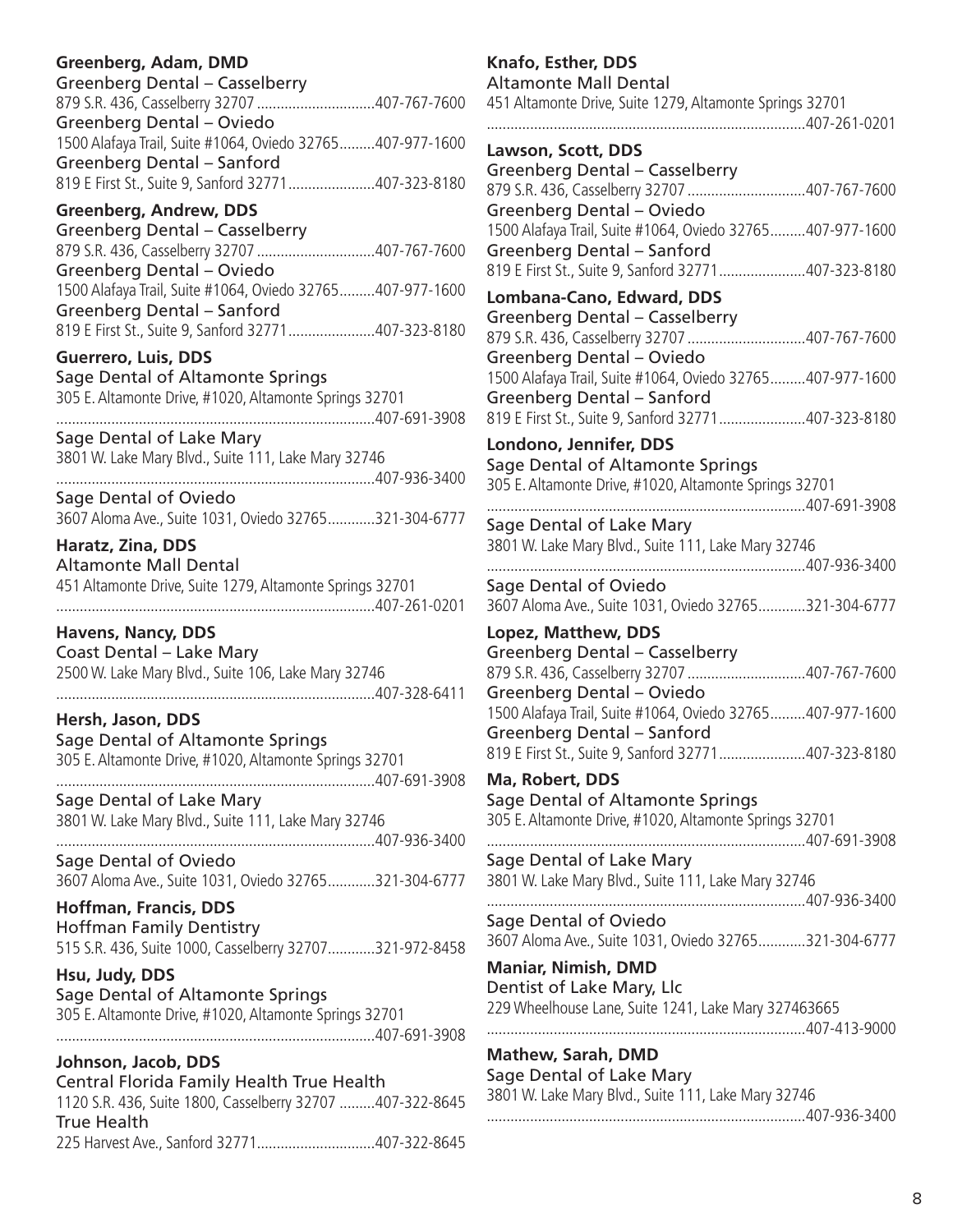# **Mena, Angelica, DDS**

| <b>Bright Now! Dental</b><br>5761 U.S. Highway 1792, Suite #1001 & 1005, Casselberry 32707<br>407-670-0557                                                                                                     |
|----------------------------------------------------------------------------------------------------------------------------------------------------------------------------------------------------------------|
| <b>Bright Now! Dental - Oviedo</b><br>1079 Alafaya Trail, Oviedo 327654741 321-348-3299                                                                                                                        |
| <b>Minjares, Monica, DMD</b><br>Coast Dental - Lake Mary<br>2500 W. Lake Mary Blvd., Suite 106, Lake Mary 32746                                                                                                |
| <b>Mohammad, Sarah, DDS</b>                                                                                                                                                                                    |
| Greenberg Dental - Casselberry<br>879 S.R. 436, Casselberry 32707 407-767-7600<br>Greenberg Dental - Oviedo                                                                                                    |
| 1500 Alafaya Trail, Suite #1064, Oviedo 32765407-977-1600<br>Greenberg Dental - Sanford                                                                                                                        |
| 819 E First St., Suite 9, Sanford 32771407-323-8180<br><b>Monir, Christine, DMD</b>                                                                                                                            |
| Greenberg Dental - Casselberry<br>879 S.R. 436, Casselberry 32707 407-767-7600<br>Greenberg Dental - Oviedo<br>1500 Alafaya Trail, Suite #1064, Oviedo 32765407-977-1600<br>Greenberg Dental - Sanford         |
| 819 E First St., Suite 9, Sanford 32771407-323-8180                                                                                                                                                            |
| Mora-Rosa, Pedro, DDS<br><b>Bright Now! Dental</b><br>5761 U.S. Highway 1792, Suite #1001 & 1005, Casselberry 32707<br><b>Bright Now! Dental - Oviedo</b><br>1079 Alafaya Trail, Oviedo 327654741 321-348-3299 |
| Moshe, Roy, DDS                                                                                                                                                                                                |
| Greenberg Dental - Casselberry<br>879 S.R. 436, Casselberry 32707 407-767-7600                                                                                                                                 |
| Nagaraju, Champaka, DMD<br>Central Florida Family Health True Health<br>1120 S.R. 436, Suite 1800, Casselberry 327076182.407-322-8645<br>True Health<br>225 Harvest Ave., Sanford 327718814 407-322-8645       |
| <b>Nguyen, Dzung, DDS</b>                                                                                                                                                                                      |
| Greenberg Dental - Casselberry<br>879 S.R. 436, Casselberry 32707 407-767-7600<br>Greenberg Dental - Oviedo                                                                                                    |
| 1500 Alafaya Trail, Suite #1064, Oviedo 32765407-977-1600<br><b>Greenberg Dental - Sanford</b><br>819 E First St., Suite 9, Sanford 32771407-323-8180                                                          |
| Nguyen, Hoang, DMD                                                                                                                                                                                             |
| Greenberg Dental - Casselberry<br>879 S.R. 436, Casselberry 32707 407-767-7600<br>Greenberg Dental - Oviedo<br>1500 Alafaya Trail, Suite #1064, Oviedo 32765407-977-1600                                       |
| Greenberg Dental - Sanford<br>819 E First St., Suite 9, Sanford 32771407-323-8180                                                                                                                              |

# **Nguyen, Linda, DMD**

| Nguyen, Linda, DiviD                                          |
|---------------------------------------------------------------|
| Greenberg Dental - Casselberry                                |
| 879 S.R. 436, Casselberry 32707 407-767-7600                  |
| <b>Greenberg Dental - Oviedo</b>                              |
| 1500 Alafaya Trail, Suite #1064, Oviedo 32765407-977-1600     |
| Greenberg Dental - Sanford                                    |
| 819 E First St., Suite 9, Sanford 32771407-323-8180           |
|                                                               |
| Nielsen, Pamela, DDS                                          |
| Altamonte Mall Dental                                         |
| 451 Altamonte Drive, Suite 1279, Altamonte Springs 32701      |
|                                                               |
| <b>Oberoi, Ravi, DDS</b>                                      |
| Affordable Dentist, LLC                                       |
| 3228 W S.R. 426, Suite 1000, Oviedo 32765 407-678-3330        |
|                                                               |
| <b>Oliver, Fernando, DDS</b>                                  |
| <b>Altamonte Dental Associates</b>                            |
| 195 S Westmonte Drive, Suite #1112, Altamonte Springs 32714   |
|                                                               |
| Ordehi, Licet, DDS                                            |
|                                                               |
| <b>Bright Now! Dental</b>                                     |
| 5761 U.S. Highway 1792, Suite #1001 & 1005, Casselberry 32707 |
|                                                               |
| <b>Ortiz, Ramon, DMD</b>                                      |
| Coast Dental - Lake Mary                                      |
| 2500 W. Lake Mary Blvd., Suite 106, Lake Mary 32746           |
| 407-328-6411                                                  |
| Coast Dental - Tuscawilla                                     |
|                                                               |
| 5285 Red Bug Lake Road, #105, Winter Springs 32708            |
|                                                               |
| <b>Ortiz-Pimentel, Edgar, DMD</b>                             |
| Greenberg Dental - Casselberry                                |
|                                                               |
| Greenberg Dental - Oviedo                                     |
| 1500 Alafaya Trail, Suite #1064, Oviedo 32765407-977-1600     |
| <b>Greenberg Dental - Sanford</b>                             |
|                                                               |
| 819 E First St., Suite 9, Sanford 32771407-323-8180           |
| Ospina, Luz, DDS                                              |
| <b>Altamonte Mall Dental</b>                                  |
| 451 Altamonte Drive, Suite 1279, Altamonte Springs 32701      |
|                                                               |
|                                                               |
| Park, Keum, DDS                                               |
| <b>Bright Now! Dental - Oviedo</b>                            |
| 1079 Alafaya Trail, Oviedo 32765 321-348-3299                 |
| Patel, Ripal, DDS                                             |
| Greenberg Dental - Casselberry                                |
|                                                               |
| 879 S.R. 436, Casselberry 32707 407-767-7600                  |
| Greenberg Dental - Oviedo                                     |
| 1500 Alafaya Trail, Suite #1064, Oviedo 32765407-977-1600     |
| Greenberg Dental - Sanford                                    |
| 819 E First St., Suite 9, Sanford 32771407-323-8180           |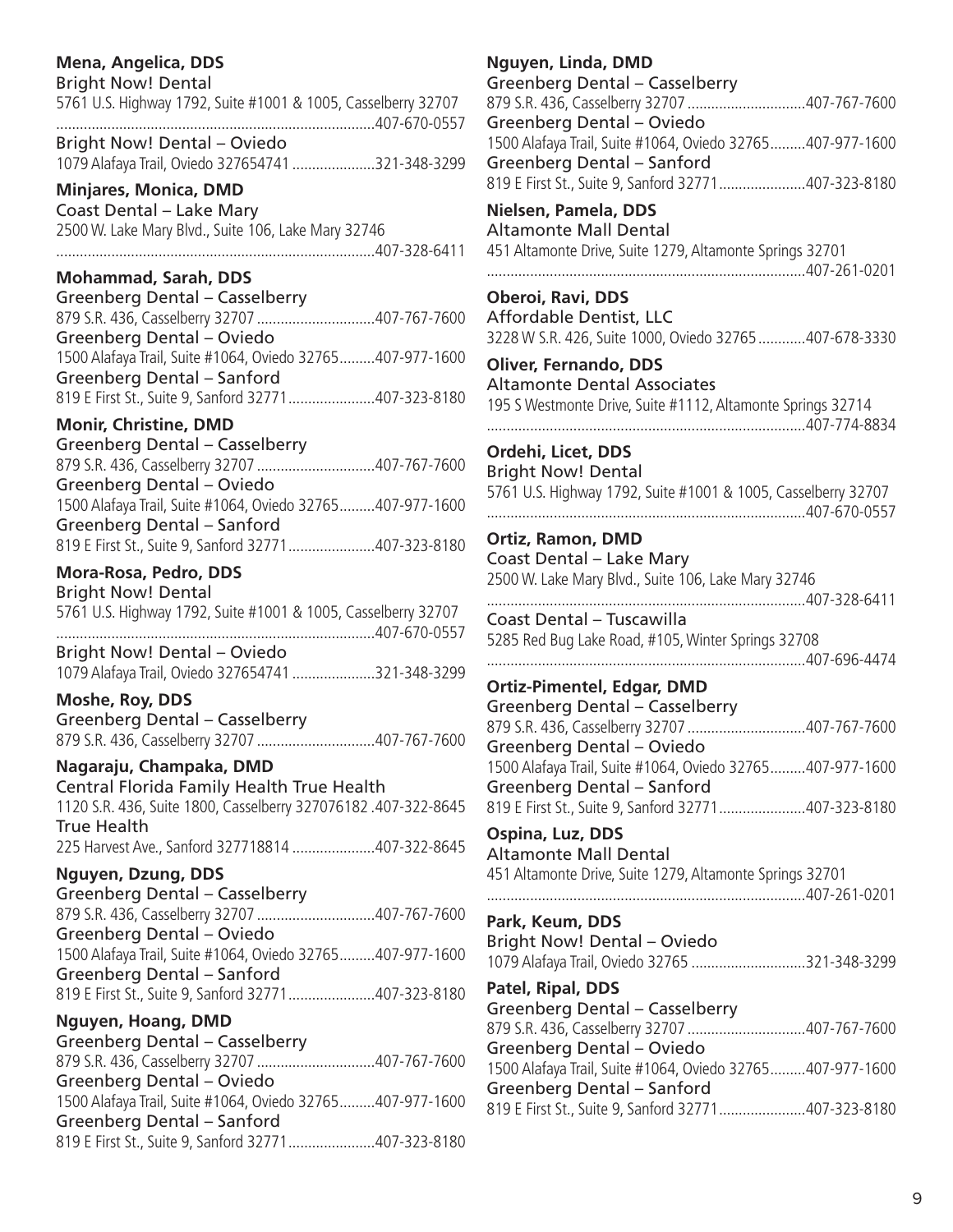# **Pham, Quyen, DMD**

| Greenberg Dental - Casselberry                            |  |
|-----------------------------------------------------------|--|
|                                                           |  |
| Greenberg Dental - Oviedo                                 |  |
| 1500 Alafaya Trail, Suite #1064, Oviedo 32765407-977-1600 |  |
| Greenberg Dental - Sanford                                |  |
| 819 E First St., Suite 9, Sanford 32771407-323-8180       |  |
|                                                           |  |

# **Phan, Christine, DMD**

Greenberg Dental – Casselberry 879 S.R. 436, Casselberry 32707 ..............................407-767-7600 Greenberg Dental – Oviedo 1500 Alafaya Trail, Suite #1064, Oviedo 32765.........407-977-1600 Greenberg Dental – Sanford 819 E First St., Suite 9, Sanford 32771......................407-323-8180

# **Priemer, Ryan, DMD**

Greenberg Dental – Casselberry 879 S.R. 436, Casselberry 32707 ..............................407-767-7600 Greenberg Dental – Oviedo 1500 Alafaya Trail, Suite #1064, Oviedo 32765.........407-977-1600 Greenberg Dental – Sanford 819 E First St., Suite 9, Sanford 32771......................407-323-8180

# **Rappaport, David, DDS**

Sage Dental of Altamonte Springs 305 E. Altamonte Drive, #1020, Altamonte Springs 32701 .................................................................................407-691-3908 Sage Dental of Oviedo

3607 Aloma Ave., Suite 1031, Oviedo 32765............321-304-6777

**Resnik, Tara, DMD**  Dentist of Lake Mary, LLC 229 Wheelhouse Lane, Suite 1241, Lake Mary 32746 .................................................................................407-413-9000

**Rivera, Valeria, DMD** Altamonte Mall Dental 451 Altamonte Drive, Suite 1279, Altamonte Springs 32701 .................................................................................407-261-0201

# **Rivera-Castro, Angel, DMD**

Bright Now! Dental 5761 U.S. Highway 1792, Suite #1001 & 1005, Casselberry 32707 .................................................................................407-670-0557

Bright Now! Dental 1601 WP Ball Blvd., Sanford 32771..........................407-547-2230 Bright Now! Dental – Oviedo 1079 Alafaya Trail, Oviedo 32765 .............................321-348-3299

# **Rizziello, Derrick, DDS**

Greenberg Dental – Casselberry 879 S.R. 436, Casselberry 32707 ..............................407-767-7600 Greenberg Dental – Oviedo 1500 Alafaya Trail, Suite #1064, Oviedo 32765.........407-977-1600 Greenberg Dental – Sanford 819 E First St., Suite 9, Sanford 32771......................407-323-8180

# **Rodriguez, Iveliss, DMD**

Altamonte Mall Dental 451 Altamonte Drive, Suite 1279, Altamonte Springs 32701 .................................................................................407-261-0201

# **Roig, Emily, DMD** Greenberg Dental – Altamonte Springs 926 Great Pond Drive, Suite 1000, Altamonte Springs 32714 .................................................................................407-862-0444 **Sakka, Ammar, DDS** Altamonte Mall Dental 451 Altamonte Drive, Suite 1279, Altamonte Springs 32701 .................................................................................407-261-0201 **Santana Pagan, Shalia, DMD** Greenberg Dental – Casselberry 879 S.R. 436, Casselberry 32707 ..............................407-767-7600 Greenberg Dental – Oviedo 1500 Alafaya Trail, Suite #1064, Oviedo 32765.........407-977-1600 Greenberg Dental – Sanford 819 E First St., Suite 9, Sanford 32771......................407-323-8180 **Scarfone, Melanie, DMD** Sage Dental of Altamonte Springs 305 E. Altamonte Drive, #1020, Altamonte Springs 32701 .................................................................................407-691-3908 Sage Dental of Lake Mary 3801 W. Lake Mary Blvd., Suite 111, Lake Mary 32746 .................................................................................407-936-3400 Sage Dental of Oviedo 3607 Aloma Ave., Suite 1031, Oviedo 32765............321-304-6777 **Schot, Raquel, DMD** Altamonte Mall Dental 451 Altamonte Drive, Suite 1279, Altamonte Springs 32701 .................................................................................407-261-0201 **Schwartz II, William, DDS** Greenberg Dental – Casselberry 879 S.R. 436, Casselberry 32707 ..............................407-767-7600 Greenberg Dental – Oviedo 1500 Alafaya Trail, Suite #1064, Oviedo 32765.........407-977-1600 Greenberg Dental – Sanford 819 E First St., Suite 9, Sanford 32771......................407-323-8180 **Segui, Maikel, DDS** Sage Dental of Altamonte Springs 305 E. Altamonte Drive, #1020, Altamonte Springs 32701 .................................................................................407-691-3908 Sage Dental of Lake Mary 3801 W. Lake Mary Blvd., Suite 111, Lake Mary 32746 .................................................................................407-936-3400 Sage Dental of Oviedo 3607 Aloma Ave., Suite 1031, Oviedo 32765............321-304-6777 **Seoane, Andres, DMD** Greenberg Dental – Altamonte Springs 926 Great Pond Drive, Suite 1000, Altamonte Springs 32714

.................................................................................407-862-0444 Greenberg Dental – Casselberry 879 S.R. 436, Casselberry 32707 ..............................407-767-7600 Greenberg Dental – Oviedo 1500 Alafaya Trail, Suite #1064, Oviedo 32765.........407-977-1600 Greenberg Dental – Sanford 819 E First St., Suite 9, Sanford 32771......................407-323-8180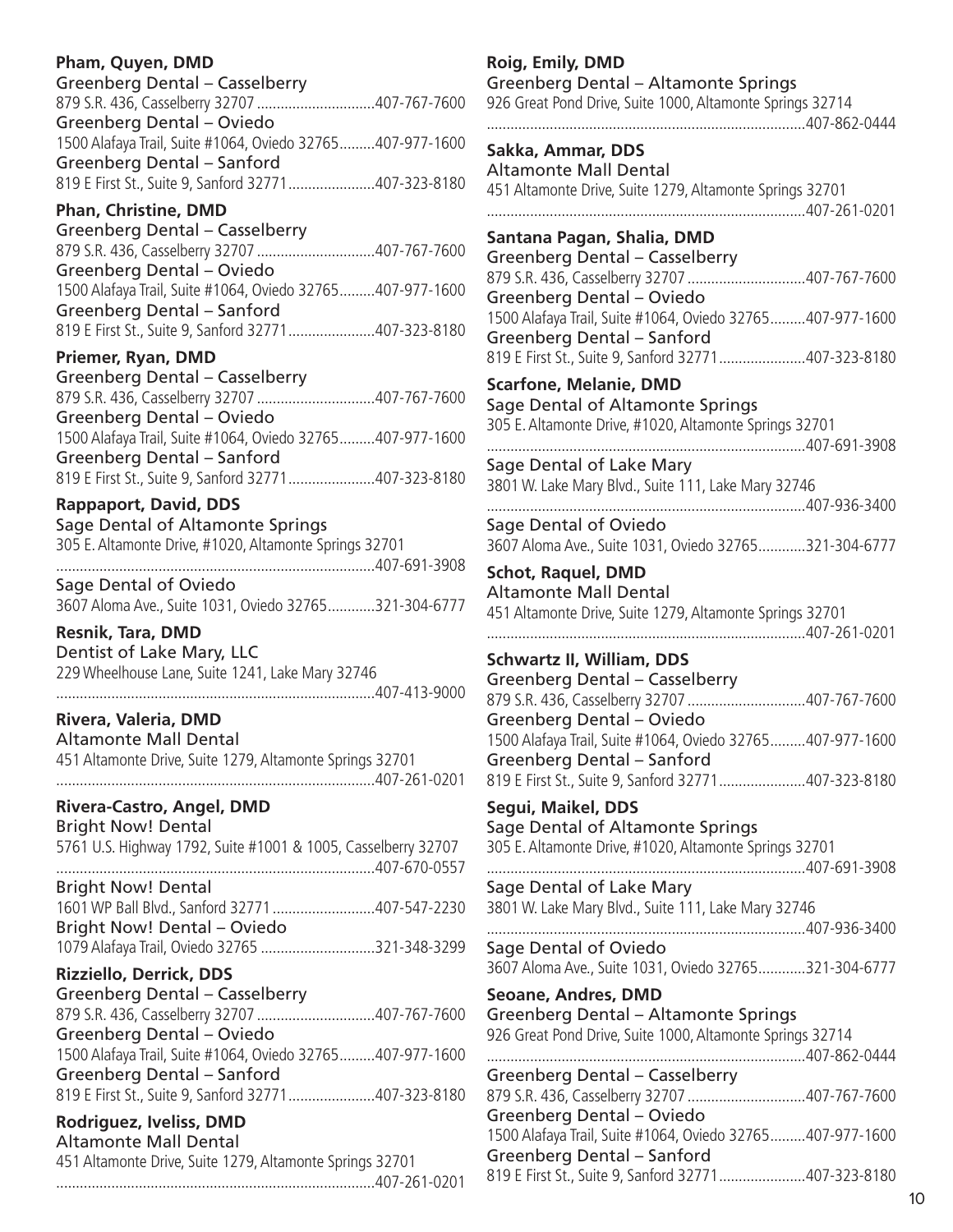# **Seoane, Maritza, DDS**

Oviedo Dental Center, PA 2959 Alafaya Trail, Suite 109, Oviedo 32765.............407-366-2363

**Silverman, Ethan, DMD** Greenberg Dental – Altamonte Springs 926 Great Pond Drive, Suite 1000, Altamonte Springs 32714 .................................................................................407-862-0444

**Singmaster, Diana, DDS** Hoffmann Family Dentistry 515 S.R. 436, Suite 1000, Casselberry 32707............321-972-8458

**Snider-Gomez, Erica, DDS** Sage Dental of Altamonte Springs 305 E. Altamonte Drive, #1020, Altamonte Springs 32701 .................................................................................407-691-3908

Sage Dental of Lake Mary 3801 W. Lake Mary Blvd., Suite 111, Lake Mary 32746

.................................................................................407-936-3400 Sage Dental of Oviedo 3607 Aloma Ave., Suite 1031, Oviedo 32765............321-304-6777

**Sreekantaiah, Kiran, DDS** Greenberg Dental – Casselberry 879 S.R. 436, Casselberry 32707 ..............................407-767-7600 Greenberg Dental – Oviedo 1500 Alafaya Trail, Suite #1064, Oviedo 32765.........407-977-1600 Greenberg Dental – Sanford 819 E First St., Suite 9, Sanford 32771......................407-323-8180

**Steiner, Samantha, DMD** Sage Dental of Altamonte Springs 305 E. Altamonte Drive, #1020, Altamonte Springs 32701 .................................................................................407-691-3908

Sage Dental of Lake Mary 3801 W. Lake Mary Blvd., Suite 111, Lake Mary 32746

.................................................................................407-936-3400 Sage Dental of Oviedo 3607 Aloma Ave., Suite 1031, Oviedo 32765............321-304-6777

**Sterrett, David, DMD** Greenberg Dental – Casselberry 879 S.R. 436, Casselberry 32707 ..............................407-767-7600 Greenberg Dental – Oviedo 1500 Alafaya Trail, Suite #1064, Oviedo 32765.........407-977-1600 Greenberg Dental – Sanford 819 E First St., Suite 9, Sanford 32771......................407-323-8180

**Tayal, Dharam, DDS** Dentist of Lake Mary, LLC 229 Wheelhouse Lane, Suite 1241, Lake Mary 32746..407-413-9000

**Tejeda Feliz, Wellington, DMD** Elite Dental 851 W S.R. 436, Suite 1021, Altamonte Springs 32714

.................................................................................407-786-5559

**Thony, Jaime, DDS** Greenberg Dental – Casselberry 879 S.R. 436, Casselberry 32707 ..............................407-767-7600 Greenberg Dental – Oviedo 1500 Alafaya Trail, Suite #1064, Oviedo 32765.........407-977-1600 Greenberg Dental – Sanford 819 E First St., Suite 9, Sanford 32771......................407-323-8180 **Tolson, George, DMD** Greenberg Dental – Casselberry 879 S.R. 436, Casselberry 32707 ..............................407-767-7600 Greenberg Dental – Oviedo 1500 Alafaya Trail, Suite #1064, Oviedo 32765.........407-977-1600 Greenberg Dental – Sanford 819 E First St., Suite 9, Sanford 32771......................407-323-8180 **Torras Ceballos, Alfredo, DDS** Bright Now! Dental 1601 WP Ball Blvd., Sanford 32771..........................407-547-2230 **Traeger, Crystal, DMD** Coast Dental – Lake Mary 2500 W. Lake Mary Blvd., Suite 106, Lake Mary 32746 .................................................................................407-328-6411 Coast Dental – Tuscawilla 5285 Red Bug Lake Road, #105, Winter Springs 32708 .................................................................................407-696-4474 **Tran, Faye, DDS** Greenberg Dental – Casselberry 879 S.R. 436, Casselberry 32707 ..............................407-767-7600 Greenberg Dental – Oviedo 1500 Alafaya Trail, Suite #1064, Oviedo 32765.........407-977-1600 Greenberg Dental – Sanford 819 E First St., Suite 9, Sanford 32771......................407-323-8180 **Varela, Monica, DDS** Greenberg Dental – Casselberry 879 S.R. 436, Casselberry 32707 ..............................407-767-7600 Greenberg Dental – Oviedo 1500 Alafaya Trail, Suite #1064, Oviedo 32765.........407-977-1600 Greenberg Dental – Sanford 819 E First St., Suite 9, Sanford 32771......................407-323-8180 **Velez, Gemma, DMD** Bright Now! Dental 5761 U.S. Highway 1792, Suite #1001 & 1005, Casselberry 32707 .................................................................................407-670-0557 1601 WP Ball Blvd., Sanford 32771..........................407-547-2230 **Vignola, Jennifer, DMD** Sage Dental of Altamonte Springs 305 E. Altamonte Drive, #1020, Altamonte Springs 32701 .................................................................................407-691-3908 Sage Dental of Lake Mary 3801 W. Lake Mary Blvd., Suite 111, Lake Mary 32746 .................................................................................407-936-3400 Sage Dental of Oviedo 3607 Aloma Ave., Suite 1031, Oviedo 32765............321-304-6777 **Villavicencio, Yamile, DDS** Altamonte Mall Dental 451 Altamonte Drive, Suite 1279, Altamonte Springs 32701 .................................................................................407-261-0201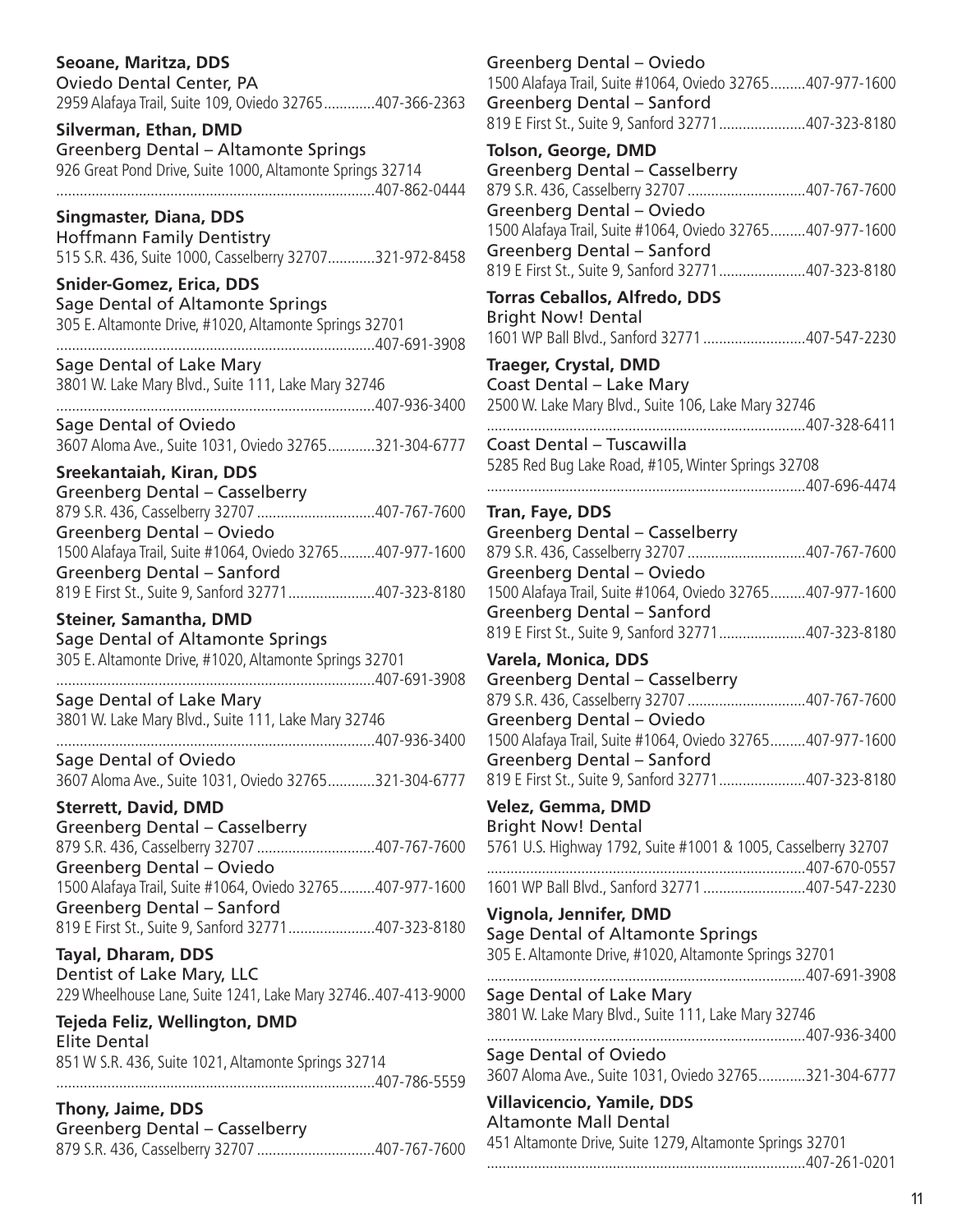# **Voaonsri, Nopparat, DMD**

| Greenberg Dental - Casselberry                            |  |
|-----------------------------------------------------------|--|
| 879 S.R. 436, Casselberry 32707 407-767-7600              |  |
| Greenberg Dental - Oviedo                                 |  |
| 1500 Alafaya Trail, Suite #1064, Oviedo 32765407-977-1600 |  |
| Greenberg Dental - Sanford                                |  |
| 819 E First St., Suite 9, Sanford 32771407-323-8180       |  |
|                                                           |  |

# **Wadhwa, Riha, DDS**

Central Florida Family Health True Health 1120 S.R. 436, Suite 1800, Casselberry 32707 .........407-322-8645 True Health 225 Harvest Ave., Sanford 32771..............................407-322-8645

# **Walker, Aaron, DDS**

Greenberg Dental – Casselberry 879 S.R. 436, Casselberry 32707 ..............................407-767-7600 Greenberg Dental – Oviedo 1500 Alafaya Trail, Suite #1064, Oviedo 32765.........407-977-1600 Greenberg Dental – Sanford 819 E First St., Suite 9, Sanford 32771......................407-323-8180

# **Ward, Michael, DDS**

Greenberg Dental – Casselberry 879 S.R. 436, Casselberry 32707 ..............................407-767-7600 Greenberg Dental – Oviedo 1500 Alafaya Trail, Suite #1064, Oviedo 32765.........407-977-1600 Greenberg Dental – Sanford 819 E First St., Suite 9, Sanford 32771......................407-323-8180

# **Weinstock, Rebeca-Ann, DDS**

Sage Dental of Altamonte Springs 305 E. Altamonte Drive, #1020, Altamonte Springs 32701 .................................................................................407-691-3908

Sage Dental of Lake Mary 3801 W. Lake Mary Blvd., Suite 111, Lake Mary 32746 .................................................................................407-936-3400

Sage Dental of Oviedo 3607 Aloma Ave., Suite 1031, Oviedo 32765............321-304-6777

**Williams, Hanief, DMD** Greenberg Dental – Casselberry 879 S.R. 436, Casselberry 32707 ..............................407-767-7600 Greenberg Dental – Oviedo 1500 Alafaya Trail, Suite #1064, Oviedo 32765.........407-977-1600 Greenberg Dental – Sanford 819 E First St., Suite 9, Sanford 32771......................407-323-8180

### **Yeung, Victor, DDS**

Greenberg Dental – Casselberry 879 S.R. 436, Casselberry 32707 ..............................407-767-7600 Greenberg Dental – Oviedo 1500 Alafaya Trail, Suite #1064, Oviedo 32765.........407-977-1600 Greenberg Dental – Sanford 819 E First St., Suite 9, Sanford 32771......................407-323-8180

### **Youssef, Rabie, DMD**

Sage Dental of Altamonte Springs 305 E. Altamonte Drive, #1020, Altamonte Springs 32701 .................................................................................407-691-3908

# **Yu, Lina, DMD**

Greenberg Dental – Casselberry 879 S.R. 436, Casselberry 32707 ..............................407-767-7600 Greenberg Dental – Oviedo 1500 Alafaya Trail, Suite #1064, Oviedo 32765.........407-977-1600 Greenberg Dental – Sanford 819 E First St., Suite 9, Sanford 32771......................407-323-8180

**Zogaib, Elizabeth, DMD** Greenberg Dental – Oviedo 1500 Alafaya Trail, Suite #1064, Oviedo 32765.........407-977-1600 Greenberg Dental – Sanford 819 E First St., Suite 9, Sanford 32771......................407-323-8180

### **Zylbering, Jason, DDS** Sage Dental of Altamonte Springs 305 E. Altamonte Drive, #1020, Altamonte Springs 32701 .................................................................................407-691-3908 Sage Dental of Lake Mary 3801 W. Lake Mary Blvd., Suite 111, Lake Mary 32746 .................................................................................407-936-3400 Sage Dental of Oviedo 3607 Aloma Ave., Suite 1031, Oviedo 32765............321-304-6777

# **VOLUSIA**

| Adams, Bryan, DMD                                                                                                   |  |
|---------------------------------------------------------------------------------------------------------------------|--|
| Greenberg Dental - Daytona Beach<br>1515 S Nova Road, Daytona Beach 32114 386-947-9318<br>Greenberg Dental - DeLand |  |
| 2641 S Woodland Blvd., DeLand 32720386-738-7441<br><b>Greenberg Dental - Port Orange</b>                            |  |
| 4003 S Nova Road, Port Orange 32127 386-763-2000                                                                    |  |
| Akula, Mounika, DDS<br>Coast Dental - Orange City<br>2437 Enterprise Road, Orange City 32763 386-774-8009           |  |
|                                                                                                                     |  |
| <b>Amaro, David, DDS</b><br>Greenberg Dental - Daytona Beach                                                        |  |
| 1515 S Nova Road, Daytona Beach 32114 386-947-9318<br><b>Greenberg Dental - DeLand</b>                              |  |
| 2641 S Woodland Blvd., DeLand 32720386-738-7441                                                                     |  |
| Greenberg Dental - Port Orange                                                                                      |  |
| 4003 S Nova Road, Port Orange 32127 386-763-2000                                                                    |  |
| <b>Baker, James, DDS</b>                                                                                            |  |
| Greenberg Dental - Daytona Beach                                                                                    |  |
| 1515 S Nova Road, Daytona Beach 32114 386-947-9318<br><b>Greenberg Dental - DeLand</b>                              |  |
| 2641 S Woodland Blvd., DeLand 32720386-738-7441                                                                     |  |
| <b>Greenberg Dental - Port Orange</b>                                                                               |  |
| 4003 S Nova Road, Port Orange 32127 386-763-2000                                                                    |  |
| <b>Ballet, Lourdes, DDS</b><br><b>Ballet Dental Care</b>                                                            |  |
| 1857 Providence Blvd., Suite 200, Deltona 32725                                                                     |  |
| 321-283-2850<br>.                                                                                                   |  |
|                                                                                                                     |  |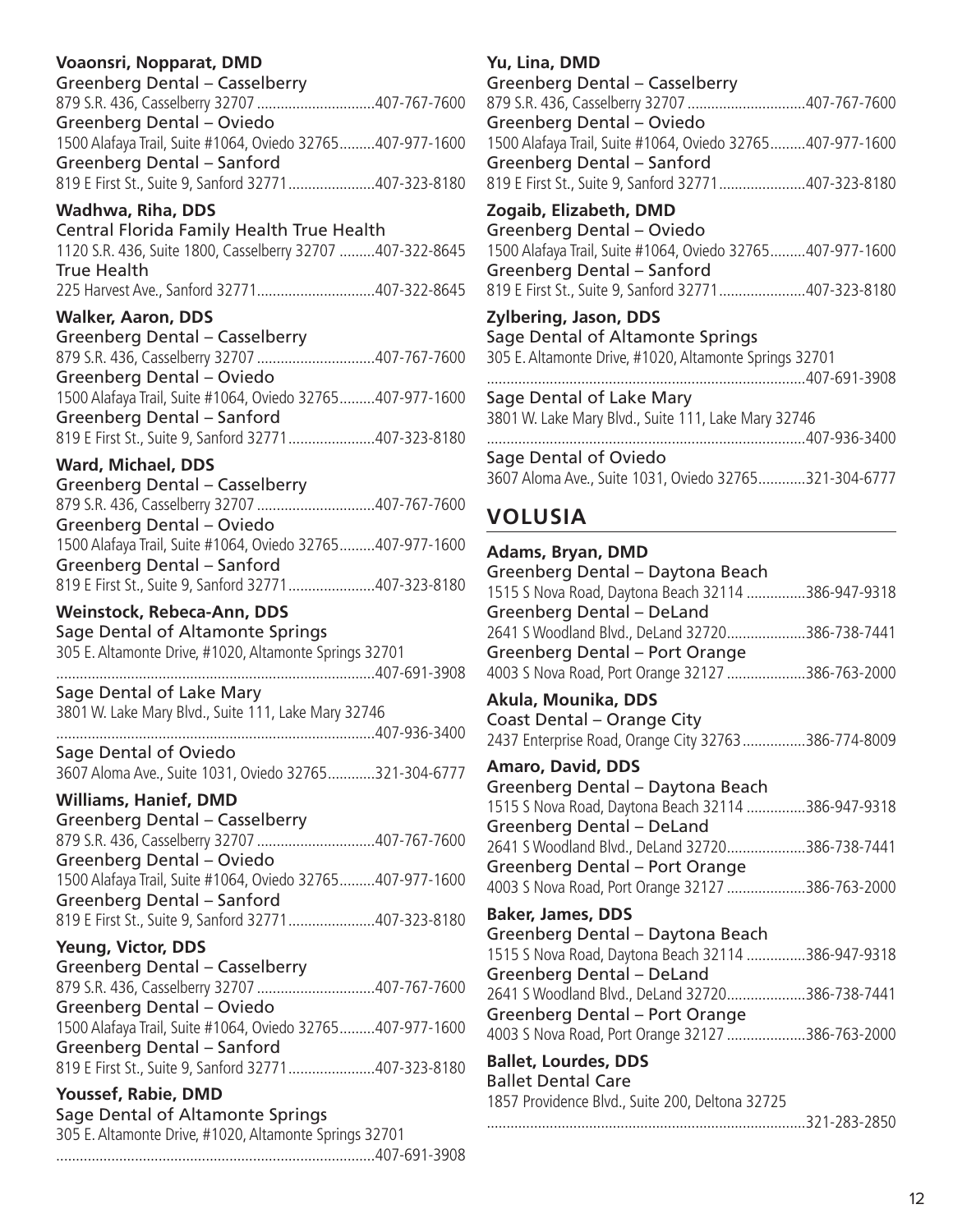# **Barrett, Steven, DDS**

| Greenberg Dental - Daytona Beach                   |  |
|----------------------------------------------------|--|
| 1515 S Nova Road, Daytona Beach 32114 386-947-9318 |  |
| Greenberg Dental - DeLand                          |  |
| 2641 S Woodland Blvd., DeLand 32720386-738-7441    |  |
| Greenberg Dental - Port Orange                     |  |
| 4003 S Nova Road, Port Orange 32127 386-763-2000   |  |
|                                                    |  |

# **Bernal, Maria, DMD**

| 1515 S Nova Road, Daytona Beach 32114 386-947-9318 |
|----------------------------------------------------|
|                                                    |
| 2641 S Woodland Blvd., DeLand 32720386-738-7441    |
|                                                    |
| 4003 S Nova Road, Port Orange 32127 386-763-2000   |
|                                                    |

# **Burchfield, Tommie, DMD**

| Greenberg Dental - Daytona Beach                   |  |
|----------------------------------------------------|--|
| 1515 S Nova Road, Daytona Beach 32114 386-947-9318 |  |
| Greenberg Dental - DeLand                          |  |
| 2641 S Woodland Blvd., DeLand 32720386-738-7441    |  |
| Greenberg Dental - Port Orange                     |  |
| 4003 S Nova Road, Port Orange 32127 386-763-2000   |  |
|                                                    |  |

# **Carter, Ben, DDS**

| 1515 S Nova Road, Daytona Beach 32114 386-947-9318 |
|----------------------------------------------------|
|                                                    |
| 2641 S Woodland Blvd., DeLand 32720386-738-7441    |
|                                                    |
| 4003 S Nova Road, Port Orange 32127 386-763-2000   |
|                                                    |

### **Cherian, Shiju, DDS** Greenberg Dental – Daytona Beach 1515 S Nova Road, Daytona Beach 32114 ...............386-947-9318 Greenberg Dental – DeLand 2641 S Woodland Blvd., DeLand 32720....................386-738-7441 Greenberg Dental – Port Orange 4003 S Nova Road, Port Orange 32127 ....................386-763-2000

# **Chumpitaz, Francisco Vicente, DDS**

Coast Dental – Deltona 1229 Providence Blvd., Suite B, Deltona 32725.........386-574-8388

**Correal, Juliana, DMD** Greenberg Dental – Daytona Beach 1515 S Nova Road, Daytona Beach 32114 ...............386-947-9318 Greenberg Dental – DeLand 2641 S Woodland Blvd., DeLand 32720....................386-738-7441 Greenberg Dental – Port Orange 4003 S Nova Road, Port Orange 32127 ....................386-763-2000

**Crovatt, Michael, DMD** Coast Dental – DeLand 237 E. International Speedway Blvd., #1b, DeLand 32724 .................................................................................386-943-9990 Coast Dental – Deltona 1229 Providence Blvd., Suite B, Deltona 32725.........386-574-8388 Coast Dental – New Smyrna Beach 1119 S. Dixie Highway, New Smyrna Beach 32168 ...386-428-3228 Coast Dental – Ormond Beach 378 W. Granada Blvd., Ormond Beach 32174...........386-672-5595 **Cruz, Alfonso, DMD** Coast Dental – DeLand 237 E. International Speedway Blvd., #1b, DeLand 32724 .................................................................................386-943-9990 Coast Dental – Deltona 1229 Providence Blvd., Suite B, Deltona 32725.........386-574-8388 **Daccache, Danny, DDS** Greenberg Dental – Daytona Beach 1515 S Nova Road, Daytona Beach 32114 ...............386-947-9318 Greenberg Dental – DeLand 2641 S Woodland Blvd., DeLand 32720....................386-738-7441 Greenberg Dental – Port Orange 4003 S Nova Road, Port Orange 32127 ....................386-763-2000 **Diasti, Riham, DMD** Coast Dental – DeLand 237 E. International Speedway Blvd., #1b, DeLand 32724 .................................................................................386-943-9990 Coast Dental – Deltona 1229 Providence Blvd., Suite B, Deltona 32725.........386-574-8388 Coast Dental – New Smyrna Beach 1119 S. Dixie Hwy, New Smyrna Beach 32168..........386-428-3228 Coast Dental – Orange City 2437 Enterprise Road, Orange City 32763................386-774-8009 Coast Dental – Ormond Beach 378 W. Granada Blvd., Ormond Beach 32174...........386-672-5595 **Do, Tutrinh, DMD** Greenberg Dental – Daytona Beach 1515 S Nova Road, Daytona Beach 32114 ...............386-947-9318 Greenberg Dental – DeLand 2641 S Woodland Blvd., DeLand 32720....................386-738-7441 Greenberg Dental – Port Orange 4003 S Nova Road, Port Orange 32127 ....................386-763-2000 **Doherty, Nicole, DDS** Greenberg Dental – Daytona Beach 1515 S Nova Road, Daytona Beach 32114 ...............386-947-9318 Greenberg Dental – DeLand 2641 S Woodland Blvd., DeLand 32720....................386-738-7441 Greenberg Dental – Port Orange 4003 S Nova Road, Port Orange 32127 ....................386-763-2000 **Feng, Connie, DMD** Greenberg Dental – Daytona Beach 1515 S Nova Road, Daytona Beach 32114 ...............386-947-9318 Greenberg Dental – DeLand 2641 S Woodland Blvd., DeLand 32720....................386-738-7441 Greenberg Dental – Port Orange 4003 S Nova Road, Port Orange 32127 ....................386-763-2000 **Ferreira, Stephanie, DDS** Greenberg Dental – Daytona Beach 1515 S Nova Road, Daytona Beach 32114 ...............386-947-9318 Greenberg Dental – DeLand 2641 S Woodland Blvd., DeLand 32720....................386-738-7441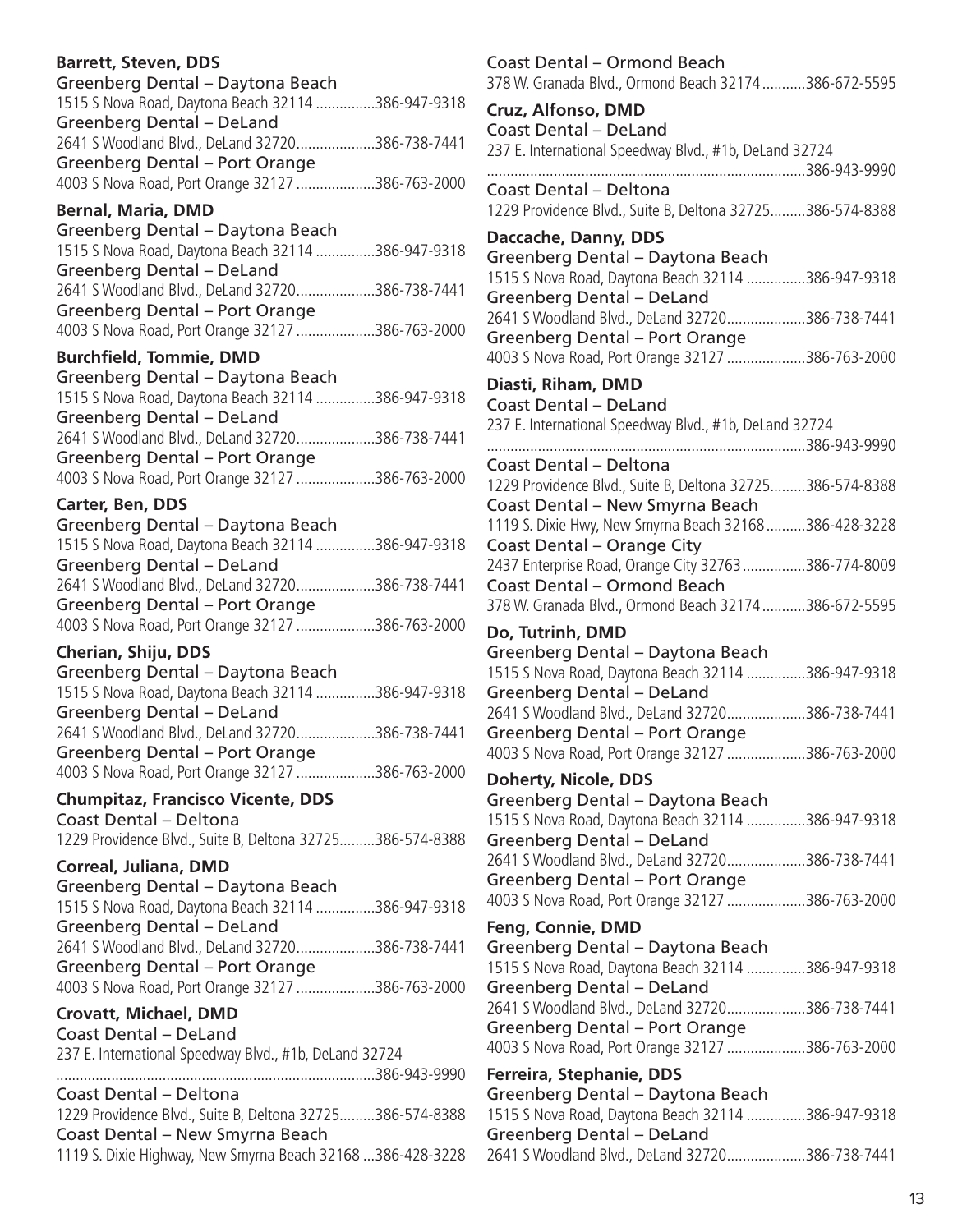# **Ferreira, Stephanie, DDS**

Greenberg Dental – Port Orange 4003 S Nova Road, Port Orange 32127 ....................386-763-2000

**Fidy, Ramez, DDS** Greenberg Dental – Daytona Beach 1515 S Nova Road, Daytona Beach 32114 ...............386-947-9318 Greenberg Dental – DeLand 2641 S Woodland Blvd., DeLand 32720....................386-738-7441 Greenberg Dental – Port Orange 4003 S Nova Road, Port Orange 32127 ....................386-763-2000

**Foreman, Kathleen, DMD** Greenberg Dental – Daytona Beach 1515 S Nova Road, Daytona Beach 32114 ...............386-947-9318

**Freeman, Michael, DDS** Greenberg Dental – Daytona Beach 1515 S Nova Road, Daytona Beach 32114 ...............386-947-9318 Greenberg Dental – DeLand 2641 S Woodland Blvd., DeLand 32720....................386-738-7441 Greenberg Dental – Port Orange 4003 S Nova Road, Port Orange 32127 ....................386-763-2000

**Gad, Mahmoud, DMD** Port Orange Modern Dentistry 1765 Dunlawton Ave., Suite 103, Port Orange 32127. 386-259-3905

**Gaeta, Joseph, DDS** Healthy Smiles Dental LLC 1200 W Granada Blvd., Suite 2, Ormond Beach 32174 .................................................................................386-275-1792

**Galindo-Ramirez, Ricardo, DDS** Greenberg Dental – Daytona Beach 1515 S Nova Road, Daytona Beach 32114 ...............386-947-9318 Greenberg Dental – DeLand 2641 S Woodland Blvd., DeLand 32720....................386-738-7441 Greenberg Dental – Port Orange 4003 S Nova Road, Port Orange 32127 ....................386-763-2000

**Garcia, Daniel, DDS** Greenberg Dental – Daytona Beach 1515 S Nova Road, Daytona Beach 32114 ...............386-947-9318 Greenberg Dental – DeLand 2641 S Woodland Blvd., DeLand 32720....................386-738-7441 Greenberg Dental – Port Orange 4003 S Nova Road, Port Orange 32127 ....................386-763-2000

**Goldschein, Harry, DDS** Coast Dental – Daytona 1500 W. Beville Road, Unit #403, Daytona Beach 32114 .................................................................................386-253-6634

**Green, Claudia, DMD** Coast Dental – New Smyrna Beach 1119 S. Dixie Hwy, New Smyrna Beach 32168..........386-428-3228

**Greenberg, Adam, DMD** Greenberg Dental – Daytona Beach 1515 S Nova Road, Daytona Beach 32114 ...............386-947-9318 Greenberg Dental – DeLand 2641 S Woodland Blvd., DeLand 32720....................386-738-7441 Greenberg Dental – Port Orange 4003 S Nova Road, Port Orange 32127 ....................386-763-2000 **Greenberg, Andrew, DDS** Greenberg Dental – Daytona Beach 1515 S Nova Road, Daytona Beach 32114 ...............386-947-9318 Greenberg Dental – DeLand 2641 S Woodland Blvd., DeLand 32720....................386-738-7441 Greenberg Dental – Port Orange 4003 S Nova Road, Port Orange 32127 ....................386-763-2000 **Havens, Nancy, DDS** Coast Dental – Ormond Beach 378 W. Granada Blvd., Ormond Beach 32174...........386-672-5595 **Labrada-Bello, Luis, DDS** Orange City Modern Dentistry 1640 S. Volusia Avenue, Orange City 32763..............386-775-4911 **Lawson, Scott, DDS** Greenberg Dental – Daytona Beach 1515 S Nova Road, Daytona Beach 32114 ...............386-947-9318 Greenberg Dental – DeLand 2641 S Woodland Blvd., DeLand 32720....................386-738-7441 Greenberg Dental – Port Orange 4003 S Nova Road, Port Orange 32127 ....................386-763-2000 **Lombana-Cano, Edward, DDS** Greenberg Dental – Daytona Beach 1515 S Nova Road, Daytona Beach 32114 ...............386-947-9318 Greenberg Dental – DeLand 2641 S Woodland Blvd., DeLand 32720....................386-738-7441 Greenberg Dental – Port Orange 4003 S Nova Road, Port Orange 32127 ....................386-763-2000 **Lopez, Matthew, DDS** Greenberg Dental – Daytona Beach 1515 S Nova Road, Daytona Beach 32114 ...............386-947-9318 Greenberg Dental – DeLand 2641 S Woodland Blvd., DeLand 32720....................386-738-7441 Greenberg Dental – Port Orange 4003 S Nova Road, Port Orange 32127 ....................386-763-2000 **Mohammad, Sarah, DDS** Greenberg Dental – Daytona Beach 1515 S Nova Road, Daytona Beach 32114 ...............386-947-9318 Greenberg Dental – DeLand 2641 S Woodland Blvd., DeLand 32720....................386-738-7441 Greenberg Dental – Port Orange 4003 S Nova Road, Port Orange 32127 ....................386-763-2000 **Monir, Christine, DMD** Greenberg Dental – Daytona Beach 1515 S Nova Road, Daytona Beach 32114 ...............386-947-9318 Greenberg Dental – DeLand 2641 S Woodland Blvd., DeLand 32720....................386-738-7441 Greenberg Dental – Port Orange 4003 S Nova Road, Port Orange 32127 ....................386-763-2000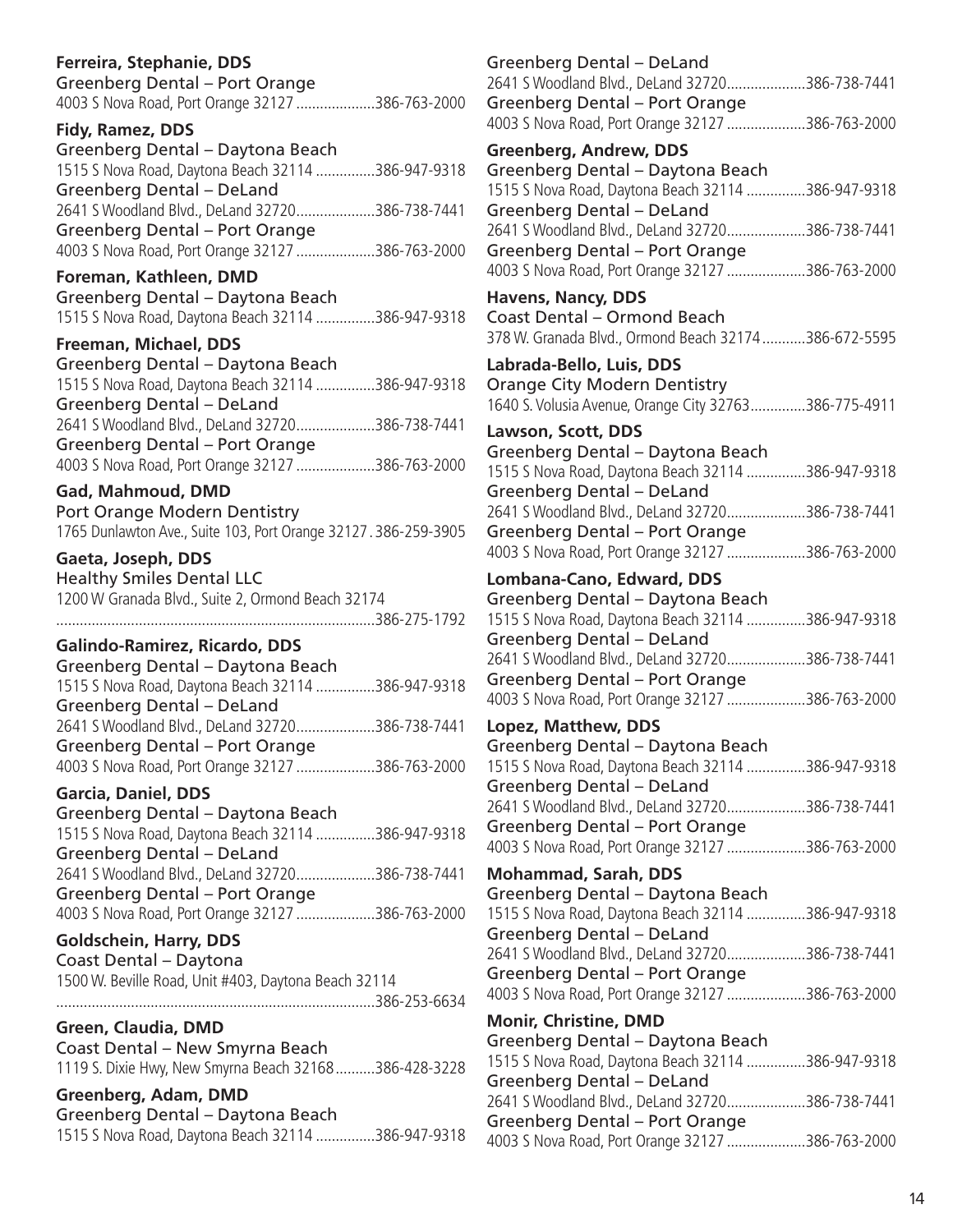| Nannapaneni, Lakshmi, DDS<br>Coast Dental - New Smyrna Beach                           | P<br>G           |
|----------------------------------------------------------------------------------------|------------------|
| 1119 S. Dixie Hwy, New Smyrna Beach 32168386-428-3228                                  | 1!               |
| Nguyen, Dzung, DDS                                                                     | G                |
| Greenberg Dental - Daytona Beach                                                       | 2 <sub>0</sub>   |
| 1515 S Nova Road, Daytona Beach 32114 386-947-9318                                     | G                |
| <b>Greenberg Dental - DeLand</b>                                                       | 4(               |
| 2641 S Woodland Blvd., DeLand 32720386-738-7441                                        | P                |
| Greenberg Dental - Port Orange                                                         | G                |
| 4003 S Nova Road, Port Orange 32127 386-763-2000                                       | 1!               |
| Nguyen, Hoang, DMD                                                                     | G                |
| Greenberg Dental - Daytona Beach                                                       | $\overline{2}$   |
| 1515 S Nova Road, Daytona Beach 32114 386-947-9318                                     | G                |
| Greenberg Dental - DeLand                                                              | 4(               |
| 2641 S Woodland Blvd., DeLand 32720386-738-7441                                        | P                |
| <b>Greenberg Dental - Port Orange</b>                                                  | C                |
| 4003 S Nova Road, Port Orange 32127 386-763-2000                                       | 2:               |
| Nguyen, Linda, DMD                                                                     |                  |
| Greenberg Dental - Daytona Beach                                                       | C<br>$1^{\circ}$ |
| 1515 S Nova Road, Daytona Beach 32114 386-947-9318                                     | C                |
| <b>Greenberg Dental - DeLand</b>                                                       | $\mathsf{B}$     |
| 2641 S Woodland Blvd., DeLand 32720386-738-7441                                        |                  |
| <b>Greenberg Dental - Port Orange</b>                                                  | Q                |
| 4003 S Nova Road, Port Orange 32127 386-763-2000                                       | F.               |
| <b>Ortiz, Ramon, DMD</b>                                                               | 2 <sup>4</sup>   |
| Coast Dental - Deltona                                                                 | R                |
| 1229 Providence Blvd., Suite B, Deltona 32725386-574-8388                              | G                |
| Coast Dental - New Smyrna Beach                                                        | 1!               |
| 1119 S. Dixie Hwy, New Smyrna Beach 32168 386-428-3228                                 | G                |
| Coast Dental - Orange City<br>2437 Enterprise Road, Orange City 32763 386-774-8009     | 2(<br>G          |
| Coast Dental - Ormond Beach                                                            | 4(               |
| 378 W. Granada Blvd., Ormond Beach 32174386-672-5595                                   |                  |
|                                                                                        | S.               |
| <b>Ortiz-Pimentel, Edgar, DMD</b>                                                      | G                |
| Greenberg Dental - Daytona Beach<br>1515 S Nova Road, Daytona Beach 32114 386-947-9318 | 1!<br>G          |
| <b>Greenberg Dental - DeLand</b>                                                       | 2(               |
| 2641 S Woodland Blvd., DeLand 32720386-738-7441                                        | G                |
| Greenberg Dental - Port Orange                                                         | 4(               |
| 4003 S Nova Road, Port Orange 32127 386-763-2000                                       | S                |
| Patel, Ripal, DDS                                                                      | G                |
| Greenberg Dental - Daytona Beach                                                       | 1!               |
| 1515 S Nova Road, Daytona Beach 32114 386-947-9318                                     | G                |
| Greenberg Dental - DeLand                                                              | 2(               |
| 2641 S Woodland Blvd., DeLand 32720386-738-7441                                        | G                |
| <b>Greenberg Dental - Port Orange</b>                                                  | $\overline{4}$   |
| 4003 S Nova Road, Port Orange 32127 386-763-2000                                       | S                |
| Pham, Quyen, DMD                                                                       | G                |
| Greenberg Dental - Daytona Beach                                                       | 1!               |
| 1515 S Nova Road, Daytona Beach 32114 386-947-9318                                     | G                |
| <b>Greenberg Dental - DeLand</b>                                                       | 2 <sub>0</sub>   |
| 2641 S Woodland Blvd., DeLand 32720386-738-7441                                        | G                |
| Greenberg Dental - Port Orange                                                         | 4(               |
| 4003 S Nova Road, Port Orange 32127 386-763-2000                                       |                  |

| <b>Phan, Christine, DMD</b>                             |  |
|---------------------------------------------------------|--|
| Greenberg Dental - Daytona Beach                        |  |
| 1515 S Nova Road, Daytona Beach 32114 386-947-9318      |  |
| Greenberg Dental - DeLand                               |  |
| 2641 S Woodland Blvd., DeLand 32720386-738-7441         |  |
| Greenberg Dental - Port Orange                          |  |
| 4003 S Nova Road, Port Orange 32127 386-763-2000        |  |
| Priemer, Ryan, DMD                                      |  |
| Greenberg Dental - Daytona Beach                        |  |
| 1515 S Nova Road, Daytona Beach 32114 386-947-9318      |  |
| Greenberg Dental - DeLand                               |  |
| 2641 S Woodland Blvd., DeLand 32720386-738-7441         |  |
| Greenberg Dental - Port Orange                          |  |
| 4003 S Nova Road, Port Orange 32127 386-763-2000        |  |
| Puebla, Ana, DMD                                        |  |
| <b>Coast Dental - DeLand</b>                            |  |
| 237 E. International Speedway Blvd., #1b, DeLand 32724  |  |
| 386-943-9990                                            |  |
| Coast Dental - New Smyrna Beach                         |  |
| 1119 S. Dixie Hwy, New Smyrna Beach 32168 386-428-3228  |  |
| <b>Coast Dental - Ormond Beach</b>                      |  |
| 378 W. Granada Blvd., Ormond Beach 32174386-672-5595    |  |
| Quarterman, Robbin, DMD                                 |  |
| Family Dentistry of Daytona Beach, Llc                  |  |
| 244 N Frederick Avenue, Daytona Beach 32114386-255-0238 |  |
| <b>Rizziello, Derrick, DDS</b>                          |  |
| Greenberg Dental - Daytona Beach                        |  |
| 1515 S Nova Road, Daytona Beach 32114 386-947-9318      |  |
| <b>Greenberg Dental - DeLand</b>                        |  |
| 2641 S Woodland Blvd., DeLand 32720386-738-7441         |  |
| Greenberg Dental - Port Orange                          |  |
| 4003 S Nova Road, Port Orange 32127 386-763-2000        |  |
| Santana Pagan, Shalia, DMD                              |  |
| Greenberg Dental - Daytona Beach                        |  |
| 1515 S Nova Road, Daytona Beach 32114 386-947-9318      |  |
| Greenberg Dental - DeLand                               |  |
| 2641 S Woodland Blvd., DeLand 32720386-738-7441         |  |
| Greenberg Dental - Port Orange                          |  |
| 4003 S Nova Road, Port Orange 32127 386-763-2000        |  |
| <b>Schwartz II, William, DDS</b>                        |  |
| Greenberg Dental - Daytona Beach                        |  |
| 1515 S Nova Road, Daytona Beach 32114 386-947-9318      |  |
| Greenberg Dental - DeLand                               |  |
| 2641 S Woodland Blvd., DeLand 32720386-738-7441         |  |
| Greenberg Dental - Port Orange                          |  |
| 4003 S Nova Road, Port Orange 32127 386-763-2000        |  |
| <b>Seoane, Andres, DMD</b>                              |  |
| Greenberg Dental - Daytona Beach                        |  |
| 1515 S Nova Road, Daytona Beach 32114 386-947-9318      |  |
| Greenberg Dental - DeLand                               |  |
| 2641 S Woodland Blvd., DeLand 32720386-738-7441         |  |
| Greenberg Dental - Port Orange                          |  |
| 4003 S Nova Road, Port Orange 32127 386-763-2000        |  |
|                                                         |  |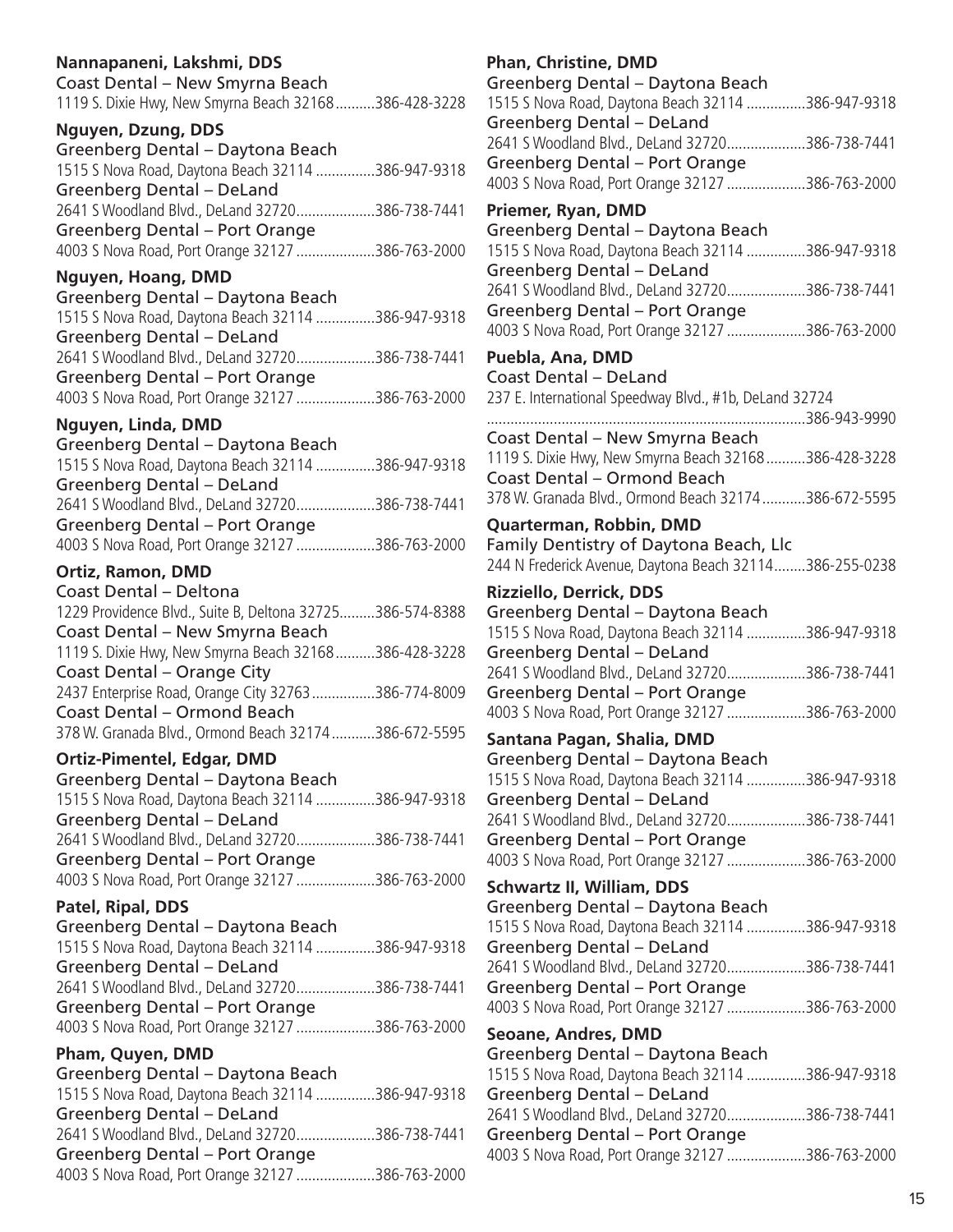# **Seoane, Andres, DMD**

| <b>Greenberg Dental &amp; Orthodontics</b>          |  |
|-----------------------------------------------------|--|
| 1462 W Granada Blvd., Suite 210, Ormond Beach 32174 |  |
|                                                     |  |
| Silverman, Ethan, DMD                               |  |
| Greenberg Dental - DeLand                           |  |
| 2641 S Woodland Blvd., DeLand 32720386-738-7441     |  |

### **Sreekantaiah, Kiran, DDS**

| Greenberg Dental – Daytona Beach                   |  |
|----------------------------------------------------|--|
| 1515 S Nova Road, Daytona Beach 32114 386-947-9318 |  |
| Greenberg Dental - DeLand                          |  |
| 2641 S Woodland Blvd., DeLand 32720386-738-7441    |  |
| Greenberg Dental – Port Orange                     |  |
| 4003 S Nova Road, Port Orange 32127 386-763-2000   |  |

### **Sterrett, David, DMD**

| Greenberg Dental – Daytona Beach                   |  |
|----------------------------------------------------|--|
| 1515 S Nova Road, Daytona Beach 32114 386-947-9318 |  |
| Greenberg Dental - DeLand                          |  |
| 2641 S Woodland Blvd., DeLand 32720386-738-7441    |  |
| Greenberg Dental - Port Orange                     |  |
| 4003 S Nova Road, Port Orange 32127 386-763-2000   |  |
|                                                    |  |

### **Thony, Jaime, DDS**

| 1515 S Nova Road, Daytona Beach 32114 386-947-9318 |
|----------------------------------------------------|
|                                                    |
| 2641 S Woodland Blvd., DeLand 32720386-738-7441    |
|                                                    |
| 4003 S Nova Road, Port Orange 32127 386-763-2000   |
|                                                    |

### **Tolson, George, DMD**

| Greenberg Dental - DeLand                        |  |
|--------------------------------------------------|--|
| 2641 S Woodland Blvd., DeLand 32720386-738-7441  |  |
| Greenberg Dental - Port Orange                   |  |
| 4003 S Nova Road, Port Orange 32127 386-763-2000 |  |

### **Torres, Leonel, DDS** Family Health Source 1205 Woodland Blvd., Suite 5, DeLand 32720..........386-888-4911

**Traeger, Crystal, DMD** Coast Dental – Daytona 1500 W. Beville Road, Unit #403, Daytona Beach 32114 .................................................................................386-253-6634 Coast Dental – DeLand 237 E. International Speedway Blvd., #1b, DeLand 32724 .................................................................................386-943-9990 Coast Dental – Deltona 1229 Providence Blvd., Suite B, Deltona 32725.........386-574-8388 Coast Dental – New Smyrna Beach 1119 S. Dixie Hwy, New Smyrna Beach 32168..........386-428-3228 Coast Dental – Orange City 2437 Enterprise Road, Orange City 32763................386-774-8009 Coast Dental – Ormond Beach 378 W. Granada Blvd., Ormond Beach 32174...........386-672-5595

# **Tran, Faye, DDS**

| Greenberg Dental - Daytona Beach<br>1515 S Nova Road, Daytona Beach 32114 386-947-9318<br>Greenberg Dental - DeLand      |
|--------------------------------------------------------------------------------------------------------------------------|
| 2641 S Woodland Blvd., DeLand 32720386-738-7441<br><b>Greenberg Dental - Port Orange</b>                                 |
| 4003 S Nova Road, Port Orange 32127 386-763-2000<br>Varela, Monica, DDS                                                  |
| Greenberg Dental - Daytona Beach<br>1515 S Nova Road, Daytona Beach 32114 386-947-9318<br>Greenberg Dental - DeLand      |
| 2641 S Woodland Blvd., DeLand 32720386-738-7441<br><b>Greenberg Dental - Port Orange</b>                                 |
| 4003 S Nova Road, Port Orange 32127 386-763-2000                                                                         |
| <b>Voaonsri, Nopparat, DMD</b><br>Greenberg Dental - Daytona Beach<br>1515 S Nova Road, Daytona Beach 32114 386-947-9318 |
| Greenberg Dental - DeLand<br>2641 S Woodland Blvd., DeLand 32720386-738-7441                                             |
| Greenberg Dental - Port Orange<br>4003 S Nova Road, Port Orange 32127 386-763-2000                                       |
| <b>Walker, Aaron, DDS</b>                                                                                                |
| Greenberg Dental - Daytona Beach<br>1515 S Nova Road, Daytona Beach 32114 386-947-9318<br>Greenberg Dental - DeLand      |
| 2641 S Woodland Blvd., DeLand 32720386-738-7441<br><b>Greenberg Dental - Port Orange</b>                                 |
| 4003 S Nova Road, Port Orange 32127 386-763-2000                                                                         |
| <b>Ward, Michael, DDS</b>                                                                                                |
| Greenberg Dental - Daytona Beach                                                                                         |
| 1515 S Nova Road, Daytona Beach 32114 386-947-9318<br>Greenberg Dental - DeLand                                          |
| 2641 S Woodland Blvd., DeLand 32720386-738-7441                                                                          |
| <b>Greenberg Dental - Port Orange</b><br>4003 S Nova Road, Port Orange 32127 386-763-2000                                |
| <b>Williams, Hanief, DMD</b>                                                                                             |
| Greenberg Dental - Daytona Beach<br>1515 S Nova Road, Daytona Beach 32114 386-947-9318                                   |
| Greenberg Dental - DeLand<br>2641 S Woodland Blvd., DeLand 32720386-738-7441                                             |
| <b>Greenberg Dental - Port Orange</b><br>4003 S Nova Road, Port Orange 32127 386-763-2000                                |
| Windom, Jon, DDS                                                                                                         |
| <b>Coast Dental - Ormond Beach</b><br>378 W. Granada Blvd., Ormond Beach 32174386-672-5595                               |
| <b>Yeung, Victor, DDS</b>                                                                                                |
| Greenberg Dental - Daytona Beach<br>1515 S Nova Road, Daytona Beach 32114 386-947-9318                                   |
| <b>Greenberg Dental - DeLand</b>                                                                                         |
| 2641 S Woodland Blvd., DeLand 32720386-738-7441                                                                          |
| <b>Greenberg Dental - Port Orange</b><br>4003 S Nova Road, Port Orange 32127 386-763-2000                                |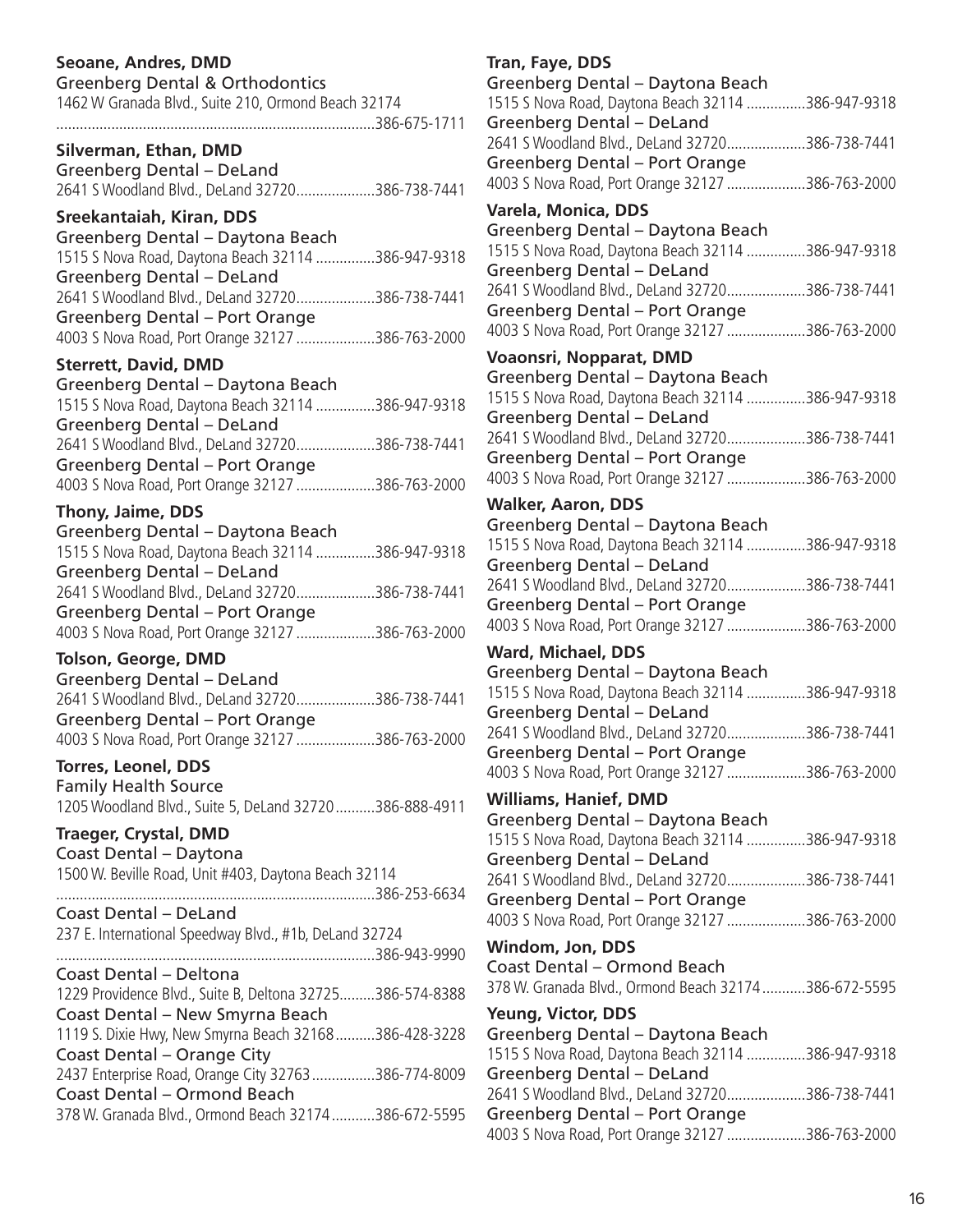# **Yu, Lina, DMD**

| Greenberg Dental - Daytona Beach                   |  |
|----------------------------------------------------|--|
| 1515 S Nova Road, Daytona Beach 32114 386-947-9318 |  |
| Greenberg Dental - DeLand                          |  |
| 2641 S Woodland Blvd., DeLand 32720386-738-7441    |  |
| Greenberg Dental - Port Orange                     |  |
| 4003 S Nova Road, Port Orange 32127 386-763-2000   |  |
|                                                    |  |

# **Zogaib, Elizabeth, DMD**

Greenberg Dental – Port Orange 4003 S Nova Road, Port Orange 32127 ....................386-763-2000 Greenberg Dental & Orthodontics 1462 W Granada Blvd., Suite 210, Ormond Beach 32174

.................................................................................386-675-1711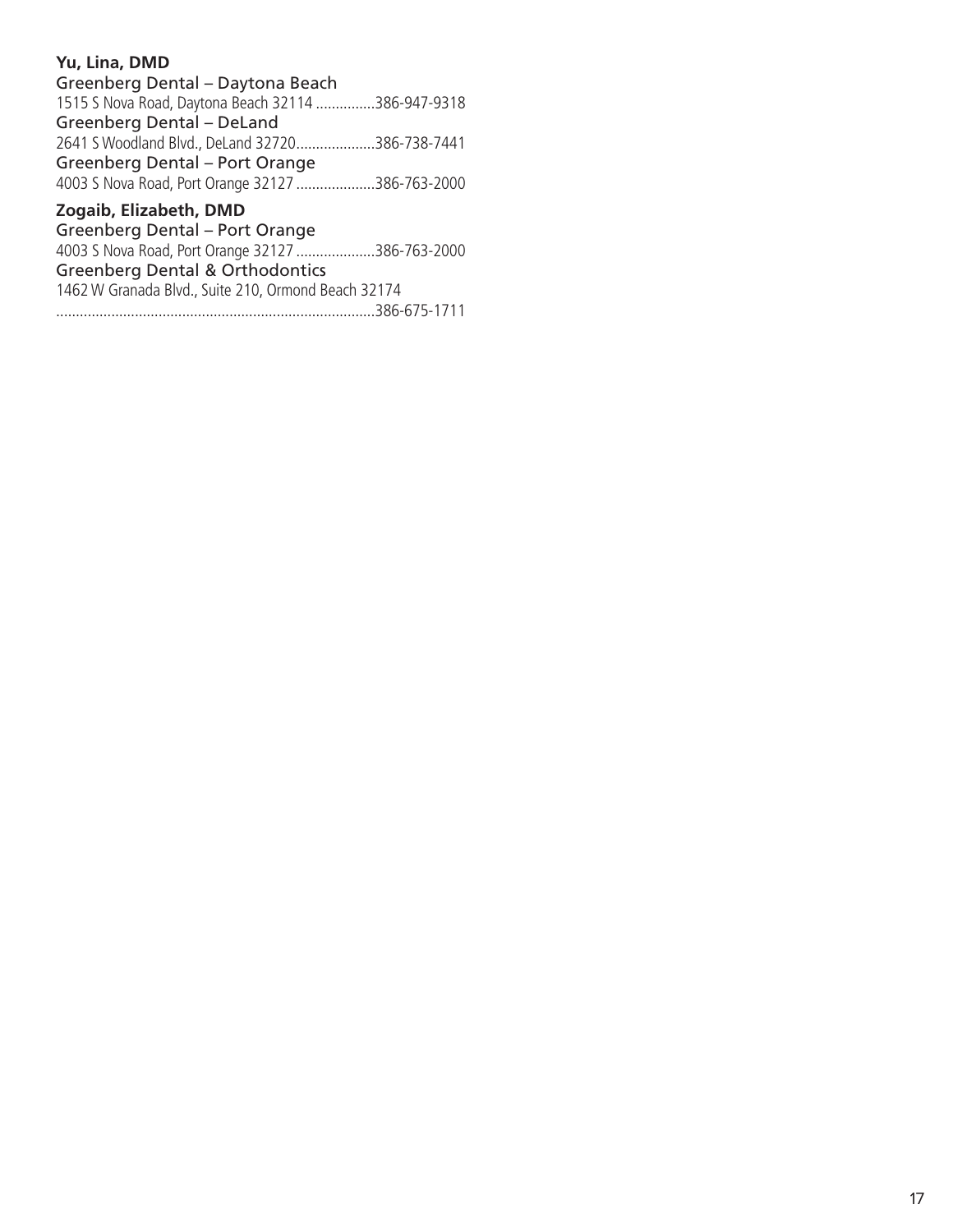# <span id="page-18-0"></span>**Hearing**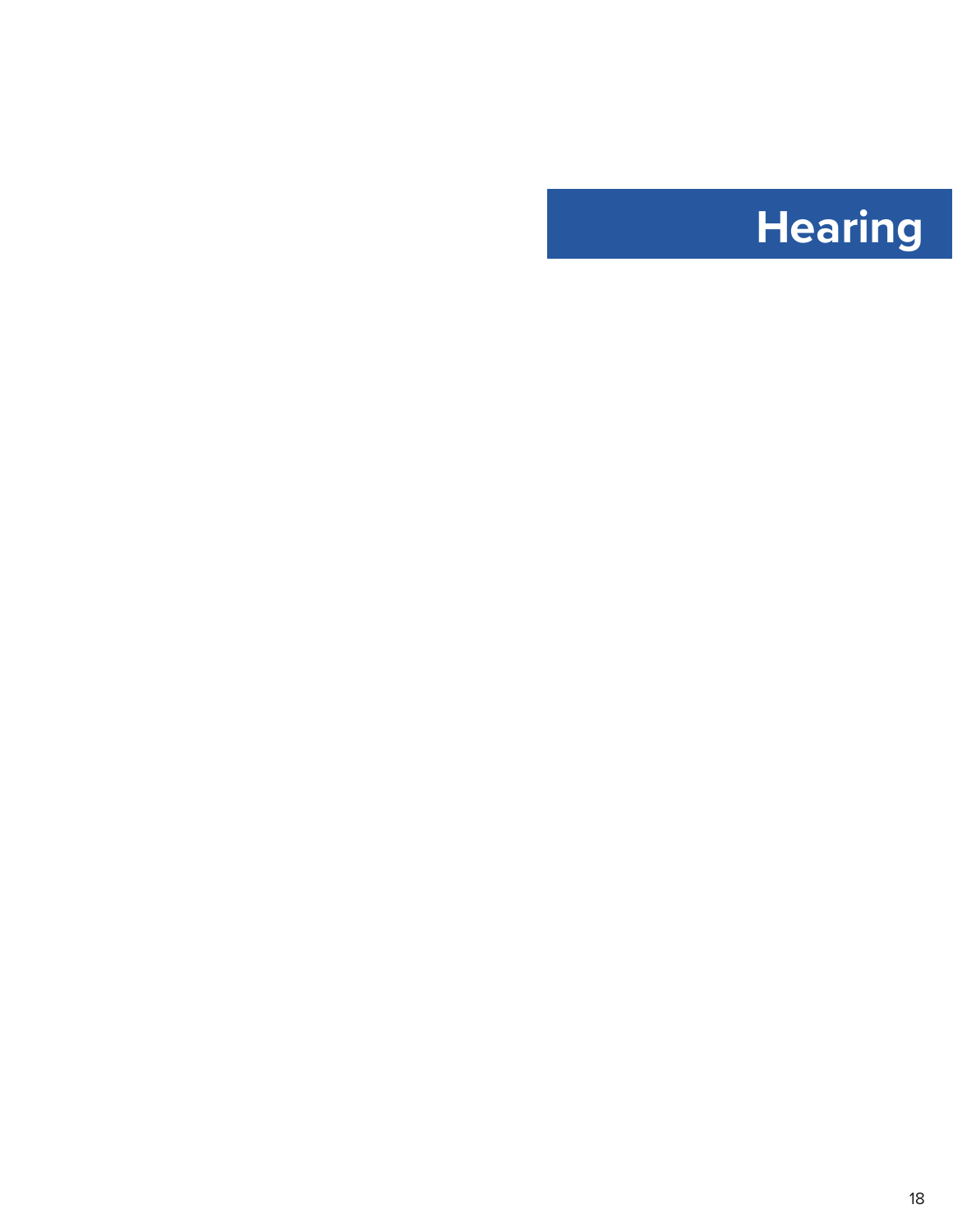# **BREVARD**

|                                                                                          | -0015 IVIUITEII NUQU, JUITE D, NUCKIEUYE 32933 005-039-7424                   |
|------------------------------------------------------------------------------------------|-------------------------------------------------------------------------------|
| <b>Carver, Michael, HIS</b>                                                              | O'Konski, Kristen, HIS                                                        |
| 2690 S Hopkins Ave., Suite 2, Titusville 32780 855-639-7424                              | 3267 Garden St., Titusville 32796 855-639-7424                                |
| <b>Contento, Thomas, HIS</b>                                                             | Pinson, Angela, AUD                                                           |
| 1055 Cheney Highway, Titusville 32780855-639-7424                                        | 21 Suntree Place, Suite 100, Melbourne 32940855-639-7424                      |
| <b>Cowan-Oberbeck, Catherine, AUD</b>                                                    | <b>Pitchford, Robert, HIS</b>                                                 |
| 1875 S. Patrick Drive, Suite D, Indian Harbour Beach 32937                               | 335 S Plumosa St., Suite D, Merritt Island 32952  855-639-7424                |
|                                                                                          | 2625 Barna Ave., Suite A, Titusville 32780 855-639-7424                       |
| 250 N Courtenay Parkway, Suite 102, Merritt Island 32953                                 | Roberts, John, HIS                                                            |
| <b>Cramer, Craig, HIS</b>                                                                | 490 Centre Lake Drive NE, Suite 150, Palm Bay 32907                           |
| 335 S Plumosa St., Suite D, Merritt Island 32952 855-639-7424                            |                                                                               |
| 2625 Barna Ave., Suite A, Titusville 32780 855-639-7424                                  | Sawyer, Pamela, HIS                                                           |
| Davila, Michael, HIS                                                                     | 1106 W New Haven Ave., Melbourne 32904 855-639-7424                           |
| 335 S Plumosa St., Suite D, Merritt Island 32952 855-639-7424                            | 3819 Murrell Road, Suite B, Rockledge 32955855-639-7424                       |
| 2625 Barna Ave., Suite A, Titusville 32780 855-639-7424                                  | Schierholtz, Jennifer, AUD                                                    |
| <b>Ducklow, Darin, HIS</b>                                                               | 333 W Cocoa Beach Causeway, Suite B, Cocoa Beach 32931                        |
| 1150 Malabar Road SE, uiSte 112, Palm Bay 32907855-639-7424                              |                                                                               |
| Gallagher, Joseph, HIS                                                                   | Sherbin, Stephen, HIS                                                         |
| 1952 Dairy Road, Melbourne 32904855-639-7424                                             | 110 E Merritt Island Causeway, Merritt Island 32952 855-639-7424              |
| Gloddy, Sean, HIS                                                                        | 2323 S Washington Ave., Suite 109, Titusville 32780855-639-7424               |
| 3134 Lake Washington Road, Melbourne 32934 855-639-7424                                  | <b>Smythe, Kassandra, HIS</b><br>Mobile Provider, Rockledge 32955855-639-7424 |
| <b>Harris, Kimberly, HIS</b>                                                             | 1802 S Fiske Blvd., Suite 201, Rockledge 32955855-639-7424                    |
| Mobile Provider, Sebastian 32976855-639-7424                                             | <b>Talarico, Daniel, HIS</b>                                                  |
| <b>Hatfield, Heather, HIS</b>                                                            | 728 E Eau Gallie Blvd., Suite 1, Indian Harbour Beach 32937                   |
| 516 E New Haven Ave., Melbourne 32901855-639-7424                                        |                                                                               |
| Jenks, Elizabeth, HIS                                                                    | <b>Thompson, Tammara, HIS</b>                                                 |
| 2243 W New Haven Ave., Suite 102, Melbourne 32904                                        | 2243 W New Haven Ave., Suite 102, Melbourne 32904                             |
|                                                                                          |                                                                               |
| Keller, Michael, HIS                                                                     | <b>Wagner, Sandra, HIS</b>                                                    |
| 800 E Merritt Island Causeway, Suite 104, Merritt Island 32952                           | 8085 Spyglass Hill Road, #107, Viera 32940855-639-7424                        |
|                                                                                          | Wilson, William, HIS                                                          |
| Kieffer, Taylor, AUD                                                                     | Mobile Provider, Sebastian 32976855-639-7424                                  |
| 1106 W New Haven Ave., Melbourne 32904 855-639-7424<br><b>Kiesling, Douglas, HIS</b>     | <b>FLAGLER</b>                                                                |
| 6300 N Wickham Road, Suite 118, Melbourne 32940                                          | <b>Chipchase, Mark, HIS</b>                                                   |
|                                                                                          | 250 Palm Coast Parkway NE, Unit 901, Palm Coast 32137                         |
| Kubilus, Mark, HIS                                                                       |                                                                               |
| 1325 S Apollo Blvd., Melbourne 32901 855-639-7424                                        | <b>Fuentes, Kristen, HIS</b>                                                  |
| Kundrot, Joseph, HIS                                                                     | 250 Palm Coast Parkway NE, Unit 901, Palm Coast 32137                         |
| 220 E Eau Gallie Blvd., Indian Harbour Beach 32937 855-639-7424                          |                                                                               |
| <b>Marek, Susan, AUD</b>                                                                 | Gallagher, Joseph, HIS                                                        |
| 1314 Pine St, Melbourne 32901855-639-7424                                                | 14 Office Park Drive, Suite 3, Palm Coast 32137 855-639-7424                  |
| <b>Mcardle, Mildred, HIS</b>                                                             | Jenks, Elizabeth, HIS                                                         |
| Mobile Provider, Sebastian 32976855-639-7424                                             | 250 Palm Coast Parkway NE, Unit 901, Palm Coast 32137                         |
| <b>McCabe, Beatrice, HIS</b><br>250 N Courtenay Parkway, Suite 102, Merritt Island 32953 |                                                                               |
|                                                                                          |                                                                               |

| <b>Nash, Anthony, HIS</b><br>3819 Murrell Road, Suite B, Rockledge 32955 855-639-7424                                    |  |
|--------------------------------------------------------------------------------------------------------------------------|--|
| O'Konski, Kristen, HIS                                                                                                   |  |
| 3267 Garden St., Titusville 32796 855-639-7424                                                                           |  |
| Pinson, Angela, AUD<br>21 Suntree Place, Suite 100, Melbourne 32940855-639-7424                                          |  |
| Pitchford, Robert, HIS                                                                                                   |  |
| 335 S Plumosa St., Suite D, Merritt Island 32952 855-639-7424<br>2625 Barna Ave., Suite A, Titusville 32780 855-639-7424 |  |
| Roberts, John, HIS                                                                                                       |  |
| 490 Centre Lake Drive NE, Suite 150, Palm Bay 32907                                                                      |  |
| 855-639-7424                                                                                                             |  |
| Sawyer, Pamela, HIS                                                                                                      |  |
| 1106 W New Haven Ave., Melbourne 32904 855-639-7424<br>3819 Murrell Road, Suite B, Rockledge 32955 855-639-7424          |  |
| <b>Schierholtz, Jennifer, AUD</b>                                                                                        |  |
| 333 W Cocoa Beach Causeway, Suite B, Cocoa Beach 32931                                                                   |  |
|                                                                                                                          |  |
| <b>Sherbin, Stephen, HIS</b>                                                                                             |  |
| 110 E Merritt Island Causeway, Merritt Island 32952 855-639-7424                                                         |  |
| 2323 S Washington Ave., Suite 109, Titusville 32780855-639-7424                                                          |  |
| <b>Smythe, Kassandra, HIS</b>                                                                                            |  |
| Mobile Provider, Rockledge 32955855-639-7424                                                                             |  |
| 1802 S Fiske Blvd., Suite 201, Rockledge 32955855-639-7424                                                               |  |
| <b>Talarico, Daniel, HIS</b><br>728 E Eau Gallie Blvd., Suite 1, Indian Harbour Beach 32937                              |  |
| 855-639-7424                                                                                                             |  |
| Thompson, Tammara, HIS                                                                                                   |  |
| 2243 W New Haven Ave., Suite 102, Melbourne 32904                                                                        |  |
|                                                                                                                          |  |
| Wagner, Sandra, HIS                                                                                                      |  |
| 8085 Spyglass Hill Road, # 107, Viera 32940855-639-7424                                                                  |  |
| Wilson, William, HIS                                                                                                     |  |
| Mobile Provider, Sebastian 32976855-639-7424                                                                             |  |
| <b>FLAGLER</b>                                                                                                           |  |
| <b>Chipchase, Mark, HIS</b><br>250 Palm Coast Parkway NE, Unit 901, Palm Coast 32137                                     |  |
| <b>Fuentes, Kristen, HIS</b>                                                                                             |  |

19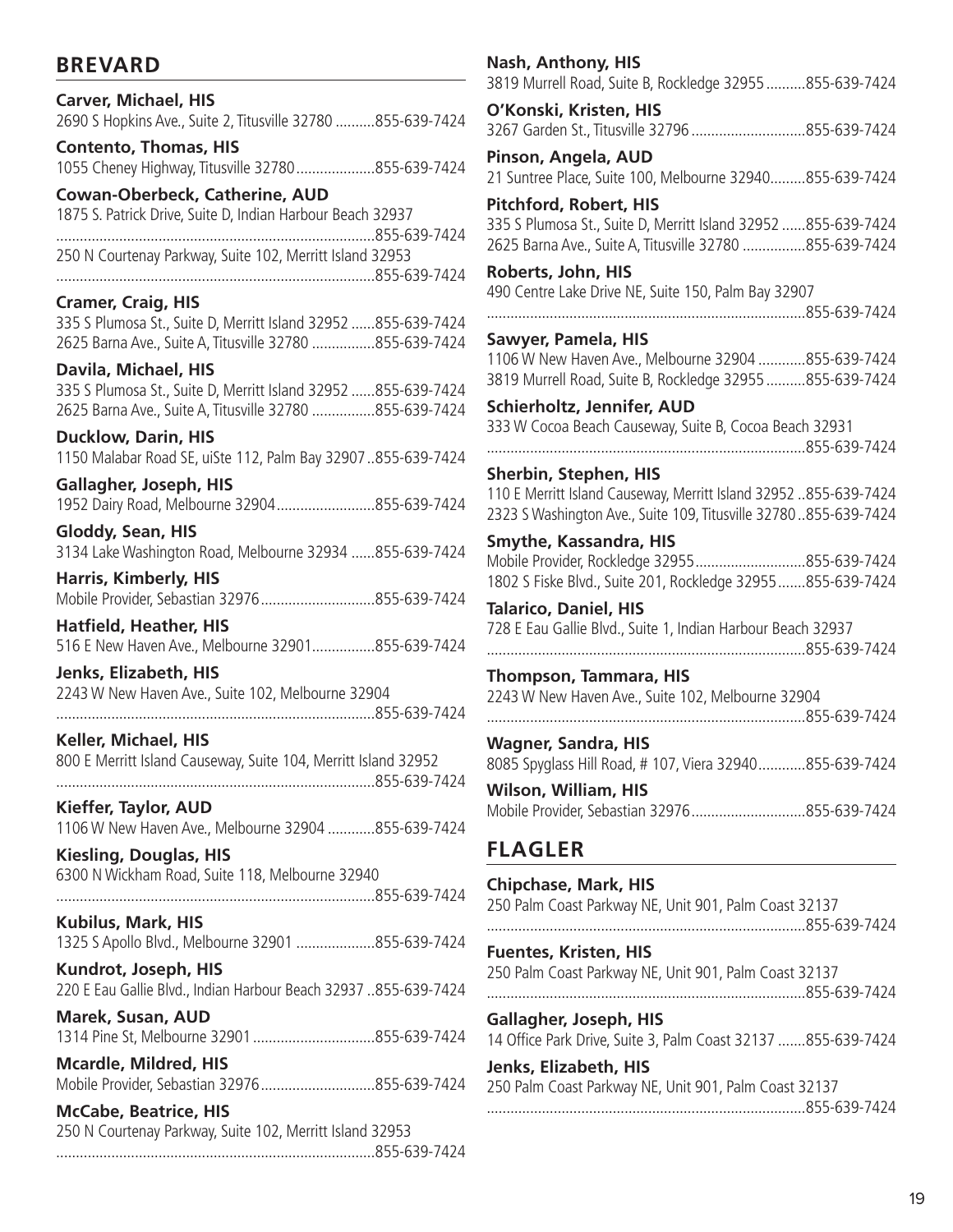# **Kelleher, Vincent, HIS**

250 Palm Coast Parkway NE, Unit 901, Palm Coast 32137 .................................................................................855-639-7424

**McClure, Christopher, HIS** 1000 Palm Coast Parkway SW, Suite 109, Palm Coast 32137 .................................................................................855-639-7424

**Parker, Eric, HIS** 2 Pine Lakes Parkway N, Suite 4, Palm Coast 32137...855-639-7424

# **HIGHLANDS**

# **Binneveld, Jamey, HIS**

|  | 251 E Interlake Blvd., Lake Placid 33852855-639-7424 |  |
|--|------------------------------------------------------|--|
|  | 201 U.S. Highway 27 S, Sebring 33870 855-639-7424    |  |

**Conlon, Kelly, HIS** 1253 U.S. Highway 27 S, Sebring 33870...................855-639-7424

**Conlon, Patrick, HIS** 1253 U.S. Highway 27 S, Sebring 33870...................855-639-7424

**Conlon, Sharon, HIS** 1253 U.S. Highway 27 S, Sebring 33870...................855-639-7424

**Hooper, Kyle, HIS** 230 Sebring Sq., Sebring 33870................................855-639-7424

**Hooper, Robert, AUD** 230 Sebring Sq., Sebring 33870................................855-639-7424

**Kiefer, Roseann, HIS** 130 S Commerce Ave., Sebring 33870......................855-639-7424

**Livingston, Andrea, AUD** 4040 U.S. Highway 27 N, Suite A, Sebring 33870......855-639-7424

### **Reinshuttle, Stephen, HIS**

251 E Interlake Blvd., Lake Placid 33852...................855-639-7424 201 U.S. Highway 27 S, Sebring 33870.....................855-639-7424 4119 Sun N Lake Blvd., Sebring 33872.....................855-639-7424

**Scaglione, John, HIS** 4206 Sebring Parkway, Sebring 33870......................855-639-7424

**Showalter, Tonya, AUD** 1253 U.S. Highway 27 S, Sebring 33870...................855-639-7424

# **INDIAN RIVER**

**Bartolucci, John, HIS** 5135 20th St., Suite 107, Vero Beach 32966 ............855-639-7424

**Harris, Kimberly, HIS** Mobile Provider, Sebastian 32958.............................855-639-7424 4025 20th St., Vero Beach 32960.............................855-639-7424

**Hedding, Trevor, HIS** 5445 20th St., Suite 102, Vero Beach 32966 ............855-639-7424

**Mcardle, Mildred, HIS** 1515 U.S. Highway 1, Suite 104, Sebastian 32958....855-639-7424 Mobile Provider, Sebastian 32958.............................855-639-7424

### **Montgomery, William, HIS**

4025 20th St., Vero Beach 32960.............................855-639-7424

### **Wilson, William, HIS**

1515 U.S. Highway 1, Suite 104, Sebastian 32958....855-639-7424 Mobile Provider, Sebastian 32958.............................855-639-7424

# **SEMINOLE**

| <b>Butler, Lucas, HIS</b><br>3385 S U.S. Highway 17/92, Suite 173, Casselberry 32707        |
|---------------------------------------------------------------------------------------------|
| Davila, Michael, HIS<br>145 Middle St., Suite 1131, Lake Mary 32746 855-639-7424            |
| Devore, Ericka, AUD<br>1250 W SR 434, Suite 1012, Longwood 32750 855-639-7424               |
| Didonne, Amy, HIS<br>2601 W Lake Mary Blvd., Suite 109, Lake Mary 32746                     |
| Garced-Santiago, Annette, AUD<br>515 E Altamonte Drive, Suite 1004, Altamonte Springs 32701 |
| <b>Guzman, Alexis, HIS</b>                                                                  |
| 3551 W Lake Mary Blvd., Suite 201, Lake Mary 32746                                          |
| <b>Guzman, Luis, HIS</b><br>3551 W Lake Mary Blvd., Suite 201, Lake Mary 32746              |
| Johnson, Mark, HIS<br>1008 Willa Springs Drive, Suite 110, Winter Springs 32708             |
| Laney, Lauren, HIS                                                                          |
|                                                                                             |
| <b>Munsey, Ryan, HIS</b><br>5689 Red Bug Lake Road, Winter Springs 32708  855-639-7424      |
| Parra, Luz, HIS<br>515 E Altamonte Drive, Suite 1004, Altamonte Springs 32701               |
| Quinn, Cynthia, HIS                                                                         |
| 110 Burnsed Place, Suite 1000, Oviedo 32765855-639-7424                                     |
| <b>Roubicek, Elise, HIS</b><br>3551 W Lake Mary Blvd., Suite 201, Lake Mary 32746           |
| Soto, Jaysee, HIS<br>715 Douglas Ave., Suite 45, Altamonte Springs 32714                    |
| <b>Strawser, Eric, HIS</b>                                                                  |
| 1977 Alafaya Trail, Suite 1011, Oviedo 32765855-639-7424<br><b>Walberg, Jane, AUD</b>       |
| 2601 W Lake Mary Blvd., Suite 109, Lake Mary 32746                                          |
|                                                                                             |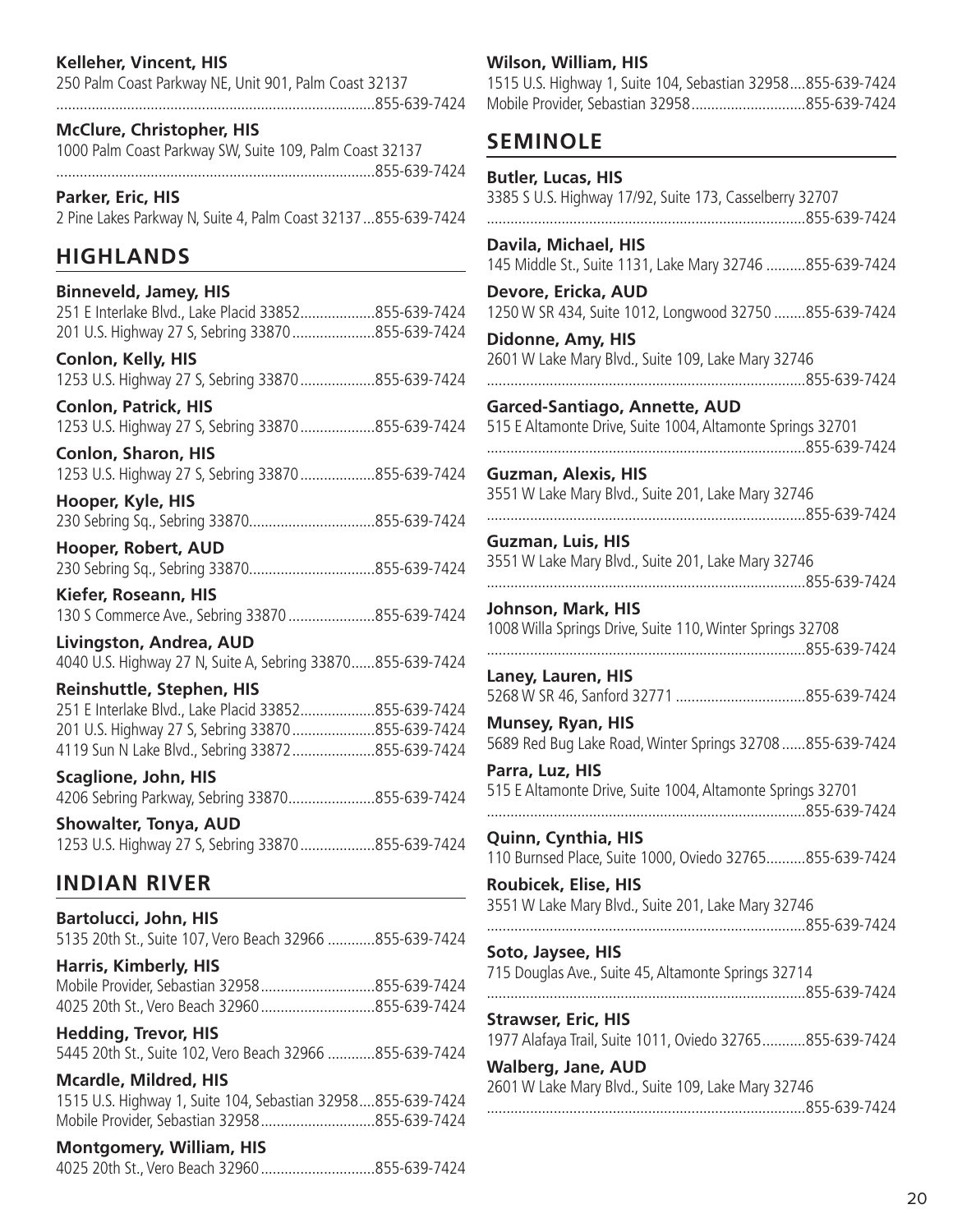# **VOLUSIA**

# **Alvarez, Indira, AUD** 1333 Saxon Drive, New Smyrna Beach 32169...........855-639-7424 **Botta, Dominique, AUD**

1333 Saxon Drive, New Smyrna Beach 32169...........855-639-7424

**Chipchase, Mark, HIS** 2621 Enterprise Road, Suite 100, Orange City 32763..855-639-7424

**Forsythe, Michael, HIS** 2621 Enterprise Road, Suite 100, Orange City 32763..855-639-7424

**Gallagher, Joseph, HIS** 742 N Volusia Ave., Orange City 32763 ....................855-639-7424

**Guzman, Alexis, HIS** 902 Saxon Blvd., Suite 102, Orange City 32763........855-639-7424

**Guzman, Luis, HIS** 902 Saxon Blvd., Suite 102, Orange City 32763........855-639-7424

**Hand, Christine, HIS** 3510 S Nova Road, Suite 104, Port Orange 32129....855-639-7424

**Hedding, Trevor, HIS** 2621 Enterprise Road, Suite 100, Orange City 32763..855-639-7424

**Jack, Tiffany, HIS** 1958 S.R. 44, New Smyrna Beach 32168..................855-639-7424

**James, Karen, HIS** 1958 S.R. 44, New Smyrna Beach 32168..................855-639-7424 790 Dunlawton Ave., Suite B, Port Orange 32127 .....855-639-7424

**Jenks, Elizabeth, HIS** 2621 Enterprise Road, Suite 100, Orange City 32763..855-639-7424

**Jickell, Dana, AUD** 4550 Clyde Morris Blvd., Suite B, Port Orange 32129..855-639-7424

**Jordan, Diane, HIS** 921 Town Center Drive, Suite 300, Orange City 32763 .................................................................................855-639-7424

**Kearney, Zachary, HIS** 921 Town Center Drive, Suite 300, Orange City 32763

.................................................................................855-639-7424

**Krebs, Lisa, AUD** 1702 N Woodland Blvd., Suite 102, DeLand 32720 ..855-639-7424

**Lamoso, Frank, HIS** 1958 SR 44, New Smyrna Beach 32168 ...................855-639-7424

**Mishler, Jerry, HIS** 921 Town Center Drive, Suite 300, Orange City 32763

.................................................................................855-639-7424 1665 Dunlawton Ave., Suite 107, Port Orange 32127 .855-639-7424

**Moore, John, HIS** 3510 S Nova Road, Suite 104, Port Orange 32129....855-639-7424

**Morrison, Robert, AUD** 3510 S Nova Road, Suite 104, Port Orange 32129....855-639-7424

# **Peace, Jami, HIS**

111 N Orange St., New Smyrna Beach 32168...........855-639-7424

| <b>Pitchford, Robert, HIS</b><br>124 S Amelia Ave., Unit B, DeLand 32724855-639-7424                                                                           |
|----------------------------------------------------------------------------------------------------------------------------------------------------------------|
| Pitre, Eduardo, HIS<br>725 W Granada Blvd., Suite 46, Ormond Beach 32174<br>855-639-7424                                                                       |
| 1440 Reed Canal Road, Suite 104, Port Orange 32129                                                                                                             |
| <b>Polhill, Leanne, HIS</b><br>5889 S Williamson Blvd., Suite 1409, Port Orange 32128                                                                          |
| <b>Pruitt, Julie, HIS</b><br>1808 W International Speedway Blvd., Suite 305, Daytona Beach                                                                     |
| Rex, Lisa, HIS<br>1474 W Granada Blvd., Suite 420, Ormond Beach 32174                                                                                          |
| Rombach, Ashlea, HIS<br>3781 S Nova Road, Suite G, Port Orange 32129 855-639-7424                                                                              |
| Roubicek, Elise, HIS<br>902 Saxon Blvd., Suite 102, Orange City 32763855-639-7424                                                                              |
| <b>Severino, Frank, HIS</b><br>2568 S Ridgewood Ave., Suite 1, Edgewater 32141855-639-7424<br>4626 Clyde Morris Blvd., Suite 1, Port Orange 32129.855-639-7424 |
| <b>Smith, Caroline, HIS</b><br>1130 W Granada Blvd., Ormond Beach 32174 855-639-7424                                                                           |
| <b>Strawser, Eric, HIS</b><br>2721 S Woodland Blvd., DeLand 32720855-639-7424                                                                                  |
| <b>Westhrin, Robert, HIS</b><br>2244 S.R. 44, New Smyrna Beach 32168855-639-7424                                                                               |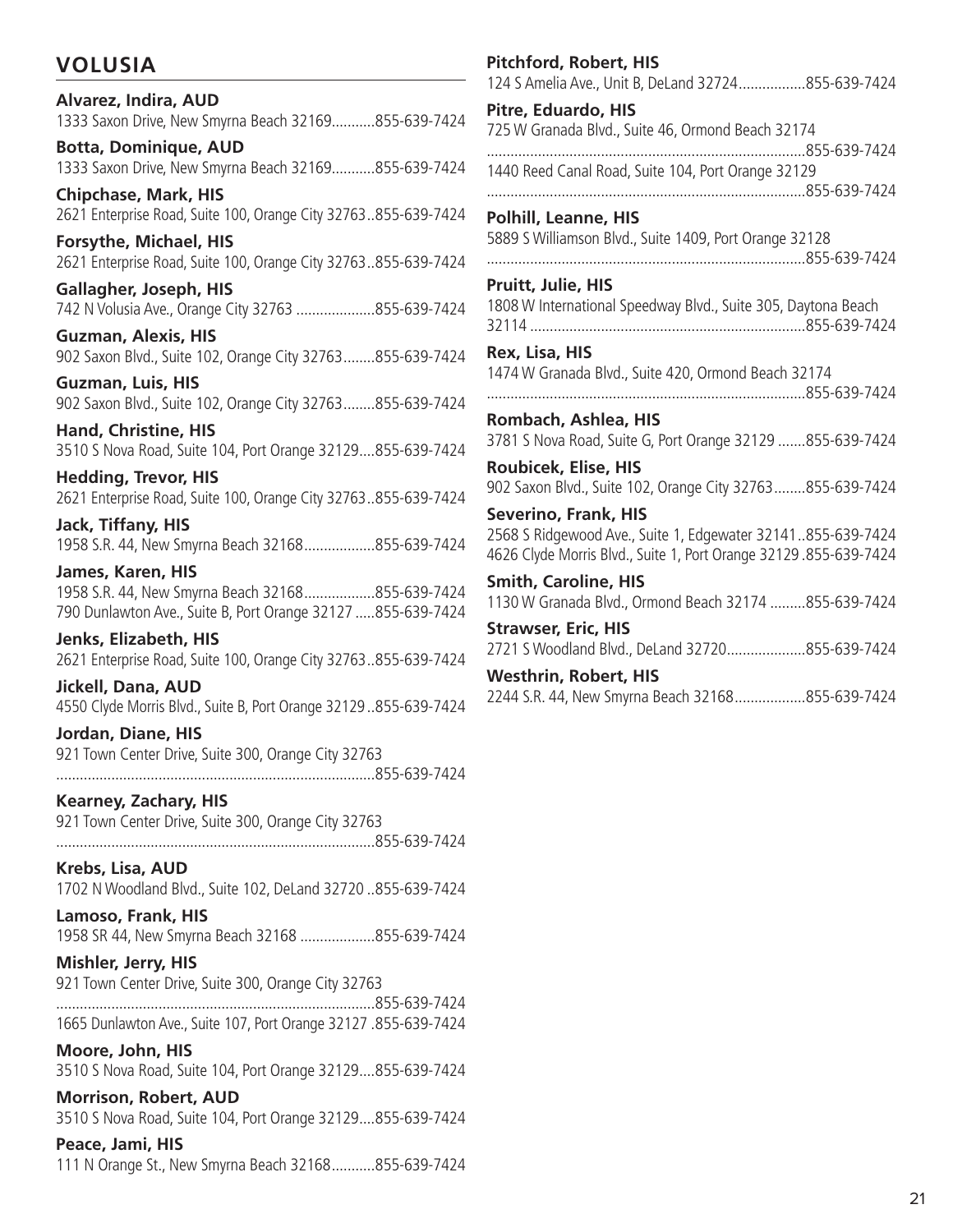<span id="page-22-0"></span>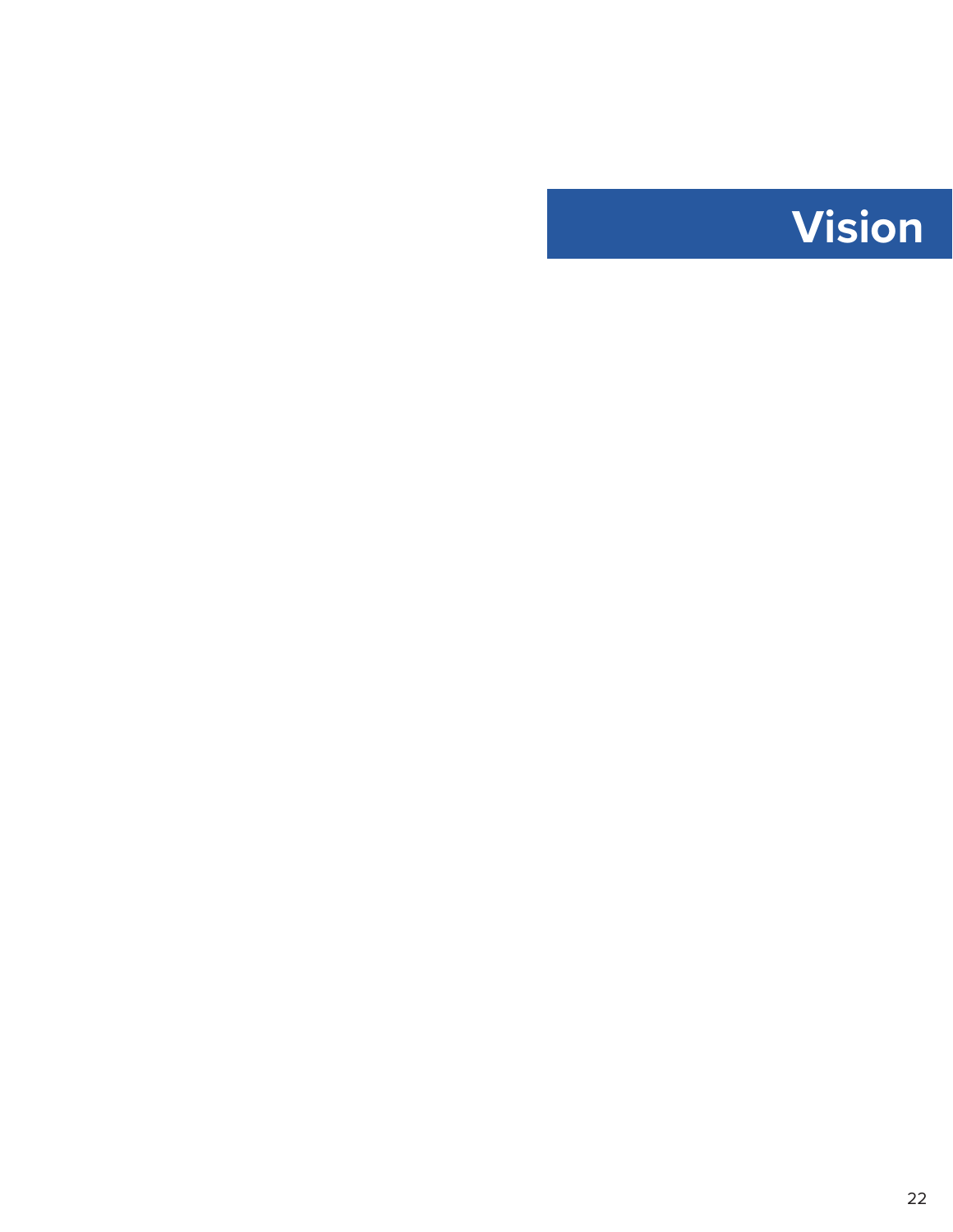# **BREVARD**

# **Aker, C. Gregory, OD**

338 S Washington Ave., Titusville 32796...................321-269-2021

**Aker Eye Center**  338 S Washington Ave., Titusville 32796...................321-269-2021

**Allen, Christopher, OD** 1051 Port Malabar Blvd. NE, Suite 14, Palm Bay 32905 .................................................................................321-723-9350

**Azwell, Linda, OD**

2510 S Washington Ave., Suite 140, Titusville 32780...321-289-3504

# **Boyle, Kenneth, OD**

| <b>Brevard Vision Care</b>                       |  |
|--------------------------------------------------|--|
| 2420 S Babcock St., Melbourne 32901321-725-4755  |  |
| 7905 N Wickham Road, Melbourne 32940321-752-0100 |  |

### **Bradley, Jennifer, OD**

338 S Washington Ave., Titusville 32796...................321-269-2021

### **Brevard Eye Center**

7775 N Wickham Road, Suite 26, Melbourne 32940...321-255-5200 250 N Courtenay Parkway, Suite 101, Merritt Island 32953 .................................................................................321-453-5700

### **Brevard Vision Care**

| 2420 S Babcock St., Melbourne 32901 321-725-4755 |  |
|--------------------------------------------------|--|
| 7905 N Wickham Road, Melbourne 32940321-752-0100 |  |

# **Brown, Daniel, OD**

Florida Eye Associates

502 E New Haven Ave., Melbourne 32901................321-727-2020 161 Malabar Road NE, Palm Bay 32907...................321-727-2020

### **Burns LeGros, Denise, OD**

| <b>Brevard Vision Care</b>                       |  |
|--------------------------------------------------|--|
| 2420 S Babcock St., Melbourne 32901321-725-4755  |  |
| 7905 N Wickham Road, Melbourne 32940321-752-0100 |  |

# **Coastal Vision Care**

2186 Harris Ave. NE, Suite 1, Palm Bay 32905 ..........321-724-2020

### **Collins, Leslie, OD**

7775 N Wickham Road, Suite 26, Melbourne 32940...321-255-5200 250 N Courtenay Parkway, Suite 101, Merritt Island 32953 .................................................................................321-453-5700

# **Consbruck, Deborah, OD**

### Florida Eye Associates

2003 N Atlantic Ave., Cocoa Beach 32931................321-727-2020 502 E New Haven Ave., Melbourne 32901................321-727-2020 5510 Murrell Road, Melbourne 32940......................321-727-2020

# **Cowling, Dan, OD**

Dan Cowling OD 495 N Courtenay Parkway, Merritt Island 32953.......321-454-3100

# **Curington, Frank, OD**

228 S Courtenay Parkway, Merritt Island 32952........321-454-3002 1982 U.S. Highway 1, Suite 101, Rockledge 32955...321-636-7200

# **Curington Eye Associates**

228 S Courtenay Parkway, Merritt Island 32952........321-454-3002 1982 U.S. Highway 1, Suite 101, Rockledge 32955...321-636-7200

**Dahl, Therese, OD** 3659 S Hopkins Ave., Suite D, Titusville 32780 ..........321-264-4264

### **Dimmick, Todd, OD** Brevard Vision Care 2420 S Babcock St., Melbourne 32901.....................321-725-4755 7905 N Wickham Road, Melbourne 32940...............321-752-0100

**East Coast Vision**  1153 Malabar Road NE, Suite 14, Palm Bay 32907...321-327-3969

**Escobar, Cristina, OD** 2510 S Washington Ave., Suite 140, Titusville 32780...321-289-3504

### **Eye Doctor's Optical Outlet**

6300 N Wickham Road, Suite 131, Melbourne 32940.321-751-7270 2510 S Washington Ave., Suite 140, Titusville 32780...321-289-3504

#### **Fisher, Mark, OD** Lifetime Eyecare Center

5455 Murrell Road, Suite 107, Rockledge 32955......321-636-1972

### **Florida Eye Associates**

| 502 E New Haven Ave., Melbourne 32901321-727-2020   |  |
|-----------------------------------------------------|--|
| 2003 N Atlantic Ave., Cocoa Beach 32931321-727-2020 |  |
| 5510 Murrell Road, Melbourne 32940321-727-2020      |  |
| 161 Malabar Road Ne, Palm Bay 32907 321-727-2020    |  |

# **For Sight Optical Eye Care**

1851 Knox McRae Drive, Titusville 32780..................321-269-3056

**Forehand, Carina, OD** 2510 S Washington Ave., Suite 140, Titusville 32780...321-289-3504

### **Gauger, Heather, OD**

228 S Courtenay Parkway, Merritt Island 32952........321-454-3002 1982 U.S. Highway 1, Suite 101, Rockledge 32955...321-636-7200

**Girard, Micah, OD** 1941 Michigan Ave., Cocoa 32922...........................321-638-3931

**Glisker, Justin, OD** 1153 Malabar Road NE, Suite 14, Palm Bay 32907...321-327-3969

#### **Grofik, Michael, OD** 278 N Wickham Road, Melbourne 32935.................321-253-9228

### **Hansen, Lauren, OD**

7775 N Wickham Road, Suite 26, Melbourne 32940...321-255-5200 250 N Courtenay Parkway, Suite 101, Merritt Island 32953 .................................................................................321-453-5700

# **Heiple, Pamela, OD**

1700 W New Haven Ave., Melbourne 32904 ............321-727-8807 777 E Merritt Island Causeway, Merritt Island 32952 ..321-452-9080

### **Hendrix, David, OD**

503 N Orlando Ave., Suite 103, Cocoa Beach 32931...321-783-2002 Hendrix Eyecare Inc 1917 Knox McRae Drive, Titusville 32780..................321-383-1332

### **Hendrix Eye Care Inc**

503 N Orlando Ave., Suite 103, Cocoa Beach 32931...321-783-2002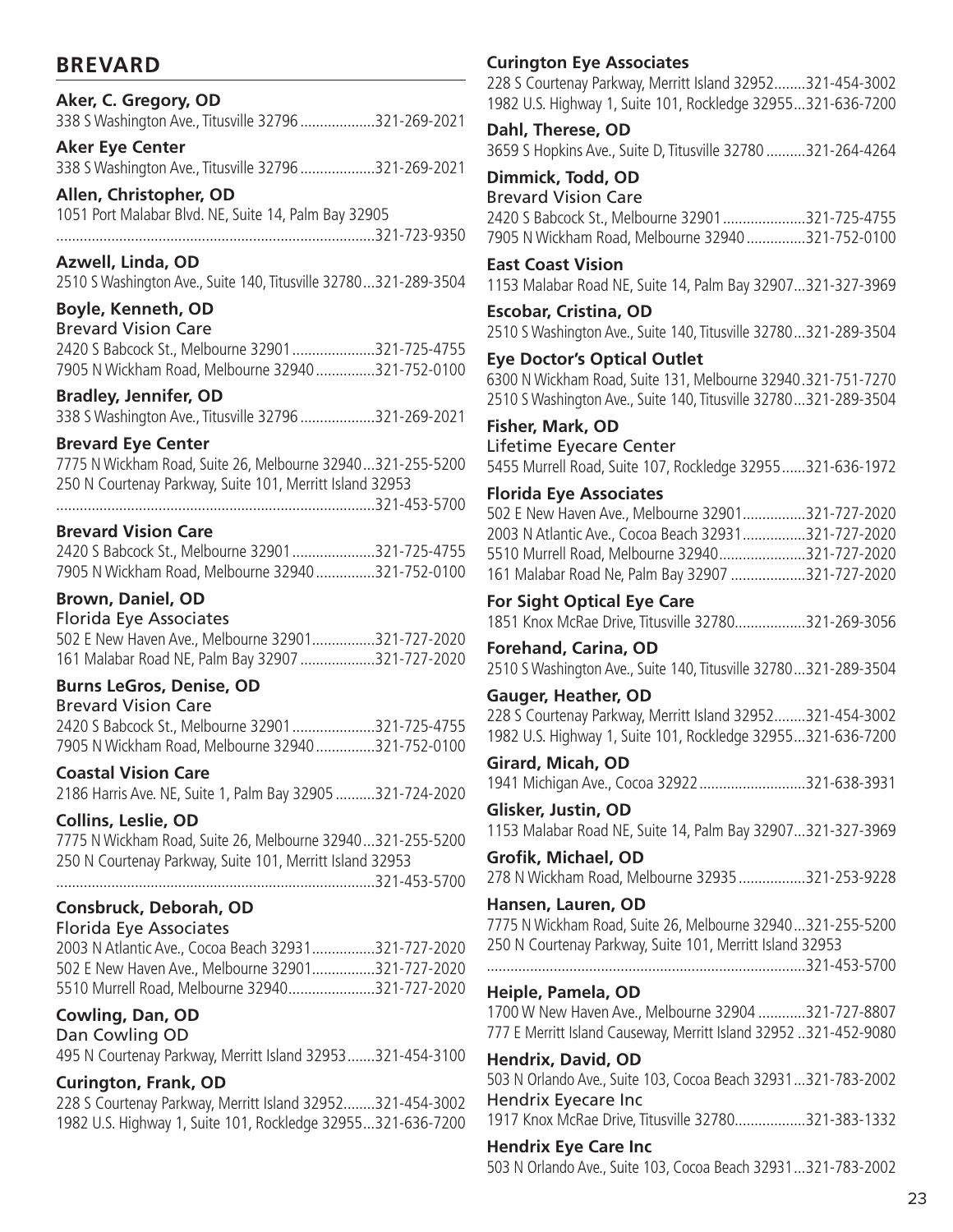# **Koehnemann, Sarah, OD**

338 S Washington Ave., Titusville 32796...................321-269-2021

#### **Kutryb, Michael, MD**

730 S Washington Ave., Titusville 32780...................321-267-2020

# **Kutryb Eye Institute**

730 S Washington Ave., Titusville 32780...................321-267-2020

# **Lalonde, Victoria, OD**

Florida Eye Associates 2003 N Atlantic Ave., Cocoa Beach 32931................321-727-2020

| 2005 N Atlahtic AVe., COCOd DedCh 32931321-727-2020 |  |
|-----------------------------------------------------|--|
| 502 E New Haven Ave., Melbourne 32901321-727-2020   |  |
| 5510 Murrell Road, Melbourne 32940321-727-2020      |  |

# **Leon, Michael, OD**

| <b>Brevard Vision Care</b>                       |  |
|--------------------------------------------------|--|
| 2420 S Babcock St., Melbourne 32901 321-725-4755 |  |
| 7905 N Wickham Road, Melbourne 32940321-752-0100 |  |

# **Lewenson, Robert, OD**

6300 N Wickham Road, Suite 131, Melbourne 32940.321-751-7270 2510 S Washington Ave., Suite 140, Titusville 32780...321-289-3504

# **Locke, Jeffery, OD**

Brevard Vision Care 2420 S Babcock St., Melbourne 32901.....................321-725-4755 7905 N Wickham Road, Melbourne 32940...............321-752-0100

**Lusk, Marcia, OD** 1982 U.S. Highway 1, Suite 101, Rockledge 32955...321-636-7200

**Luu, Diane, OD** 2510 S Washington Ave., Suite 140, Titusville 32780...321-289-3504

**Ma, Chunfeng, OD** 6300 N Wickham Road, Suite 131, Melbourne 32940.321-751-7270

**Maiorano, William, OD** 2510 S Washington Ave., Suite 140, Titusville 32780...321-289-3504

**Manguikian, Shahan, OD** Eyecare Associates of Viera 8061 Spyglass Hill Road, Suite 104A, Viera 32940....321-751-6609

**Morreale, Frank, OD** Contacts and Glasses 1124 S Wickham Road, West Melbourne 32904 .......321-752-5454

**Morreale, Ronda, OD** Contacts and Glasses 1124 S Wickham Road, West Melbourne 32904 .......321-752-5454

**MyEyeDr-Brevard**  3720 Curtis Blvd., Suite 106-108, Port St John 32927.321-639-0910

# **Naberhaus, Gregory, OD**

Brevard Vision Care 2420 S Babcock St., Melbourne 32901.....................321-725-4755 7905 N Wickham Road, Melbourne 32940...............321-752-0100

# **Naberhaus, Terrance, OD**

Brevard Vision Care 2420 S Babcock St., Melbourne 32901.....................321-725-4755 7905 N Wickham Road, Melbourne 32940...............321-752-0100

### **Nass, Mitchell, OD**

228 S Courtenay Parkway, Merritt Island 32952........321-454-3002

#### **Pastore-Tran Eyecare Inc**

5500 Stadium Parkway, Suite 102, Melbourne 32940 .321-639-2020 1285 U.S. Highway 1, Rockledge 32955 ...................321-631-2811

### **Ramirez, Lisa, OD**

6300 N Wickham Road, Suite 131, Melbourne 32940.321-751-7270 2510 S Washington Ave., Suite 140, Titusville 32780...321-289-3504

**Raney, Dennis, OD** 2510 S Washington Ave., Suite 140, Titusville 32780...321-289-3504

# **Reynolds, Brett, OD**

Driftwood Vision Center 3830 S Highway A1A, Suite 11, Melbourne Beach 32951 .................................................................................321-308-2015

# **Riehl, William, OD**

7775 N Wickham Road, Suite 26, Melbourne 32940...321-255-5200 250 N Courtenay Parkway, Suite 101, Merritt Island 32953

.................................................................................321-453-5700

### **Rutledge, Kiri, OD**

730 S Washington Ave., Titusville 32780...................321-267-2020 2510 S Washington Ave., Suite 140, Titusville 32780...321-289-3504

### **Sami, Muhammad, OD**

6300 N Wickham Road, Suite 131, Melbourne 32940.321-751-7270 2510 S Washington Ave., Suite 140, Titusville 32780...321-289-3504

### **Santisi, Peter, OD**

950 N Courtenay Parkway, Suite 12, Merritt Island 32953 .................................................................................321-453-1657

**Scott, Christopher, OD** 6300 N Wickham Road, Suite 131, Melbourne 32940.321-751-7270

**Smith, Dillon, OD** 730 S Washington Ave., Titusville 32780...................321-267-2020

**Sorensen, Heather, OD** 2186 Harris Ave. NE, Suite 1, Palm Bay 32905 ..........321-724-2020

**Sorensen, Kevin, OD** 2186 Harris Ave. NE, Suite 1, Palm Bay 32905 ..........321-724-2020

**Tran-Pastore, Jacqueline, OD** 5500 Stadium Parkway, Suite 102, Melbourne 32940 .321-639-2020 1285 U.S. Highway 1, Rockledge 32955 ...................321-631-2811

**Webster, Robert, OD** 3720 Curtis Blvd., Suite 106-108, Port St John 32927.321-639-0910

**Williams, Steven, OD** Brevard Vision Care 2420 S Babcock St., Melbourne 32901.....................321-725-4755 7905 N Wickham Road, Melbourne 32940...............321-752-0100

# **Zermeno, Jacqueline, OD**

503 N Orlando Ave., Suite 103, Cocoa Beach 32931 321-783-2002 Brevard Vision Care 7905 N Wickham Road, Melbourne 32940...............321-752-0100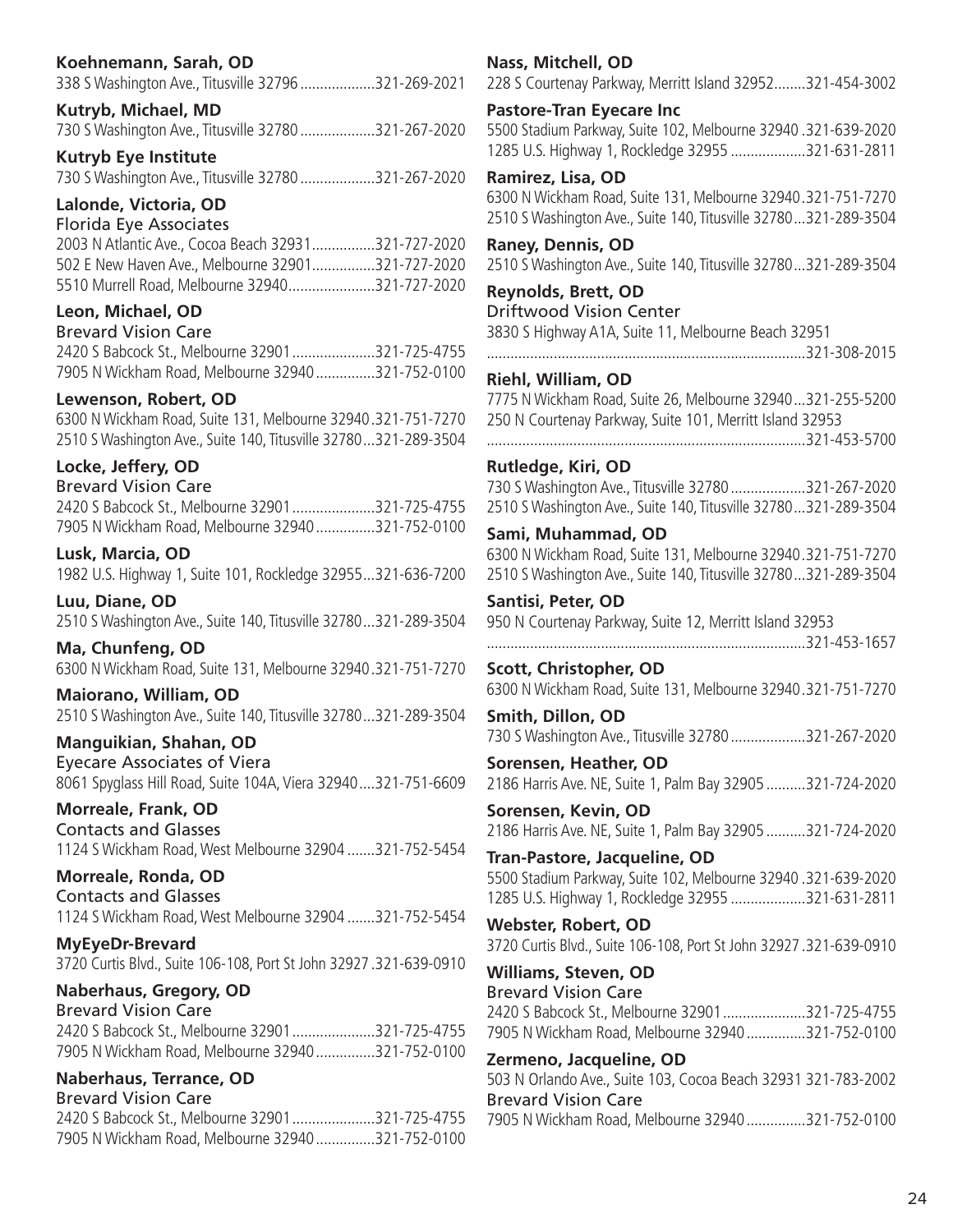# **FLAGLER**

# **Granger, Nicola, OD** 15 Cypress Branch Way, Suite 205, Palm Coast 32164 .386-445-1880 **Heacock, Charles, OD** 15 Cypress Branch Way, Suite 205, Palm Coast 32164 .386-445-1880 **MyEyeDr** 15 Cypress Branch Way, Suite 205, Palm Coast 32164 .386-445-1880

**Peterson, Brian, OD** 15 Cypress Branch Way, Suite 205, Palm Coast 32164 .386-445-1880

**Stephens, Phillip, OD** 15 Cypress Branch Way, Suite 205, Palm Coast 32164 .386-445-1880

**Timko, Jeffrey, OD** 15 Cypress Branch Way, Suite 205, Palm Coast 32164 .386-445-1880

# **HARDEE**

| Anderson, Angela, OD<br>735 N 6th Ave., Wauchula 33873 863-773-3322                     |
|-----------------------------------------------------------------------------------------|
| <b>Black, Daniel, OD</b><br>735 N 6th Ave., Wauchula 33873 863-773-3322                 |
| Peltzer, Bradley, OD<br>735 N 6th Ave., Wauchula 33873 863-773-3322                     |
| Russell, Robyn, OD<br>735 N 6th Ave., Wauchula 33873 863-773-3322                       |
| Sevigny, Mark, OD<br>735 N 6th Ave., Wauchula 33873 863-773-3322                        |
| Sevigny, Ronald, OD                                                                     |
| <b>Sevigny &amp; Associates Eye Care</b><br>735 N 6th Ave., Wauchula 33873 863-773-3322 |
| <b>Tyrrell, Nicole, OD</b>                                                              |
| <b>HIGHLANDS</b>                                                                        |
| Ahmed, Umar, OD                                                                         |

| 3600 U.S. Highway 27 N, Sebring 33870 863-382-2020   |
|------------------------------------------------------|
| Ahsan-Khan, Mayisha, OD                              |
| 3600 U.S. Highway 27 N, Sebring 33870 863-382-2020   |
| <b>Alcantara, Marielle, OD</b>                       |
| 3600 U.S. Highway 27 N, Sebring 33870 863-382-2020   |
| Anderson, Angela, OD                                 |
| 2315 U.S. Highway 27 N, Avon Park 33825 863-385-7070 |
| 27 U.S. Highway 27 S, Lake Placid 33852863-773-3322  |
| 363 U.S. Highway 27 S, Sebring 33870 863-385-7070    |
| Awada, Yasmeen, OD                                   |
| 3600 U.S. Highway 27 N, Sebring 33870 863-382-2020   |
| Azam Farval OD                                       |

| Azam, Faryal, OD |                                                    |
|------------------|----------------------------------------------------|
|                  | 3600 U.S. Highway 27 N, Sebring 33870 863-382-2020 |

| <b>Bartlett, Scott, OD</b><br>3600 U.S. Highway 27 N, Sebring 33870 863-382-2020                            |
|-------------------------------------------------------------------------------------------------------------|
| <b>Bassion, Kellie, OD</b><br>3600 U.S. Highway 27 N, Sebring 33870 863-382-2020                            |
| <b>Black, Daniel, OD</b>                                                                                    |
| 2315 U.S. Highway 27 N, Avon Park 33825 863-385-7070<br>27 U.S. Highway 27 S, Lake Placid 33852863-773-3322 |
| 363 U.S. Highway 27 S, Sebring 33870 863-385-7070                                                           |
| Braudway, Sonya, OD<br>1712 U.S. Highway 27 N, Sebring 33870 863-451-3353                                   |
| <b>Buffano, Roxanne, OD</b><br>3600 U.S. Highway 27 N, Sebring 33870 863-382-2020                           |
| <b>Campbell, Antonio, OD</b><br>3600 U.S. Highway 27 N, Sebring 33870 863-382-2020                          |
| <b>Chan-Englender, Elzie, OD</b><br>3600 U.S. Highway 27 N, Sebring 33870 863-382-2020                      |
| <b>Christen, Candace, OD</b>                                                                                |
| 3600 U.S. Highway 27 N, Sebring 33870 863-382-2020                                                          |
| <b>Coatney, Sheri, OD</b><br>3600 U.S. Highway 27 N, Sebring 33870 863-382-2020                             |
| Corbin, Stephanie, OD<br>3600 U.S. Highway 27 N, Sebring 33870 863-382-2020                                 |
| Cox, Samuel, OD<br>3600 U.S. Highway 27 N, Sebring 33870 863-382-2020                                       |
| D'Orazio-Brafman, Stephanie, OD<br>3600 U.S. Highway 27 N, Sebring 33870 863-382-2020                       |
| Darvish, Saadi, OD<br>3600 U.S. Highway 27 N, Sebring 33870 863-382-2020                                    |
| Echague, Justin-Veni, OD                                                                                    |
| 3600 U.S. Highway 27 N, Sebring 33870 863-382-2020                                                          |
| Echague, Terri-Ann, OD<br>3600 U.S. Highway 27 N, Sebring 33870 863-382-2020                                |
| Evans, Jacqueline, OD                                                                                       |
| 3600 U.S. Highway 27 N, Sebring 33870 863-382-2020                                                          |
| <b>Eye Doctors Optical Outlets</b>                                                                          |
| 1712 U.S. Highway 27 N, Sebring 33870 863-451-3353                                                          |
| Fried, Marsha, OD                                                                                           |
| 3600 U.S. Highway 27 N, Sebring 33870 863-382-2020                                                          |
| <b>Garibay, Alexander, OD</b><br>3600 U.S. Highway 27 N, Sebring 33870 863-382-2020                         |
| Habermehl, Bradley, OD<br>3600 U.S. Highway 27 N, Sebring 33870 863-382-2020                                |
| Hilowitz, Jeffrey, OD                                                                                       |
| 3600 U.S. Highway 27 N, Sebring 33870 863-382-2020                                                          |
| Huynh, Van Anh, OD                                                                                          |
| 3600 U.S. Highway 27 N, Sebring 33870 863-382-2020                                                          |
| Ippolito, Deanna, OD<br>3600 U.S. Highway 27 N, Sebring 33870 863-382-2020                                  |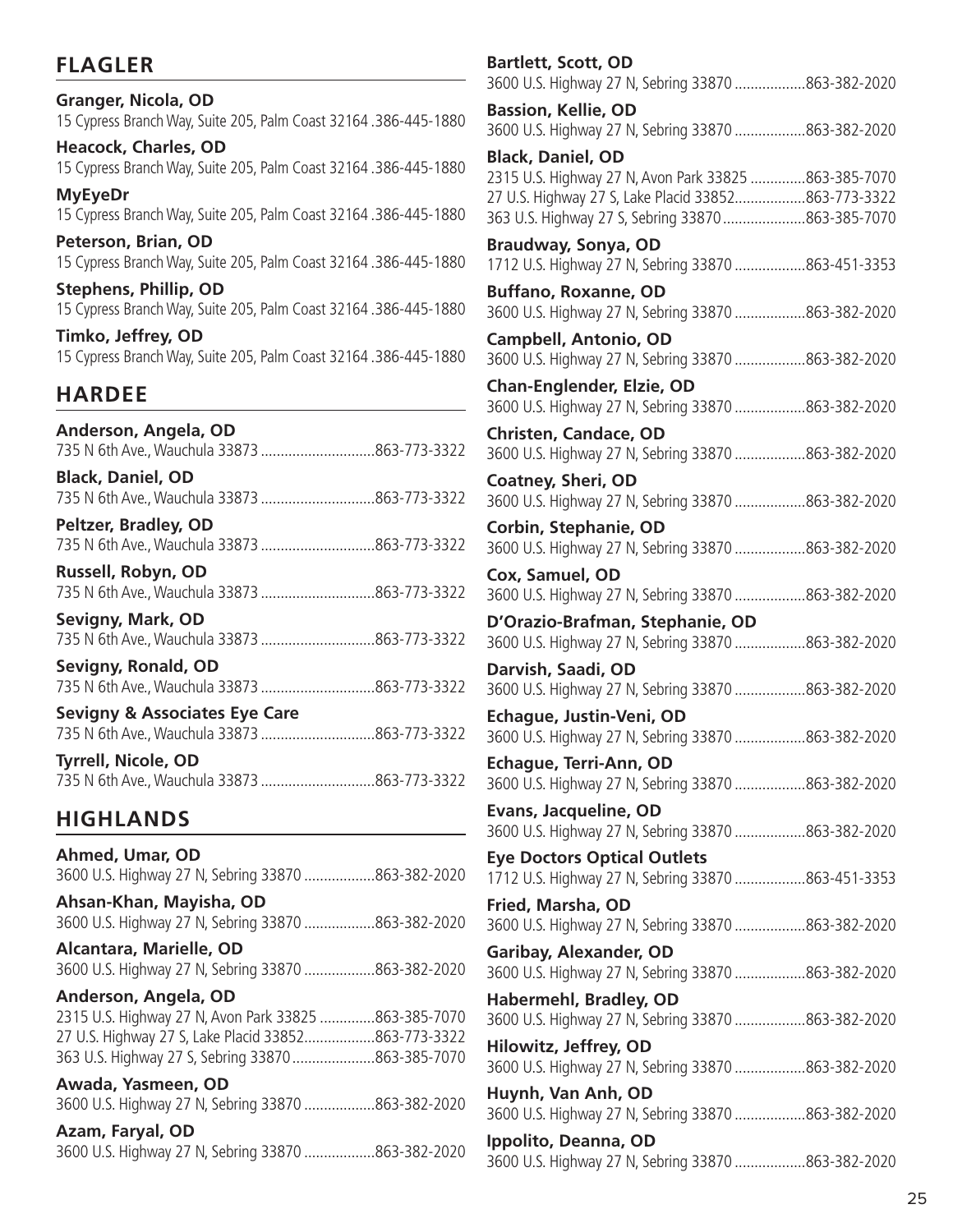| Ismail, Esaam, OD                                                                  |                                                                                                                                                                                                                                                                                               |
|------------------------------------------------------------------------------------|-----------------------------------------------------------------------------------------------------------------------------------------------------------------------------------------------------------------------------------------------------------------------------------------------|
| 1712 U.S. Highway 27 N, Sebring 33870 863-451-3353                                 |                                                                                                                                                                                                                                                                                               |
| Jackson, Claudine, OD                                                              |                                                                                                                                                                                                                                                                                               |
| 3600 U.S. Highway 27 N, Sebring 33870 863-382-2020                                 |                                                                                                                                                                                                                                                                                               |
| Kantor, Christine, OD<br>3600 U.S. Highway 27 N, Sebring 33870 863-382-2020        |                                                                                                                                                                                                                                                                                               |
| Karim, Fatima, OD<br>3600 U.S. Highway 27 N, Sebring 33870 863-382-2020            |                                                                                                                                                                                                                                                                                               |
| Lewenson, Robert, OD                                                               |                                                                                                                                                                                                                                                                                               |
| 1712 U.S. Highway 27 N, Sebring 33870 863-451-3353                                 |                                                                                                                                                                                                                                                                                               |
| Luzuriaga, Christine, OD<br>3600 U.S. Highway 27 N, Sebring 33870 863-382-2020     |                                                                                                                                                                                                                                                                                               |
| <b>Marcoe, Tiffany, OD</b>                                                         |                                                                                                                                                                                                                                                                                               |
| 3600 U.S. Highway 27 N, Sebring 33870 863-382-2020                                 |                                                                                                                                                                                                                                                                                               |
| Marzec, Pamela, OD                                                                 |                                                                                                                                                                                                                                                                                               |
| 3600 U.S. Highway 27 N, Sebring 33870 863-382-2020                                 |                                                                                                                                                                                                                                                                                               |
| <b>Mathew, Renu, OD</b>                                                            |                                                                                                                                                                                                                                                                                               |
| 3600 U.S. Highway 27 N, Sebring 33870 863-382-2020                                 |                                                                                                                                                                                                                                                                                               |
| <b>McCarron, Chantal, OD</b><br>3600 U.S. Highway 27 N, Sebring 33870 863-382-2020 |                                                                                                                                                                                                                                                                                               |
| Mohar, Karen, OD                                                                   |                                                                                                                                                                                                                                                                                               |
| 3600 U.S. Highway 27 N, Sebring 33870 863-382-2020                                 |                                                                                                                                                                                                                                                                                               |
| <b>Morrison, Caryn, OD</b>                                                         |                                                                                                                                                                                                                                                                                               |
| 1712 U.S. Highway 27 N, Sebring 33870 863-451-3353                                 |                                                                                                                                                                                                                                                                                               |
| <b>MyEyeDr</b><br>3600 U.S. Highway 27 N, Sebring 33870 863-382-2020               |                                                                                                                                                                                                                                                                                               |
| Naqvi, Zarrin, OD                                                                  |                                                                                                                                                                                                                                                                                               |
| 3600 U.S. Highway 27 N, Sebring 33870 863-382-2020                                 |                                                                                                                                                                                                                                                                                               |
| Nguyen, Thuy-Nga, OD                                                               |                                                                                                                                                                                                                                                                                               |
| 3600 U.S. Highway 27 N, Sebring 33870 863-382-2020                                 |                                                                                                                                                                                                                                                                                               |
| Olson, Arlese, OD<br>1712 U.S. Highway 27 N, Sebring 33870 863-451-3353            |                                                                                                                                                                                                                                                                                               |
| Parrish, Gregory, OD                                                               |                                                                                                                                                                                                                                                                                               |
| 3600 U.S. Highway 27 N, Sebring 33870 863-382-2020                                 |                                                                                                                                                                                                                                                                                               |
| Patel, Binal, OD                                                                   |                                                                                                                                                                                                                                                                                               |
| 3600 U.S. Highway 27 N, Sebring 33870 863-382-2020                                 | $\ddot{\phantom{a}}$                                                                                                                                                                                                                                                                          |
| Patel, Puja, OD<br>3600 U.S. Highway 27 N, Sebring 33870 863-382-2020              |                                                                                                                                                                                                                                                                                               |
| Peltzer, Bradley, OD                                                               | $\ddot{\phantom{a}}$                                                                                                                                                                                                                                                                          |
| 2315 U.S. Highway 27 N, Avon Park 33825 863-385-7070                               | Ī                                                                                                                                                                                                                                                                                             |
| 27 U.S. Highway 27 S, Lake Placid 33852863-773-3322                                |                                                                                                                                                                                                                                                                                               |
| 363 U.S. Highway 27 S, Sebring 33870 863-385-7070                                  |                                                                                                                                                                                                                                                                                               |
| Pham, Teresa, OD                                                                   |                                                                                                                                                                                                                                                                                               |
| 3600 U.S. Highway 27 N, Sebring 33870 863-382-2020                                 |                                                                                                                                                                                                                                                                                               |
| Phillips, James, OD<br>3600 U.S. Highway 27 N, Sebring 33870 863-382-2020          |                                                                                                                                                                                                                                                                                               |
| Raney, Dennis, OD                                                                  | $\frac{1}{2}$ and $\frac{1}{2}$ and $\frac{1}{2}$ and $\frac{1}{2}$ and $\frac{1}{2}$ and $\frac{1}{2}$ and $\frac{1}{2}$ and $\frac{1}{2}$ and $\frac{1}{2}$ and $\frac{1}{2}$ and $\frac{1}{2}$ and $\frac{1}{2}$ and $\frac{1}{2}$ and $\frac{1}{2}$ and $\frac{1}{2}$ and $\frac{1}{2}$ a |
| 1712 U.S. Highway 27 N, Sebring 33870 863-451-3353                                 |                                                                                                                                                                                                                                                                                               |

| Ribas Ferreira, Celesta, OD                                                  |  |
|------------------------------------------------------------------------------|--|
| 3600 U.S. Highway 27 N, Sebring 33870 863-382-2020                           |  |
| Roberts, Elizabeth, OD<br>3600 U.S. Highway 27 N, Sebring 33870 863-382-2020 |  |
| Rodgers, Ashley, OD<br>3600 U.S. Highway 27 N, Sebring 33870 863-382-2020    |  |
| Ross, James, OD                                                              |  |
| 3600 U.S. Highway 27 N, Sebring 33870 863-382-2020                           |  |
| Russell, Robyn, OD                                                           |  |
| 2315 U.S. Highway 27 N, Avon Park 33825 863-385-7070                         |  |
| 27 U.S. Highway 27 S, Lake Placid 33852863-773-3322                          |  |
| 363 U.S. Highway 27 S, Sebring 33870 863-385-7070                            |  |
| Salomon, Brad, OD<br>3600 U.S. Highway 27 N, Sebring 33870 863-382-2020      |  |
| Salomon, Carly, OD                                                           |  |
| 1712 U.S. Highway 27 N, Sebring 33870 863-451-3353                           |  |
| Salomon, Katie, OD                                                           |  |
| 3600 U.S. Highway 27 N, Sebring 33870 863-382-2020                           |  |
| Sami, Muhammad, OD                                                           |  |
| 1712 U.S. Highway 27 N, Sebring 33870 863-451-3353                           |  |
| Sayed, Saher, OD                                                             |  |
| 3600 U.S. Highway 27 N, Sebring 33870 863-382-2020                           |  |
| <b>Sevigny, Mark, OD</b>                                                     |  |
| 2315 U.S. Highway 27 N, Avon Park 33825 863-385-7070                         |  |
| 27 U.S. Highway 27 S, Lake Placid 33852863-773-3322                          |  |
| 363 U.S. Highway 27 S, Sebring 33870 863-385-7070                            |  |
| Sevigny, Ronald, OD                                                          |  |
| 2315 U.S. Highway 27 N, Avon Park 33825 863-385-7070                         |  |
| 27 U.S. Highway 27 S, Lake Placid 33852863-773-3322                          |  |
| 363 U.S. Highway 27 S, Sebring 33870 863-385-7070                            |  |
| <b>Sevigny &amp; Associates Eye Care</b>                                     |  |
| 2315 U.S. Highway 27 N, Avon Park 33825 863-385-7070                         |  |
| 27 U.S. Highway 27 S, Lake Placid 33852863-773-3322                          |  |
| 363 U.S. Highway 27 S, Sebring 33870 863-385-7070                            |  |
| <b>Sisneros, Ernest, OD</b>                                                  |  |
| 3600 U.S. Highway 27 N, Sebring 33870 863-382-2020                           |  |
| Smith, Todd, OD                                                              |  |
| 3600 U.S. Highway 27 N, Sebring 33870 863-382-2020                           |  |
| Sofinski, Richard, OD                                                        |  |
| 3600 U.S. Highway 27 N, Sebring 33870 863-382-2020                           |  |
| Thai, Pauline, OD                                                            |  |
| 3600 U.S. Highway 27 N, Sebring 33870 863-382-2020                           |  |
| Tomoeda, Allen, OD                                                           |  |
| 3600 U.S. Highway 27 N, Sebring 33870 863-382-2020                           |  |
| Tyrrell, Nicole, OD                                                          |  |
| 2315 U.S. Highway 27 N, Avon Park 33825 863-385-7070                         |  |
| 27 U.S. Highway 27 S, Lake Placid 33852863-773-3322                          |  |
| 363 U.S. Highway 27 S, Sebring 33870 863-385-7070                            |  |
| 1712 U.S. Highway 27 N, Sebring 33870 863-451-3353                           |  |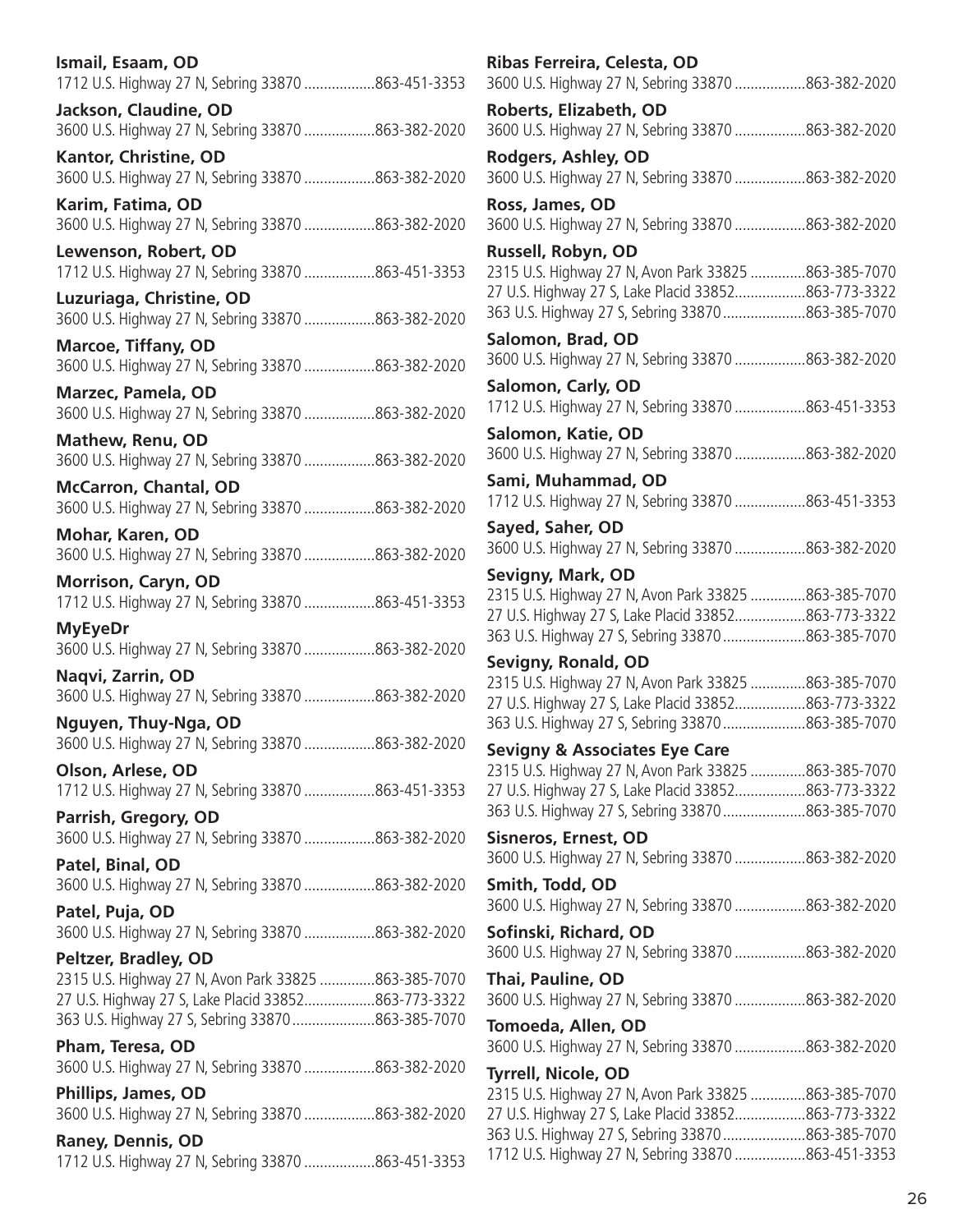| Valente Caywood, Jennifer, OD                                                  | Fo                     |
|--------------------------------------------------------------------------------|------------------------|
| 3600 U.S. Highway 27 N, Sebring 33870 863-382-2020                             | 515                    |
| Varghese, Levy, OD                                                             | .                      |
| 1712 U.S. Highway 27 N, Sebring 33870 863-451-3353                             | 102                    |
| Walsh, Eileen, OD                                                              | Ins                    |
| 3600 U.S. Highway 27 N, Sebring 33870 863-382-2020                             | 515                    |
| <b>Wang, Theresa, OD</b><br>3600 U.S. Highway 27 N, Sebring 33870 863-382-2020 | .<br>Jac<br>515        |
| Wen, Crystal, OD                                                               | .                      |
| 3600 U.S. Highway 27 N, Sebring 33870 863-382-2020                             | 10 <sub>2</sub>        |
| Williams, Michelle, OD                                                         | Jol                    |
| 3600 U.S. Highway 27 N, Sebring 33870 863-382-2020                             | 224                    |
| Zaidi-Khan, Syeda, OD                                                          | Jos                    |
| 3600 U.S. Highway 27 N, Sebring 33870 863-382-2020                             | 10 <sub>2</sub>        |
| <b>INDIAN RIVER</b>                                                            | Le <sup>®</sup><br>515 |

**Dunn Quirie, Camilla, OD** 14410 U.S. Highway 1, Sebastian 32958 ..................772-589-8111

**Fodor, Carlo, OD** Buena Vista Eyeland Inc 1619 U.S. Highway 1, Sebastian 32958 ....................772-388-9330

**Misner, William, OD** 14410 U.S. Highway 1, Sebastian 32958 ..................772-589-8111

**Riverside Eye Center** 14410 U.S. Highway 1, Sebastian 32958 ..................772-589-8111

**Robinson, Rick, OD** 715 17th St., Vero Beach 32960...............................772-569-4822

| <b>Treasure Coast Opticians</b>            |  |
|--------------------------------------------|--|
| 715 17th St., Vero Beach 32960772-569-4822 |  |

# **SEMINOLE**

### **Ananthan-Nair, Jayakumar, OD**

| 515 E Altamonte Drive, Suite 1024, Altamonte Springs 32701     |  |
|----------------------------------------------------------------|--|
|                                                                |  |
| 1025 Oviedo Mall Blvd., Oviedo 32765 407-977-3100              |  |
| 224 Towne Center Cir., Suite J-07, Sanford 32771  407-688-2323 |  |

### **Bever, Kristin, OD**

800 Currency Cir., Suite 1010, Lake Mary 32746.......407-821-3345

### **Chai, Sook, OD**

| 515 E Altamonte Drive, Suite 1024, Altamonte Springs 32701 |  |
|------------------------------------------------------------|--|
|                                                            |  |

### **Dominguez, Vymarys, OD**

1025 Oviedo Mall Blvd., Oviedo 32765 ....................407-977-3100

# **Eye Doctor's Optical Outlet**

| _______________________                                        |  |
|----------------------------------------------------------------|--|
| 515 E Altamonte Drive, Suite 1024, Altamonte Springs 32701     |  |
|                                                                |  |
| 1025 Oviedo Mall Blvd., Oviedo 32765 407-977-3100              |  |
| 224 Towne Center Cir., Suite J-07, Sanford 32771  407-688-2323 |  |

**Forehand, Carina, OD** 5 E Altamonte Drive, Suite 1024, Altamonte Springs 32701 .................................................................................407-831-1330 1025 Oviedo Mall Blvd., Oviedo 32765 ....................407-977-3100 **Inshan, Aseeya, OD** 5 E Altamonte Drive, Suite 1024, Altamonte Springs 32701 .................................................................................407-831-1330 **Jacoby, Leonard, OD** 5 E Altamonte Drive, Suite 1024, Altamonte Springs 32701 .................................................................................407-831-1330 1025 Oviedo Mall Blvd., Oviedo 32765 ....................407-977-3100 **Johannessen, Karl, OD** 224 Towne Center Cir., Suite J-07, Sanford 32771 ....407-688-2323 **Joshi, Neha, OD** 1025 Oviedo Mall Blvd., Oviedo 32765 ....................407-977-3100 **Lewenson, Robert, OD** 5 E Altamonte Drive, Suite 1024, Altamonte Springs 32701 .................................................................................407-831-1330 1025 Oviedo Mall Blvd., Oviedo 32765 ....................407-977-3100 224 Towne Center Cir., Suite J-07, Sanford 32771 ....407-688-2323 **Maiorano, William, OD** 1025 Oviedo Mall Blvd., Oviedo 32765 ....................407-977-3100 224 Towne Center Cir., Suite J-07, Sanford 32771 ....407-688-2323 **Malde, Elyse, OD** 1025 Oviedo Mall Blvd., Oviedo 32765 ....................407-977-3100 224 Towne Center Cir., Suite J-07, Sanford 32771 ....407-688-2323 **Nguyen, Hoang, OD** 1025 Oviedo Mall Blvd., Oviedo 32765 ....................407-977-3100 **Primera Eye Care**  800 Currency Cir., Suite 1010, Lake Mary 32746.......407-821-3345 **Raney, Dennis, OD** 515 E Altamonte Drive, Suite 1024, Altamonte Springs 32701

| 1025 Oviedo Mall Blvd., Oviedo 32765 407-977-3100              |  |
|----------------------------------------------------------------|--|
| 224 Towne Center Cir., Suite J-07, Sanford 32771  407-688-2323 |  |

### **Rutledge, Kiri, OD**

| 515 E Altamonte Drive, Suite 1024, Altamonte Springs 32701     |  |
|----------------------------------------------------------------|--|
|                                                                |  |
| 1025 Oviedo Mall Blvd., Oviedo 32765 407-977-3100              |  |
| 224 Towne Center Cir., Suite J-07, Sanford 32771  407-688-2323 |  |

### **Sami, Muhammad, OD**

| 515 E Altamonte Drive, Suite 1024, Altamonte Springs 32701     |  |
|----------------------------------------------------------------|--|
|                                                                |  |
| 1025 Oviedo Mall Blvd., Oviedo 32765 407-977-3100              |  |
| 224 Towne Center Cir., Suite J-07, Sanford 32771  407-688-2323 |  |

### **Sharma, Reenal, OD**

| 515 E Altamonte Drive, Suite 1024, Altamonte Springs 32701     |  |
|----------------------------------------------------------------|--|
|                                                                |  |
| 1025 Oviedo Mall Blvd., Oviedo 32765 407-977-3100              |  |
| 224 Towne Center Cir., Suite J-07, Sanford 32771  407-688-2323 |  |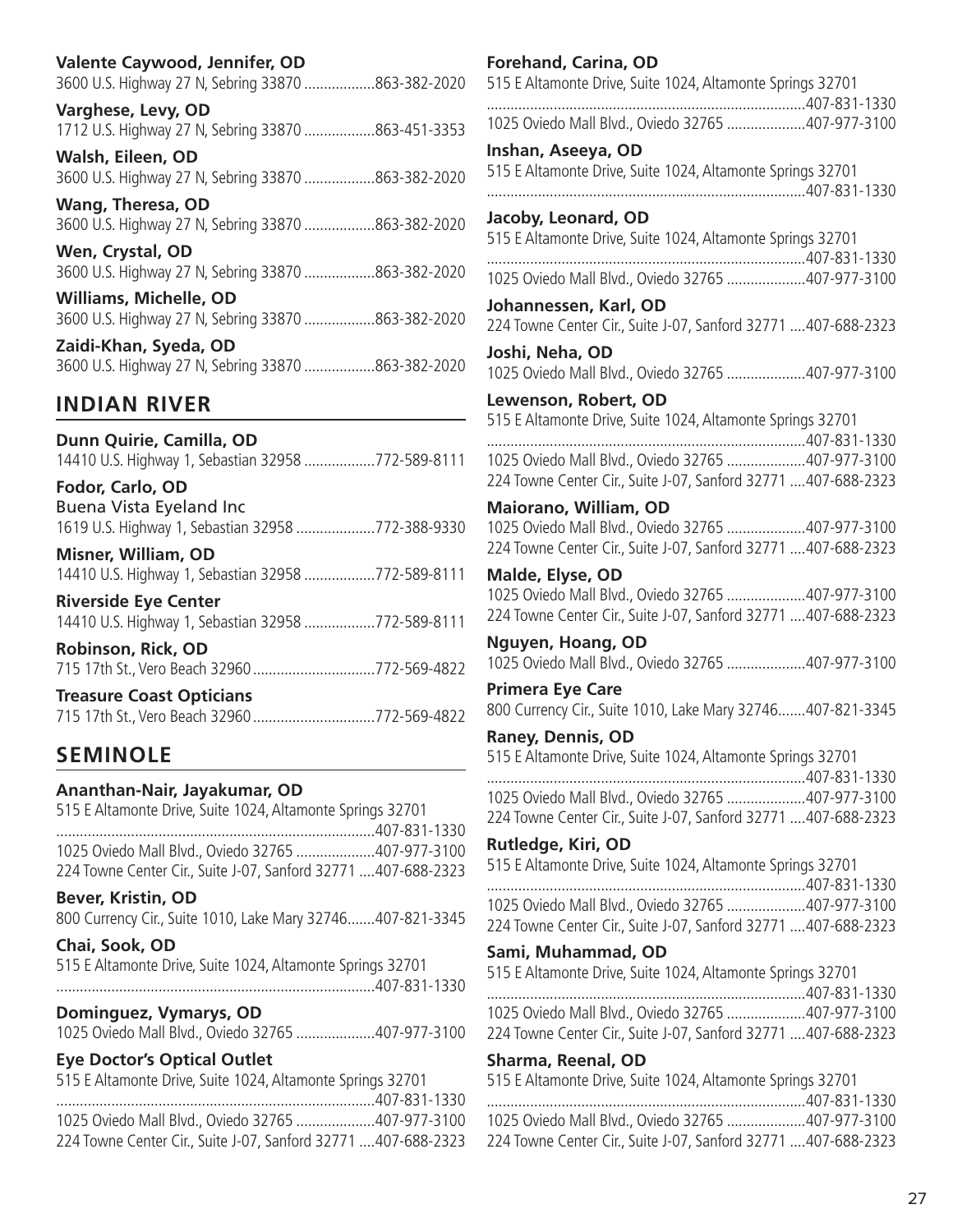# **Shoeibiomrani, Parisa, OD**

| 515 E Altamonte Drive, Suite 1024, Altamonte Springs 32701     |  |
|----------------------------------------------------------------|--|
|                                                                |  |
| 1025 Oviedo Mall Blvd., Oviedo 32765 407-977-3100              |  |
| 224 Towne Center Cir., Suite J-07, Sanford 32771  407-688-2323 |  |

### **Visionworks**

| 430 E Altamonte Drive, Suite 1040, Altamonte Springs 32701      |
|-----------------------------------------------------------------|
|                                                                 |
| 203 Seminole Town Ctr Cir., Suite P8, Sanford 32771407-328-0790 |

# **VOLUSIA**

# **Broome, Frank, OD**

Daytona Eye Center 701 S Ridgewood Ave., Daytona Beach 32114..........386-253-5999

### **Case, John, OD**

### Daytona Eye Center

701 S Ridgewood Ave., Daytona Beach 32114..........386-253-5999

### **Granger, Nicola, OD**

| 840 N Stone St., DeLand 32720 386-734-1766        |  |
|---------------------------------------------------|--|
| 524 Canal St., New Smyrna Beach 32168386-423-5190 |  |

### **Heacock, Charles, OD**

| 840 N Stone St., DeLand 32720 386-734-1766        |  |
|---------------------------------------------------|--|
| 524 Canal St., New Smyrna Beach 32168386-423-5190 |  |

### **Iannarelli, Jason, OD**

1400 Hand Ave., Suite N, Ormond Beach 32174.......386-872-3111 1633 Taylor Road, Suite 104, Port Orange 32128......386-265-1970

### **Iannarelli, Jennifer, OD**

1400 Hand Ave., Suite N, Ormond Beach 32174.......386-872-3111

### **Monacelli, Ronald, OD**

Daytona Eye Center 701 S Ridgewood Ave., Daytona Beach 32114..........386-253-5999

### **MyEyeDr**

840 N Stone St., DeLand 32720 ...............................386-734-1766 524 Canal St., New Smyrna Beach 32168.................386-423-5190

### **Nunez, Charles, OD**

1633 Taylor Road, Suite 104, Port Orange 32128......386-265-1970

### **Peterson, Brian, OD**

840 N Stone St., DeLand 32720 ...............................386-734-1766 524 Canal St., New Smyrna Beach 32168.................386-423-5190

### **Rogers, Maria, OD**

1633 Taylor Road, Suite 104, Port Orange 32128......386-265-1970

# **Stephens, Phillip, OD**

840 N Stone St., DeLand 32720 ...............................386-734-1766 524 Canal St., New Smyrna Beach 32168.................386-423-5190

# **Timko, Jeffrey, OD**

| 840 N Stone St., DeLand 32720 386-734-1766        |  |
|---------------------------------------------------|--|
| 524 Canal St., New Smyrna Beach 32168386-423-5190 |  |

# **Tschantz, Kaily, OD**

Daytona Eye Center 701 S Ridgewood Ave., Daytona Beach 32114..........386-253-5999

# **Visionworks**

|                                                       | 2659 S Woodland Blvd., DeLand 32720386-736-3554 |
|-------------------------------------------------------|-------------------------------------------------|
| 5517 S Williamson Blvd., Suite 310, Port Orange 32128 |                                                 |
|                                                       |                                                 |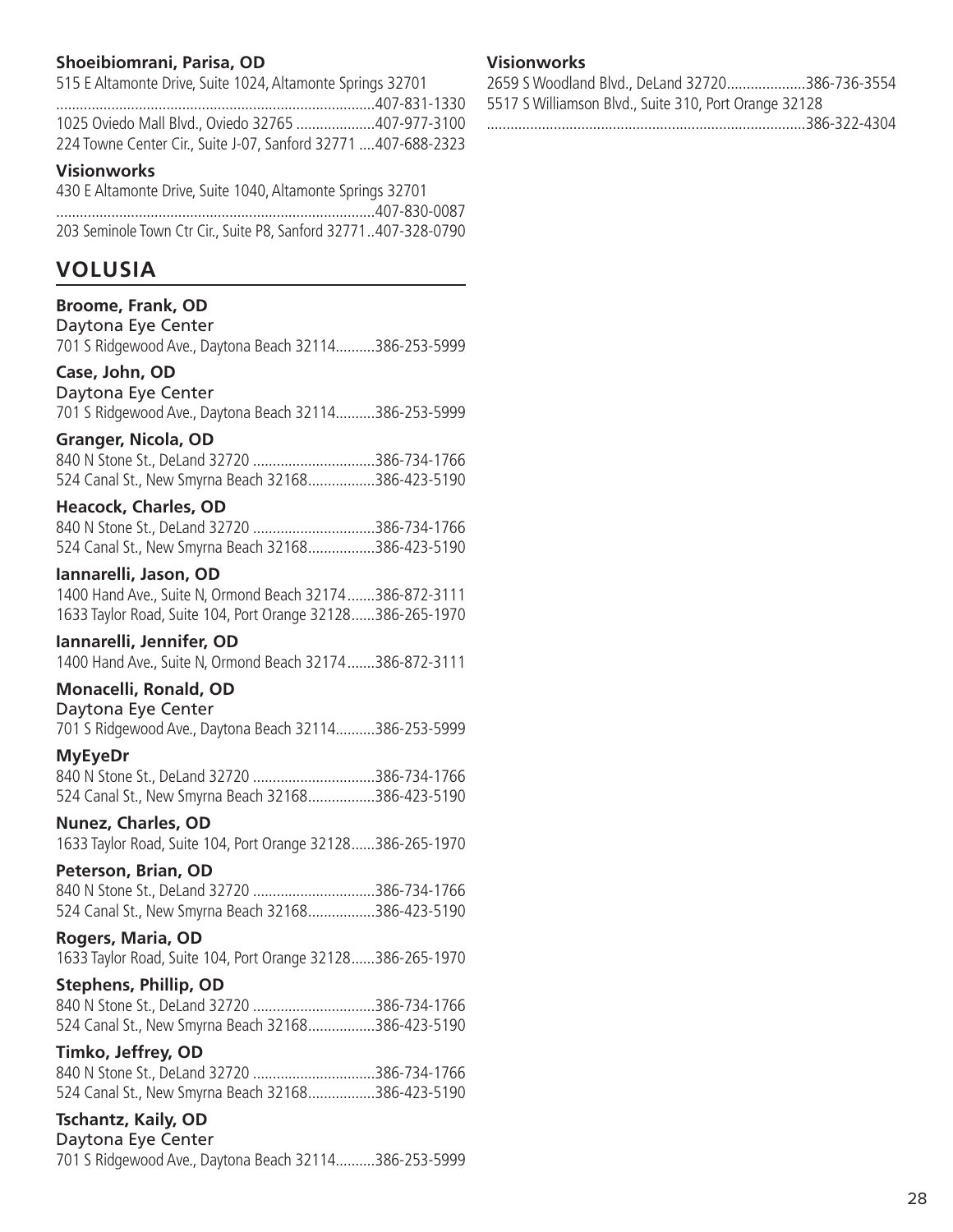<span id="page-29-0"></span>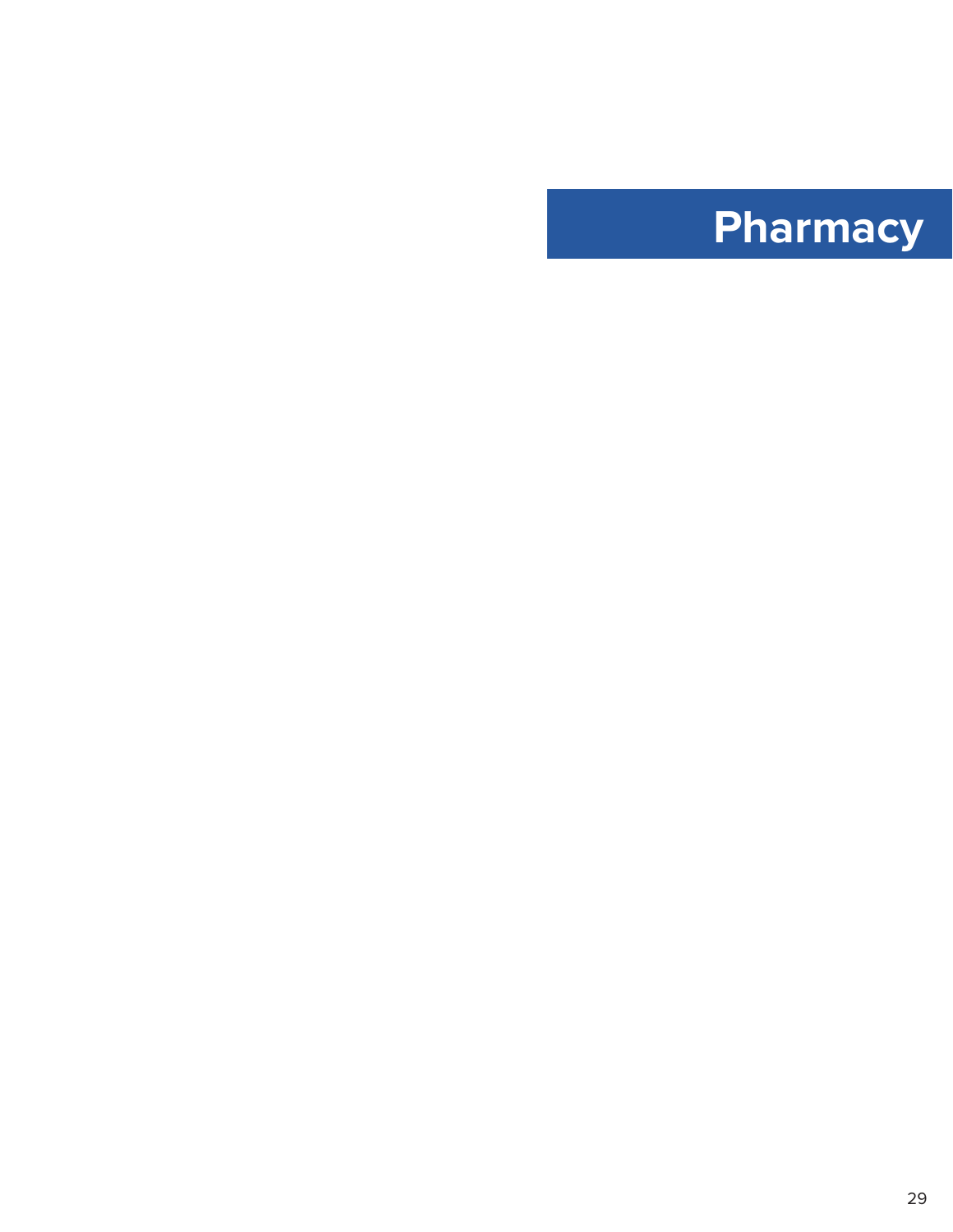# **MAIL ORDER PHARMACY**

# *Statewide*

# **Health First Family Pharmacy\***

1350 S. Hickory St., Melbourne, FL 32901 Toll-free ...............................................................866-469-1506 HF.org/FamilyPharmacy

# *Nationwide*

# **CVS Mailorder\***

| ReadyFill at Mail – auto refill program |  |
|-----------------------------------------|--|
|                                         |  |
|                                         |  |

# **NATIONWIDE**

| Costco*           |  |
|-------------------|--|
|                   |  |
| CVS*              |  |
|                   |  |
|                   |  |
| Publix*           |  |
|                   |  |
|                   |  |
| Sam's Club        |  |
|                   |  |
|                   |  |
| <b>Walgreens</b>  |  |
|                   |  |
|                   |  |
| Walmart*          |  |
|                   |  |
|                   |  |
|                   |  |
| <b>Winn-Dixie</b> |  |
|                   |  |
|                   |  |
|                   |  |

# **BREVARD**

### **Acquaviva's LTC Pharmacy**

| 1555 Port Malabar Blvd., NE, #102b, Palm Bay 32905 321-768-1400                                           |
|-----------------------------------------------------------------------------------------------------------|
| <b>Acquavivas Pharmacy</b><br>1555 Port Malabar Blvd., Suite 101, Palm Bay 32905.321-725-7188             |
| <b>Angel's Pharmacy*</b><br>7455 S U.S. Highway 1, Suite A, Titusville 32780321-225-4833                  |
| <b>Atlantic Pharmacy*</b><br>1525 S Wickham Road, Melbourne 32904321-821-4998                             |
| <b>Babcock Pharmacy &amp; Surgicals*</b><br>1515 Palm Bay Road NE, Suite 108, Palm Bay 32905.321-499-3999 |

# **Bha Barton Pharmacy**

220 Barton Blvd., Unit C14, Rockledge 32955..........321-324-0217

| <b>Bha Palm Bay Pharmacy</b>                                                                          |  |
|-------------------------------------------------------------------------------------------------------|--|
| 5270 Babcock St. NE, Suite 1, Palm Bay 32905321-324-0218                                              |  |
| <b>Bioscrip Infusion Services</b><br>3040 Venture Lane, Suite 103, Melbourne 32934 888-420-1690       |  |
| <b>Browning's Pharmacy &amp; Hithcr Inc</b>                                                           |  |
| 141 E Hibiscus Blvd., Melbourne 32901321-723-6520                                                     |  |
| <b>Cancer Care Centers of Brevard</b>                                                                 |  |
| 1048 Harvin Way, Rockledge 32955 321-636-2111                                                         |  |
| <b>Care Centrix Pharmacy</b><br>3585 Murrell Road, Suite A, Rockledge 32955321-877-0539               |  |
| <b>Century Pharmacy</b><br>695 N Washington Ave., Unit 101, Titusville 32796321-747-0600              |  |
| <b>Circles of Care Inc</b>                                                                            |  |
| 2020 Commerce Drive, Melbourne 32904 321-952-6020                                                     |  |
| 1770 Cedar St., Rockledge 32955 321-890-1590                                                          |  |
| <b>Cocoa Beach Discount Pharmacy</b><br>291 W Cocoa Beach Causeway, Cocoa Beach 32931321-799-2030     |  |
| <b>Community Discount Pharmacy</b>                                                                    |  |
| 401 Barton Blvd., Rockledge 32955321-305-6975                                                         |  |
| Costco Pharmacy*<br>4305 Pineda Causeway, Melbourne 32940321-428-2920                                 |  |
| <b>CVS Pharmacy*</b>                                                                                  |  |
|                                                                                                       |  |
|                                                                                                       |  |
| 4292 N Atlantic Ave., Cocoa Beach 32931321-784-0503                                                   |  |
| 100 N Miramar Ave., Indialantic 32903321-724-5634                                                     |  |
| 8455 N Wickham Road, Melbourne 32940 321-752-1870                                                     |  |
| 7975 N Wickham Road, Melbourne 32940 321-751-7534<br>15 E New Haven Ave., Melbourne 32901321-409-3941 |  |
| 3050 N Wickham Road, Melbourne 32935 321-751-7524                                                     |  |
| 5590 N Wickham Road, Melbourne 32940 321-751-0090                                                     |  |
| 1800 N Wickham Road, Melbourne 32935 321-259-2333                                                     |  |
| 2750 W New Haven Ave., Melbourne Village 32904321-722-9262                                            |  |
| 250 Crockett Blvd., Merritt Island 32953 321-452-1691                                                 |  |
| 11 E Merritt Island Causeway, Merritt Island 32952321-453-2540                                        |  |
| 1345 N Courtenay Parkway, Merritt Island 32953321-449-8641                                            |  |
| 399 Emerson Drive NW, Palm Bay 32907321-733-5103                                                      |  |
| 1101 Malabar Road NE, Palm Bay 32907 321-984-5477                                                     |  |
| 1599 Palm Bay Road, Palm Bay 32905 321-725-9961                                                       |  |
| 1696 S Fiske Blvd., Rockledge 32955321-631-2939                                                       |  |
| 1820 Rockledge Blvd., Rockledge 32955321-639-3240                                                     |  |
| 1596 Highway A1A, Satellite Beach 32937 321-773-7611                                                  |  |
| 3055 Columbia Blvd., Titusville 32780 321-360-1087<br>5 Garden St., Titusville 32796 321-383-0311     |  |
| 1820 Cheney Highway, Titusville 32780321-383-5420                                                     |  |
| 4305 Norfolk Parkway, West Melbourne 32904 321-821-7341                                               |  |
| <b>Doccs Dispensary</b>                                                                               |  |
| 2100 N Wickham Road, Melbourne 32935321-752-7100                                                      |  |
| <b>East Coast Pharmacy*</b>                                                                           |  |
| 504 Garden St., Titusville 32796 321-747-0206                                                         |  |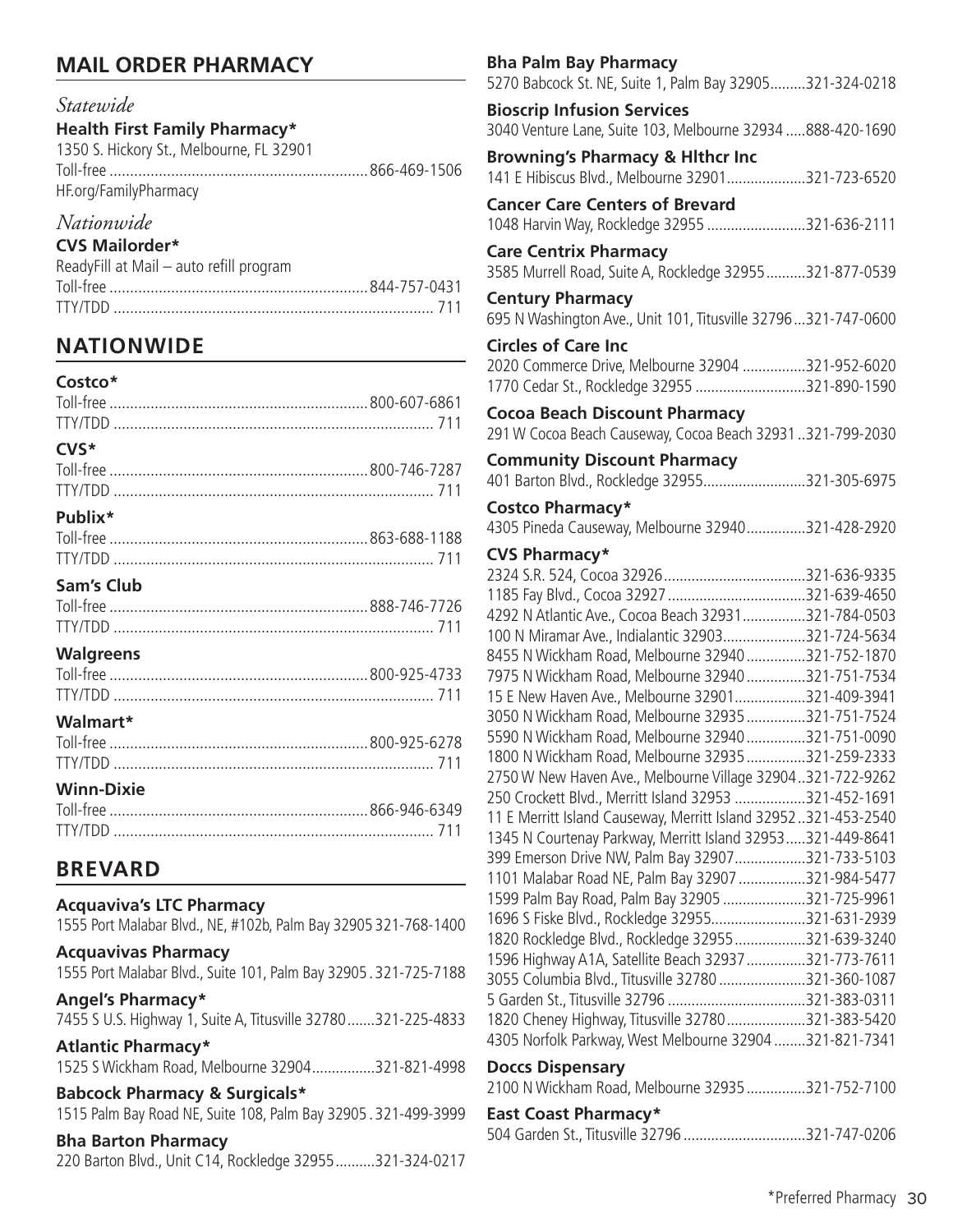# **Eau Gallie Discount Pharmacy**

| 991 E Eau Gallie Blvd., Unit B, Indian Harbour Beach 32937                                       | 5645 N Atlantic Ave., Cocoa Beach 32931321-783-8304<br>700 N Miramar Ave., Indialantic 32903321-339-5012 |  |
|--------------------------------------------------------------------------------------------------|----------------------------------------------------------------------------------------------------------|--|
|                                                                                                  | 270 E Eau Gallie Blvd., Indian Harbour Beach 32937 321-773-2977                                          |  |
| <b>Empire Pharmacy*</b>                                                                          | 1411 S Babcock St., Melbourne 32901321-727-9822                                                          |  |
| 749 South Apollo Blvd., Melbourne 32901 321-549-6926                                             | 4100 N Wickham Road, Suite 109, Melbourne 32935.321-242-6166                                             |  |
| <b>Empire Specialty Pharmacy LLC*</b>                                                            | 7777 N Wickham Road, Melbourne 32940321-253-1303                                                         |  |
| 1451 Dixon Blvd., Cocoa 32922 321-549-5005                                                       | 3200 Lake Washington Road, Melbourne 32934 321-242-0592                                                  |  |
| <b>Five Points Phcy &amp; Wellness</b>                                                           | 3830 S Highway A1A, Melbourne Beach 32951321-725-3711                                                    |  |
|                                                                                                  | 1850 N Courtenay Parkway, Merritt Island 32953321-986-6393                                               |  |
| <b>Harris Family Med Cnt Pharmacy</b>                                                            | 125 E Merritt Island Causeway, Merritt Island 32952.321-452-2321                                         |  |
| 1800 W Hibiscus Blvd., Suite 101, Melbourne 32901321-726-1614                                    | 1150 Malabar Road SE, Suite 120, Palm Bay 32907.321-727-3781                                             |  |
|                                                                                                  | 3450 Bayside Lakes Blvd., Se, Palm Bay 32909 321-725-3757                                                |  |
| <b>Health First Family Pharmacy*</b>                                                             | 5380 Stadium Parkway, Suite 100, Rockledge 32955321-433-1789                                             |  |
| 1350 Hickory St., Melbourne 32901 321-434-7355                                                   | 3820 Murrell Road, Rockledge 32955 321-636-9820                                                          |  |
| 1223 Gateway Drive, Melbourne 32901 321-434-7355                                                 | 1024 Highway A1A, Suite 120, Satellite Beach 32937                                                       |  |
| 1350 Hickory St., Melbourne 32901 321-434-7355                                                   |                                                                                                          |  |
| 1425 Malabar Road NE, Palm Bay 32907 321-434-7355                                                | 2000 Cheney Highway, Titusville 32780321-267-9611                                                        |  |
| <b>Health First Family Pharmacy Home Infusion</b>                                                | 3275 Garden St., Titusville 32796 321-267-1233                                                           |  |
| 1350 Hickory St., Melbourne 32901 321-434-7373                                                   | 2261 W New Haven Ave., West Melbourne 32904321-676-0173                                                  |  |
| <b>Hobbs Nursing Home Pharmacy</b>                                                               | 145 Palm Bay Road NE, Suite 117, West Melbourne 32904                                                    |  |
| 135 N Banana River Drive, Merritt Island 32952 321-452-5058                                      |                                                                                                          |  |
|                                                                                                  | <b>Rockledge Discount Pharmacy</b>                                                                       |  |
| <b>Hobbs Pharmacy*</b>                                                                           | 3650 Murrell Road, Suite 120, Rockledge 32955321-735-4991                                                |  |
| 133 N Banana River Drive, Merritt Island 32952 321-452-0010                                      |                                                                                                          |  |
| <b>Hopkins Pharmacy</b>                                                                          | Rx Care Pharmacy*                                                                                        |  |
| 4401 S Hopkins Ave., Suite 102, Titusville 32780 321-607-6802                                    | 1270 Malabar Road SE, Palm Bay 32907 321-952-0656                                                        |  |
| <b>Itani Family Pharmacy</b>                                                                     | <b>Sam's Club Pharmacy</b>                                                                               |  |
| 2507 Garden St., Titusville 32796 321-269-7772                                                   | 450 Townsend Road, Cocoa 32926 321-639-6211                                                              |  |
|                                                                                                  | 4255 W New Haven Ave., Melbourne 32904 321-768-0438                                                      |  |
| <b>Lordoni Discount Pharmacy</b><br>6300 N Wickham Road, Suite 126, Melbourne 32940.321-610-3114 | <b>Savers Drug Mart*</b>                                                                                 |  |
|                                                                                                  | 200 Ocean Ave., Melbourne Beach 32951 321-725-5492                                                       |  |
| <b>Malabar Discount Pharmacy*</b>                                                                | <b>Savers Long Term Care</b>                                                                             |  |
| 930-1 Malabar Road SE, Palm Bay 32907321-775-0911                                                | 200 Ocean Ave., Suite A, Melbourne Beach 32951321-725-5490                                               |  |
| <b>Medicine Shoppe Pharmacy*</b>                                                                 |                                                                                                          |  |
| 2176 Sarno Road, Melbourne 32935321-242-2440                                                     | <b>Space Coast Community Pharmacy</b>                                                                    |  |
| <b>Melbourne Drugs</b>                                                                           | 197 Bougainvillea Drive, Suite D, Rockledge 32955321-636-2275                                            |  |
| 401 N Wickham Road, Suite W, Melbourne 32935321-421-7620                                         | <b>The Pharmacy</b>                                                                                      |  |
|                                                                                                  | 110 S Courtenay Parkway, Merritt Island 32952321-208-8999                                                |  |
| <b>Melbourne Rx Pharmacy*</b>                                                                    | <b>Thrifty Discount Pharmacy</b>                                                                         |  |
| 2290 W Eau Gallie Blvd., Suite 112, Melbourne 32935                                              | 32 W New Haven Ave., Melbourne 32901 321-676-5999                                                        |  |
|                                                                                                  |                                                                                                          |  |
| <b>Merritt Island Discount Pharmacy*</b>                                                         | <b>Titusville Discount Pharmacy*</b>                                                                     |  |
| 35 N Courtenay Parkway, Merritt Island 32953321-454-0911                                         | 2175 Cheney Highway, Suite B, Titusville 32780321-268-0911                                               |  |
| <b>Palm Bay Pharmacy</b>                                                                         | <b>Walgreens</b>                                                                                         |  |
| 4651 Babcock St. NE, Suite 5a, Palm Bay 32905321-914-0484                                        | 1106 Clearlake Road, Cocoa 32922 321-632-3150                                                            |  |
| Port St John Discount Pharmacy*                                                                  | 7415 N Highway 1, Cocoa 32927321-213-6233                                                                |  |
| 6801 N Highway 1, Suite 1, Cocoa 32927 321-637-0911                                              | 4150 N Atlantic Ave., Cocoa Beach 32931321-799-9112                                                      |  |
| 401 Barton Blvd., Rockledge 32955321-305-6975                                                    | 1213 Palm Bay Road, Melbourne 32905321-676-4602                                                          |  |
|                                                                                                  | 975 S Babcock St., Melbourne 32901321-723-4664                                                           |  |
| Prime Care Pharmacy*                                                                             | 7780 N Wickham Road, Melbourne 32940 321-254-1072                                                        |  |
| 1509 S Babcock St., Melbourne 32901321-586-5500                                                  | 4020 N Wickham Road, Melbourne 32935321-254-7803                                                         |  |
| <b>Publix Pharmacy*</b>                                                                          | 4280 Minton Road, Melbourne 32904321-951-9654                                                            |  |
| 7325 N U.S. Highway 1, Cocoa 32927 321-635-8464                                                  | 1350 N Wickham Road, Melbourne 32935321-254-5507                                                         |  |
| 2301 S.R. 524, Suite 150, Cocoa 32926 321-636-6784                                               | 2200 N Highway A1A, Melbourne 32903 321-773-2022                                                         |  |
|                                                                                                  |                                                                                                          |  |

| 2067 North Atlantic Ave., Cocoa Beach 32931 321-613-9107<br>5645 N Atlantic Ave., Cocoa Beach 32931321-783-8304<br>700 N Miramar Ave., Indialantic 32903321-339-5012<br>270 E Eau Gallie Blvd., Indian Harbour Beach 32937 321-773-2977<br>1411 S Babcock St., Melbourne 32901 321-727-9822<br>4100 N Wickham Road, Suite 109, Melbourne 32935.321-242-6166<br>7777 N Wickham Road, Melbourne 32940 321-253-1303<br>3200 Lake Washington Road, Melbourne 32934 321-242-0592<br>3830 S Highway A1A, Melbourne Beach 32951321-725-3711<br>1850 N Courtenay Parkway, Merritt Island 32953321-986-6393<br>125 E Merritt Island Causeway, Merritt Island 32952 321-452-2321<br>1150 Malabar Road SE, Suite 120, Palm Bay 32907 .321-727-3781<br>3450 Bayside Lakes Blvd., Se, Palm Bay 32909 321-725-3757<br>5380 Stadium Parkway, Suite 100, Rockledge 32955321-433-1789<br>3820 Murrell Road, Rockledge 32955 321-636-9820<br>1024 Highway A1A, Suite 120, Satellite Beach 32937 |  |
|-------------------------------------------------------------------------------------------------------------------------------------------------------------------------------------------------------------------------------------------------------------------------------------------------------------------------------------------------------------------------------------------------------------------------------------------------------------------------------------------------------------------------------------------------------------------------------------------------------------------------------------------------------------------------------------------------------------------------------------------------------------------------------------------------------------------------------------------------------------------------------------------------------------------------------------------------------------------------------|--|
|                                                                                                                                                                                                                                                                                                                                                                                                                                                                                                                                                                                                                                                                                                                                                                                                                                                                                                                                                                               |  |
| 2000 Cheney Highway, Titusville 32780 321-267-9611                                                                                                                                                                                                                                                                                                                                                                                                                                                                                                                                                                                                                                                                                                                                                                                                                                                                                                                            |  |
| 3275 Garden St., Titusville 32796 321-267-1233<br>2261 W New Haven Ave., West Melbourne 32904321-676-0173                                                                                                                                                                                                                                                                                                                                                                                                                                                                                                                                                                                                                                                                                                                                                                                                                                                                     |  |
| 145 Palm Bay Road NE, Suite 117, West Melbourne 32904                                                                                                                                                                                                                                                                                                                                                                                                                                                                                                                                                                                                                                                                                                                                                                                                                                                                                                                         |  |
| 321-722-0995                                                                                                                                                                                                                                                                                                                                                                                                                                                                                                                                                                                                                                                                                                                                                                                                                                                                                                                                                                  |  |
| <b>Rockledge Discount Pharmacy</b>                                                                                                                                                                                                                                                                                                                                                                                                                                                                                                                                                                                                                                                                                                                                                                                                                                                                                                                                            |  |
| 3650 Murrell Road, Suite 120, Rockledge 32955321-735-4991                                                                                                                                                                                                                                                                                                                                                                                                                                                                                                                                                                                                                                                                                                                                                                                                                                                                                                                     |  |
| Rx Care Pharmacy*                                                                                                                                                                                                                                                                                                                                                                                                                                                                                                                                                                                                                                                                                                                                                                                                                                                                                                                                                             |  |
| 1270 Malabar Road SE, Palm Bay 32907 321-952-0656                                                                                                                                                                                                                                                                                                                                                                                                                                                                                                                                                                                                                                                                                                                                                                                                                                                                                                                             |  |
| <b>Sam's Club Pharmacy</b>                                                                                                                                                                                                                                                                                                                                                                                                                                                                                                                                                                                                                                                                                                                                                                                                                                                                                                                                                    |  |
|                                                                                                                                                                                                                                                                                                                                                                                                                                                                                                                                                                                                                                                                                                                                                                                                                                                                                                                                                                               |  |
| 450 Townsend Road, Cocoa 32926 321-639-6211                                                                                                                                                                                                                                                                                                                                                                                                                                                                                                                                                                                                                                                                                                                                                                                                                                                                                                                                   |  |
| 4255 W New Haven Ave., Melbourne 32904 321-768-0438                                                                                                                                                                                                                                                                                                                                                                                                                                                                                                                                                                                                                                                                                                                                                                                                                                                                                                                           |  |
| <b>Savers Drug Mart*</b><br>200 Ocean Ave., Melbourne Beach 32951 321-725-5492                                                                                                                                                                                                                                                                                                                                                                                                                                                                                                                                                                                                                                                                                                                                                                                                                                                                                                |  |
| <b>Savers Long Term Care</b><br>200 Ocean Ave., Suite A, Melbourne Beach 32951321-725-5490                                                                                                                                                                                                                                                                                                                                                                                                                                                                                                                                                                                                                                                                                                                                                                                                                                                                                    |  |
|                                                                                                                                                                                                                                                                                                                                                                                                                                                                                                                                                                                                                                                                                                                                                                                                                                                                                                                                                                               |  |
| <b>Space Coast Community Pharmacy</b><br>197 Bougainvillea Drive, Suite D, Rockledge 32955321-636-2275                                                                                                                                                                                                                                                                                                                                                                                                                                                                                                                                                                                                                                                                                                                                                                                                                                                                        |  |
|                                                                                                                                                                                                                                                                                                                                                                                                                                                                                                                                                                                                                                                                                                                                                                                                                                                                                                                                                                               |  |
| <b>The Pharmacy</b>                                                                                                                                                                                                                                                                                                                                                                                                                                                                                                                                                                                                                                                                                                                                                                                                                                                                                                                                                           |  |
| 110 S Courtenay Parkway, Merritt Island 32952321-208-8999                                                                                                                                                                                                                                                                                                                                                                                                                                                                                                                                                                                                                                                                                                                                                                                                                                                                                                                     |  |
| <b>Thrifty Discount Pharmacy</b><br>32 W New Haven Ave., Melbourne 32901 321-676-5999                                                                                                                                                                                                                                                                                                                                                                                                                                                                                                                                                                                                                                                                                                                                                                                                                                                                                         |  |
|                                                                                                                                                                                                                                                                                                                                                                                                                                                                                                                                                                                                                                                                                                                                                                                                                                                                                                                                                                               |  |
| Titusville Discount Pharmacy*<br>2175 Cheney Highway, Suite B, Titusville 32780321-268-0911                                                                                                                                                                                                                                                                                                                                                                                                                                                                                                                                                                                                                                                                                                                                                                                                                                                                                   |  |
|                                                                                                                                                                                                                                                                                                                                                                                                                                                                                                                                                                                                                                                                                                                                                                                                                                                                                                                                                                               |  |
| <b>Walgreens</b>                                                                                                                                                                                                                                                                                                                                                                                                                                                                                                                                                                                                                                                                                                                                                                                                                                                                                                                                                              |  |
| 1106 Clearlake Road, Cocoa 32922 321-632-3150                                                                                                                                                                                                                                                                                                                                                                                                                                                                                                                                                                                                                                                                                                                                                                                                                                                                                                                                 |  |
| 7415 N Highway 1, Cocoa 32927321-213-6233<br>4150 N Atlantic Ave., Cocoa Beach 32931321-799-9112                                                                                                                                                                                                                                                                                                                                                                                                                                                                                                                                                                                                                                                                                                                                                                                                                                                                              |  |
| 1213 Palm Bay Road, Melbourne 32905321-676-4602                                                                                                                                                                                                                                                                                                                                                                                                                                                                                                                                                                                                                                                                                                                                                                                                                                                                                                                               |  |
| 975 S Babcock St., Melbourne 32901 321-723-4664                                                                                                                                                                                                                                                                                                                                                                                                                                                                                                                                                                                                                                                                                                                                                                                                                                                                                                                               |  |
| 7780 N Wickham Road, Melbourne 32940 321-254-1072                                                                                                                                                                                                                                                                                                                                                                                                                                                                                                                                                                                                                                                                                                                                                                                                                                                                                                                             |  |
| 4020 N Wickham Road, Melbourne 32935321-254-7803                                                                                                                                                                                                                                                                                                                                                                                                                                                                                                                                                                                                                                                                                                                                                                                                                                                                                                                              |  |
| 4280 Minton Road, Melbourne 32904321-951-9654<br>1350 N Wickham Road, Melbourne 32935321-254-5507                                                                                                                                                                                                                                                                                                                                                                                                                                                                                                                                                                                                                                                                                                                                                                                                                                                                             |  |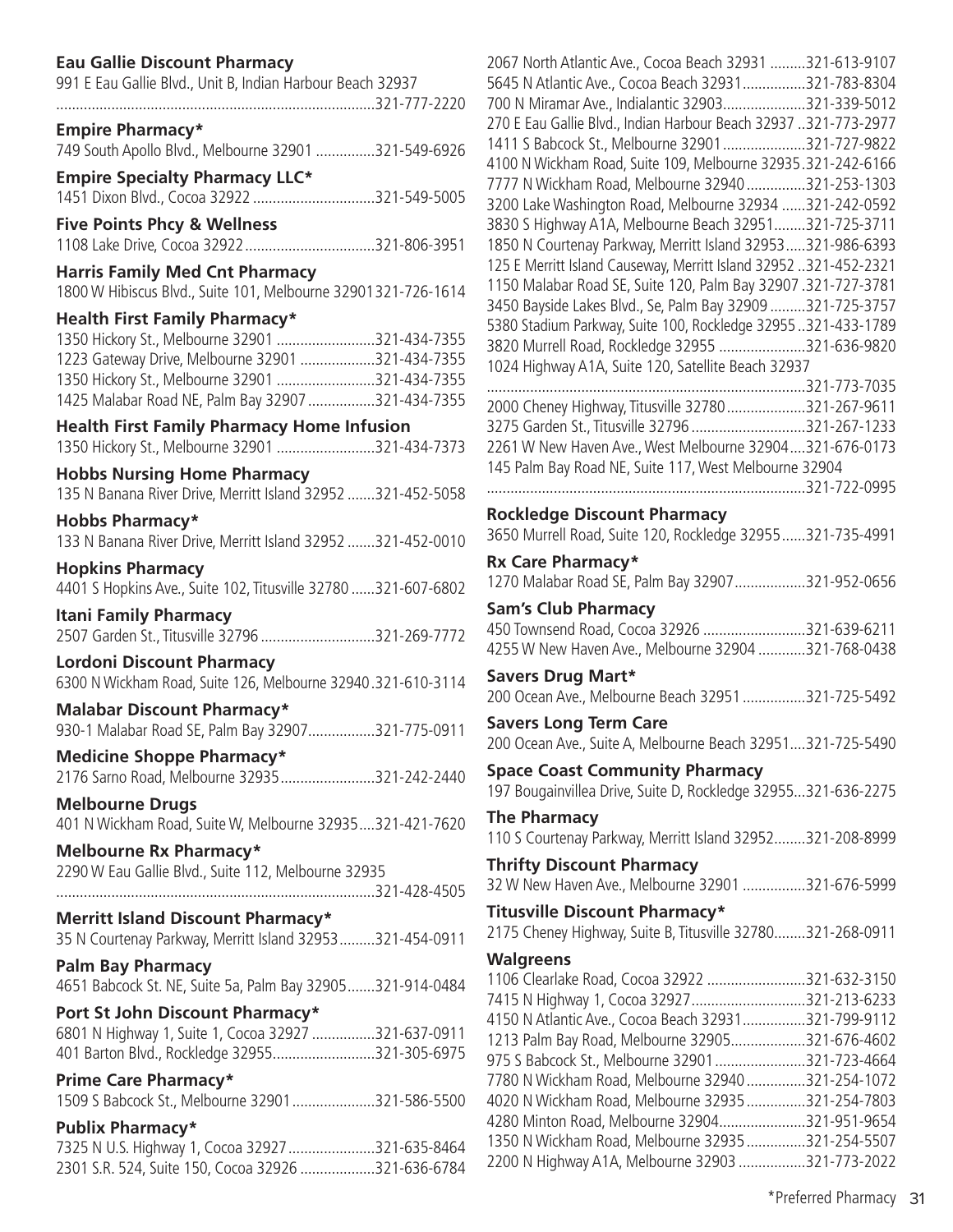# **Walgreens**

| 1587 N Courtenay Parkway, Merritt Island 32953          | 321-459-1647  |
|---------------------------------------------------------|---------------|
| 90 S Sykes Creek Parkway, Merritt Island 32952          | 321-452-5612  |
| 2475 U.S. Highway 1, Mims 32754                         | 321-267-1788  |
| 5245 Babcock St. NE, Palm Bay 32905                     | 321-409-1148  |
| 175 Malabar Road NW, Palm Bay 32907                     | 321-728-4055  |
| 3495 Bayside Lakes Blvd., SE, Palm Bay 32909.           | 321-409-2828  |
| 1160 Malabar Road SE, Palm Bay 32907                    | 321-956-9626  |
| 3799 Murrell Road, Rockledge 32955                      | .321-631-2755 |
| 5475 Murrell Road, Rockledge 32955                      | 321-631-3732  |
| 925 Barton Blvd., Rockledge 32955                       | 321-638-2482  |
| 1098 Highway A1A, Satellite Beach 32937                 | 321-779-0019  |
| 2605 Barna Ave., Titusville 32780                       | 321-269-7392  |
| 4600 S Washington Ave., Titusville 32780                | 321-269-7573  |
| 2935 Garden St., Titusville 32796                       | 321-267-0249  |
| 3090 W New Haven Ave., West Melbourne 32904321-727-8453 |               |

# **Walmart Pharmacy\***

| 2700 Clearlake Road, Cocoa 32922 321-631-2823                    |  |
|------------------------------------------------------------------|--|
| 1001 E Eau Gallie Blvd., Indian Harbour Beach 32937 321-773-0663 |  |
| 1000 N Wickham Road, Melbourne 32935321-242-6037                 |  |
| 3950 N Wickham Road, Melbourne 32935321-254-4170                 |  |
| 3550 S Babcock St., Melbourne 32901321-723-8830                  |  |
| 1500 E Merritt Island Causeway, Merritt Island 32952             |  |

| 1040 Malabar Road SE, Palm Bay 32907321-723-2101       |  |
|--------------------------------------------------------|--|
| 3175 Cheney Highway, Titusville 32780321-268-5020      |  |
| 8500 N Wickham Road, Viera 32940 321-242-6778          |  |
| 845 Palm Bay Road NE, West Melbourne 32904321-984-1612 |  |

### **West Cocoa Pharmacy & Compounding**

| 2711 Clearlake Road, #C-10, Cocoa 32922321-305-6909 |  |  |  |
|-----------------------------------------------------|--|--|--|

### **Wickham Pharmacy\***

| 1060 N Wickham Road, Melbourne 32935321-241-6433 |  |  |
|--------------------------------------------------|--|--|
|--------------------------------------------------|--|--|

### **Winn-Dixie Pharmacy**

| 7960 U.S. Highway 1, Micco 32976 772-663-1135            |  |
|----------------------------------------------------------|--|
| 190 Malabar Road SW, Palm Bay 32907321-952-9184          |  |
| 6257 N U.S. Highway 1, Port Saint John 32927321-633-8150 |  |
| 1535 N Singleton Ave., Titusville 327961647321-264-2055  |  |

# **FLAGLER**

# **A Plus Pharmacy**

4750 E Moody Blvd., Suite 107, Bunnell 32110........386-313-6959

**Advanced Urology Institute** 21 Hospital Drive, Suite 140, Palm Coast 32164 .......386-445-8530

# **Atlantic Foot and Ankle Assc Pl Cst**

21 Hospital Drive, 170A Palm Coast 32164 ..............386-586-7373

### **Azalea Health**

460 Palm Coast Parkway SW, Suite 5, Palm Coast 32137

.................................................................................386-246-3958

### **Bunnell Pharmacy\***

| 703 E Moody Blvd., Bunnell 32110386-437-3325 |  |  |  |  |
|----------------------------------------------|--|--|--|--|
|----------------------------------------------|--|--|--|--|

### **CVS Pharmacy\***

|  |  | 2301 Moody Blvd., Flagler Beach 32136 386-439-0271 |  |
|--|--|----------------------------------------------------|--|
|--|--|----------------------------------------------------|--|

| 5151 Belle Terre Parkway, Palm Coast 32137386-446-9449<br>1 Old Kings Road, Palm Coast 32137 386-445-1405<br>5100 E State Highway 100, Palm Coast 32164386-313-3952                                                                                                                                                                                            |                      |
|----------------------------------------------------------------------------------------------------------------------------------------------------------------------------------------------------------------------------------------------------------------------------------------------------------------------------------------------------------------|----------------------|
| <b>Flagler Pharmacy</b><br>200 Moody Blvd., Flagler Beach 32136 386-777-0777                                                                                                                                                                                                                                                                                   |                      |
| <b>Home Care Pharmacy</b><br>6 Florida Park Drive N, Palm Coast 32137 386-445-1212                                                                                                                                                                                                                                                                             |                      |
| <b>One Pharmacy</b><br>85 Cypress Point Parkway, Suite B, Palm Coast 32164                                                                                                                                                                                                                                                                                     |                      |
| <b>Palm Coast Pharmacy</b>                                                                                                                                                                                                                                                                                                                                     |                      |
| 9 Pine Cone Drive, Suite 109, Palm Coast 32137 386-597-7400                                                                                                                                                                                                                                                                                                    |                      |
| <b>Publix Pharmacy*</b><br>414 Beach Village Dr., Flagler Beach 32136 386-517-2781<br>800 Belle Terre Parkway, Palm Coast 32164386-437-2825<br>4950 Belle Terre Parkway, Palm Coast 32137386-445-5350<br>250 Palm Coast Parkway NE, #1000, Palm Coast 32137                                                                                                    |                      |
| <b>Walgreens</b>                                                                                                                                                                                                                                                                                                                                               |                      |
| 1109 Palm Coast Parkway SW, Palm Coast 32137  386-445-7041<br>215 Palm Coast Parkway NE, Palm Coast 32137386-986-2824<br>5000 E State Highway 100, Palm Coast 32164386-586-3830                                                                                                                                                                                |                      |
| <b>Walmart Pharmacy*</b><br>$\mathbf{L}$ $\mathbf{L}$ $\mathbf{L}$ $\mathbf{L}$ $\mathbf{L}$ $\mathbf{L}$ $\mathbf{L}$ $\mathbf{L}$ $\mathbf{L}$ $\mathbf{L}$ $\mathbf{L}$ $\mathbf{L}$ $\mathbf{L}$ $\mathbf{L}$ $\mathbf{L}$ $\mathbf{L}$ $\mathbf{L}$ $\mathbf{L}$ $\mathbf{L}$ $\mathbf{L}$ $\mathbf{L}$ $\mathbf{L}$ $\mathbf{L}$ $\mathbf{L}$ $\mathbf{$ | $200 \pm 115 = 7510$ |

174 Cypress Point Parkway, Palm Coast 32164.........386-445-7548

### **Winn-Dixie Pharmacy**

| 111 Flagler Plaza Dr., Palm Coast 32137386-517-0010        |  |
|------------------------------------------------------------|--|
| 1260 Palm Coast Parkway SW, Palm Coast 32137  386-446-4699 |  |

# **HARDEE**

| Central El Health Care Wauchula<br>121 KD Revell Road, Wauchula 33873863-448-4510 |  |
|-----------------------------------------------------------------------------------|--|
| <b>CVS Pharmacy*</b>                                                              |  |
| <b>Heartland Pharmacy*</b><br>116 Heartland Way, Wauchula 33873 863-767-8920      |  |
| <b>Truecare Pharmacy</b><br>304 W Main St., Bowling Green 33834863-375-3699       |  |
| <b>Walmart Pharmacy*</b><br>1480 U.S. Highway 17 N, Wauchula 33873863-773-5900    |  |
| <b>Wauchula Pharmacy</b>                                                          |  |

# **HIGHLANDS**

# **AdventHealth Pharmacy Sebring\***

4200 Sun N Lake Blvd., Suite 1126, Sebring 33872 ..863-402-3250

| Avon Pharmacy* |                                                      |
|----------------|------------------------------------------------------|
|                | 1577 U.S. Highway 27 N, Avon Park 33825 863-453-3884 |

### **Central Florida Health Care In**

950 CR 17-A West, Avon Park 33825 .......................863-452-3040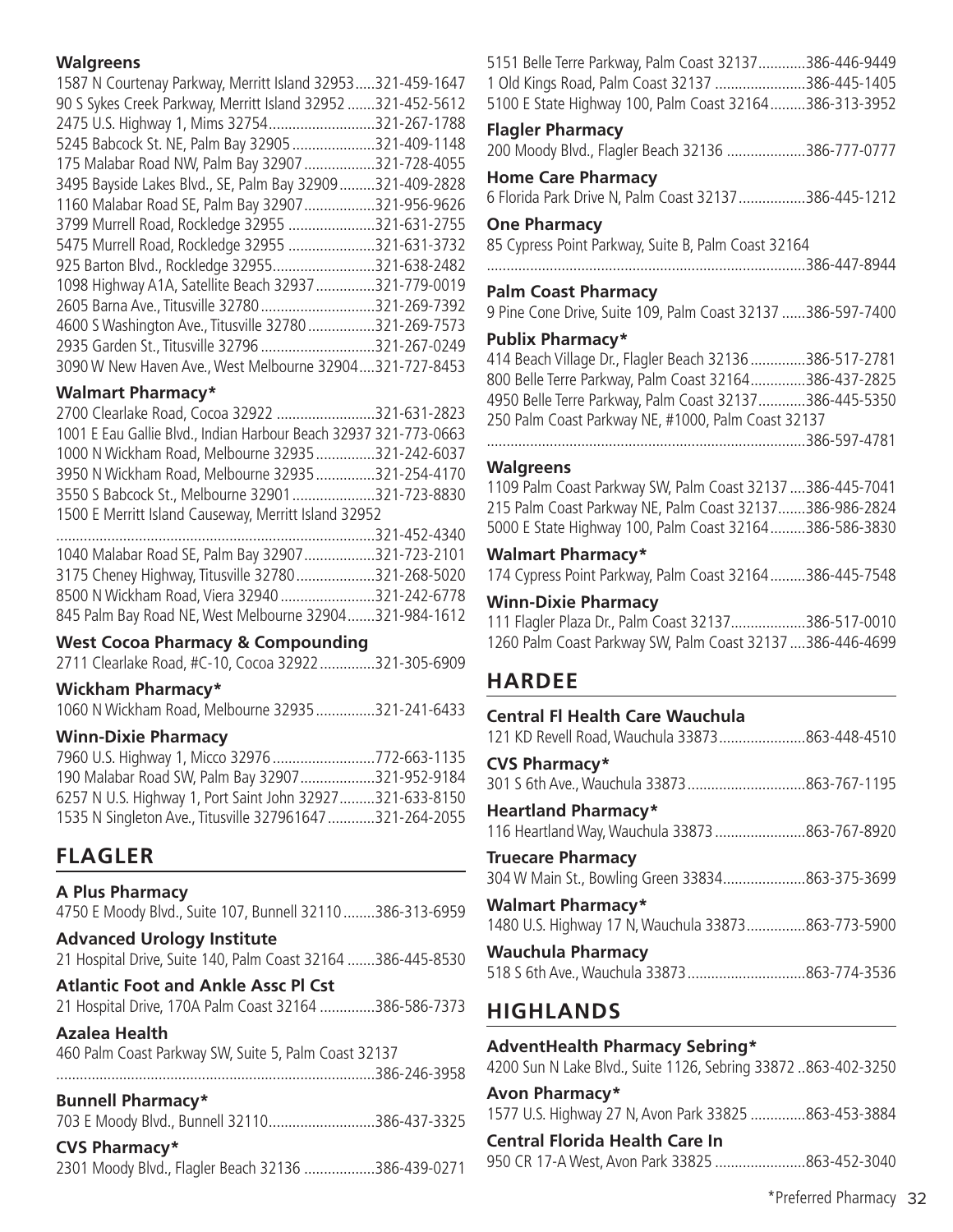# **CVS Pharmacy\***

| 1105 W Main St., Avon Park 33825863-453-7505       |  |
|----------------------------------------------------|--|
| 5 U.S. Highway 27 S, Lake Placid 33852863-465-4810 |  |
| 2728 U.S. Highway 27 S, Sebring 33870863-385-2525  |  |

# **Gilbert Drugs\***

2190 Lakeview Dr., Sebring 33870............................863-385-0741

# **Heartland Phcy Lake Placid\***

342 E Royal Palm St., Lake Placid 33852...................863-659-1780

# **Highlands Pharmacy\***

7217 U.S. Highway 27 N, Sebring 33870 ..................863-304-8146

# **Publix Pharmacy\***

586 U.S. Highway 27 N, Lake Placid 33852...............863-699-2182 3610 U.S. Highway 27 N, Sebring 33870 ..................863-385-5523 2848 U.S. Highway 27 S, Suite 107, Sebring 33870 ..863-314-8774

# **Sebring Pharmacy\***

3023 U.S. Highway 27 N, Sebring 33870 ..................863-471-0007

# **Shamrock Pharmacy\***

5 N Main Ave., Lake Placid 33852.............................863-659-4744

# **Walgreens**

| 93 U.S. Highway 27 S, Avon Park 33825 863-453-0222 |  |
|----------------------------------------------------|--|
| 2 U.S. Highway 27 S, Lake Placid 33852863-465-1178 |  |
| 3027 U.S. Highway 27 S, Sebring 33870863-385-9929  |  |
| 3619 U.S. Highway 27 N, Sebring 33870 863-402-5624 |  |

# **Walmart Pharmacy\***

|  | 1041 U.S. Highway 27 N, Avon Park 33825 863-452-5159 |
|--|------------------------------------------------------|
|  | 3525 U.S. Highway 27 N, Sebring 33870 863-385-3373   |

# **Winn-Dixie Pharmacy**

| 3250 U.S. Highway 27 S, Sebring 33870863-471-1268 |  |
|---------------------------------------------------|--|

# **INDIAN RIVER**

**Bailey's Pharmacy\*** 780 U.S. Highway 1, Suite 101, Vero Beach 32962....772-492-8559

**Bay Street Pharmacy\*** 7746 Bay St., Sebastian 32958.................................772-589-2043

# **Careplus Pharmacy\***

13260 U.S. Highway 1, Sebastian 32958 ..................772-571-6496

# **Center for Advanced Eye Care**

3500 U.S. Highway 1, Vero Beach 32960..................772-299-1404

# **Corey's Pharmacy\***

2912 Ocean Dr., Vero Beach 32963 ..........................772-231-6931

# **CVS Pharmacy\***

| 1706 U.S. Highway 1, Vero Beach 32960 772-567-7136 |  |
|----------------------------------------------------|--|
|                                                    |  |
| 2500 53rd St., Vero Beach 32967 772-564-6110       |  |
| 8495 U.S. Highway 1, Vero Beach 32967 772-589-2822 |  |
| 5825 20th St., Vero Beach 32966 772-569-3777       |  |
| 4215 9th St. SW, Vero Beach 32968 772-564-8235     |  |
| 5800 20th St., Vero Beach 32966772-778-4855        |  |

# **Michaela G Scott MD & Assoc PLC**

1460 36th St., Vero Beach 32960.............................772-562-7777

# **Millers Health Mart Pharmacy\***

| 777 37th St., Suite C100, Vero Beach 32960 772-778-8585                                              |  |
|------------------------------------------------------------------------------------------------------|--|
| Osceola Pharmacy*                                                                                    |  |
| 1635 14th Ave., Vero Beach 32960772-562-3660                                                         |  |
| <b>Perkins Compounding Pharmacy</b>                                                                  |  |
| 4015 20th St., Vero Beach 32960 772-978-6470                                                         |  |
| <b>Perkins Indian River Pharmacy</b>                                                                 |  |
| 3721 10th Ct., Vero Beach 32960772-567-2555                                                          |  |
| <b>Publix Pharmacy*</b>                                                                              |  |
| 1451 Sebastian Blvd., Suite 200, Sebastian 32958  772-581-5725                                       |  |
| 9621 N U.S. Highway 1, Sebastian 32958772-581-5737                                                   |  |
| 4145 9th St. SW, Vero Beach 32968 772-299-6245                                                       |  |
| 810 S U.S. Highway 1, Vero Beach 32962 772-778-7933                                                  |  |
| 1255 U.S. Highway 1, Vero Beach 32960 772-778-4771                                                   |  |
| 2040 58th Ave., Vero Beach 32966772-563-2065                                                         |  |
| 415 21st St., Vero Beach 32960772-562-0541                                                           |  |
| 5230 U.S. Highway 1, Vero Beach 32967 772-778-8022                                                   |  |
| <b>Sam's Club Pharmacy</b>                                                                           |  |
| 5565 20th St., Vero Beach 32966 772-978-7701                                                         |  |
| Sebastian Discount Pharmacy*                                                                         |  |
| 13403 U.S. Highway 1, Sebastian 32958 772-594-9292                                                   |  |
| <b>Treasure Coast Community Health</b>                                                               |  |
| 1545 9th St. SW, Vero Beach 32962 772-646-6412                                                       |  |
| 4675 28th Ct., Vero Beach 32967772-646-6410                                                          |  |
| 12196 CR 512, Fellsmere 32948 772-646-6411                                                           |  |
| <b>Walgreens</b>                                                                                     |  |
| 999 Sebastian Blvd., Sebastian 32958 772-388-1096                                                    |  |
| 9595 N U.S. Highway 1, Sebastian 32958772-589-5177                                                   |  |
| 13613 U.S. Highway 1, Sebastian 32958 772-589-6477                                                   |  |
| 5285 U.S. Highway 1, Vero Beach 32967 772-925-3204<br>850 43rd Ave. SW, Vero Beach 32968772-562-0761 |  |
| 915 S U.S. Highway 1, Vero Beach 32962 772-569-5323                                                  |  |
| 1705 US Highway 1, Vero Beach 32960772-569-1414                                                      |  |
| 5755 20th St., Vero Beach 32966 772-778-1772                                                         |  |
| <b>Walmart Pharmacy*</b>                                                                             |  |
| 2001 U.S. Highway 1, Sebastian 32958 772-589-7556                                                    |  |
| 5555 20th St., Vero Beach 32966 772-778-1202                                                         |  |
| 1750 U.S. Highway 1, Vero Beach 32960 772-410-2642                                                   |  |
| <b>Whole Family Health Center</b>                                                                    |  |
| 981 37th Place, Vero Beach 32960 772-925-8400                                                        |  |
| <b>Winn-Dixie Pharmacy</b>                                                                           |  |
| 995 Fellsmere Road, Suite B, Sebastian 32958772-388-4636                                             |  |
| 2950 9th St. SW, Vero Beach 32968 772-562-3175                                                       |  |

# **SEMINOLE**

# **Advanced Pharmacy**

45 Skyline Drive, Suite 1011, Lake Mary 32746.........407-805-8300

# **Adventhealth Orlando\***

661 E Altamonte Drive, Suite 116, Altamonte Springs 32701

.................................................................................407-303-3438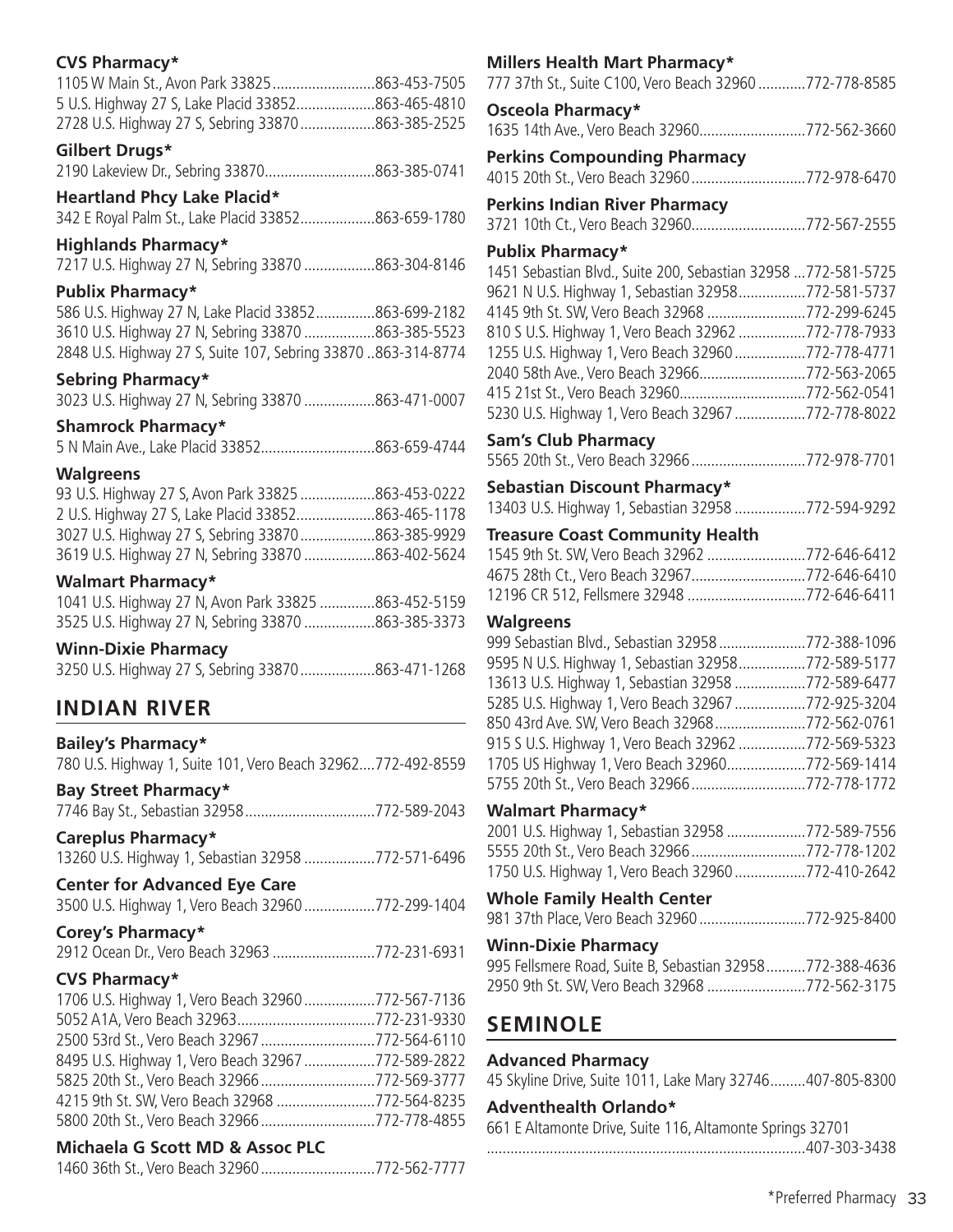# **Altamonte Pharmacy\***

600 E Altamonte Drive, Suite 1400, Altamonte Springs 32701 .................................................................................321-972-3955

### **Bioplus Specialty Pharmacy Ser LLC**

376 Northlake Blvd., Suite 1008, Altamonte Springs 32701 .................................................................................800-628-6965

**Bueno Pharmacy**  2921 S Orlando Drive, Suite 130a, Sanford 32773 ....855-283-6679

**Cambridge Oaks Pharmacy\*** 3950 S. U.S. Highway 17/92, Casselberry 32707.......407-960-4712

**Care America at Maitland LLC**  253 Bellagio Cir., Sanford 32771 ..............................386-243-0344

**Care and Save Pharmacy**  696 E Altamonte Drive, Suite 1060, Altamonte Springs 32701 .................................................................................407-901-7777

### **Care One Pharmacy Services LLC**

1455 East Airport Blvd., Sanford 32773....................954-425-6505

### **Costco Pharmacy\***

741 Orange Ave., Altamonte Springs 32714..............407-786-7818

### **CVS Pharmacy\***

1401 Dutch Elm Drive, Altamonte Springs 32714......407-291-4198 221 S S.R. 434, Altamonte Springs 32714.................407-862-3013 886 W S.R. 436, Altamonte Springs 32714 ...............407-618-0036 1098 Montgomery Road, Altamonte Springs 32714..407-869-6463 277 W S.R. 436, Altamonte Springs 32714 ...............407-389-6025 4410 S U.S. Highway 17/92, Casselberry 32707........407-830-6363 100 International Parkway, Suite 130, Heathrow 32746

| 924 Rinehart Road, Lake Mary 32746407-805-9702           |  |
|----------------------------------------------------------|--|
| 4155 W Lake Mary Blvd., Lake Mary 32746 407-330-9190     |  |
| 3905 Wekiva Springs Road, Longwood 32779407-862-8086     |  |
| 130 E S.R. 434, Longwood 327505214 407-332-8384          |  |
| 8315 Red Bug Lake Road, Oviedo 32765407-977-5613         |  |
| 820 Oviedo Mall Blvd., Oviedo 32765 407-366-5907         |  |
| 1030 Lockwood Blvd., Oviedo 32765 407-366-1717           |  |
| 3798 S Orlando Drive, Sanford 32773407-322-9440          |  |
| 1201 WP Ball Blvd., Sanford 32771 407-547-0008           |  |
|                                                          |  |
| 1510 S.R. 436, Winter Park 32792407-657-7960             |  |
| 5650 Red Bug Lake Road, Winter Springs 32708407-699-0781 |  |
|                                                          |  |

### **E-Z Healthmart Pharmacy\***

4942 W S.R. 46, Suite 1014, Sanford 32771.............407-915-7307

**Expedien Rx Pharmacy**  582 Monroe Road, Suite 1412 B, Sanford 32771......866-943-4535

# **Extra Care City Pharmacy**

1000 Executive Drive, Suite 2, Oviedo 32765............407-890-9241

### **Family Pharmacy Llc**

1436 S.R. 436 Ste 1008, Casselberry 32707 .............407-853-4010

### **Fl Hospital Home Infusion LLC**

556 Florida Cntrl Parkway, #1044, Longwood 32750..407-865-5489

### **Foot And Ankle Associates of Fl**

661 E Altamonte Drive, Suite 210, Altamonte Springs 32701 .................................................................................407-339-7759

**Fountain Pharmacy**  1331 W. Broadway St., Oviedo 32765.......................407-890-9382

**Genoa Healthcare LLC** 1355 S. International Parkway, Lake Mary 32746......407-792-5558

**Greenwood Pharmacy\*** 3801 W Lake Mary Blvd., Unit 127, Lake Mary 32746 .407-915-6505

**Kroger Specialty Pharmacy Fl\*** 3200 Lake Emma Road, Unit 1000, Lake Mary 32746

.................................................................................855-733-3126

**Lake Mary Pharmacy**  241 N Country Club Road, Suite 1021, Lake Mary 32746

.................................................................................407-871-9001 **Longwood Pharmacy\***

252 W S.R. 434, Longwood 32750 ...........................407-332-9753

**Medicine Shoppe Pharmacy\*** 3030 E Semoran Blvd., Suite 164, Apopka 32703.....407-774-1957

**Medicure Longwood**  420 W S.R. 434, Longwood 32750 ...........................407-434-0433

**Medplex Pharmacy\*** 4106 W Lake Mary Blvd., Suite 130, Lake Mary 32746

.................................................................................407-878-7615

**Omnicare of Central Florida**  4150 Church St., Suite 1030, Sanford 32771............407-261-5800

**Optum Infusion Services**  5700 Dot Com Ct., Suite 1030, Oviedo 32765..........407-678-2068

**OptumRx Pharmacy**  5700 Dot Com Ct., Suite 1000, Oviedo 32765..........855-427-4682

**Orlando Family Physicians**  851 Douglas Ave., Altamonte Springs 32714 ............407-332-0003

**Orlando Foot Ankle Clinic Oviedo**  8000 Red Bug Lake Rd Ste 230, Oviedo 32765.........407-706-1234

**Oviedo Pharmacy\*** 310 W Mitchell Hammock Road, 500, Oviedo 32765407-366-2677

**Pharmacy Specialists**  393 Maitland Ave., Altamonte Springs 32701...........407-260-7002

### **Pharmerica**

337 Northlake Blvd., Suite 1024, Altamonte Springs 32701

### .................................................................................407-767-9010

### **Publix Pharmacy\***

503 E Altamonte Drive, Altamonte Springs 32701.....407-551-2260 482 E Altamonte Drive, Suite 1005, Altamonte Springs 32701 .................................................................................407-260-9985 851 S S.R. 434, Altamonte Springs 32714.................407-522-1105 951 N S.R. 434, Altamonte Springs 32714................407-682-5555 540 S Hunt Club Blvd., Apopka 32703......................407-862-5823 1455 S.R. 436, Unit 221, Casselberry 32707.............407-673-0788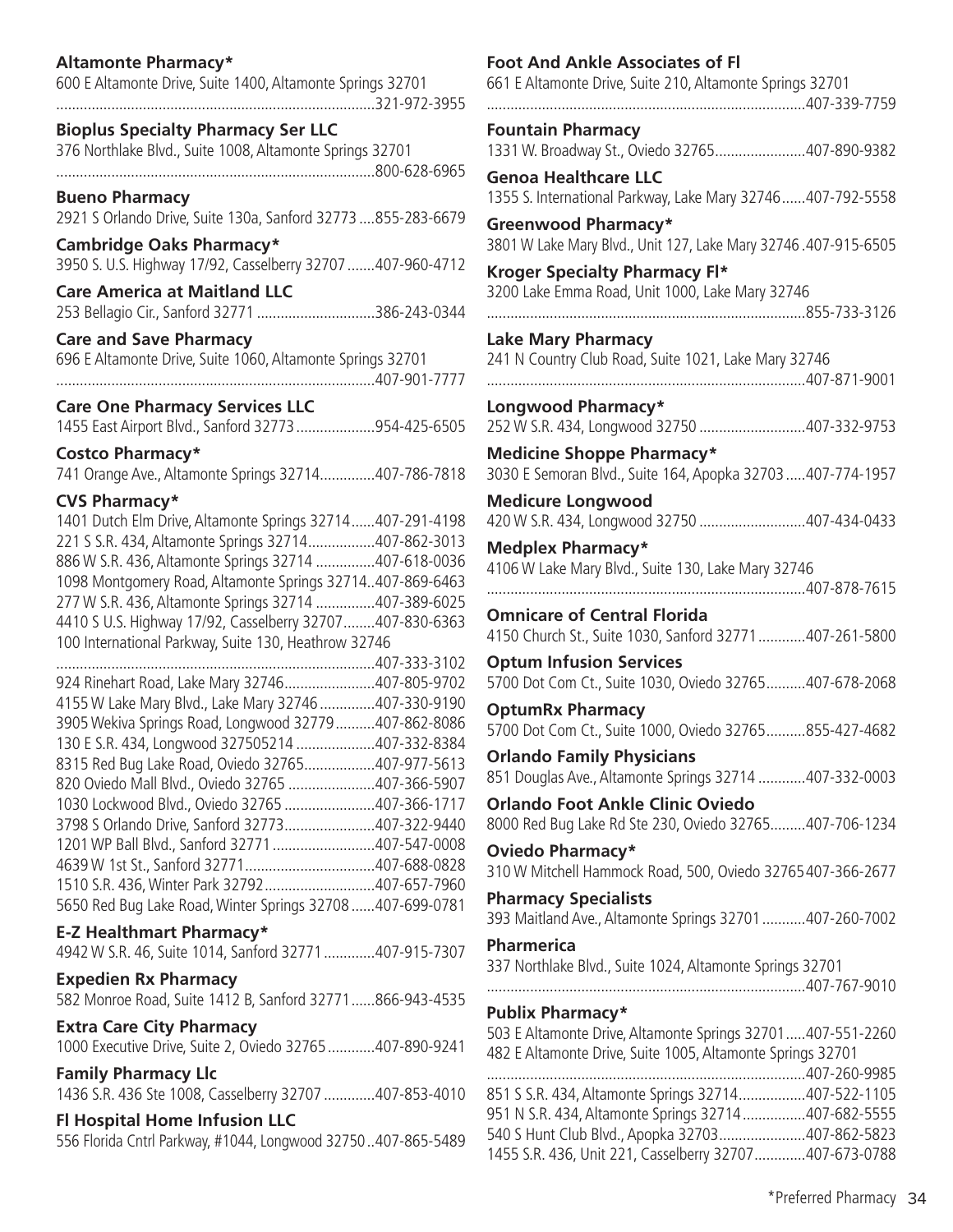# **Publix Pharmacy\***

3385 S U.S. 17-92, Suite 181, Casselberry 32707 .....407-831-2323 443 W C.R. 419, Suite 1001, Chuluota 32766

|                                                              | .407-603-4112 |
|--------------------------------------------------------------|---------------|
| 870 Village Oak Lane, Lake Mary 32746                        | .407-804-1963 |
| 4195 W Lake Mary Blvd., Lake Mary 32746                      | .407-328-3062 |
| 601 Weldon Blvd., Lake Mary 32746 407-688-0575               |               |
| 825 Rinehart Road, Lake Mary 32746407-324-9822               |               |
| 2381 W S.R. 434, Longwood 32779 407-865-9924                 |               |
| 675 Longwood Hills Road, U1001, Longwood 32750. 407-961-5936 |               |
| 4250 Alafaya Trail, Suite 148, Oviedo 32765407-366-9720      |               |
| 2871 Clayton Xing Way Ste 1001, Oviedo 32765  407-673-2317   |               |
| 81 Alafaya Woods Blvd., Oviedo 32765 407-366-8319            |               |
| 2100 Winter Springs Blvd., Oviedo 32765407-366-9810          |               |
| 1801 E Broadway St., Oviedo 32765 407-971-0395               |               |
| 5240 W S.R. 46, Sanford 327719230 407-688-2971               |               |
| 1160 E S.R. 434, Winter Springs 32708 407-327-9731           |               |
| 5655 Red Bug Lake Road, Winter Springs 32708                 | 407-695-5814  |
|                                                              |               |

#### **RxTree Pharmacy**

| <b>Sam's Club Pharmacy</b>                                                                                      |  |
|-----------------------------------------------------------------------------------------------------------------|--|
| 1101 Rinehart Road, Sanford 32771407-302-1979                                                                   |  |
| Sanford Discount Pharmacy*                                                                                      |  |
| 1808 S French Ave., Sanford 32771 407-323-7922                                                                  |  |
| <b>Scripts Pharmacy*</b>                                                                                        |  |
| 392 Rinehart Road, Lake Mary 32746321-842-0640                                                                  |  |
| Soleo Health Inc.                                                                                               |  |
| 474 Northlake Blvd., Suite 1016, Altamonte Springs 32701                                                        |  |
|                                                                                                                 |  |
| <b>Sunshine Pharmacy*</b>                                                                                       |  |
| 5040 W S.R. 46 Ste 1126, Sanford 32771407-878-4272                                                              |  |
| <b>Tru-Valu Drugs</b>                                                                                           |  |
|                                                                                                                 |  |
| <b>True Health</b>                                                                                              |  |
| 4930 E Lake Mary Blvd., Sanford 32771 407-322-8645                                                              |  |
|                                                                                                                 |  |
|                                                                                                                 |  |
| <b>Walgreens</b>                                                                                                |  |
| 885 W S.R. 436, Altamonte Springs 32714 407-389-7353                                                            |  |
| 113 Maitland Ave., Altamonte Springs 32701 407-331-4698<br>200 W S.R. 436, Altamonte Springs 32714 407-389-0476 |  |
| 955 S Winter Park Drive, Casselberry 32707407-767-7002                                                          |  |
| 7815 S U.S. Highway 17/92, Fern Park 32730 407-331-0968                                                         |  |
| 7085 C.R. 46A, Lake Mary 32746 407-833-0276                                                                     |  |
| 1201 S International Parkway, Lake Mary 32746407-805-9148                                                       |  |
| 4024 W Lake Mary Blvd., Lake Mary 32746 407-549-3115                                                            |  |
| 115 E S.R. 434, Longwood 32750 407-830-7350                                                                     |  |
| 785 Lockwood Blvd., Oviedo 32765 407-359-2453                                                                   |  |
| 85 E Mitchell Hammock Road, Oviedo 32765  407-977-1518                                                          |  |
| 2501 S French Ave., Sanford 32773 407-321-0518<br>3803 S Orlando Drive, Sanford 32773407-321-0250               |  |
| 2000 Howell Branch Road, Winter Park 32792 407-657-9827                                                         |  |
| 5205 Red Bug Lake Road, Winter Springs 32708  407-696-2242                                                      |  |
| 401 W S.R. 434, Winter Springs 32708 407-327-9362                                                               |  |

### **Walmart Pharmacy\***

| 200 S S.R. 434, Altamonte Springs 32714407-774-6255      |  |
|----------------------------------------------------------|--|
| 820 Balmy Beach Drive, Apopka 32703 407-457-6293         |  |
| 1239 S.R. 436, Suite 101, Casselberry 32707407-679-0373  |  |
| 825 Casa Verde Blvd., Lake Mary 32746407-562-4469        |  |
| 4255 Alafaya Trl, Oviedo 32765 407-359-6989              |  |
| 5511 Deep Lake Road, Oviedo 32765407-618-2622            |  |
| 1601 Rinehart Road, Sanford 32771407-321-1717            |  |
| 3653 S Orlando Drive, Sanford 32773407-321-7610          |  |
| 5216 Red Bug Lake Road, Winter Springs 32708407-699-7055 |  |
|                                                          |  |

# **Wells Specialty Pharmacy**

3796 Howell Branch Road, Winter Park 32792 .........407-671-8070

### **Winn-Dixie Pharmacy**

1750 Sunshadow Drive, Suite 100, Casselberry 32707

| $1021$ $\leq$ $\leq$ $\leq$ $\leq$ $\leq$ $\leq$ $\leq$ $\leq$ $\leq$ $\leq$ $\leq$ $\leq$ $\leq$ $\leq$ $\leq$ $\leq$ $\leq$ $\leq$ $\leq$ $\leq$ $\leq$ $\leq$ $\leq$ $\leq$ $\leq$ $\leq$ $\leq$ $\leq$ $\leq$ $\leq$ $\leq$ $\leq$ $\leq$ $\leq$ $\leq$ $\leq$ | 107.077.0030 |
|--------------------------------------------------------------------------------------------------------------------------------------------------------------------------------------------------------------------------------------------------------------------|--------------|

1021 Lockwood Blvd., Oviedo 32765 .......................407-977-9020

**Winter Springs Pharmacy** 

5942 Red Bug Lake Road, Winter Springs 32708 ......321-316-4615

**Xubex Community Pharmacy\*** 500 S.R. 436, Suite 1010, Casselberry 32707............407-624-5088

# **VOLUSIA**

**Accardi Clinical Pharmacy\*** 2583 S Volusia Ave., Suite 100, Orange City 32763...386-774-5800

**Accord Specialty Pharmacy\*** 2752 Enterprise Road, Suite B, Orange City 32763....386-456-3000

**Advanced Scripts Comp Pharmacy**  2836 Enterprise Road, Suite 5, Debary 32713...........386-845-1200

**Advanced Urology Institute**  2583 S Volusia Ave., Suite 300, Orange City 32763...386-774-2121

**Angels Pharmacy\*** 319 S Woodland Blvd., DeLand 32720......................386-734-3383

**Atlantic Foot & Ankle Assc Daytona Beach**  1890 LPGA Blvd., Suite 230, Daytona Beach 32117 .386-274-3336

**Atlantic Foot & Ankle Assc Ormond Beach**  595 W Granada Blvd Suite F, Ormond Beach 32174..386-673-2266

**Atlantic Foot & Ankle Assc Port Orange**  790 Dunlawton Ave Suite C, Port Orange 32127.......386-788-6333 **Azalea Health** 

1425 Dunn Ave., Daytona Beach 32114 ...................386-323-9808

**Bens Pharmacy\*** 1720 B S.R. 44, New Smyrna Beach 32168...............386-777-7677

**Carenow Pharmacy\*** 1039 Harley Strickland Blvd., Suite 600, Orange City 32763 .................................................................................386-456-0055

**Cmnty Pharmacy of Port Orange\*** 3755 S. Nova Road, Unit A, Port Orange 32129 ........386-256-3177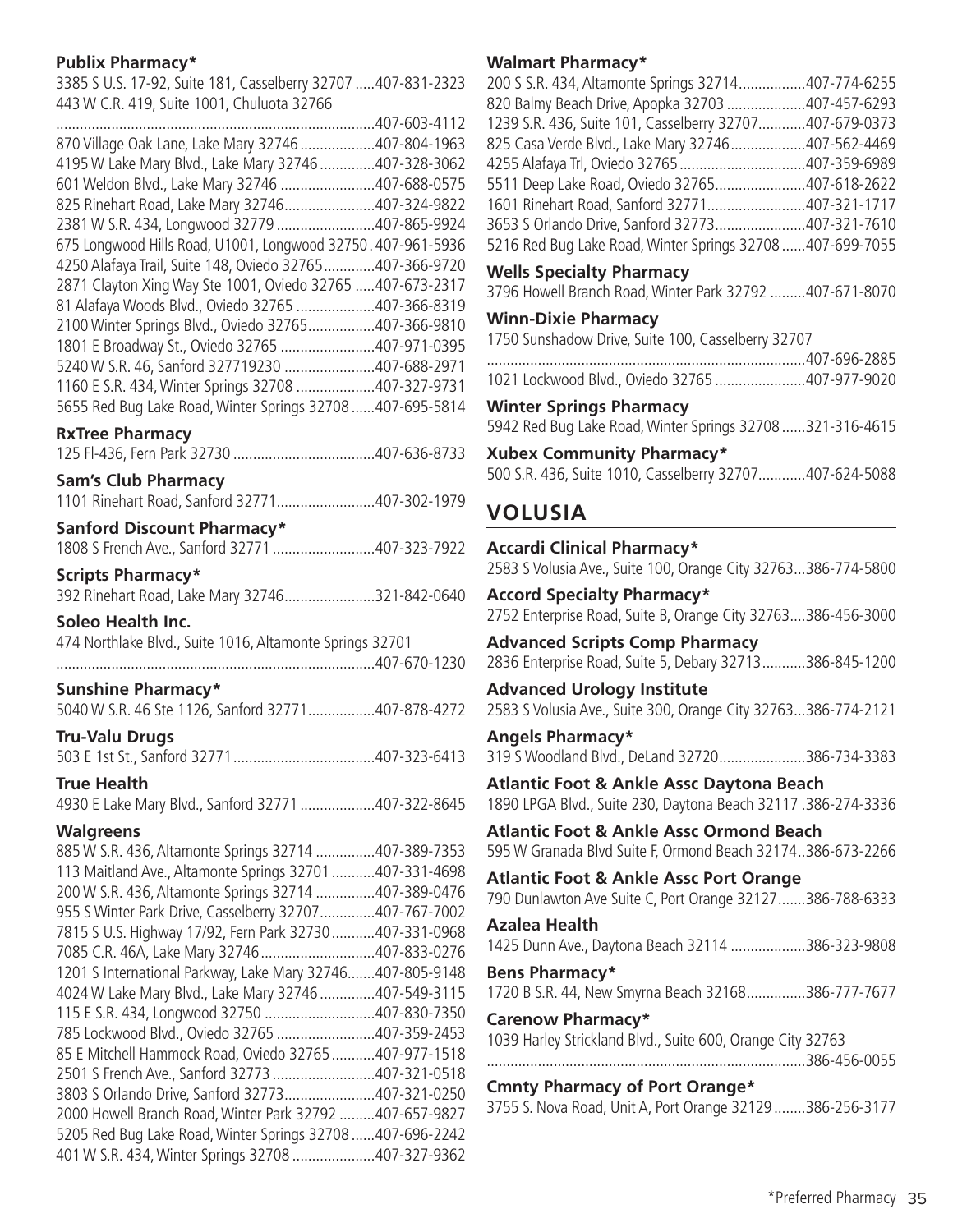# **Community A Walgreens Pharmacy**

| 1348 W Intl Speedway Blvd., Suite 2, Daytona Beach 32114 |  |
|----------------------------------------------------------|--|
|                                                          |  |

#### **Community Pharmacy Daytona Beach**

1569 N Nova Road, Holly Hill 32117 ........................386-872-5650

#### **Community Pharmacy of Deltona**

1240 Providence Blvd., Unit 1&2, Deltona 32725 .....386-259-5435

#### **Community Pharmacy of Ormond Beach**

305 Clyde Morris Blvd., #200, Ormond Beach 32174386-872-7605

### **CVS Pharmacy\***

1891 LPGA Blvd., Daytona Beach 32117..................386-274-1490 2380 W International Speedway, Daytona Beach 32114

|                                                               | 386-258-3992 |
|---------------------------------------------------------------|--------------|
| 101 S Ridgewood Ave., Daytona Beach 32114                     | 386-255-5396 |
| 3422 S Atlantic Ave., Daytona Beach Shores 32118.386-756-0481 |              |
| 901 N Woodland Blvd., DeLand 32720                            | 386-734-5822 |
| 2497 S Woodland Blvd., DeLand 32720                           | 386-736-9001 |
| 1250 Providence Blvd., Deltona 32725                          | 386-574-5291 |
| 2187 Howland Blvd., Deltona 32738                             | 386-789-0813 |
| 1806 S Ridgewood Ave., Edgewater 32132                        | 386-423-4674 |
| 615 E 3rd Ave., New Smyrna Beach 32169                        | 386-427-5244 |
| 2575 Enterprise Road, Orange City 32763.                      | 386-774-6477 |
| 2400 Enterprise Road, Orange City 32763                       | 386-775-7770 |
| 795 W Granada Blvd., Ormond Beach 32174.                      | 386-672-7227 |
| 250 E Granada Blvd., Ormond Beach 32176.                      | 386-672-2041 |
| 1816 Dunlawton Ave., Port Orange 32127                        | 386-322-3919 |
| 3771 Clyde Morris Blvd., Port Orange 32129                    | 386-763-4850 |
| 1771 Dunlawton Ave., Port Orange 32127                        | 386-767-6082 |
| 1001 Dunlawton Ave., Port Orange 32127                        | 386-788-1500 |
|                                                               |              |

### **Daytona Discount Pharmacy\***

815 Beville Road, Suite D, South Daytona 32119......386-322-5969

### **Family Health Source**

| 1205 S Woodland Blvd., Suite 5, DeLand 32720 386-888-4912 |  |
|-----------------------------------------------------------|--|
| 1200 Deltona Blvd., Deltona 32725386-327-6060             |  |

### **Florida Shores Pharmacy**

2102 S Ridgewood Ave., Suite 3, Edgewater 32141..386-402-8400

#### **Guardian Pharmacy of Daytona**

10 Aviator Way, Ormond Beach 32174 .....................386-615-1925

#### **H&R Pharmacy\***

870 Saxon Blvd #45, Orange City 32763 ..................386-218-0926

#### **Holly Hill Pharmacy**

1702 Ridgewood Ave., Suite C G, Holly Hill 32117....386-677-7377

#### **Humana Pharmacy Inc**

876 Saxon Blvd., Suite 34, Orange City 32763..........386-457-6357 420 S Nova Road, Suite 4-5, Ormond Beach 32174..786-514-3927

**Ipharmacy\***

776 Deltona Blvd., Deltona 32725............................386-259-4074

### **Legacy Pharmacy Orange City\***

2413 Enterprise Road, Orange City 32763................386-218-4993

### **Mail Meds Clinical Pharmacy\***

1435 Dunn Ave., Suite 102, Daytona Beach 32114...800-939-2022

### **Medicine Shoppe Pharmacy\***

1141 N Dixie Freeway, New Smyrna Beach 32168 ....386-427-3459 4007 South Nova Road, Port Orange 32168 .............386-304-8222

### **Mid-Florida H&O Centers, PA**

2776 Enterprise Road, Ste 100, Orange City 32763 ..386-774-1223

#### **Oak Park LTC Pharmacy\***

701 Monastery Road, Suite B, Orange City 32763.....386-456-1500

#### **Orlando Family Physicians**

21 S Charles Richard Beall, Debary 32713 ................386-516-0930

#### **Peters Pharmacy**

121 Victoria Commons Blvd., #102, DeLand 32724..386-734-8477

### **Pierson Community Pharmacy\***

| 650 W Plymouth Ave., DeLand 32720386-738-6268 |  |
|-----------------------------------------------|--|
|                                               |  |

#### **Port Orange Pharmacy\***

5820 S Williamson Blvd., Suite 2, Port Orange 32128..386-366-8888

#### **Pronto One Pharmacy\***

2955 Enterprise Road, Suite J-100, Debary 32713 ....386-259-5400

### **Publix Pharmacy\***

303 N Clyde Morris Blvd., #1001, Daytona Beach 32114

| 386-265-6020                                                    |  |
|-----------------------------------------------------------------|--|
| 1500 Beville Road, Suite 300, Daytona Beach 32114386-255-4226   |  |
| 2630 LPGA Blvd., Daytona Beach 32124386-281-6780                |  |
| 2595 N Atlantic Ave., Daytona Beach 32118386-677-1073           |  |
| 3044 S Atlantic Ave., Daytona Beach Shores 32118386-788-7330    |  |
| 299 E International Speedway Blvd., DeLand 32724.386-738-3619   |  |
| 2431 S Woodland Blvd., DeLand 32720386-734-5369                 |  |
| 915 Doyle Road, Deltona 32725386-575-0511                       |  |
| 605 Courtland Blvd., Deltona 32738 407-321-5421                 |  |
| 2100 Saxon Blvd., Deltona 32725 386-532-6388                    |  |
| 2783 Elkcam Blvd., Deltona 32738386-789-3786                    |  |
| 2970 S Ridgewood Ave., Edgewater 32141 386-478-1334             |  |
| 1850 Ridgewood Ave., Holly Hill 32117 386-677-9495              |  |
| 709 E 3rd Ave., New Smyrna Beach 32169386-427-9161              |  |
| 1930 S.R. 44, New Smyrna Beach 3386-423-1173                    |  |
| 2556 Enterprise Road, Suite 100, Orange City 32763.386-774-7446 |  |
| 3750 Roscommon Drive, Ormond Beach 32174386-615-6858            |  |
| 1478 W Granada Blvd., Ormond Beach 32174 386-677-4215           |  |
| 1258 Ocean Shore Blvd., Ormond Beach 32176 386-441-3730         |  |
| 220 N Nova Road, Ormond Beach 32174386-319-3666                 |  |
| 3821 S Nova Road, Port Orange 32127 386-756-4170                |  |
| 1660 Taylor Road, Port Orange 32128 386-760-7334                |  |
| 2400 S Ridgewood Ave., South Daytona 32119386-756-0477          |  |

### **Sam's Club Pharmacy**

1460 Cornerstone Blvd., Daytona Beach 32117........386-760-3078

#### **Steves Pharmacy Inc\***

636 Mason Ave., Daytona Beach 32117 ...................386-255-0907

### **Stewart Marchman Act Behavioral**

1220 Willis Ave., Bldg 2, Daytona Beach 32114........386-236-3188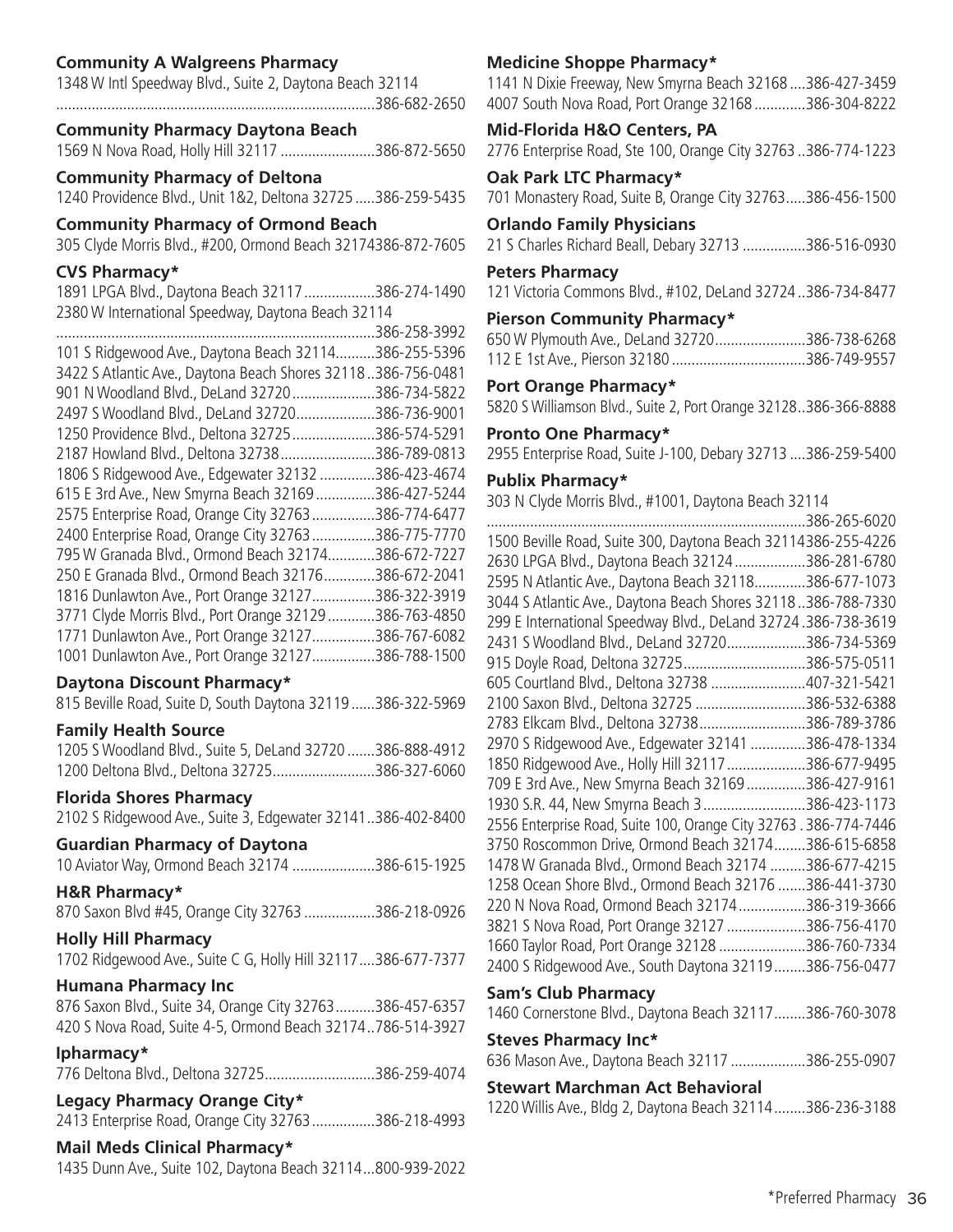# **Town Center Pharmacy**

| 921 Town Center Drive, Suite 100, Orange City 32763 |  |
|-----------------------------------------------------|--|
|                                                     |  |

# **Upperline Florida Orange City**

975 Town Center Drive, Suite 200, Orange City 32763

.................................................................................386-775-2281

# **Value N Care\***

2091 Saxon Blvd., Suite 100, Deltona 32725............386-960-8962

### **Walgreens**

| 1420 Beville Road, Daytona Beach 32114 386-257-5773           |  |
|---------------------------------------------------------------|--|
| 2620 S Nova Road, Daytona Beach 32119 386-767-9731            |  |
| 3004 S Atlantic Ave., Daytona Beach 32118 386-788-6344        |  |
| 2679 N Atlantic Ave., Daytona Beach 32118386-672-2008         |  |
| 100 S Ridgewood Ave., Daytona Beach 32114386-255-4167         |  |
| 15 N Charles Richard Beall Blv, Debary 32713 386-668-4946     |  |
| 100 E International Speedway Blvd., DeLand 32724.386-738-4371 |  |
| 300 E New York Ave., DeLand 32724386-943-4011                 |  |
| 3299 N Woodland Blvd., DeLand 32720386-738-3829               |  |
| 500 Howland Blvd., Deltona 32738407-710-3120                  |  |
| 1700 N Normandy Blvd., Deltona 32725 386-532-4048             |  |
| 1925 Providence Blvd., Deltona 32725386-789-6096              |  |
| 3010 S Ridgewood Ave., Edgewater 32141 386-427-5208           |  |
| 1600 N Nova Road, Holly Hill 32117 386-255-0485               |  |
| 1829 Ridgewood Ave., Holly Hill 32117 386-672-6388            |  |
| 1800 S.R. 44, New Smyrna Beach 32168386-428-1558              |  |
| 800 A1A, New Smyrna Beach 32169386-426-0725                   |  |
| 897 Saxon Blvd., Orange City 32763 386-775-5336               |  |
| 790 W Granada Blvd., Ormond Beach 32174386-672-7107           |  |
| 2001 W Granada Blvd., Ormond Beach 32174 386-676-7377         |  |
| 205 E Granada Blvd., Ormond Beach 32176386-677-8849           |  |
| 3805 S Nova Road, Port Orange 32129 386-756-0776              |  |
| 1625 Taylor Road, Port Orange 32128 386-761-5578              |  |
| 1650 Dunlawton Ave., Port Orange 32127386-322-3267            |  |
|                                                               |  |

### **Walmart Pharmacy\***

| 1101 Beville Road, Daytona Beach 321191604 386-760-4443      |
|--------------------------------------------------------------|
| 185 N Charlesrichard Beall Blv, Debary 32713<br>386-601-0036 |
| 1699 N Woodland Blvd., DeLand 32720<br>386-734-1311          |
| 955 S Woodland Blvd., DeLand 32720386-624-0679               |
| 1569 Saxon Blvd., Deltona 32725 386-457-6190                 |
| 101 Howland Blvd., Deltona 32738407-328-9414                 |
| 1905 N Nova Road, Holly Hill 32117 386-672-8955              |
| 3155 S.R. 44, New Smyrna Beach 32168386-427-6030             |
| 2400 Veterans Memorial Pkwy, Orange City 32763386-775-4844   |
| 1521 W Granada Blvd., Ormond Beach 32174 386-672-2030        |
| 3811 Clyde Morris Blvd., Port Orange 32129 386-281-6889      |
| 1590 Dunlawton Ave., Port Orange 32127386-761-0191           |
|                                                              |

### **Winn-Dixie Pharmacy**

| 2 N U.S. Highway 17 92, Debary 32713386-668-8845    |  |
|-----------------------------------------------------|--|
| 1050 W New York Ave., DeLand 32720 386-738-5429     |  |
| 2880 Howland Blvd., Deltona 32725386-532-7178       |  |
| 1838 S Ridgewood Ave., Edgewater 32141 386-428-1844 |  |
| 352 W Granada Blvd., Ormond Beach 32174386-677-0602 |  |

# **Wow Pharmacy\***

500 W Granada Blvd., Suite 4, Ormond Beach 32174

# .................................................................................386-672-0600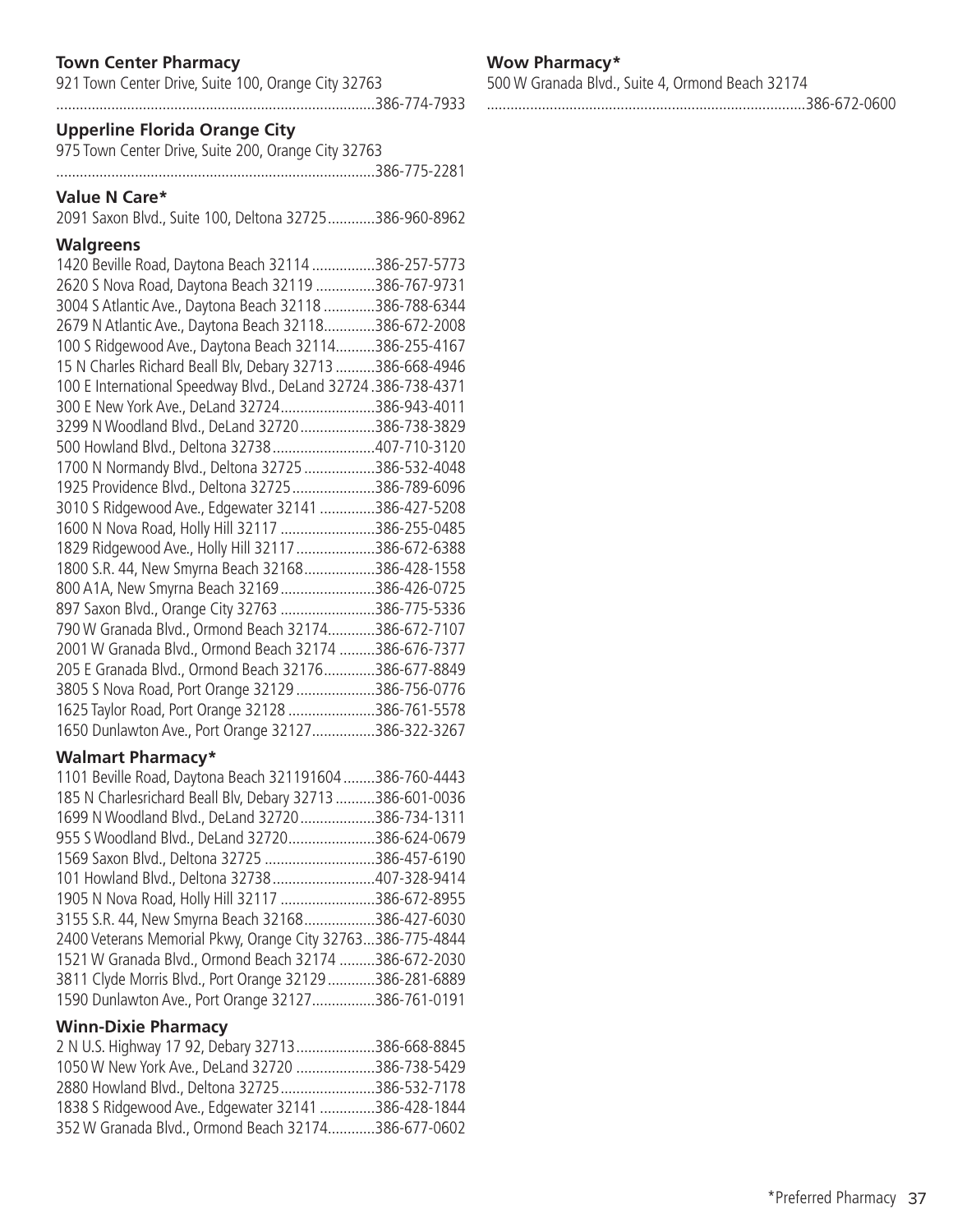# <span id="page-38-0"></span>**Mental Health**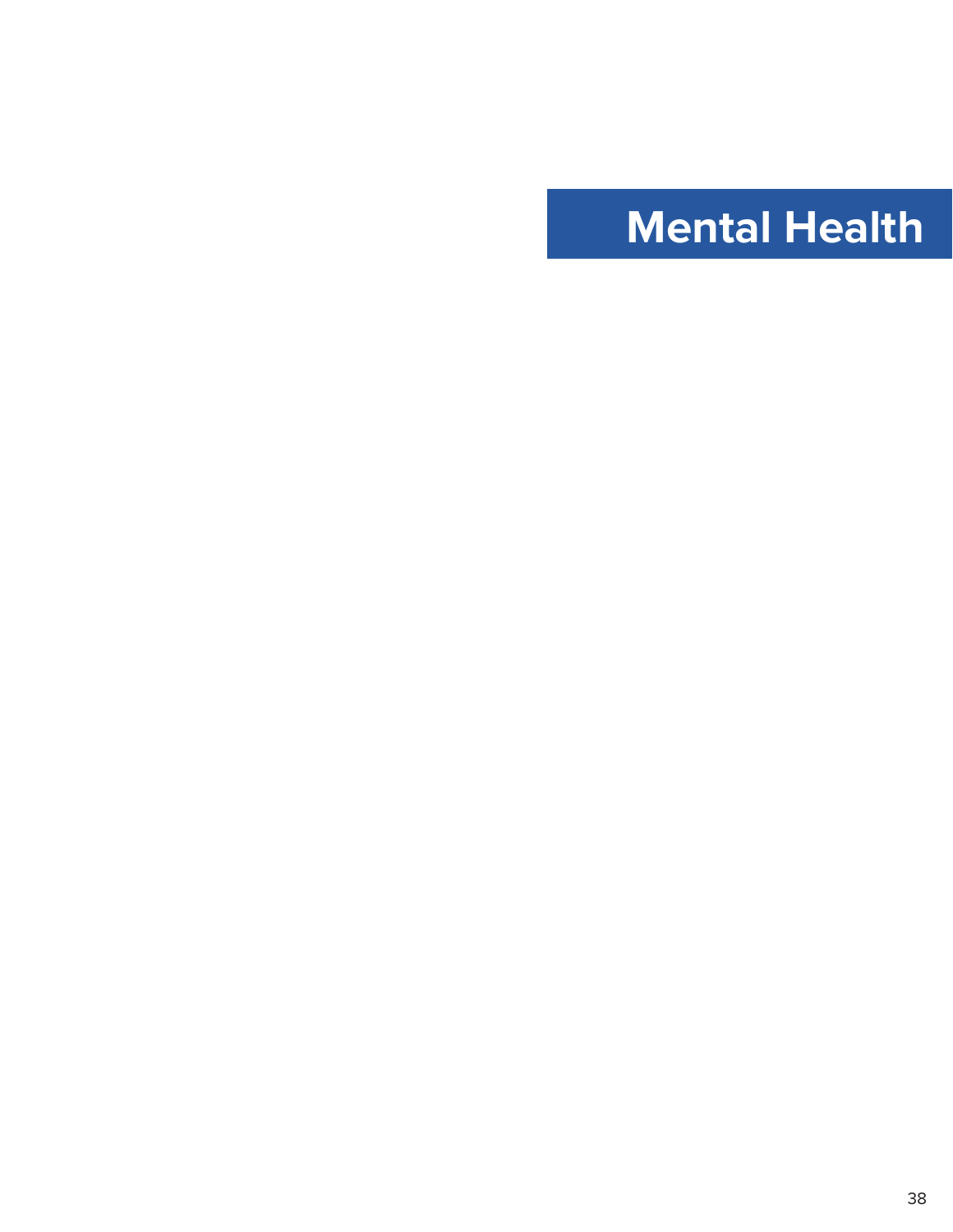# **BREVARD**

| Abelleira Martinez, Mayra, MD<br>2355 Truman Scarborough Way, Titusville 32796321-603-6550                                                                                                                                                                      |              |
|-----------------------------------------------------------------------------------------------------------------------------------------------------------------------------------------------------------------------------------------------------------------|--------------|
| Ahmad, Kazi, MD<br>134 S Woods Drive, Rockledge 32955321-639-1224                                                                                                                                                                                               |              |
| <b>Alfaro, Richard, MSW</b><br>1301 W Eau Gallie Blvd., Suite 96, Melbourne 32935                                                                                                                                                                               |              |
|                                                                                                                                                                                                                                                                 |              |
| <b>Alverio Pares, Carlos, MD</b><br>1350 Hickory St., Melbourne 32901 321-434-1773                                                                                                                                                                              |              |
| Anderson, Wende, PhD<br>100 Rialto Place, Suite 749, Melbourne 32901 321-541-1250                                                                                                                                                                               |              |
| <b>Andrews, Ethel Sultana, MD</b><br>1351 Bedford Drive, Melbourne 32940321-757-6799                                                                                                                                                                            |              |
| Arora, Siddharth, MD<br>1811 S Orlando Ave., Suite A, Cocoa Beach 32931  844-782-6963<br>109 Silver Palm Ave., Suite A, Melbourne 32901  407-329-8338                                                                                                           |              |
| <b>Bacchus, Breeanna, MD</b><br>220 Barton Blvd., Unit C14, Rockledge 32955321-639-5177                                                                                                                                                                         |              |
| <b>Baracskay, Donald, MD</b><br>2355 Truman Scarborough Way, Titusville 32796321-603-6550                                                                                                                                                                       |              |
| <b>Barnett, Ryan, PhD</b><br>2120 Sarno Road, Melbourne 32935321-241-6800                                                                                                                                                                                       |              |
| <b>Bayless, Wade, MD</b><br>1002 E New Haven Ave., Floor 2, Melbourne 32901321-341-8066                                                                                                                                                                         |              |
| Bazel, Blake, PhD<br>3380 S Park Ave., Suite 7, Titusville 32780 321-290-8840                                                                                                                                                                                   |              |
| Bebey, Cheryl, MSW                                                                                                                                                                                                                                              |              |
| 1501 Robert J Conlan Blvd. NE, Suite 200, Palm Bay 32905                                                                                                                                                                                                        |              |
|                                                                                                                                                                                                                                                                 | 321-723-8823 |
| <b>Begault, Laura, PhD</b><br>1351 Bedford Drive, Melbourne 32940321-757-6799                                                                                                                                                                                   |              |
| Bethea, Wanda, PhD<br>405 E Strawbridge Ave., Melbourne 32901321-724-6177                                                                                                                                                                                       |              |
| <b>Betting, Andrea, MSW</b><br>3270 Suntree Blvd., Suite 2205, Melbourne 32940321-757-4018                                                                                                                                                                      |              |
| <b>Bhujang, Vijaykumar, MD</b>                                                                                                                                                                                                                                  |              |
| 5545 N Wickham Road, Suite 110, Melbourne 32940                                                                                                                                                                                                                 |              |
| <b>Boyles, Michelle, MSW</b>                                                                                                                                                                                                                                    |              |
| 1413 S Patrick Drive, Suite 4, Satellite Bch 32937 772-494-1215                                                                                                                                                                                                 |              |
| <b>Bratton, Pamela, PhD</b><br>7095 Turner Road, Rockledge 32955 321-446-2113                                                                                                                                                                                   |              |
| <b>Breznay, Chad, PhD</b><br>500 N Washington Ave., Suite 105, Titusville 32796 321-268-0267<br>17 Silver Palm Ave., Melbourne 32901321-733-2021<br>5270 Babcock St. NE, Suite 1, Palm Bay 32905321-241-6800<br>7227 N U.S. Highway 1, Cocoa 32927 321-877-2740 |              |

| 2120 Sarno Road, Melbourne 32935321-241-6800                                                                 |  |
|--------------------------------------------------------------------------------------------------------------|--|
| 775 Malabar Road, Malabar 32950321-722-8435                                                                  |  |
| 220 Barton Blvd., Unit C14, Rockledge 32955321-639-5177                                                      |  |
|                                                                                                              |  |
| Brown, Jordan, MD                                                                                            |  |
| 2123 Franklin Drive NE, Palm Bay 32905 321-724-1614                                                          |  |
| 1351 Bedford Drive, Melbourne 32940321-757-6799                                                              |  |
| <b>Bunt, Richard, MD</b>                                                                                     |  |
| 4031 Dixie Highwway NE, Palm Bay 32905 321-622-3222                                                          |  |
|                                                                                                              |  |
| <b>Burnham, Gary, MSW</b>                                                                                    |  |
| 1101 W Hibiscus Blvd., Suite 104, Melbourne 32901321-639-4483                                                |  |
| 1970 Michigan Ave., Suite J2, Cocoa 32922 321-639-4483                                                       |  |
|                                                                                                              |  |
| <b>Burtner, Barbara, MD</b>                                                                                  |  |
| 2123 Franklin Drive NE, Palm Bay 32905 321-724-1614                                                          |  |
| 3905 Grissom Parkway, Cocoa 32926 321.637.1866                                                               |  |
| <b>Burton, George, MSW</b>                                                                                   |  |
| 2123 Franklin Drive NE, Palm Bay 32905 321-724-1614                                                          |  |
|                                                                                                              |  |
| <b>Chaitovitz, Diana, MSW</b>                                                                                |  |
| 1101 W Hibiscus Blvd., Suite 104, Melbourne 32901321-952-8084                                                |  |
| 317 Riveredge Drive, Suite 104, COCOA 32922  321-952-8084                                                    |  |
|                                                                                                              |  |
| Cohen, Robert, MD                                                                                            |  |
| 2123 Franklin Drive NE, Palm Bay 32905 321-724-1614                                                          |  |
| <b>Corredor, Raul, MD</b>                                                                                    |  |
| 1350 Hickory St., Melbourne 32901 321-434-1771                                                               |  |
|                                                                                                              |  |
| <b>Cotton, Stephen, MSW</b>                                                                                  |  |
|                                                                                                              |  |
| 2123 Franklin Drive NE, Palm Bay 32905 321-724-1614                                                          |  |
|                                                                                                              |  |
| Croyle, John, MD                                                                                             |  |
| 1002 E New Haven Ave., Floor 2, Melbourne 32901321-341-8066                                                  |  |
| Daleiden, Shannon, PhD                                                                                       |  |
| 6767 N Wickham Road, Melbourne 32940321-751-1925                                                             |  |
|                                                                                                              |  |
| De Los Angeles, Santiago, MD                                                                                 |  |
| 500 N Washington Ave., Suite 105, Titusville 32796321-268-0267                                               |  |
| 17 Silver Palm Ave., Melbourne 32901321-733-2021                                                             |  |
| 5270 Babcock St. NE, Suite 1, Palm Bay 32905321-241-6800                                                     |  |
| 7227 N U.S. Highway 1, Cocoa 32927 321-877-2740                                                              |  |
| 2120 Sarno Road, Melbourne 32935321-241-6800                                                                 |  |
|                                                                                                              |  |
| 775 Malabar Road, Malabar 32950321-722-8435                                                                  |  |
| 220 Barton Blvd., Unit C14, Rockledge 32955321-639-5177                                                      |  |
| DeForest, Paula, PhD                                                                                         |  |
| 6700 S Washington Ave., Titusville 32780321-269-4590                                                         |  |
| 2020 Commerce Drive, West Melbourne 32904 321-676-6650                                                       |  |
|                                                                                                              |  |
| DiGeronimo, Diane, MSW                                                                                       |  |
| 2194 Highway A1A, Suite 203, Indian Habour Beach 32937                                                       |  |
|                                                                                                              |  |
| Din, Lennox, MD                                                                                              |  |
|                                                                                                              |  |
| 3905 Grissom Parkway, Cocoa 32926321-637-1866                                                                |  |
| Dion, Laura, MSW                                                                                             |  |
| 1561 Breezewood Lane NW, Palm Bay 32907 321-693-8671                                                         |  |
|                                                                                                              |  |
| Dorta Duque, Jorge, MD                                                                                       |  |
| 4670 Lipscomb St. NE, Suite II, Palm Bay 32905 321-726-2889<br>3905 Grissom Parkway, Cocoa 32926321-637-1866 |  |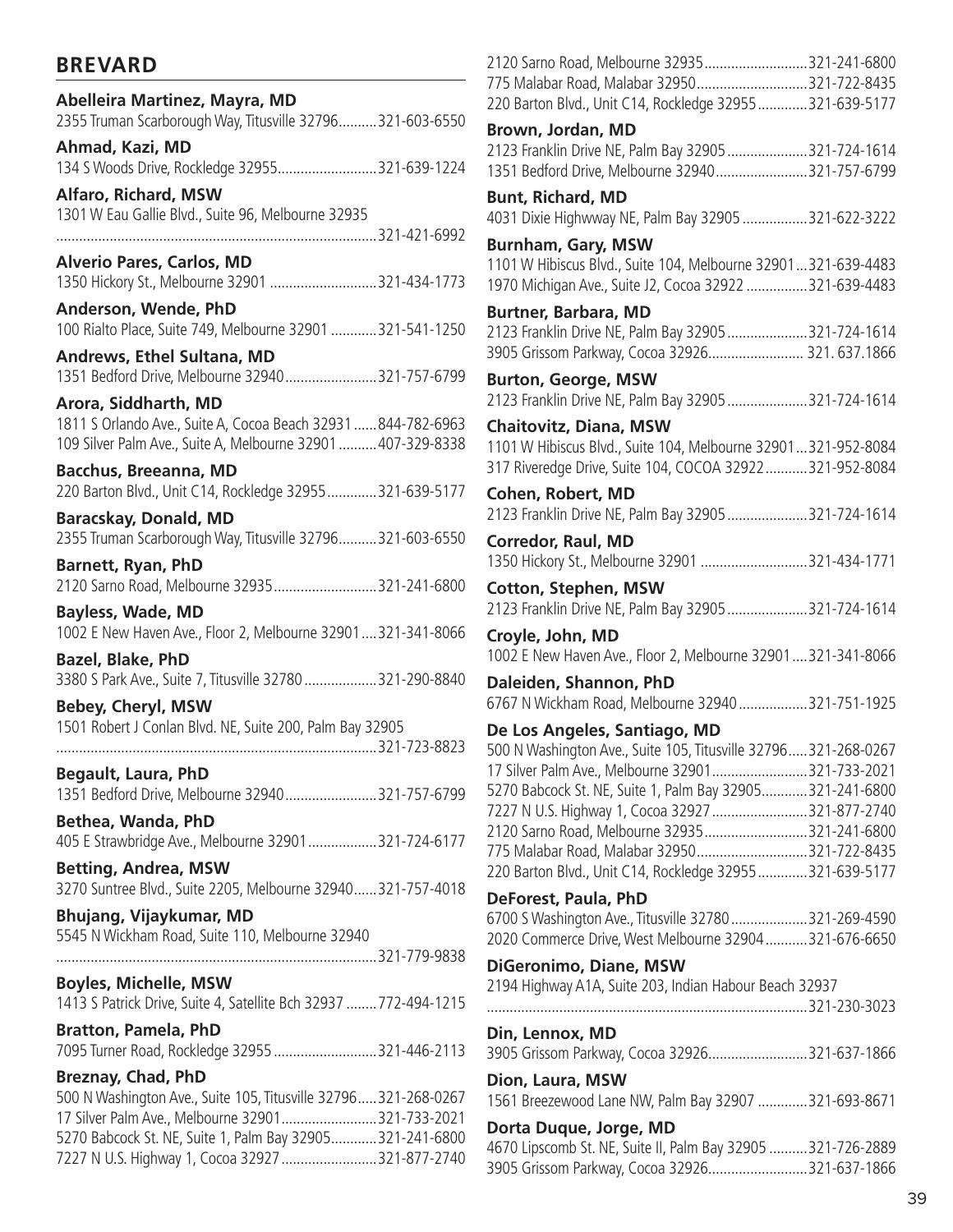| Eastman, Stephanie, MSW<br>4031 Dixie Highwway NE, Palm Bay 32905 321-622-3222                                                                                                                                                                                                                                                                                                                                       |  |
|----------------------------------------------------------------------------------------------------------------------------------------------------------------------------------------------------------------------------------------------------------------------------------------------------------------------------------------------------------------------------------------------------------------------|--|
| Eaton, Barbara, MSW<br>5545 N Wickham Road, Suite 110, Melbourne 32940<br>321-779-9838                                                                                                                                                                                                                                                                                                                               |  |
|                                                                                                                                                                                                                                                                                                                                                                                                                      |  |
| Eddula Changala, Bharathi, MD<br>4670 Lipscomb St. NE, Suite II, Palm Bay 32905 321-726-2889                                                                                                                                                                                                                                                                                                                         |  |
| <b>Elmore, Richard, PhD</b><br>100 Rialto Place, Suite 754, Melbourne 32901 321-728-9620                                                                                                                                                                                                                                                                                                                             |  |
| <b>Eyring, William, PhD</b><br>1413 S Patrick Drive, Suite 1, Satellite Beach 32937 321-459-1003<br>1395 N Courtenay Pkwy, Suite 206, Merritt Island 32953                                                                                                                                                                                                                                                           |  |
| <b>Fairchild, L Scott, PhD</b><br>1370 Bedford Drive, Suite 106, Melbourne 32940 321-253-8887                                                                                                                                                                                                                                                                                                                        |  |
| Farooqui, Rehan, MD                                                                                                                                                                                                                                                                                                                                                                                                  |  |
| 5545 N Wickham Road, Suite 110, Melbourne 32940                                                                                                                                                                                                                                                                                                                                                                      |  |
| Fatima, Afshan, MD<br>3905 Grissom Parkway, Cocoa 32926321-637-1866                                                                                                                                                                                                                                                                                                                                                  |  |
| Ferro, James, PhD<br>6767 N Wickham Road, Suite 306, Melbourne 32940<br>321-751-1925                                                                                                                                                                                                                                                                                                                                 |  |
| Forstberg, Barbara, MSW                                                                                                                                                                                                                                                                                                                                                                                              |  |
| 1101 W Hibiscus Blvd., Suite 204, Melbourne 32901321-914-0564                                                                                                                                                                                                                                                                                                                                                        |  |
| Gates, Todd, MD<br>2020 Commerce Drive, West Melbourne 32904  321-676-6650<br>4450 W Eau Gallie Blvd., Suite 200, Melbourne 32934                                                                                                                                                                                                                                                                                    |  |
|                                                                                                                                                                                                                                                                                                                                                                                                                      |  |
| Gearin, Sharon, MSW                                                                                                                                                                                                                                                                                                                                                                                                  |  |
| 5545 N Wickham Road, Suite 110, Melbourne 32940                                                                                                                                                                                                                                                                                                                                                                      |  |
| Glick, Susan, MSW                                                                                                                                                                                                                                                                                                                                                                                                    |  |
| 3748 Imperata Drive, Rockledge 32955 321-446-0126                                                                                                                                                                                                                                                                                                                                                                    |  |
| Gonzalez, Dayana, PhD<br>500 N Washington Ave., Suite 105, Titusville 32796321-268-0267<br>17 Silver Palm Ave., Melbourne 32901321-733-2021<br>5270 Babcock St. NE, Suite 1, Palm Bay 32905321-241-6800<br>7227 N U.S. Highway 1, Cocoa 32927 321-877-2740<br>2120 Sarno Road, Melbourne 32935321-241-6800<br>775 Malabar Road, Malabar 32950321-722-8435<br>220 Barton Blvd., Unit C14, Rockledge 32955321-639-5177 |  |
| <b>Guidera, Thomas, PhD</b><br>1777 Garden St., Titusville 32796 321-268-5682                                                                                                                                                                                                                                                                                                                                        |  |
| Hardin, Davina, PhD<br>2020 Commerce Drive, West Melbourne 32904 321-676-6650                                                                                                                                                                                                                                                                                                                                        |  |
| Haynes Robinson, Tamika, PhD<br>1970 Michigan Ave., Bldg E, Cocoa 32922  407-209-7428                                                                                                                                                                                                                                                                                                                                |  |

| <b>Hersing, Walter, MSW</b><br>2123 Franklin Drive NE, Palm Bay 32905321-724-1614                                |              |
|------------------------------------------------------------------------------------------------------------------|--------------|
| 1351 Bedford Drive, Melbourne 32940321-757-6799                                                                  |              |
| Howze, Sara, PhD<br>1507 Riverview Drive, Melbourne 32901 321-984-0708                                           |              |
| Ibrahim, Emil, MD<br>3905 Grissom Parkway, Cocoa 32926321-637-1866                                               |              |
| Jacobson, James, MD<br>1351 Bedford Drive, Melbourne 32940321-757-6799                                           |              |
| Jennette, Jacqueline, PhD<br>1300 Pinetree Drive, Suite 4, Indian Harbour Beac 32937                             |              |
| <b>Jones, Marianne, MSW</b>                                                                                      |              |
|                                                                                                                  |              |
| Kanani, Hassan, MD<br>3905 Grissom Parkway, Cocoa 32926321-637-1866                                              |              |
| Karle, Jessica, PhD<br>1428 Valentine St., Melbourne 32901321-586-5444                                           |              |
| Kessler, Susan, MSW<br>2123 Franklin Drive NE, Palm Bay 32905321-724-1614                                        |              |
| Kinney, Kathryn, MSW                                                                                             |              |
| 1301 W Eau Gallie Blvd., Suite 96, Melbourne 32935                                                               | 321-272-8336 |
| Klein, Nancy, MSW<br>1501 Robert J Conlan Blvd. NE, Suite 200, Palm Bay 32905                                    |              |
|                                                                                                                  |              |
| Koppler, Cynthia, MSW<br>50 W Strawbridge Ave., Melbourne 32901 407-423-3327                                     |              |
| Ledford, Earl, MSW                                                                                               |              |
| 1600 W Eau Gallie Blvd., Suite 201U, Melbourne 32935                                                             |              |
| Lehton, Robert, PhD<br>3000 N Atlantic Ave., Suite 102, Cocoa Beach 32931321-784-5367                            |              |
| Lesperance, Tegan, PhD                                                                                           |              |
| 880 Airport Blvd., Melbourne 32901321-614-6540<br>400 East Sheridan Road, Melbourne 32901321-722-5200            |              |
| Llinas, Joseph, MD                                                                                               |              |
| 2355 Truman Scarborough Way, Titusville 32796321-603-6550<br>465 Minutemen Causeway, Unit 485, Cocoa Beach 32931 |              |
|                                                                                                                  |              |
| Maddali, Parwati, MD<br>845 Executive Lane, Suite 100, Rockledge 32955 321-631-4222                              |              |
| <b>Masciale Shoemaker, Jean, MSW</b>                                                                             |              |
| 5545 N Wickham Road, Suite 110, Melbourne 32940                                                                  |              |
| <b>Masferrer, Maria, MD</b><br>5200 Babcock St. NE, Suite 105, Palm Bay 32905 800-614-4124                       |              |
| 1260 Rockledge Blvd., Rockledge 32955 800-614-4124                                                               |              |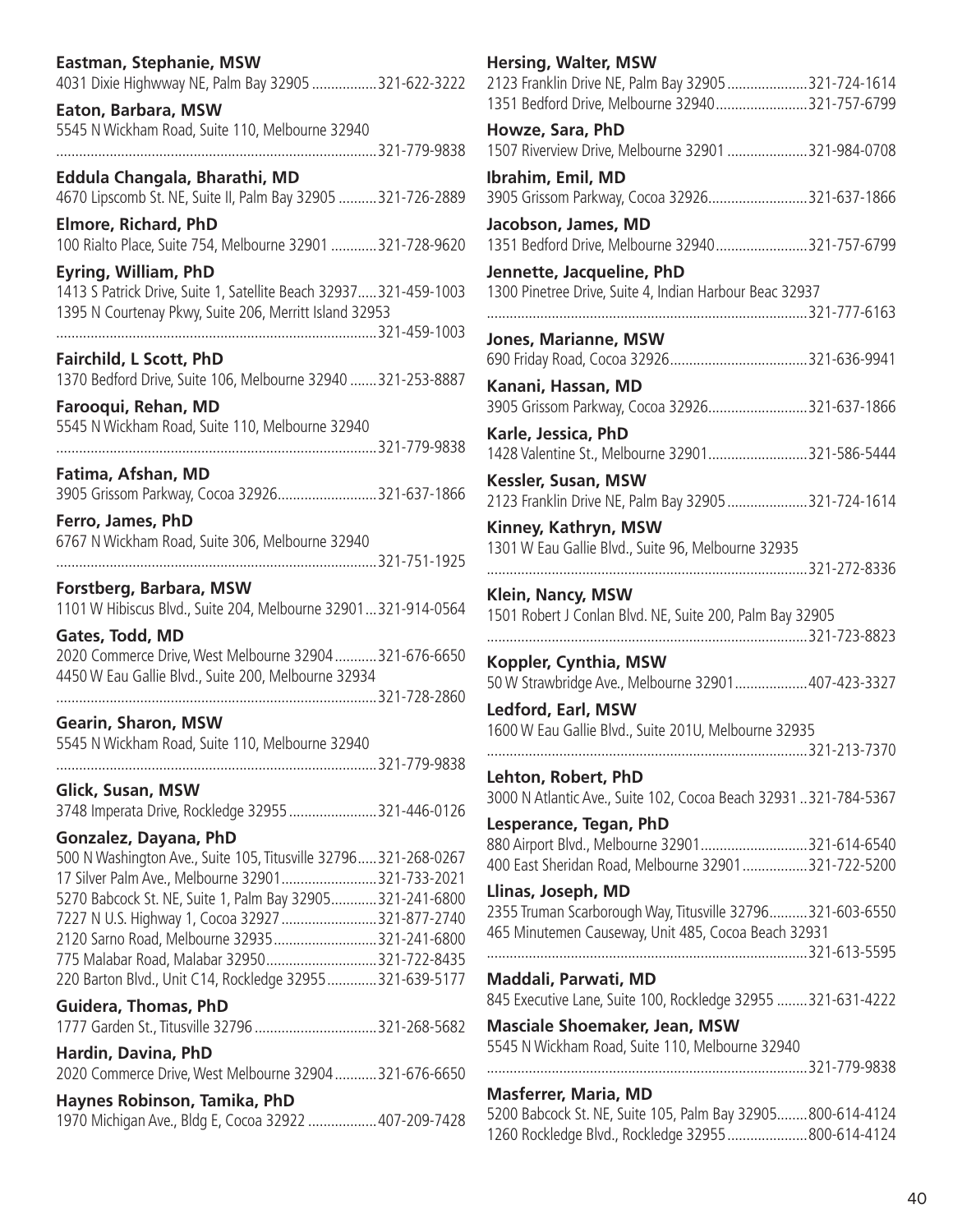| <b>Mathew, Sajida, MD</b><br>1770 Cedar St., # SR, Rockledge 32955321-890-1500    | <b>Rivet, Denise, MSW</b><br>105 S Riverside Drive, Suite 100, Indialantic 32903321-733-2299           |
|-----------------------------------------------------------------------------------|--------------------------------------------------------------------------------------------------------|
| 2120 Sarno Road, Melbourne 32935321-241-6800<br><b>Mcmanus, Sara, MSW</b>         | Ryan, Doris, MSW<br>1041 Barefoot Cir., Sebastian 32976 978-870-6104                                   |
| 2123 Franklin Drive NE, Palm Bay 32905 321-724-1614<br><b>Mehta, Vineet, MD</b>   | Sande, Astrid, MD<br>6767 N Wickham Road, Suite 306, Melbourne 32940                                   |
| 6767 N Wickham Road, Suite 306, Melbourne 32940                                   |                                                                                                        |
|                                                                                   | Sarkees, Lisa, MSW                                                                                     |
| <b>Meyers, Lisa, MSW</b>                                                          | 500 N Washington Ave., Suite 105, Titusville 32796 321-268-0267                                        |
| 1302 Wilson St., Melbourne 32935 816-550-6123                                     | 17 Silver Palm Ave., Melbourne 32901321-733-2021                                                       |
| Miller, James, MD                                                                 | 5270 Babcock St. NE, Suite 1, Palm Bay 32905321-241-6800                                               |
| 2355 Truman Scarborough Way, Titusville 32796817-271-8720                         | 7227 N U.S. Highway 1, Cocoa 32927 321-877-2740                                                        |
| Mirsajadi, Abdol Amir, MD                                                         | 2120 Sarno Road, Melbourne 32935321-241-6800                                                           |
| 1970 Michigan Ave., Suite J2, Cocoa 32922 321-639-4483                            | 775 Malabar Road, Malabar 32950321-722-8435<br>220 Barton Blvd., Unit C14, Rockledge 32955321-639-5177 |
| Mortensen, Margaret, PhD                                                          |                                                                                                        |
| 2401 W Eau Gallie Blvd., Suite 1, Melbourne 32935321-327-5952                     | <b>Schroeder, Matthew, MD</b><br>3905 Grissom Parkway, Cocoa 32926321-637-1866                         |
| 190 Fortenberry Road, Suite 104, Merritt Island 32952                             |                                                                                                        |
|                                                                                   | <b>Schuh, Loraine, MSW</b>                                                                             |
| Napoli, Stephanie, PhD                                                            | 317 Riveredge Blvd., Suite 104, Cocoa 32922 321-328-5674                                               |
| 5270 Babcock St. NE, Suite 1, Palm Bay 32905321-241-6800                          | Shah, Dhara, MD                                                                                        |
| 2120 Sarno Road, Melbourne 32935321-241-6800                                      | 3905 Grissom Parkway, Cocoa 32926321-637-1866                                                          |
| 775 Malabar Road, Malabar 32950321-722-8435                                       | Shannon, Deborah, MSW                                                                                  |
| Nassar, Stephen, PhD                                                              | 1980 N Atlantic Ave., Suite 515, Cocoa Beach 32931321-501-2328                                         |
| 3684 N Wickham Road, Suite B, Melbourne 32935321-751-3636                         | <b>Shapiro, Robert, PhD</b>                                                                            |
| Nastasi, Robert, MD                                                               | 6767 N Wickham Road, Suite 306, Melbourne 32940                                                        |
| 2355 Truman Scarborough Way, Titusville 32796321-603-6550                         |                                                                                                        |
| Nauman, William, MSW                                                              | <b>Shinaberry, Cynthia, MSW</b><br>1600 W Eau Gallie Blvd., Suite 201, Melbourne 32935                 |
| 1370 Bedford Drive, Melbourne 32940321-253-8887                                   |                                                                                                        |
| Nevin, Allison, PhD                                                               | Shuy, Joel, PhD                                                                                        |
| 2306 S Babcock St., Melbourne 32901 321-676-8990                                  | 4185 U.S. Highway 1, Rockledge 32955 321-638-0027                                                      |
| Nikolayev, Lilia, MD                                                              | <b>Sikaffy, Leslie, MSW</b>                                                                            |
| 2123 Franklin Drive NE, Palm Bay 32905321-724-1614                                | 500 N Washington Ave., Suite 105, Titusville 32796321-268-0267                                         |
| 4185 U.S. Highway 1, Suite 102, Rockledge 32955 321-638-0027                      | 17 Silver Palm Ave., Melbourne 32901321-733-2021                                                       |
| O'Halloran, Richard, PhD                                                          | 5270 Babcock St. NE, Suite 1, Palm Bay 32905321-241-6800                                               |
| 1395 N Courtenay Pkwy, Suite 206, Merritt Island 32953                            | 7227 N U.S. Highway 1, Cocoa 32927 321-877-2740                                                        |
|                                                                                   | 2120 Sarno Road, Melbourne 32935321-241-6800                                                           |
| Olsen, Kristopher, PhD                                                            | 775 Malabar Road, Malabar 32950321-722-8435                                                            |
| 6767 N Wickham Road, Suite 306, Melbourne 32940                                   | 220 Barton Blvd., Unit C14, Rockledge 32955321-639-5177                                                |
|                                                                                   | Stein, Wayne, PhD                                                                                      |
| Owens, Henry, PhD<br>1370 Bedford Drive, Suite 102, Melbourne 32940  321-757-6321 | 1413 S Patrick Drive, Indian Habour Beach 32937  321-348-7793                                          |
|                                                                                   | Thein, Timothy, MSW                                                                                    |
| <b>Phillips, Deborah, MSW</b>                                                     | 1301 W Eau Gallie Blvd., Suite 96, Melbourne 32935                                                     |
| 4031 Dixie Highwway NE, Palm Bay 32905 321-622-3222                               |                                                                                                        |
| Rainwater, Giles, PhD<br>2210 Front St., Suite 208, Melbourne 32901 321-729-0080  | <b>Thipsingh, Rebecca, MSW</b><br>391 Commerce Pkwy, Suite 220, Rockledge 32955  321-258-9537          |
| <b>Reffner, Thomas, MSW</b>                                                       | Thompson, Debra, MSW                                                                                   |
| 1351 Bedford Drive, Melbourne 32940321-757-6799                                   | 5200 Babcock St. NE, Suite 105, Palm Bay 32905800-614-4124                                             |
|                                                                                   | Trefz, Krista, PhD                                                                                     |
| Regan, Jessica, MD<br>5270 Babcock St. NE, Suite 1, Palm Bay 32905321-241-6800    | 1370 Bedford Drive, Melbourne 32940321-253-8887                                                        |
|                                                                                   |                                                                                                        |

# .......800-614-4124 .......321-253-8887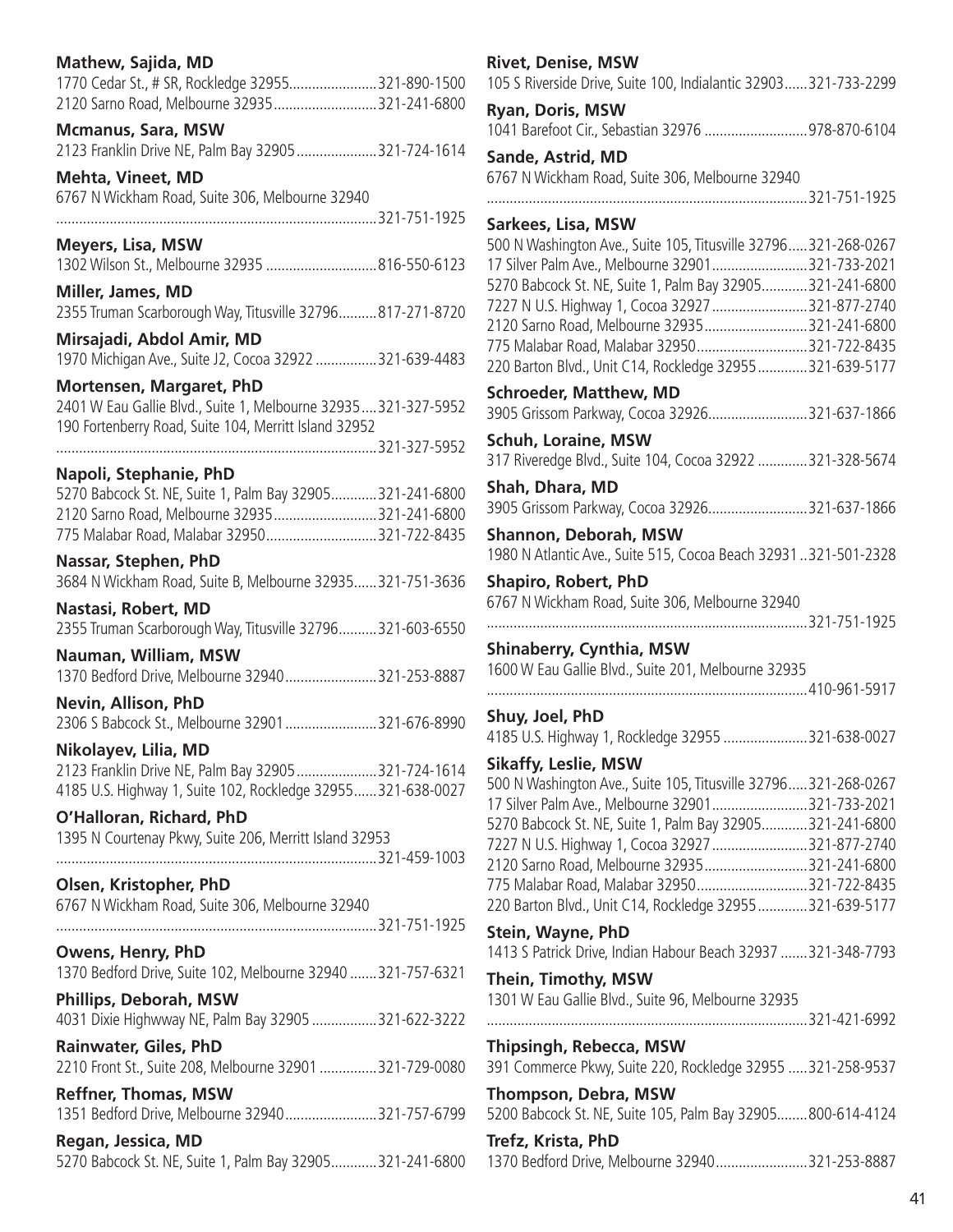| Tydings, Victoria, PhD                                                                                       |
|--------------------------------------------------------------------------------------------------------------|
| 2123 Franklin Drive NE, Palm Bay 32905321-724-1614                                                           |
| 3502 Ocean Beach Blvd., Cocoa Beach 32931 240-986-1001                                                       |
| Van Dusen, Roberta, MSW                                                                                      |
| 1770 Cedar St., # SR, Rockledge 32955321-890-1500                                                            |
| Van Heden, Rebecka, MSW                                                                                      |
| 21 W Fee Ave., Suite C, Melbourne 32901 321-409-0256                                                         |
| Vasudevan, Subramaniyam, MD                                                                                  |
| 2020 Commerce Drive, West Melbourne 32904321-676-6650<br>4450 W Eau Gallie Blvd., Suite 200, Melbourne 32934 |
|                                                                                                              |
|                                                                                                              |
|                                                                                                              |
| Vaughn, Laura, PhD<br>2020 Commerce Drive, West Melbourne 32904 321-676-6650                                 |
|                                                                                                              |
| Weber, Serena, MD<br>3905 Grissom Parkway, Cocoa 32926321-637-1866                                           |
|                                                                                                              |
| <b>Welton, Sheryl, MSW</b><br>4630 Lipscomb St. NE, Suite 12, Palm Bay 32905321-506-2195                     |
| <b>Woods, Bonnie, PhD</b>                                                                                    |
| 2120 Sarno Road, Melbourne 32935321-241-6800                                                                 |

# **FLAGLER**

| Arora, Siddharth, MD<br>712 S Ocean Shore Blvd., Flagler Beach 32136 407-329-8338                                                        |  |
|------------------------------------------------------------------------------------------------------------------------------------------|--|
| <b>Baracskay, Donald, MD</b>                                                                                                             |  |
| <b>Burman, Sarah, MSW</b>                                                                                                                |  |
| <b>Crimmins, Robert, MSW</b>                                                                                                             |  |
| Czaykowsky, Guy, MD                                                                                                                      |  |
| Devine, Kimberly, MSW<br>50 Leanni Way, Unit C4, Palm Coast 32137 386-445-9682                                                           |  |
| Fenley, James, MD                                                                                                                        |  |
| Frank Thomas, Philippa, MSW<br>208 S 6th St., Flagler Beach 32136386-387-1897<br>5915 N Ocean Shore Blvd., Palm Coast 32137 386-387-1897 |  |
| Green, Kristin, MSW                                                                                                                      |  |
| <b>Grindstaff, Debra, MSW</b>                                                                                                            |  |
| Lafleur, Beatrice, MSW<br>460 Palm Coast Parkway SW, Suite 5, Palm Coast 32137<br>386-246-3954                                           |  |
| <b>Mahaffey, Dawn, MSW</b>                                                                                                               |  |

| Palamara, Dean, MSW                                                                      |  |
|------------------------------------------------------------------------------------------|--|
| 328 N 2nd St., Flagler Beach 32136 386-439-7905                                          |  |
| <b>Raistrick, Emilie, MSW</b><br>50 Leanni Way, Unit C4, Palm Coast 32137 386-627-8156   |  |
| <b>Robinson, Sharon, MSW</b>                                                             |  |
| Silverman, Penny, MSW<br>1 Florida Park Drive S, Suite 334, Palm Coast 32137386-446-5730 |  |
| Smotherman, Kathleen, MSW                                                                |  |
| <b>Verones, Denise, PhD</b><br>328 N 2nd St., Flagler Beach 32136 386-439-7905           |  |
| Wahl, Brian, MSW                                                                         |  |
| <b>HARDEE</b>                                                                            |  |

| <b>Anderson, Olivia, MSW</b>                     |
|--------------------------------------------------|
| 213 E Orange St., Wauchula 33873 863-519-0575    |
| <b>Brace, Shelley, MD</b>                        |
| 115 K D Revell Road, Wauchula 33873863-773-2226  |
| <b>Castillo, Mabel, MSW</b>                      |
|                                                  |
| 115 K D Revell Road, Wauchula 33873863-773-2226  |
| Durchin, Jamie, MD                               |
| 115 K D Revell Road, Wauchula 33873 863-773-2226 |
| Geldart, Donald, MD                              |
| 115 K D Revell Road, Wauchula 33873 863-773-2226 |
| <b>Negron Munoz, Rosa, MD</b>                    |
| 115 K D Revell Road, Wauchula 33873 863-773-2226 |
| Ogle, Rose, MSW                                  |
| 213 E Orange St., Wauchula 33873 863-519-0575    |
| Sadowsky, William, MD                            |
| 213 E Orange St., Wauchula 33873  863-773-3228   |
| Tiwari, Subhash, MD                              |
| 115 K D Revell Road, Wauchula 33873863-773-2226  |

# **HIGHLANDS**

# **Anderson, Olivia, MSW**

| 950 County Road 17A W, Avon Park 33825863-519-0575 |  |
|----------------------------------------------------|--|
| 106 N Main Ave., Lake Placid 33852 863-519-0575    |  |
| 7205 S George Blvd., Sebring 33875 863-519-0575    |  |
|                                                    |  |

#### **Ashby, Mark, MD** 2821 Alt U.S. Highway 27 S, Sebring 33870.................863-382-3914

# **Brace, Shelley, MD**

| 100 W College Drive, Bldg E, Avon Park 33825863-452-0106 |  |  |
|----------------------------------------------------------|--|--|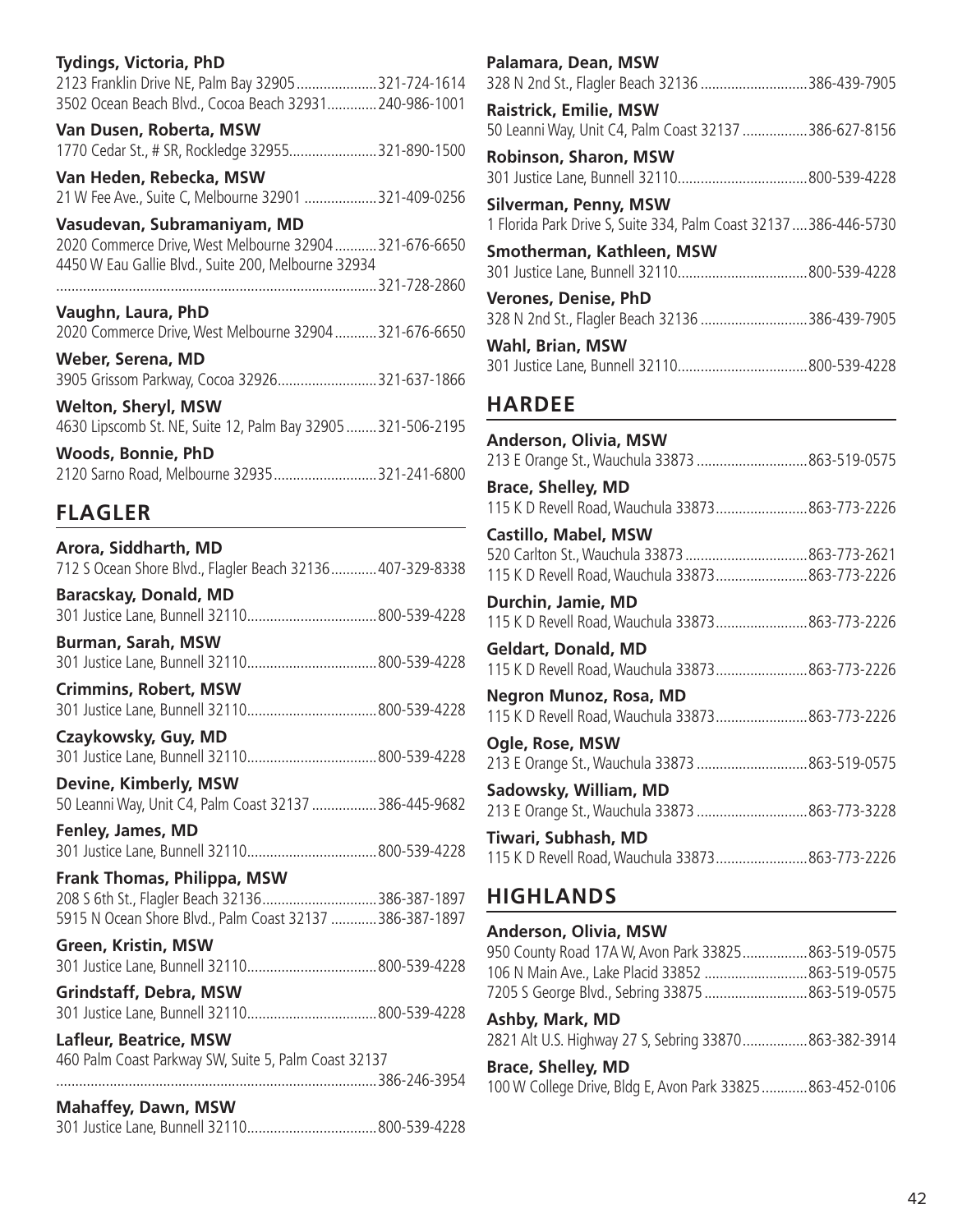| <b>Castillo, Mabel, MSW</b>                                |  |
|------------------------------------------------------------|--|
| 1346 U.S. Highway 27 N, Lake Placid 33852863-465-3494      |  |
| 4023 Sun N Lake Blvd., Sebring 33872863-314-4357           |  |
| 100 W College Drive, Bldg E, Avon Park 33825863-452-0106   |  |
| Crum, Susan, PhD                                           |  |
| 3205 Physicians Way, Sebring 33870 863-402-2222            |  |
| 4646 Nadena Drive, Sebring 33872  866-488-1965             |  |
| Drury, James, MD                                           |  |
| 1062 Lake Sebring Drive, Sebring 33870855-387-3291         |  |
| Garcia Prieto, Carlos, MD                                  |  |
| 3583 S Highlands Ave., Sebring 33870 863-382-7792          |  |
| <b>Negron Munoz, Rosa, MD</b>                              |  |
| 100 W College Drive, Bldg E, Avon Park 33825  863-452-0106 |  |
| Pathak, Praveen, MD                                        |  |
| 3205 Physicians Way, Sebring 33870 863-402-2222            |  |
| Patterson, Arthur, PhD                                     |  |
|                                                            |  |
| Sadowsky, William, MD                                      |  |
| 950 County Road 17A W, Avon Park 33825863-519-0575         |  |
| 106 N Main Ave., Lake Placid 33852  863-519-0575           |  |
| 7205 S George Blvd., Sebring 33875 863-519-0575            |  |
| Sassatelli, Richard, PhD                                   |  |
| 104 Medical Center Ave., Sebring 33870 863-658-1044        |  |
| <b>Stewart, Karen, MSW</b>                                 |  |
| 106 N Main Ave., Lake Placid 33852 863-519-0575            |  |
| Tiwari, Subhash, MD                                        |  |

100 W College Drive, Bldg E, Avon Park 33825............863-452-0106

# **INDIAN RIVER**

# **Aking, Marlene, MD**

| 12196 C.R. 512, Fellsmere 32948772-257-8224               |  |
|-----------------------------------------------------------|--|
| 13505 U.S. Highway 1, Sebastian 32958 772-257-8224        |  |
| 787 37th St., Suite 140, Vero Beach 32960 772-257-8224    |  |
| 1400 27th St., Vero Beach 32960 772-257-8224              |  |
| 1553 U.S. Highway 1, Vero Beach 32960 772-257-8224        |  |
| 1545 9th St. SW, Vero Beach 32962 772-257-8224            |  |
| 4675 28th Ct., Vero Beach 32967772-257-8224               |  |
| Alekseeva, Nadejda, MD                                    |  |
| 1000 36th St., Vero Beach 32960 844-496-9160              |  |
| Ansari, Mohammed, MD                                      |  |
| 1000 36th St., Vero Beach 32960 844-496-9160              |  |
| Arora, Pradeep, MD                                        |  |
| 1910 82nd Ave., Suite 106, Vero Beach 32966  772-492-9841 |  |
| Beverly, Kathryn, MSW                                     |  |
| 1910 82nd Ave., Vero Beach 32966772-778-7217              |  |
| Bokhari, Hassan, MD                                       |  |
| 801 Wellness Way, Sebastian 32958 818-518-9715            |  |
| 3450 11th Ct., Vero Beach 32960818-518-9715               |  |
|                                                           |  |
| 1960 Pointe West Drive, Vero Beach 32966 818-518-9715     |  |
|                                                           |  |

| 4165 9th St. SW, Vero Beach 32968 818-518-9715                                                                                                                                                                                                                                                                                                                                                                                                     |  |
|----------------------------------------------------------------------------------------------------------------------------------------------------------------------------------------------------------------------------------------------------------------------------------------------------------------------------------------------------------------------------------------------------------------------------------------------------|--|
| <b>Borromeo, Mercedes, MD</b><br>12196 C.R. 512, Fellsmere 32948772-257-8224<br>13505 U.S. Highway 1, Sebastian 32958  772-257-8224<br>1553 U.S. Highway 1, Vero Beach 32960  772-257-8224<br>787 37th St., Suite 140, Vero Beach 32960 772-257-8224<br>1400 27th St., Vero Beach 32960772-257-8224<br>1545 9th St. SW, Vero Beach 32962 772-257-8224<br>4675 28th Ct., Vero Beach 32967772-257-8224<br>Chaube, Lalit, MD<br>Ciabattari, Tara, MSW |  |
| 13505 U.S. Highway 1, Sebastian 32958 772-257-8224<br>787 37th St., Suite 140, Vero Beach 32960  772-257-8224<br>1400 27th St., Vero Beach 32960 772-257-8224<br>1553 U.S. Highway 1, Vero Beach 32960  772-257-8224<br>1545 9th St. SW, Vero Beach 32962 772-257-8224                                                                                                                                                                             |  |
| Creelman, Wayne, MD<br>840 37th Place, Suite 2, Vero Beach 32960 772-794-0179<br><b>Cromer, Philip, PhD</b><br>820 37th Place, Vero Beach 32960 772-569-9788                                                                                                                                                                                                                                                                                       |  |
| D'Alli, Richard, MD<br>840 37th Place, Suite 2, Vero Beach 32960772-794-0179                                                                                                                                                                                                                                                                                                                                                                       |  |
| <b>Desimone, Patricia, MSW</b><br>1910 82nd Ave., Vero Beach 32966772-778-7217<br>Dinnan, Dorothy, MSW                                                                                                                                                                                                                                                                                                                                             |  |
| 3470 Mariners Way, Vero Beach 32963 772-301-3285<br>Dreilinger, Clark, MD<br>1910 82nd Ave., Vero Beach 32966772-778-7217                                                                                                                                                                                                                                                                                                                          |  |
| Dubrinsky, Aaron, MD<br>1910 82nd Ave., Vero Beach 32966772-778-7217                                                                                                                                                                                                                                                                                                                                                                               |  |
| Fodor, Amy, MSW<br>13505 U.S. Highway 1, Sebastian 32958  772-257-8224<br>787 37th St., Suite 140, Vero Beach 32960  772-257-8224<br>1400 27th St., Vero Beach 32960772-257-8224<br>1553 U.S. Highway 1, Vero Beach 32960 772-257-8224<br>1545 9th St. SW, Vero Beach 32962 772-257-8224                                                                                                                                                           |  |
| <b>France, Cheryl, MD</b><br>1910 82nd Ave., Vero Beach 32966 772-778-7217                                                                                                                                                                                                                                                                                                                                                                         |  |
| Gifford, Jeanne, MD<br>2556 Vero Beach Ave., Vero Beach 32960 407-719-4571                                                                                                                                                                                                                                                                                                                                                                         |  |
| Gold, Peter, PhD<br>840 37th Place, Suite 2, Vero Beach 32960 772-794-0179                                                                                                                                                                                                                                                                                                                                                                         |  |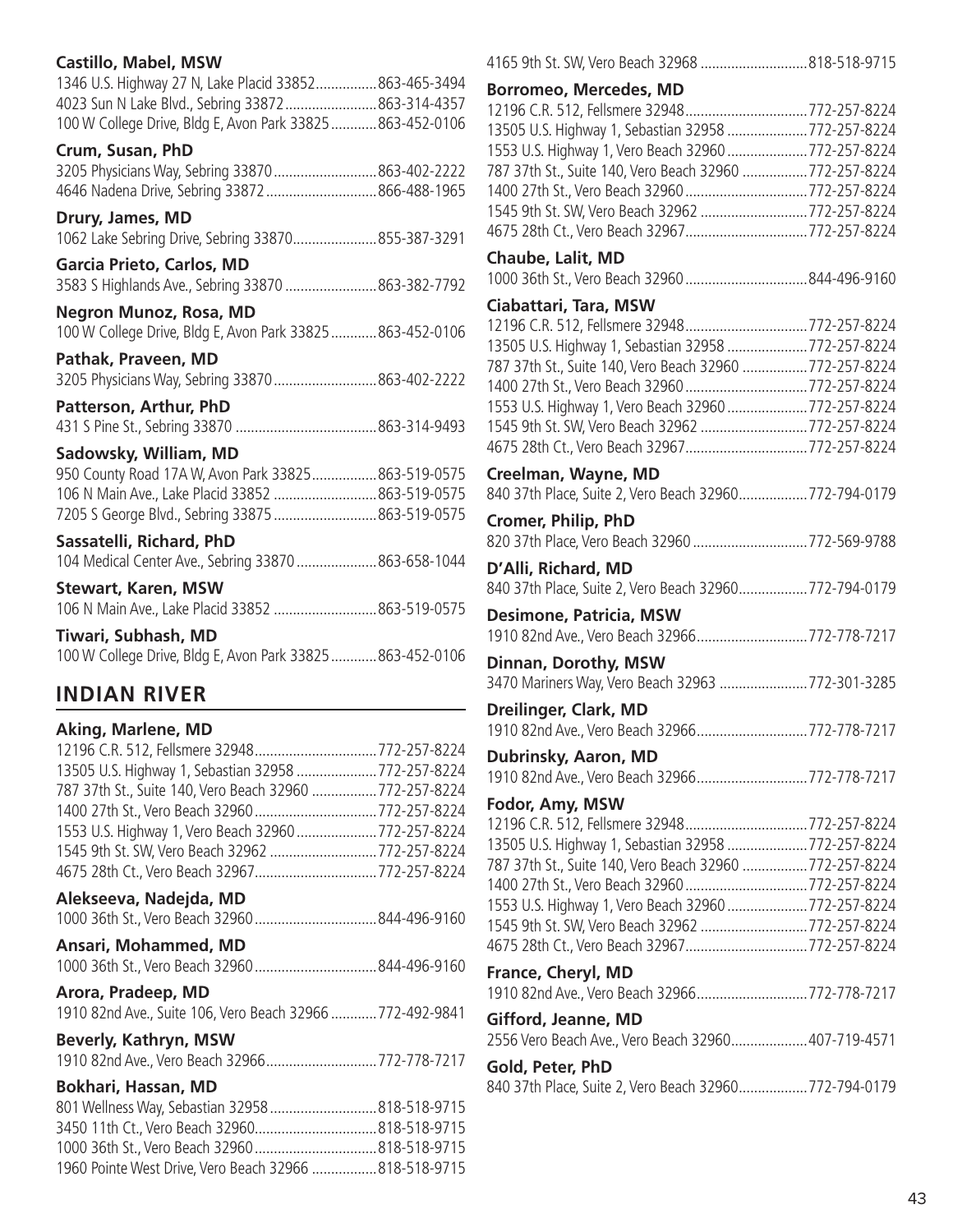# **Guiles, Jane, MSW**

| 12196 C.R. 512, Fellsmere 32948772-257-8224             |  |
|---------------------------------------------------------|--|
| 13505 U.S. Highway 1, Sebastian 32958 772-257-8224      |  |
| 787 37th St., Suite 140, Vero Beach 32960  772-257-8224 |  |
|                                                         |  |
| 1553 U.S. Highway 1, Vero Beach 32960  772-257-8224     |  |
| 1545 9th St. SW, Vero Beach 32962 772-257-8224          |  |
|                                                         |  |

# **Haan, Monique, MSW**

| 13505 U.S. Highway 1, Sebastian 32958  772-257-8224    |  |
|--------------------------------------------------------|--|
| 787 37th St., Suite 140, Vero Beach 32960 772-257-8224 |  |
|                                                        |  |
| 1553 U.S. Highway 1, Vero Beach 32960  772-257-8224    |  |
| 1545 9th St. SW, Vero Beach 32962 772-257-8224         |  |
| 4675 28th Ct., Vero Beach 32967772-257-8224            |  |

# **Hebig, Paul, MD**

|  |  |  | 981 37th Place, Vero Beach 32960 772-492-3427 |  |
|--|--|--|-----------------------------------------------|--|

# **Jaishankar, Vidhyalakshmi, MD**

# **Jean, Fred, MD**

|  | 1910 82nd Ave., Vero Beach 32966772-778-7217 |
|--|----------------------------------------------|
|  |                                              |

# **Jourdan, Jean Baptiste, MD**

| 1910 82nd Ave., Vero Beach 32966772-778-7217          |  |
|-------------------------------------------------------|--|
| Koo, Sang Wahn, MD                                    |  |
| 840 37th Place, Suite 2, Vero Beach 32960772-794-0179 |  |

# **Lamerson, Charity, MSW**

601 21st St., Suite 300, Vero Beach 32960..................888-684-2779

# **Madison, Iris, MSW**

| 13505 U.S. Highway 1, Sebastian 32958  772-257-8224     |  |
|---------------------------------------------------------|--|
| 787 37th St., Suite 140, Vero Beach 32960  772-257-8224 |  |
| 1400 27th St., Vero Beach 32960772-257-8224             |  |
| 1553 U.S. Highway 1, Vero Beach 32960  772-257-8224     |  |
| 1545 9th St. SW, Vero Beach 32962 772-257-8224          |  |
| 4675 28th Ct., Vero Beach 32967772-257-8224             |  |

# **Martyr, Brittany, MSW**

1910 82nd Ave., Vero Beach 32966.............................772-778-7217

# **Moore Dencause, Jerri, MSW**

| 13505 U.S. Highway 1, Sebastian 32958 772-257-8224     |  |
|--------------------------------------------------------|--|
| 787 37th St., Suite 140, Vero Beach 32960 772-257-8224 |  |
| 1553 U.S. Highway 1, Vero Beach 32960  772-257-8224    |  |
|                                                        |  |
| 1545 9th St. SW, Vero Beach 32962 772-257-8224         |  |
| 4675 28th Ct., Vero Beach 32967772-257-8224            |  |
| Nadeem, Abdul, MD                                      |  |
| 1000 36th St., Vero Beach 32960818-518-9715            |  |
| Olsen, Jessica, MD                                     |  |
|                                                        |  |

| 820 37th Place, Vero Beach 32960772-569-9788 |  |
|----------------------------------------------|--|

# **Ortiz, Cleopatra, MD**

755 27th Ave SW, Ste 910, Vero Beach 32968.............772-257-5264

# **Padin Rojas, Yadira, MD**

| 12196 C.R. 512, Fellsmere 32948772-257-8224               |
|-----------------------------------------------------------|
| 13505 U.S. Highway 1, Sebastian 32958  772-257-8224       |
| 787 37th St., Suite 140, Vero Beach 32960 772-257-8224    |
| 1400 27th St., Vero Beach 32960 772-257-8224              |
| 1553 U.S. Highway 1, Vero Beach 32960  772-257-8224       |
| 1545 9th St. SW, Vero Beach 32962  772-257-8224           |
| 4675 28th Ct., Vero Beach 32967772-257-8224               |
|                                                           |
| 1910 82nd Ave., Vero Beach 32966772-778-7217              |
|                                                           |
| 12196 C.R. 512, Fellsmere 32948772-257-8224               |
| 13505 U.S. Highway 1, Sebastian 32958  772-257-8224       |
| 787 37th St., Suite 140, Vero Beach 32960  772-257-8224   |
|                                                           |
| 1400 27th St., Vero Beach 32960772-257-8224               |
| 1553 U.S. Highway 1, Vero Beach 32960  772-257-8224       |
| 1545 9th St. SW, Vero Beach 32962  772-257-8224           |
| 4675 28th Ct., Vero Beach 32967772-257-8224               |
|                                                           |
| 981 37th Place, Vero Beach 32960 772-492-3427             |
|                                                           |
| 333 17th St., Suite Q, Vero Beach 32960 772-770-1151      |
|                                                           |
|                                                           |
| 820 37th Place, Vero Beach 32960 772-569-9788             |
|                                                           |
| 1000 36th St., Vero Beach 32960 818-518-9715              |
|                                                           |
| 12196 C.R. 512, Fellsmere 32948772-257-8224               |
|                                                           |
| 13505 U.S. Highway 1, Sebastian 32958  772-257-8224       |
| 787 37th St., Suite 140, Vero Beach 32960  772-257-8224   |
| 1553 U.S. Highway 1, Vero Beach 32960  772-257-8224       |
|                                                           |
| 1545 9th St. SW, Vero Beach 32962 772-257-8224            |
| 4675 28th Ct., Vero Beach 32967772-257-8224               |
|                                                           |
| 1910 82nd Ave., Suite 106, Vero Beach 32966  772-492-9841 |
|                                                           |
|                                                           |
| 1910 82nd Ave., Vero Beach 32966772-778-7217              |
|                                                           |
| 12196 C.R. 512, Fellsmere 32948772-257-8224               |
| 13505 U.S. Highway 1, Sebastian 32958  772-257-8224       |
| 787 37th St., Suite 140, Vero Beach 32960  772-257-8224   |
| 1400 27th St., Vero Beach 32960 772-257-8224              |
| 1553 U.S. Highway 1, Vero Beach 32960  772-257-8224       |
|                                                           |
| 1545 9th St. SW, Vero Beach 32962 772-257-8224            |
| 4675 28th Ct., Vero Beach 32967772-257-8224               |
|                                                           |
|                                                           |
|                                                           |
|                                                           |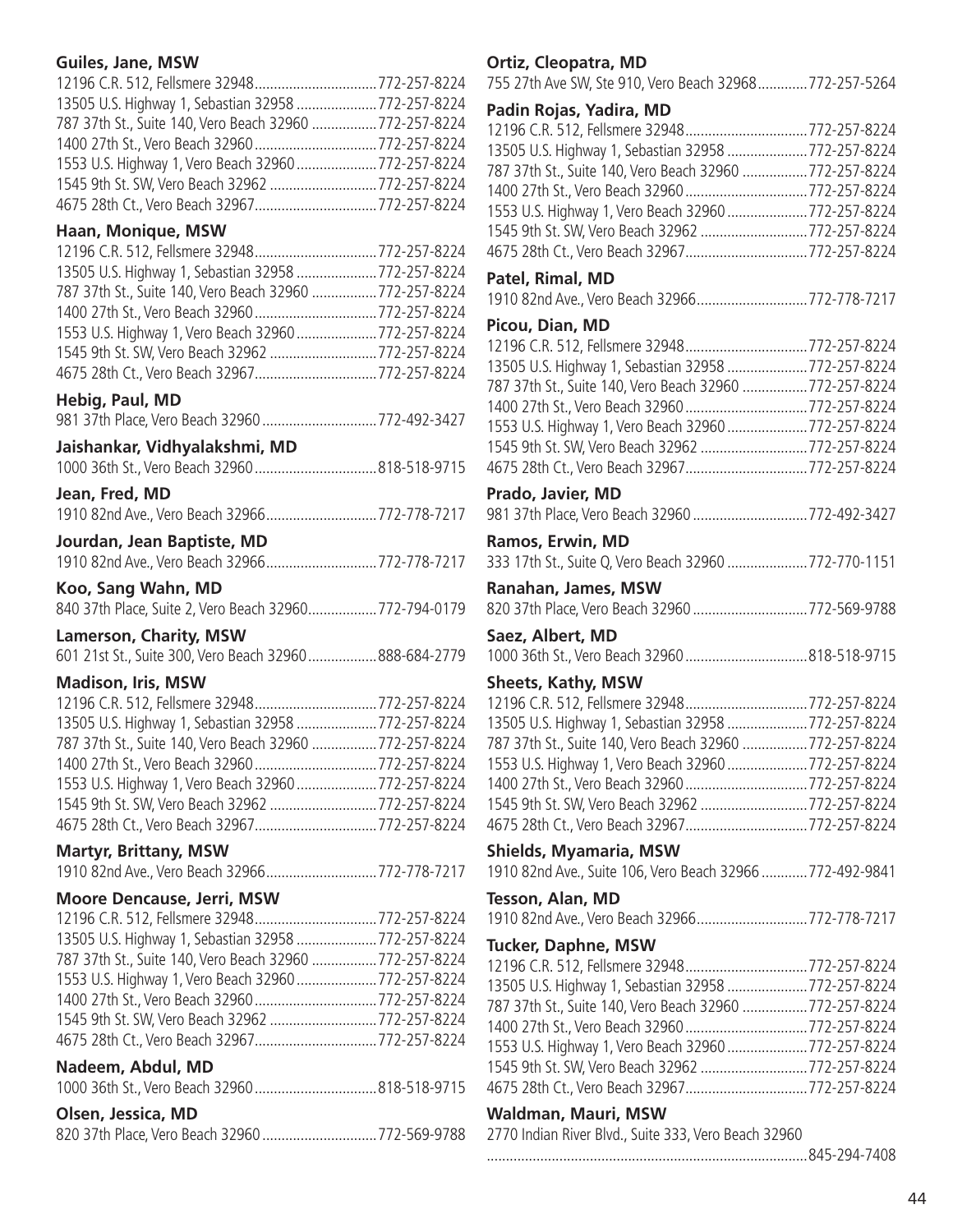### **Williams, Kevin, MD**

|  | 1910 82nd Ave., Suite 106, Vero Beach 32966  772-492-9841 |  |
|--|-----------------------------------------------------------|--|
|--|-----------------------------------------------------------|--|

#### **Yerneni, Srinivas, MD**

|--|--|--|

# **Yvorchuk, William, MD**

840 37th Place, Suite 2, Vero Beach 32960..................772-794-0179

# **Zornosa, Maria, MSW**

| 13505 U.S. Highway 1, Sebastian 32958 772-257-8224      |  |
|---------------------------------------------------------|--|
| 1553 U.S. Highway 1, Vero Beach 32960  772-257-8224     |  |
| 787 37th St., Suite 140, Vero Beach 32960  772-257-8224 |  |
|                                                         |  |
| 1545 9th St. SW, Vero Beach 32962 772-257-8224          |  |
|                                                         |  |

# **SEMINOLE**

### **Ahmad, Kazi, MD**

2290 N Ronald Reagan Blvd., Suite 106, Longwood 32750

| 580 Old Sanford Oviedo Road, Winter Springs 32708407-215-0095 |  |  |
|---------------------------------------------------------------|--|--|

### **Akhter, Pervez, MD**

| 118 W Orange St., Altamonte Springs 32714352-431-3940 |              |
|-------------------------------------------------------|--------------|
| 3300 W Lake Mary Blvd., Suite 330, Lake Mary 32746    |              |
|                                                       | 352-431-3040 |

| <b>Althafer, Brett, MSW</b> |  |
|-----------------------------|--|

# 3993 W 1st St., Sanford 32771....................................407-732-4272

**Barnard, Denise, MD** 734 Stirling Center Place, Lake Mary 32746.................407-647-1781 555 W S.R. 434, Longwood 32750 ..............................770-389-8100 722 Trade Way, Sanford 32771 ....................................407-863-4001

#### **Berns, Alan, MD**

3272 W Lake Mary Blvd., Suite 1820, Lake Mary 32746 ....................................................................................407-330-7393

| Bloom, Sharon, PhD                                       |  |
|----------------------------------------------------------|--|
| 2959 Alafaya Trail, Suite 121, Oviedo 32765 239-223-2751 |  |

**Bogan, James, MSW** 555 W S.R. 434, Longwood 32750 ..............................770-389-8100

**Boilini, Henry, MD**

455 W Warren Ave., Longwood 32750.........................407-262-2220

# **Burtner, Barbara, MD**

96 Plumosa Ave., Casselberry 32707 ...........................407-262-7489 237 Fernwood Blvd., Fern Park 32730 .........................407-831-2411 919 E 2nd St., Sanford 32771......................................407-323-2036

#### **Bush, Pernell, MSW** 2595 Sanford Ave., Sanford 32773 ..............................407-906-0139

| <b>Buzan, Margaret, MSW</b> |             |
|-----------------------------|-------------|
|                             | $107 - 700$ |

|                             | 1001 Butler Creek Ct., Oviedo 32765 407-702-4718 |
|-----------------------------|--------------------------------------------------|
| <b>Calderon, Jaime, PhD</b> |                                                  |

|--|--|--|

| Chowdhury, Anwar, MD                                                                                                                                   |  |
|--------------------------------------------------------------------------------------------------------------------------------------------------------|--|
| <b>Clements, Rosimeri, PhD</b><br>2500 W Lake Mary Blvd., Suite 111, Lake Mary 32746                                                                   |  |
|                                                                                                                                                        |  |
| Cruz, Antonio, MSW<br>1806 Town Plaza Ct., Winter Springs 32708  407-450-8151                                                                          |  |
| <b>Cubano, Antonio, MD</b><br>725 Primera Blvd., Suite 140, Lake Mary 32746 407-732-7266                                                               |  |
| Diaz Diaz, Veronica, PhD<br>555 W S.R. 434, Longwood 32750 770-389-8100                                                                                |  |
| Din, Lennox, MD<br>96 Plumosa Ave., Casselberry 32707 407-262-7489<br>237 Fernwood Blvd., Fern Park 32730  407-831-2411                                |  |
| Dorta Duque, Jorge, MD<br>96 Plumosa Ave., Casselberry 32707 407-262-7489                                                                              |  |
| Dubey, Shivam, MD<br>1355 S International Parkway, Suite 1481, Lake Mary 32746                                                                         |  |
| DuBroff, Lynda, MSW<br>1015 S.R. 436, Suite 229, Casselberry 32707 407-261-5641                                                                        |  |
| <b>Dunnington, David, MD</b><br>580 Old Sanford Oviedo Road, Winter Springs 32708407-215-0095<br>2290 N Ronald Reagan Blvd., Suite 106, Longwood 32750 |  |
| Eddula Changala, Bharathi, MD                                                                                                                          |  |
| 96 Plumosa Ave., Casselberry 32707 407-262-7489<br>4106 W Lake Mary Blvd., Suite 205, Lake Mary 32746                                                  |  |
|                                                                                                                                                        |  |
| <b>Espaillat, Ricardo, MD</b><br>2601 W Lake Mary Blvd., #117, Lake Mary 32746                                                                         |  |
| Fatima, Afshan, MD<br>237 Fernwood Blvd., Fern Park 32730 407-831-2411                                                                                 |  |
| Fyffe, Celene, PhD<br>2060 Winter Springs Blvd., Oviedo 32765850-270-3307                                                                              |  |
| <b>Garcia, Charity, MSW</b><br>2959 Alafaya Trl., Suite 121, Oviedo 32765  239-223-2751                                                                |  |
| <b>Gonzales, Jaymes, PhD</b><br>2767 W S.R. 434, Longwood 32779  407-892-5700                                                                          |  |
| Gonzalez, Jennifer, MD<br>580 Old Sanford Oviedo Road, Winter Springs 32708407-215-0095<br>2290 N Ronald Reagan Blvd., Suite 106, Longwood 32750       |  |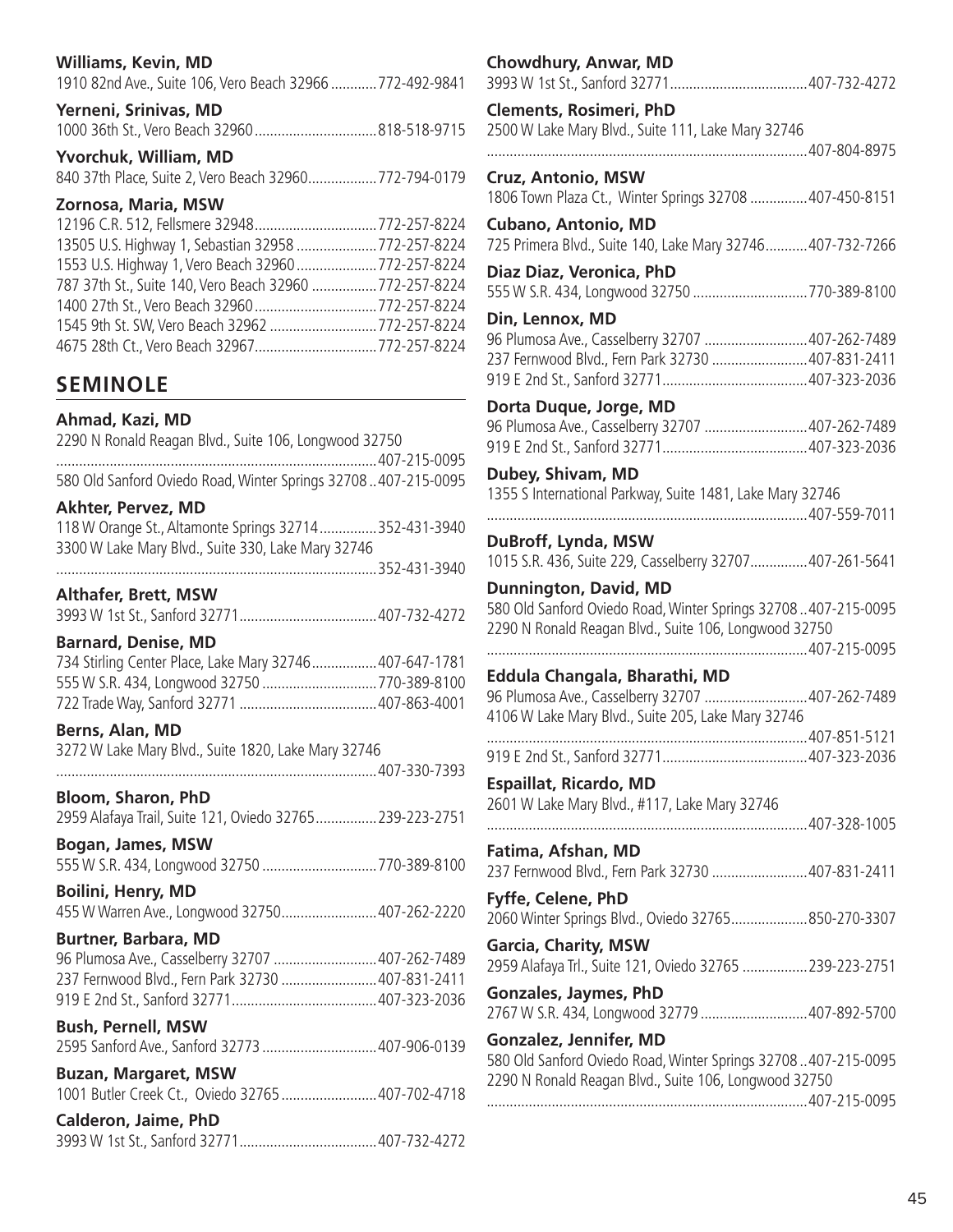| Hacker, Tracy, MSW                                                                                                     | Lyno        |
|------------------------------------------------------------------------------------------------------------------------|-------------|
| 118 W Orange St., Altamonte Springs 32714352-451-1521<br>3300 W Lake Mary Blvd., Suite 330, Lake Mary 32746            | 1806<br>Mar |
|                                                                                                                        | 2500        |
| Halder, Ranjay, MD                                                                                                     | <b>Mas</b>  |
| 580 Old Sanford Oviedo Road, Winter Springs 32708407-215-0095<br>2290 N Ronald Reagan Blvd., Suite 106, Longwood 32750 | 520V        |
|                                                                                                                        | <b>McN</b>  |
| Hanley, Allison, MD                                                                                                    | 734 S       |
| 96 Plumosa Ave., Casselberry 32707  407-262-7489                                                                       | McV         |
| 237 Fernwood Blvd., Fern Park 32730  407-831-2411                                                                      | 455V<br>Mer |
| Harper, Julie, MSW<br>455 W Warren Ave., Longwood 32750 407-262-2220                                                   | 1385<br>Mer |
| <b>Hightower, Peggy, MSW</b>                                                                                           | 283 0       |
| 1605 Tuskawilla Road, Oviedo 32765954-951-0306                                                                         | .           |
| Hulett Johnson, Lesley, PhD                                                                                            | <b>Mice</b> |
| 1806 Town Plaza Ct., Winter Springs 32708  407-234-0670                                                                | 455 L       |
| Ibrahim, Emil, MD                                                                                                      | .           |
| 96 Plumosa Ave., Casselberry 32707  407-262-7489                                                                       | Micl        |
| 237 Fernwood Blvd., Fern Park 32730  407-831-2411                                                                      | 2500        |
|                                                                                                                        | .           |
| <b>Israel Gaines, Lindsay, MD</b>                                                                                      | Moł         |
| 635 Primera Blvd., Suite 101, Lake Mary 32746 407-720-6482                                                             | 118V        |
| 1890 W C.R. 419, Suite 1020, Oviedo 32765 407-720-6536                                                                 | 3300        |
| Kalsto, Brian, MD                                                                                                      |             |
| 580 Old Sanford Oviedo Road, Winter Springs 32708407-215-0095                                                          | <b>Nag</b>  |
| 2290 N Ronald Reagan Blvd., Suite 106, Longwood 32750                                                                  | 734 S       |
|                                                                                                                        | <b>Ngu</b>  |
| Kanani, Hassan, MD                                                                                                     | 521V        |
| 96 Plumosa Ave., Casselberry 32707 407-262-7489                                                                        | 9750        |
| 237 Fernwood Blvd., Fern Park 32730 407-831-2411                                                                       | Para        |
|                                                                                                                        | 5800        |
| Kent, Kimberly, PhD                                                                                                    | 2290        |
| 175 River Oaks Circle, Sanford 32771 407-810-9357                                                                      | .           |
| Koch, Edward, MSW                                                                                                      | Parv        |
| 555 W S.R. 434, Longwood 32750 770-389-8100                                                                            | 2984        |
| Krotenberg, Jeffrey, MD                                                                                                | Pete        |
| 305 Waymont Ct., Suite 111, Lake Mary 32746  407-324-0405                                                              | 1806        |
| Kuchman, Christina, MSW                                                                                                | Pich        |
| 111 Jewel Drive, Altamonte Springs 32714  407-312-6014                                                                 | 541 \       |
| Lidge, ALecia, MD                                                                                                      | Plat        |
| 580 Old Sanford Oviedo Road, Winter Springs 32708407-215-0095                                                          | 455V        |
| 2290 N Ronald Reagan Blvd., Suite 106, Longwood 32750                                                                  | Post        |
|                                                                                                                        | 580 0       |
| Llinas, Joseph, MD                                                                                                     | 2290        |
| 455 W Warren Ave., Longwood 32750 407-262-2220                                                                         | .           |
| Lloyd Merrick, Susan, PhD                                                                                              | Quig        |
|                                                                                                                        | 2767        |

| Lynch, Thelma, PhD<br>1806 Town Plaza Ct., Winter Springs 32708  407-695-3664                  |  |
|------------------------------------------------------------------------------------------------|--|
| <b>Marcil, Richard, PhD</b><br>2500 W Lake Mary Blvd., Suite 218, Lake Mary 32746 407-894-8507 |  |
| <b>Masferrer, Maria, MD</b>                                                                    |  |
| 520 W Lake Mary Blvd., Suite 214, Sanford 32773  407-347-6387                                  |  |
| <b>McNerney, Matthew, MSW</b><br>734 Stirling Center Place, Lake Mary 32746 407-647-1781       |  |
| McVey, Connor, MD<br>455 W Warren Ave., Longwood 32750 407-262-2220                            |  |
| Mendoza, Katharine, MSW                                                                        |  |
| 1385 W S.R. 434, Suite 207, Longwood 32750 407-247-5972                                        |  |
| <b>Menschner, Phillis, MSW</b>                                                                 |  |
| 283 Cranes Roost Blvd., #123, Altamonte Springs 32701                                          |  |
| Miceli, Charles, MSW                                                                           |  |
| 455 Douglas Ave., Suite 2255M, Altamonte Springs 32714                                         |  |
|                                                                                                |  |
| <b>Mickel, Kristin, PhD</b>                                                                    |  |
| 2500 W Lake Mary Blvd., Suite 110, Lake Mary 32746                                             |  |
| <b>Mohammed, Adil, MD</b>                                                                      |  |
| 118 W Orange St., Altamonte Springs 32714352-431-3940                                          |  |
| 3300 W Lake Mary Blvd., Suite 330, Lake Mary 32746                                             |  |
|                                                                                                |  |
| <b>Nagarsheth, Noraliz, MSW</b>                                                                |  |
| 734 Stirling Center Place, Lake Mary 32746 407-647-1781                                        |  |
| Nguyen, Anhthony, PhD<br>521 W S.R. 434, Suite 101, Longwood 32750 407-853-7700                |  |
| 975 Oklahoma St., Oviedo 32765407-853-7700                                                     |  |
| Parashar, Sunil, MD                                                                            |  |
| 580 Old Sanford Oviedo Road, Winter Springs 32708407-215-0095                                  |  |
| 2290 N Ronald Reagan Blvd., Suite 106, Longwood 32750                                          |  |
|                                                                                                |  |
| Parvez, Saleh, MD<br>2984 Alafaya Trail, Suite 1030, Oviedo 32765 407-542-3137                 |  |
| Peterson, Rena, PhD                                                                            |  |
| 1806 Town Plaza Ct., Winter Springs 32708  407-450-8151                                        |  |
| Pichardo, Nelson, MD                                                                           |  |
| 541 N Palmetto Ave., Suite 104B, Sanford 32771 321-209-4040                                    |  |
| Plata, Oscar, MD                                                                               |  |
| 455 W Warren Ave., Longwood 32750407-262-2220                                                  |  |
| Postlewait, Victoria, MSW                                                                      |  |
| 580 Old Sanford Oviedo Road, Winter Springs 32708407-215-0095                                  |  |
| 2290 N Ronald Reagan Blvd., Suite 106, Longwood 32750                                          |  |
| Quigley, Kimberly, MD                                                                          |  |
| 2767 W S.R. 434, Longwood 32779 407-892-5700                                                   |  |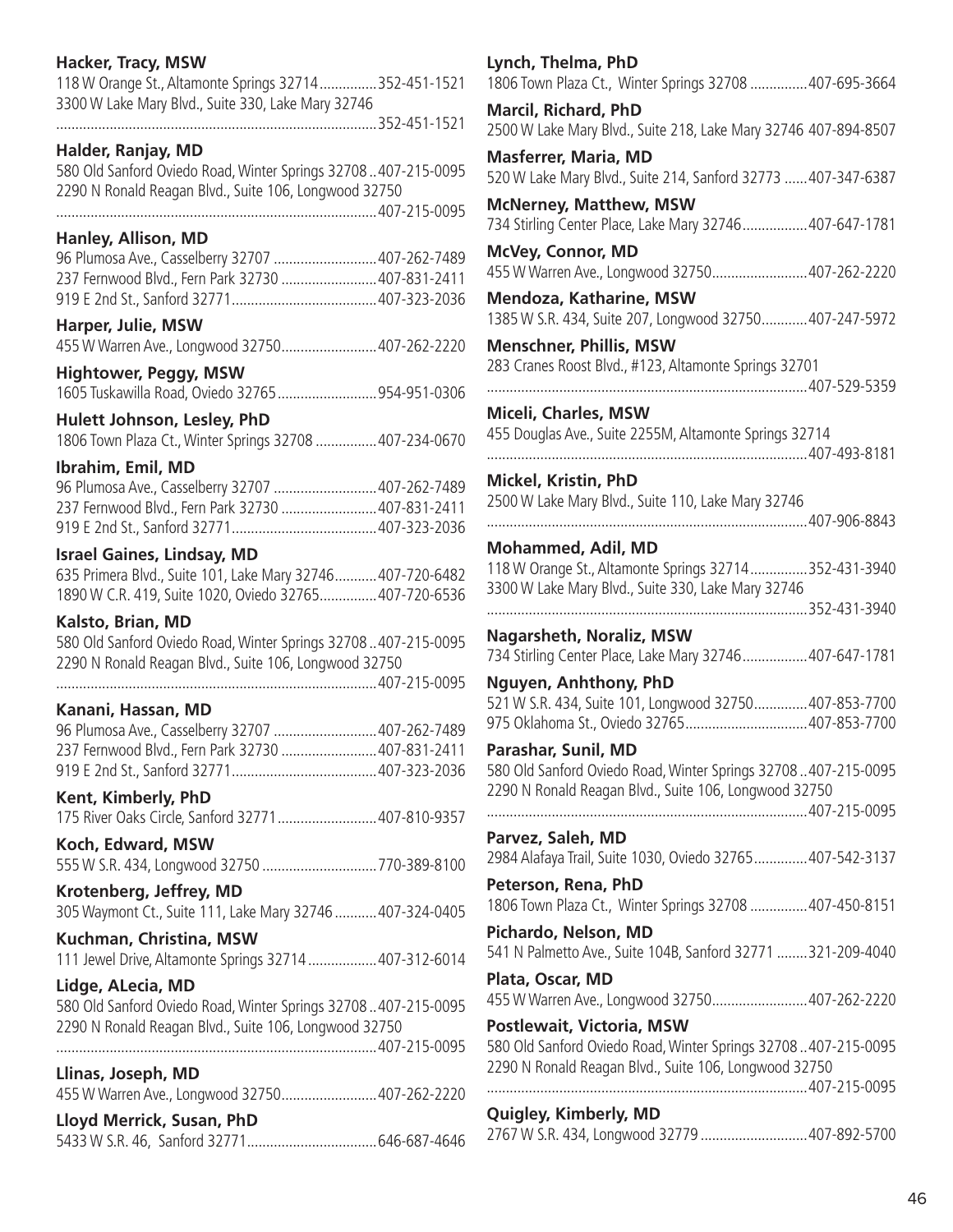### **Rackleff, Colette, MD**

580 Old Sanford Oviedo Road, Winter Springs 32708 ..407-215-0095 2290 N Ronald Reagan Blvd., Suite 106, Longwood 32750 ....................................................................................407-215-0095

**Rahman, Riaz, MD** 455 W Warren Ave., Longwood 32750.........................407-262-2220

**Raju, Bhaskar, MD** 4106 W Lake Mary Blvd., Suite 205, Lake Mary 32746 ....................................................................................407-851-5121

**Rios Ortega, Dally, PhD** 1806 Town Plaza Ct., Winter Springs 32708 ...............407-450-8151

**Romain, Josette, MD** 1403 Medical Plaza Drive, Sanford 32771....................407-322-3096

**Rosenberg, Leigh, PhD** 2973 W S.R. 434, Suite 400, Longwood 32779............407-362-5930

**Ryder, John, MD** 2959 Alafaya Trail, Suite 121, Oviedo 32765................239-223-2751

**Rynn, Daniel, MD** 580 Old Sanford Oviedo Road, Winter Springs 32708 ..407-215-0095 2290 N Ronald Reagan Blvd., Suite 106, Longwood 32750

....................................................................................407-215-0095

**Schroeder, Matthew, MD** 237 Fernwood Blvd., Fern Park 32730 .........................407-831-2411 919 E 2nd St., Sanford 32771......................................407-323-2036

**Shah, Dhara, MD** 237 Fernwood Blvd., Fern Park 32730 .........................407-831-2411 300 S Bay Ave., Sanford 32771....................................407-323-2036

**Shah, Mahendra, MD** 106 Boston Ave., Suite 207, Altamonte Springs 32701

....................................................................................407-831-5211 **Siddiqui, Saad, MD**

237 Fernwood Blvd., Fern Park 32730 .........................407-831-2411 919 E 2nd St., Sanford 32771......................................407-323-2036

**Silverman, Sarah, PhD** 4106 W Lake Mary Blvd., Suite 305, Lake Mary 32746 ....................................................................................407-240-1762

**Smith, Nancy, MSW** 455 Douglas Ave., Suite 2255M, Altamonte Springs 32714

....................................................................................386-668-7428 **Steinmeyer III, Harry, MSW**

1200 Van Arsdale St., Oviedo 32765............................407-754-4690

**Sult, Susan, PhD** 204 N Park Ave., Suite 100, Sanford 32771 .................407-330-0418

**Tello, Kenny, MSW** 455 W Warren Ave., Longwood 32750.........................407-262-2220

**Thebaud, Adly, MD** 1403 Medical Plaza Drive, Suite 202, Sanford 32771...407-322-3096

**Thompson, Debra, MSW** 520 W Lake Mary Blvd., Suite 214, Sanford 32773 ......407-347-6387

#### **Truog, Laurie, MD**

2828 Casa Aloma Way, Suite 400, Winter Park 32792

....................................................................................407-775-2121

**Van Horn, Catherine, MSW**

498 Palm Springs Drive, Suite 100, Altamonte Springs 32701 ....................................................................................407-777-1644

**Vega, Hilda, MD** 3993 W 1st St., Sanford 32771....................................407-732-4272

**Villar, Rebecca, PhD** 2500 W Lake Mary Blvd., Suite 110, Lake Mary 32746

....................................................................................407-906-8843

**Weber, Serena, MD**

| 96 Plumosa Ave., Casselberry 32707  407-262-7489 |  |
|--------------------------------------------------|--|
| 237 Fernwood Blvd., Fern Park 32730 407-831-2411 |  |
|                                                  |  |

**Weiss, Crystal, MSW** 2040 Winter Springs Blvd., Oviedo 32765....................407-796-1832

**Westhead, Valerie, MD**

| 237 Fernwood Blvd., Fern Park 32730 407-831-2411 |  |
|--------------------------------------------------|--|
|                                                  |  |
|                                                  |  |

### **Zakheim, Meagan, MD**

580 Old Sanford Oviedo Road, Winter Springs 32708 ..407-215-0095 2290 N Ronald Reagan Blvd., Suite 106, Longwood 32750 ....................................................................................407-215-0095

# **VOLUSIA**

**Abraira Cahoon, Nicole, MSW** 412 S Palmetto Ave., Daytona Beach 32114 ................954-587-1008 **Adams, Patricia, MSW** 900 N Swallow Tail Drive, Suite 105, Port Orange 32129 ....................................................................................386-333-9717 **Ahmad, Kazi, MD** 101 N Woodland Blvd., Suite 201, DeLand 32720 .......800-539-4228 **Alarakhia, Nasirdin, MD** 1823 Business Park Blvd., Daytona Beach 32114.........386-254-1931 **Allen, Luis, MD** 1061 Medical Center Drive, Suite 205, Orange City 32763 ....................................................................................386-917-7610 **Althafer, Brett, MSW** 201 W Plymouth Ave., DeLand 32720..........................389-873-2963 **Armington, Kevin, MD** 1823 Business Park Blvd., Daytona Beach 32114.........386-254-1931 **Ascue, Georgina, MSW** 412 S Palmetto Ave., Daytona Beach 32114 ................954-587-1008 **Ayres, Randy, MD** 1823 Business Park Blvd., Daytona Beach 32114.........386-254-1931 **Bachawati, Maurice, MD** 303 N Clyde Morris Blvd., Daytona Beach 32114.........386-425-4080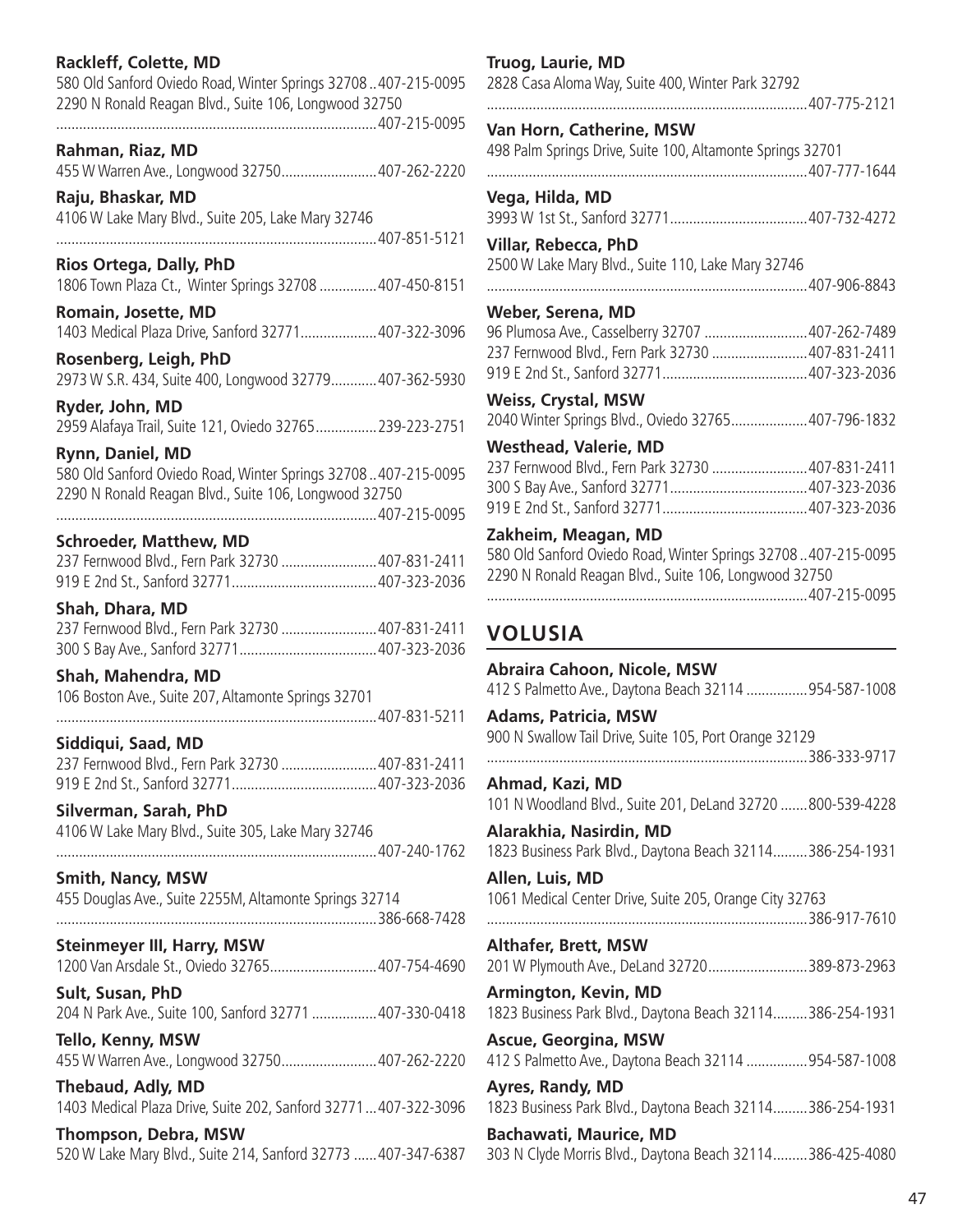## **Baracskay II, Donald, MD**

| 1220 Willis Ave., Daytona Beach 32114 800-539-4228     |
|--------------------------------------------------------|
| 3875 Tiger Bay Road, Daytona Beach 32124 800-539-4228  |
| 1150 Red John Drive, Daytona Beach 32124  800-539-4228 |
| 356 Englenook Drive, Debary 32713800-539-4228          |
|                                                        |
|                                                        |
|                                                        |

**Barrington Cruz, Chala, MSW** 1823 Business Park Blvd., Daytona Beach 32114.........386-254-1931

**Barroso, Luis, MD** 1823 Business Park Blvd., Daytona Beach 32114.........386-254-1931

**Barsukova, Tatiana, MD** 1823 Business Park Blvd., Daytona Beach 32114.........386-254-1931

**Batton, Steven, MD** 841 Jimmy Ann Drive, Daytona Beach 32117...............386-425-3963

**Bayless, Wade, MD** 1617 Ridgewood Ave., Suite D, Holly Hill 32117 ..........386-999-4299

**Bayron, Harry, MD** 1823 Business Park Blvd., Daytona Beach 32114.........386-254-1931

**Bell, John, MD** 1823 Business Park Blvd., Daytona Beach 32114.........386-254-1931

**Boggs, Karen, MSW** 900 N Swallow Tail Drive, Suite 105, Port Orange 32129

....................................................................................386-333-9717 **Bokhari, Hassan, MD**

1150 Red John Drive, Daytona Beach 32124 ...............800-539-4228

**Bonilla, Allison, MSW** 2425 S Volusia Ave., Suite B4, Orange City 32763........386-774-1330

**Bowles, Kelly, MSW** 900 N Swallow Tail Drive, Suite 105, Port Orange 32129

| 104 Treemonte Drive, Orange City 32763386-385-4748 |  |
|----------------------------------------------------|--|

**Brandt, Debra, MSW**

virtual visit only address, Ormond Beach 32174...........386-673-9800

# **Burman, Sarah, MSW**

225 Fentress Blvd., Daytona Beach 32114 ...................800-539-4228 702 S Ridgewood Ave., Daytona Beach 32114.............386-539-4228 200 Fentress Blvd., Suite C, Daytona Beach 32114.......386-539-4228 1220 Willis Ave., Daytona Beach 32114.......................800-539-4228 3875 Tiger Bay Road, Daytona Beach 32124 ...............800-539-4228 1150 Red John Drive, Daytona Beach 32124 ...............800-539-4228 356 Englenook Drive, Debary 32713............................386-539-4228 105 W Calvin St., DeLand 32720 .................................386-539-4228

**Calderon, Jaime, PhD**

|  |  | 201 W Plymouth Ave., DeLand 32720386-873-2963 |
|--|--|-----------------------------------------------|
|--|--|-----------------------------------------------|

### **Calvo, Darcy, MSW**

412 S Palmetto Ave., Daytona Beach 32114 ................954-587-1008

### **Campbell, Jermaine, MD**

1823 Business Park Blvd., Daytona Beach 32114.........386-254-1931

# **Canaan, Antonio, MD**

| שויו היונטוווי, הייסוויי, שו<br>1220 Willis Ave., Daytona Beach 32114 800-539-4228<br>1150 Red John Drive, Daytona Beach 32124 800-539-4228<br>1251 N Stone St., DeLand 32720 800-539-4228<br>105 W Calvin St., DeLand 32720 800-539-4228 |  |
|-------------------------------------------------------------------------------------------------------------------------------------------------------------------------------------------------------------------------------------------|--|
| Capozzi, Anthony, MD<br>1730 Dunlawton Ave., Suite 3, Port Orange 32127  386-957-3905                                                                                                                                                     |  |
| <b>Carey, Connor, MSW</b><br>1150 Red John Drive, Daytona Beach 32124 800-539-4228                                                                                                                                                        |  |
| Casanova, Edda, MD<br>201 W Plymouth Ave., DeLand 32720386-873-2963                                                                                                                                                                       |  |
| <b>Cassand, Wendi, MSW</b><br>406 Braddock Ave., Suite A, Daytona Beach 32118954-650-1706                                                                                                                                                 |  |
| <b>Cevallos, Salvador Leo, MD</b><br>1730 Dunlawton Ave., Suite 3, Port Orange 32127  386-957-3905                                                                                                                                        |  |
| Chanmugam, Jay, MD<br>1823 Business Park Blvd., Daytona Beach 32114386-254-1931                                                                                                                                                           |  |
| Chowdhury, Anwar, MD<br>201 W Plymouth Ave., DeLand 32720386-873-2963                                                                                                                                                                     |  |
| <b>Colon-Del Toro, Cristina, MD</b><br>412 S Palmetto Ave., Daytona Beach 32114  954-587-1008                                                                                                                                             |  |
| Conteh, Abib, MD<br>1823 Business Park Blvd., Daytona Beach 32114386-254-1931                                                                                                                                                             |  |
| <b>Corbin, Roger, MSW</b><br>900 N Swallow Tail Drive, Suite 105, Port Orange 32129                                                                                                                                                       |  |
|                                                                                                                                                                                                                                           |  |
| <b>Crimmins, Robert, MSW</b>                                                                                                                                                                                                              |  |
| 702 S Ridgewood Ave., Daytona Beach 32114386-539-4228                                                                                                                                                                                     |  |
| 1220 Willis Ave., Daytona Beach 32114800-539-4228                                                                                                                                                                                         |  |
| 356 Englenook Drive, Debary 32713386-539-4228                                                                                                                                                                                             |  |
| 105 W Calvin St., DeLand 32720 386-539-4228                                                                                                                                                                                               |  |
| 1251 N Stone St., DeLand 32720 800-539-4228                                                                                                                                                                                               |  |
| 311 N Orange St., New Smyrna Beach 32168800-539-4228                                                                                                                                                                                      |  |
| Croyle, John, MD                                                                                                                                                                                                                          |  |
| 1617 Ridgewood Ave., Suite D, Holly Hill 32117  386-999-4299                                                                                                                                                                              |  |
| Czaykowsky, Guy, MD                                                                                                                                                                                                                       |  |
| 225 Fentress Blvd., Daytona Beach 32114 800-539-4228                                                                                                                                                                                      |  |
| 702 S Ridgewood Ave., Daytona Beach 32114386-539-4228                                                                                                                                                                                     |  |
| 200 Fentress Blvd., Suite C, Daytona Beach 32114386-539-4228                                                                                                                                                                              |  |
| 1220 Willis Ave., Daytona Beach 32114800-539-4228                                                                                                                                                                                         |  |
|                                                                                                                                                                                                                                           |  |
| 3875 Tiger Bay Road, Daytona Beach 32124 800-539-4228<br>1150 Red John Drive, Daytona Beach 32124 800-539-4228                                                                                                                            |  |
|                                                                                                                                                                                                                                           |  |
| 356 Englenook Drive, Debary 32713386-539-4228<br>105 W Calvin St., DeLand 32720 386-539-4228                                                                                                                                              |  |
|                                                                                                                                                                                                                                           |  |
| Dada, David, MD                                                                                                                                                                                                                           |  |
| 1150 Red John Drive, Daytona Beach 32124 800-539-4228                                                                                                                                                                                     |  |
| Damas, Herve, MD<br>1823 Business Park Blvd., Daytona Beach 32114386-254-1931                                                                                                                                                             |  |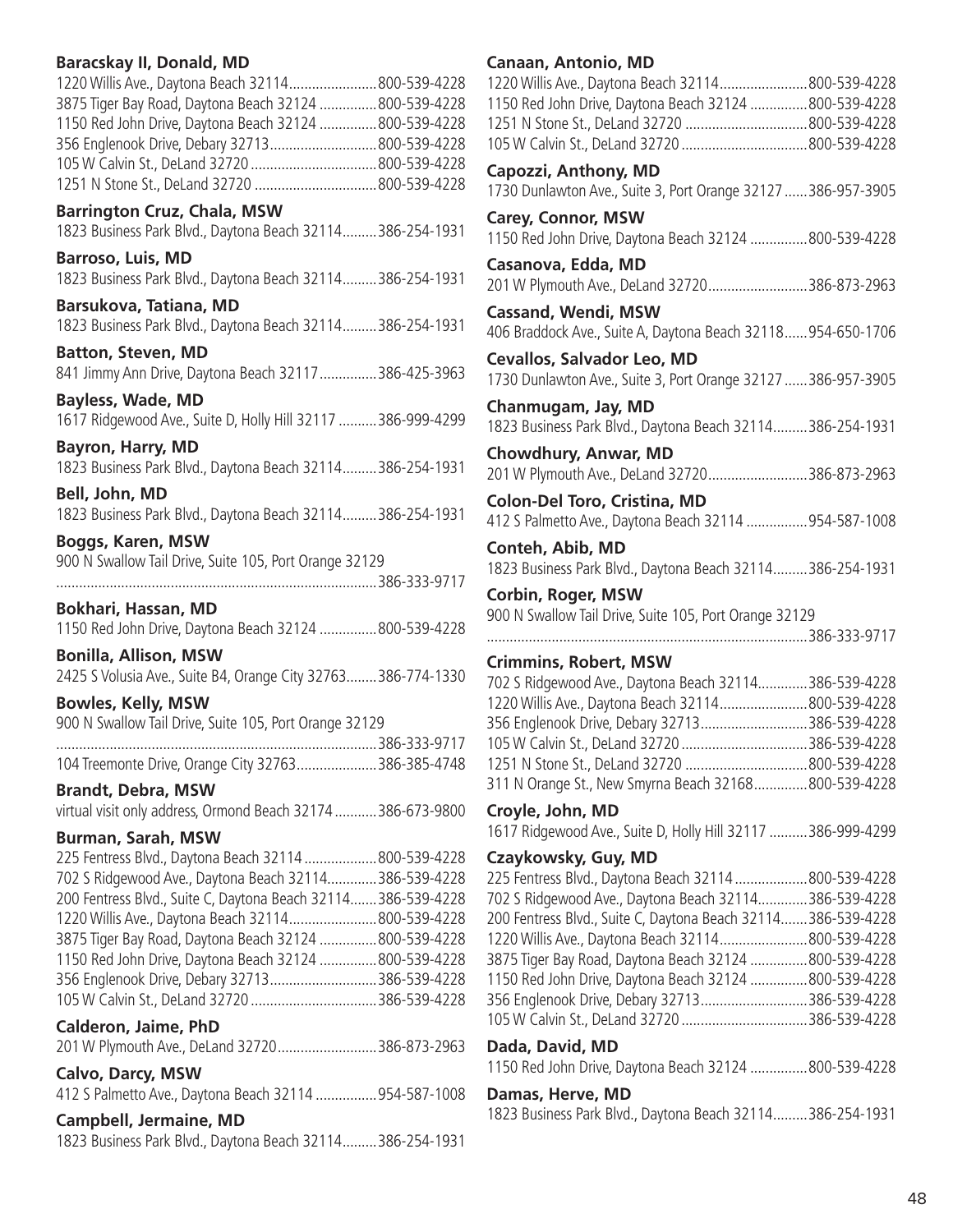# **Danielides, Argene, PhD**

| 595 W Granada Blvd., Suite H, Ormond Beach 32174              |  |
|---------------------------------------------------------------|--|
| 386-677-3995                                                  |  |
|                                                               |  |
| Decker, Gary, MD                                              |  |
| 1823 Business Park Blvd., Daytona Beach 32114386-254-1931     |  |
|                                                               |  |
| DeLuera, Marilyn, MSW                                         |  |
| 2447 S Ridgewood Ave., South Daytona 32119386-261-1596        |  |
| Dopico, Jessica, MSW                                          |  |
| 412 S Palmetto Ave., Daytona Beach 32114 954-587-1008         |  |
|                                                               |  |
| Dugan, Melissa, MD                                            |  |
| 1823 Business Park Blvd., Daytona Beach 32114386-254-1931     |  |
| El Bahtity, Bassem, MD                                        |  |
|                                                               |  |
| 1150 Red John Drive, Daytona Beach 32124 800-539-4228         |  |
| Fenley Jr, James, MD                                          |  |
| 702 S Ridgewood Ave., Daytona Beach 32114386-539-4228         |  |
| 225 Fentress Blvd., Daytona Beach 32114  800-539-4228         |  |
| 1220 Willis Ave., Daytona Beach 32114 800-539-4228            |  |
| 3875 Tiger Bay Road, Daytona Beach 32124 800-539-4228         |  |
|                                                               |  |
| 1150 Red John Drive, Daytona Beach 32124 800-539-4228         |  |
| 356 Englenook Drive, Debary 32713800-539-4228                 |  |
| 105 W Calvin St., DeLand 32720 386-539-4228                   |  |
| Ferguson, Elizabeth, MSW                                      |  |
| 1635 S Ridgewood Ave., Suite 225, South Daytona 32119         |  |
|                                                               |  |
|                                                               |  |
| <b>Fishback, Michael, MSW</b>                                 |  |
| 412 S Palmetto Ave., Daytona Beach 32114 954-587-1008         |  |
|                                                               |  |
| <b>Fleenor, Rebecca, MSW</b>                                  |  |
| 412 S Palmetto Ave., Daytona Beach 32114 954-587-1008         |  |
| Folkens, Eric, MD                                             |  |
| 1823 Business Park Blvd., Daytona Beach 32114386-254-1931     |  |
|                                                               |  |
| Fraser, Kathryn, PhD                                          |  |
| 201 N Clyde Morris Blvd ., Daytona Beach 32114 386-226-4590   |  |
| 303 N Clyde Morris Blvd., Daytona Beach 32114386-425-4080     |  |
| 841 Jimmy Ann Drive, Daytona Beach 32117 386-425-3963         |  |
|                                                               |  |
| Frick, Gary, MD                                               |  |
| 1651 N Clyde Morris Blvd., Suite 1, Daytona Beach 32117       |  |
|                                                               |  |
| 804 Dunlawton Ave, Unit 101, Port Orange 32127  386-767-8584  |  |
| <b>Fuller, Matthew, MSW</b>                                   |  |
|                                                               |  |
| 900 N Swallow Tail Drive, Suite 105, Port Orange 32129        |  |
|                                                               |  |
| <b>Gnagy, Elizabeth, MD</b>                                   |  |
| 1823 Business Park Blvd., Daytona Beach 32114386-254-1931     |  |
|                                                               |  |
| <b>Green, Kristin, MSW</b>                                    |  |
| 225 Fentress Blvd., Daytona Beach 32114  800-539-4228         |  |
| 702 S Ridgewood Ave., Daytona Beach 32114386-539-4228         |  |
| 200 Fentress Blvd., Suite C, Daytona Beach 32114 386-539-4228 |  |
| 1220 Willis Ave., Daytona Beach 32114 800-539-4228            |  |
| 3875 Tiger Bay Road, Daytona Beach 32124 800-539-4228         |  |
| 1150 Red John Drive, Daytona Beach 32124 800-539-4228         |  |
|                                                               |  |

356 Englenook Drive, Debary 32713............................386-539-4228

| 105 W Calvin St., DeLand 32720 386-539-4228                                             |  |
|-----------------------------------------------------------------------------------------|--|
| <b>Grindstaff, Debra, MSW</b>                                                           |  |
| 225 Fentress Blvd., Daytona Beach 32114 800-539-4228                                    |  |
| 702 S Ridgewood Ave., Daytona Beach 32114 800-539-4228                                  |  |
| 1220 Willis Ave., Daytona Beach 32114800-539-4228                                       |  |
| 3875 Tiger Bay Road, Daytona Beach 32124 800-539-4228                                   |  |
| 1150 Red John Drive, Daytona Beach 32124 800-539-4228                                   |  |
| 356 Englenook Drive, Debary 32713800-539-4228                                           |  |
|                                                                                         |  |
| 1251 N Stone St., DeLand 32720  800-539-4228                                            |  |
| Hanley, Allison, MD                                                                     |  |
| 1823 Business Park Blvd., Daytona Beach 32114386-254-1931                               |  |
| Hasan, Syed, MD                                                                         |  |
| 2775 Big John Drive, DeLand 32724386-337-7957                                           |  |
| Hewes, Judith, MSW                                                                      |  |
| 595 N Nova Road, Suite 111, Ormond Beach 32174  386-682-0788                            |  |
| Hill, Vanessa, MSW                                                                      |  |
| 900 N Swallow Tail Drive, Suite 105, Port Orange 32129                                  |  |
|                                                                                         |  |
| Hoffman, Valerie, MSW                                                                   |  |
| 595 N Nova Road, Suite 111, Ormond Beach 32174  386-682-0788                            |  |
| <b>Hutton, Gregory, MD</b><br>303 N Clyde Morris Blvd., Daytona Beach 32114386-425-4080 |  |
| Jacobs, Jeanette, PhD                                                                   |  |
| 627 N Grandview Ave., Suite 242, Daytona Beach 32118                                    |  |
|                                                                                         |  |
| Jacobs, Kian, MSW                                                                       |  |
| 17 Juniper Drive, Ormond Beach 32176860-817-3175                                        |  |
|                                                                                         |  |
| Junco, Gladys, MSW                                                                      |  |
| 412 S Palmetto Ave., Daytona Beach 32114 954-587-1008                                   |  |
| Kennedy, Tracy, MSW                                                                     |  |
| 1150 Red John Drive, Daytona Beach 32124 800-539-4228                                   |  |
| King, Edward, MSW                                                                       |  |
| 1690 Dunlawton Ave., Suite 125, Port Orange 32127386-681-8639                           |  |
|                                                                                         |  |
| King, Shannon, MSW                                                                      |  |
| 1690 Dunlawton Ave., Suite 125, Port Orange 32127386-681-8639                           |  |
| Klopfenstein, Holly, MD                                                                 |  |
| 1823 Business Park Blvd., Daytona Beach 32114386-254-1931                               |  |
| Kolp, Eli, MD                                                                           |  |
| 1150 Red John Drive, Daytona Beach 32124  800-539-4228                                  |  |
| Kurz, Edward, MD                                                                        |  |
| 1823 Business Park Blvd., Daytona Beach 32114 386-254-1931                              |  |
|                                                                                         |  |
| Kuykendall, Sarah, MSW                                                                  |  |
| 136 Julia St., #100, New Smyrna Beach 32168386-423-9161                                 |  |
| LaVigna, Phyllis, MSW                                                                   |  |
| 1635 S Ridgewood Ave., Suite 225, South Daytona 32119                                   |  |
|                                                                                         |  |
| Lee, Kenneth, MD                                                                        |  |
|                                                                                         |  |

1823 Business Park Blvd., Daytona Beach 32114.........386-254-1931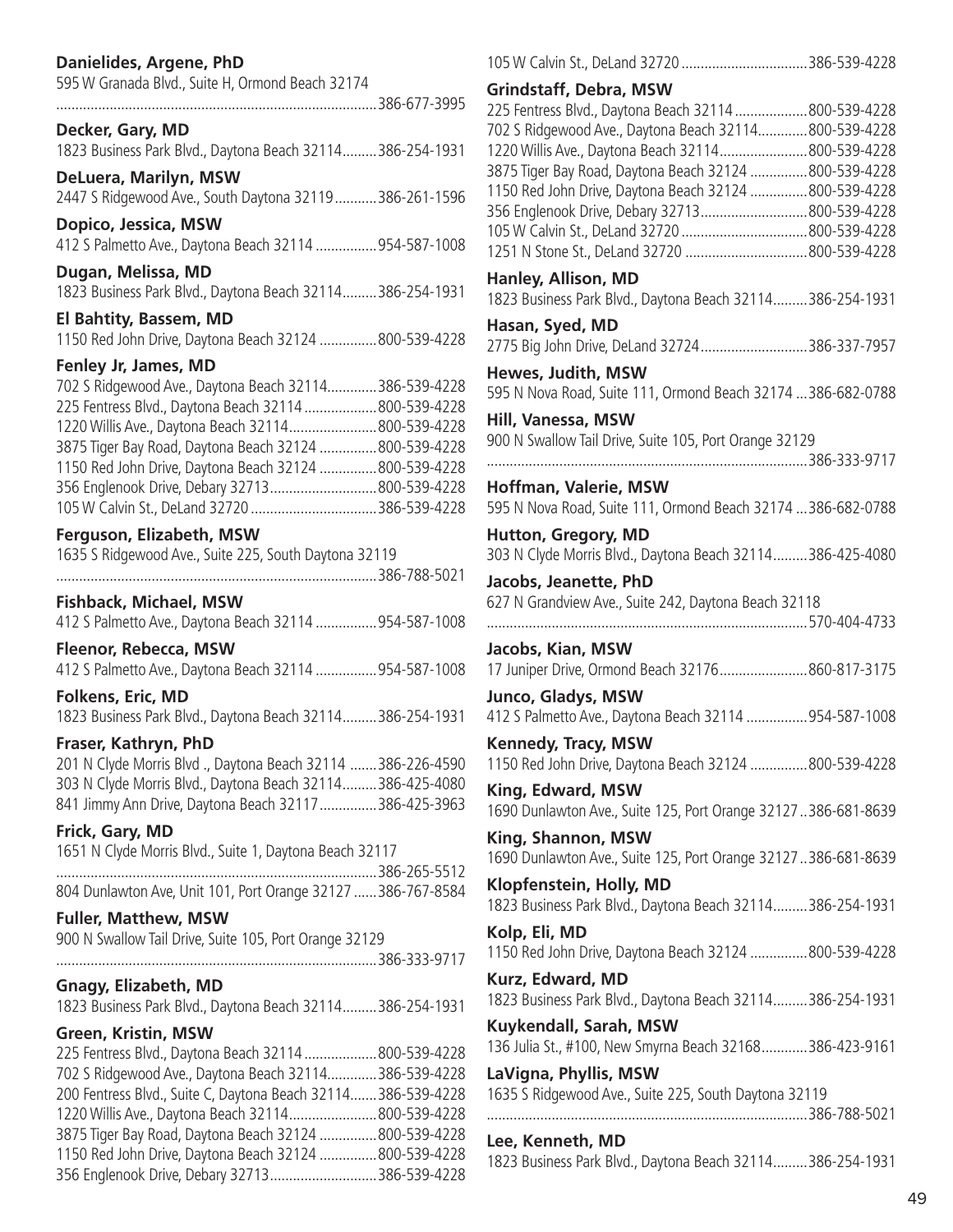| Lehmann, Joan, MD                                                                                                      | Norton, Penelope, PhD                                                                                                    |  |
|------------------------------------------------------------------------------------------------------------------------|--------------------------------------------------------------------------------------------------------------------------|--|
| 1823 Business Park Blvd., Daytona Beach 32114386-254-1931                                                              | 555 W Granada Blvd., Suite E3, Ormond Beach 32174                                                                        |  |
| Levy, Sue, MSW                                                                                                         |                                                                                                                          |  |
| 3959 S Nova Road, Suite 23, Port Orange 32127386-253-8439                                                              | Nwokolo, Felix, MD                                                                                                       |  |
| Lusancarez, Jose, MD                                                                                                   | 1150 Red John Drive, Daytona Beach 32124 800-539-4228                                                                    |  |
| 1823 Business Park Blvd., Daytona Beach 32114 386-254-1931                                                             | Oestmann, Jerry, PhD                                                                                                     |  |
| <b>Mahaffey, Dawn, MSW</b>                                                                                             | 1730 Dunlawton Ave., Suite 3, Port Orange 32127  386-957-3905                                                            |  |
| 225 Fentress Blvd., Daytona Beach 32114  800-539-4228                                                                  | Oh, Stephen, MD                                                                                                          |  |
| 1220 Willis Ave., Daytona Beach 32114800-539-4228                                                                      | 341 N Clyde Morris Blvd., Daytona Beach 32114386-258-6455                                                                |  |
| 702 S Ridgewood Ave., Daytona Beach 32114800-539-4228                                                                  | <b>Oliver, Carrie, MSW</b>                                                                                               |  |
| 3875 Tiger Bay Road, Daytona Beach 32124 800-539-4228                                                                  | 1450 N U.S. Highway 1, Suite 500, Ormond Beach 32174                                                                     |  |
| 1150 Red John Drive, Daytona Beach 32124 800-539-4228                                                                  |                                                                                                                          |  |
| 356 Englenook Drive, Debary 32713 800-539-4228                                                                         | <b>Ortega Goggins, Enid, MSW</b>                                                                                         |  |
|                                                                                                                        | 412 S Palmetto Ave., Daytona Beach 32114  954-587-1008                                                                   |  |
| <b>Marcellon, Sandia, MSW</b>                                                                                          | Parker, Julie, PhD                                                                                                       |  |
| 412 S Palmetto Ave., Daytona Beach 32114 954-587-1008                                                                  | 221 N Causeway, Suite B, New Smyrna Beach 32169  386-423-0442<br>Perez, Jennifer, MSW                                    |  |
| <b>Martinez, Ricardo, MD</b><br>1823 Business Park Blvd., Daytona Beach 32114386-254-1931                              | 412 S Palmetto Ave., Daytona Beach 32114  954-587-1008                                                                   |  |
| <b>Masferrer, Maria, MD</b>                                                                                            | <b>Pittack, Junior, MD</b>                                                                                               |  |
| 801 Beville Road, South Daytona 32119800-614-4124                                                                      | 412 S Palmetto Ave., Daytona Beach 32114  954-587-1008                                                                   |  |
| 300 Treemont Drive, Orange City 32763 800-614-4124                                                                     | Plata, Oscar, MD                                                                                                         |  |
| <b>Medina, Michelle, MSW</b>                                                                                           | 303 N Clyde Morris Blvd., Daytona Beach 32114386-425-4080                                                                |  |
| 412 S Palmetto Ave., Daytona Beach 32114 954-587-1008                                                                  | Ponder, Janae, MSW                                                                                                       |  |
| <b>Melman, Sylvie, MSW</b>                                                                                             | 780 Deltona Blvd., Suite 102, Deltona 32725  386-400-3100                                                                |  |
| 412 S Palmetto Ave., Daytona Beach 32114  954-587-1008                                                                 | Rahaim, George, PhD                                                                                                      |  |
| <b>Menczelesz, Gabor, MD</b>                                                                                           | 136 Julia St., Unit 100, New Smyrna Beach 32168  386-423-9161                                                            |  |
| 1823 Business Park Blvd., Daytona Beach 32114386-254-1931                                                              | Rahman, Riaz, MD                                                                                                         |  |
| <b>Menocal, Kathleen, MSW</b>                                                                                          | 1200 W Granada Blvd., Suite 1A, Ormond Beach 32174                                                                       |  |
| 985 Countryside West Blvd., Port Orange 32127386-738-6400<br>1025 W New York Ave., Suite 4, DeLand 32720  386-738-6400 | 1200 W Granada Blvd., Suite 6A, Ormond Beach 32174                                                                       |  |
| <b>Merilson, Lisa, PhD</b><br>221 N Causeway, Suite B, New Smyrna Beach 32169.386-423-0442                             | 575 N Clyde Morris Blvd., Daytona Beach 32114321-443-9924<br>905 Beville Road, Suite B, South Daytona 32119 321-443-9924 |  |
| <b>Miceli, Charles, MSW</b>                                                                                            | 646 Hills Blvd., Port Orange 32127 319-423-6123                                                                          |  |
| 465 Summerhaven Drive, Suite 1A, Debary 32713  407-493-8181                                                            | Raimondo, Louis, MD                                                                                                      |  |
| <b>Milhomme, Agathe, MSW</b><br>412 S Palmetto Ave., Daytona Beach 32114  954-587-1008                                 | 115 E Granada Blvd., Suite 4, Ormond Beach 32176  386-672-4222                                                           |  |
| <b>Morales, Vanessa, MSW</b>                                                                                           | <b>Raistrick, Emilie, MSW</b><br>412 S Palmetto Ave., Daytona Beach 32114  954-587-1008                                  |  |
| 412 S Palmetto Ave., Daytona Beach 32114  954-587-1008                                                                 | Raphael, Christina, MSW                                                                                                  |  |
| <b>Moreno, Bridget, MSW</b>                                                                                            | 412 S Palmetto Ave., Daytona Beach 32114  954-587-1008                                                                   |  |
| 412 S Palmetto Ave., Daytona Beach 32114  954-587-1008                                                                 | Ravelo, Jacqueline, MSW                                                                                                  |  |
| <b>Mueller, Jessica, MSW</b>                                                                                           | 412 S Palmetto Ave., Daytona Beach 32114  954-587-1008                                                                   |  |
| 412 S Palmetto Ave., Daytona Beach 32114  954-587-1008                                                                 | <b>Remmert, Timothy, MSW</b>                                                                                             |  |
| <b>Murray, Melissa, MSW</b>                                                                                            | 1635 S Ridgewood Ave., Suite 225, South Daytona 32119                                                                    |  |
| 412 S Palmetto Ave., Daytona Beach 32114 954-587-1008                                                                  |                                                                                                                          |  |
| <b>Nethery, Katrina, MSW</b>                                                                                           | <b>Richeson, Patricia, MSW</b>                                                                                           |  |
| 412 S Palmetto Ave., Daytona Beach 32114  954-587-1008                                                                 | 333 W Wisconsin Ave., DeLand 32720  781-640-1654                                                                         |  |
| <b>Noel, Sally Ann, MSW</b>                                                                                            | Rivera, Edmundo, MD                                                                                                      |  |
| 412 S Palmetto Ave., Daytona Beach 32114  954-587-1008                                                                 | 250 Treemonte Drive, Orange City 32763386-774-6001                                                                       |  |

| 555 W Granada Blvd., Suite E3, Ormond Beach 32174                                                                                                                                           |
|---------------------------------------------------------------------------------------------------------------------------------------------------------------------------------------------|
| 386-676-5420                                                                                                                                                                                |
| Nwokolo, Felix, MD<br>1150 Red John Drive, Daytona Beach 32124 800-539-4228                                                                                                                 |
| Oestmann, Jerry, PhD<br>1730 Dunlawton Ave., Suite 3, Port Orange 32127  386-957-3905                                                                                                       |
| Oh, Stephen, MD<br>341 N Clyde Morris Blvd., Daytona Beach 32114386-258-6455                                                                                                                |
| <b>Oliver, Carrie, MSW</b><br>1450 N U.S. Highway 1, Suite 500, Ormond Beach 32174                                                                                                          |
| <b>Ortega Goggins, Enid, MSW</b><br>412 S Palmetto Ave., Daytona Beach 32114 954-587-1008                                                                                                   |
| Parker, Julie, PhD<br>221 N Causeway, Suite B, New Smyrna Beach 32169386-423-0442                                                                                                           |
| Perez, Jennifer, MSW<br>412 S Palmetto Ave., Daytona Beach 32114 954-587-1008                                                                                                               |
| <b>Pittack, Junior, MD</b><br>412 S Palmetto Ave., Daytona Beach 32114 954-587-1008                                                                                                         |
| Plata, Oscar, MD<br>303 N Clyde Morris Blvd., Daytona Beach 32114386-425-4080                                                                                                               |
| Ponder, Janae, MSW<br>780 Deltona Blvd., Suite 102, Deltona 32725 386-400-3100                                                                                                              |
| Rahaim, George, PhD<br>136 Julia St., Unit 100, New Smyrna Beach 32168  386-423-9161                                                                                                        |
| Rahman, Riaz, MD<br>1200 W Granada Blvd., Suite 1A, Ormond Beach 32174                                                                                                                      |
| .<br>1200 W Granada Blvd., Suite 6A, Ormond Beach 32174                                                                                                                                     |
| 386-463-0066<br>575 N Clyde Morris Blvd., Daytona Beach 32114321-443-9924<br>905 Beville Road, Suite B, South Daytona 32119 321-443-9924<br>646 Hills Blvd., Port Orange 32127 319-423-6123 |
| Raimondo, Louis, MD<br>115 E Granada Blvd., Suite 4, Ormond Beach 32176  386-672-4222                                                                                                       |
| <b>Raistrick, Emilie, MSW</b><br>412 S Palmetto Ave., Daytona Beach 32114 954-587-1008                                                                                                      |
| <b>Raphael, Christina, MSW</b><br>412 S Palmetto Ave., Daytona Beach 32114 954-587-1008                                                                                                     |
| <b>Ravelo, Jacqueline, MSW</b><br>412 S Palmetto Ave., Daytona Beach 32114 954-587-1008                                                                                                     |
| <b>Remmert, Timothy, MSW</b><br>1635 S Ridgewood Ave., Suite 225, South Daytona 32119                                                                                                       |
| <b>Richeson, Patricia, MSW</b><br>333 W Wisconsin Ave., DeLand 32720781-640-1654                                                                                                            |
| Rivera, Edmundo, MD                                                                                                                                                                         |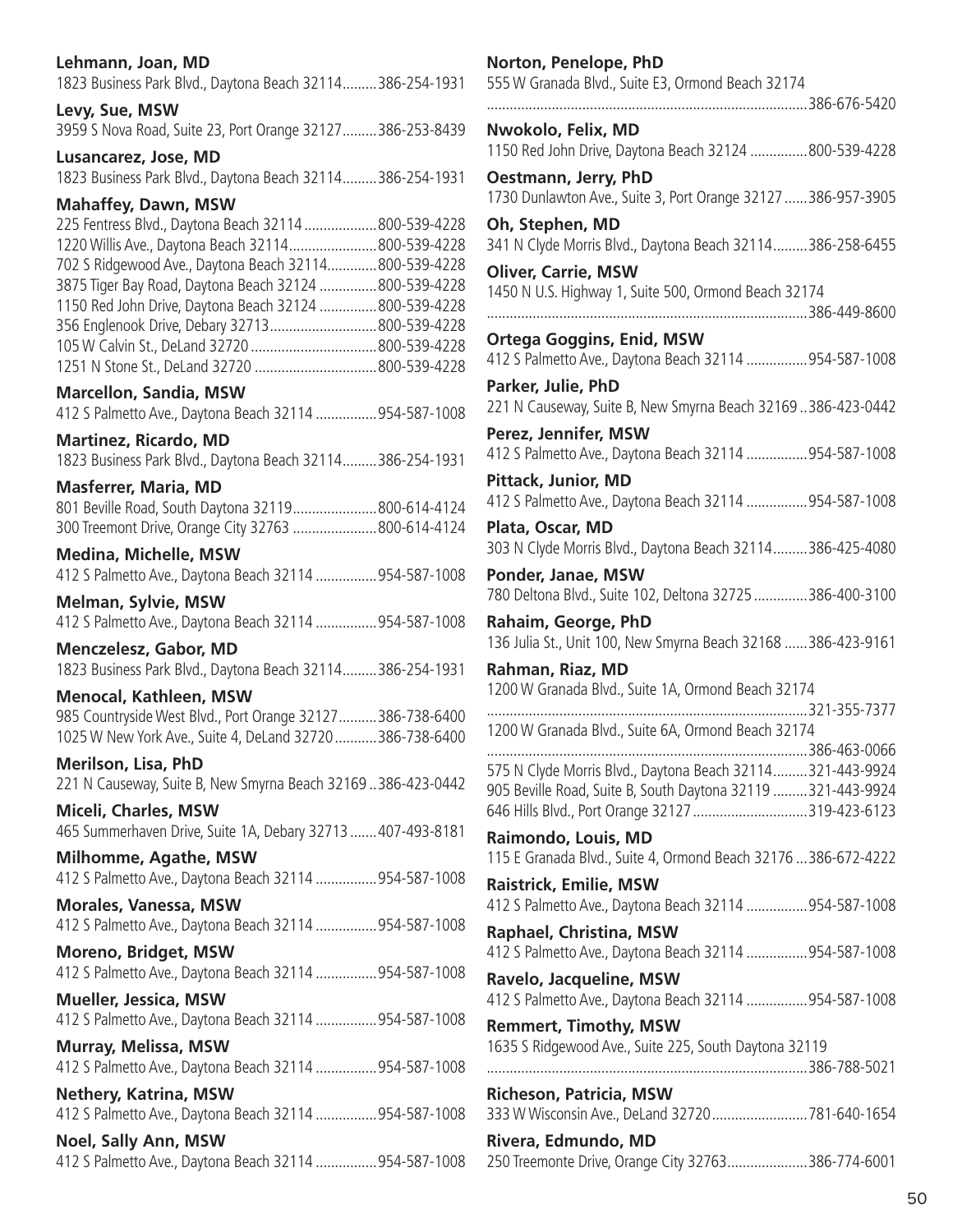# **Robinson, Sharon, MSW**

| 225 Fentress Blvd., Daytona Beach 32114 800-539-4228                                                           |  |
|----------------------------------------------------------------------------------------------------------------|--|
| 1220 Willis Ave., Daytona Beach 32114 800-539-4228                                                             |  |
| 702 S Ridgewood Ave., Daytona Beach 32114800-539-4228<br>1150 Red John Drive, Daytona Beach 32124 800-539-4228 |  |
|                                                                                                                |  |
| 105 W Calvin St., DeLand 32720 800-539-4228                                                                    |  |
|                                                                                                                |  |
| Romain, Josette, MD<br>2725 Rebecca Lane, Suite 107, Orange City 32763386-775-0736                             |  |
|                                                                                                                |  |
| Rosette, Jessica, MD<br>1823 Business Park Blvd., Daytona Beach 32114386-254-1931                              |  |
| Ruiz Santiago, Mayte, MD                                                                                       |  |
| 412 S Palmetto Ave., Daytona Beach 32114 954-587-1008                                                          |  |
| Santos, Eric, MD                                                                                               |  |
| 303 N Clyde Morris Blvd., Daytona Beach 32114386-425-4080                                                      |  |
| Santos, Iris, MSW                                                                                              |  |
| 412 S Palmetto Ave., Daytona Beach 32114 954-587-1008                                                          |  |
| Sanz, Carmen, MD                                                                                               |  |
| 201 W Plymouth Ave., DeLand 32720386-873-2963                                                                  |  |
| Sanz, Donald, PhD                                                                                              |  |
| 1109 W Euclid Ave., DeLand 32720 386-943-9040                                                                  |  |
|                                                                                                                |  |
| <b>Saunders, Thomas, PhD</b><br>136 Julia St., Unit 100, New Smyrna Beach 32168  386-423-9161                  |  |
| <b>Shaw, Timothy, PhD</b>                                                                                      |  |
| 136 Julia St., Unit 100, New Smyrna Beach 32168  386-423-9161                                                  |  |
| Sheldon, Jill, MSW<br>333 W Wisconsin Ave., DeLand 32720386-337-4308                                           |  |
| <b>Silverman, Penny, MSW</b>                                                                                   |  |
| 46 Lakecliff Drive, Ormond Beach 32174 386-446-5730                                                            |  |
| Silvestre, Fernando, MD                                                                                        |  |
| 303 N Clyde Morris Blvd., Daytona Beach 32114386-425-4080                                                      |  |
| Simo, Salvador, MD                                                                                             |  |
| 1823 Business Park Blvd., Daytona Beach 32114386-254-1931                                                      |  |
|                                                                                                                |  |
| Sims, James, MD                                                                                                |  |
| 1823 Business Park Blvd., Daytona Beach 32114386-254-1931                                                      |  |
| Singh, Sanjeev, MD                                                                                             |  |
| 1061 Medical Center Drive, Suite 205, Orange City 32763                                                        |  |
|                                                                                                                |  |
| Singh, Vinod, MD                                                                                               |  |
| 1823 Business Park Blvd., Daytona Beach 32114386-254-1931                                                      |  |
| <b>Smith, Nancy, MSW</b>                                                                                       |  |
| 465 Summerhaven Drive, Suite 1A, Debary 32713  407-682-6992                                                    |  |
| Smotherman, Kathleen, MSW                                                                                      |  |
| 702 S Ridgewood Ave., Daytona Beach 32114386-539-4228                                                          |  |
| 1220 Willis Ave., Daytona Beach 32114 800-539-4228                                                             |  |
| 3875 Tiger Bay Road, Daytona Beach 32124 800-539-4228                                                          |  |
| 1150 Red John Drive, Daytona Beach 32124 800-539-4228                                                          |  |
| 356 Englenook Drive, Debary 32713 800-539-4228                                                                 |  |

105 W Calvin St., DeLand 32720 .................................386-539-4228

| <b>Stevens, Julie, MSW</b><br>412 S Palmetto Ave., Daytona Beach 32114 954-587-1008                           |  |
|---------------------------------------------------------------------------------------------------------------|--|
| Temple, Donald, MD                                                                                            |  |
| 1823 Business Park Blvd., Daytona Beach 32114386-254-1931                                                     |  |
| Thacker, Clifford, MD<br>1823 Business Park Blvd., Daytona Beach 32114386-254-1931                            |  |
| Thebaud, Adly, MD<br>2725 Rebecca Lane, Suite 107, Orange City 32763 386-775-0736                             |  |
| <b>Thompson, Debra, MSW</b><br>300 Treemont Drive, Orange City 32763 800-614-4124                             |  |
| Thorogood, Beth, MSW<br>412 S Palmetto Ave., Daytona Beach 32114  954-587-1008                                |  |
| Tikku, Sunita, MD<br>1061 Medical Center Drive, Suite 205, Orange City 32763<br>.                             |  |
| Todd, Kathleen, MD<br>1823 Business Park Blvd., Daytona Beach 32114386-254-1931                               |  |
| Tomarchio, John, MD<br>1823 Business Park Blvd., Daytona Beach 32114 386-254-1931                             |  |
| <b>Torrellas, Carlos, MD</b><br>1200 W Granada Blvd., Suite 6A, Ormond Beach 32174                            |  |
| Trigueiro, Craig, MD                                                                                          |  |
| 1823 Business Park Blvd., Daytona Beach 32114386-254-1931<br><b>Upton, Monique, MD</b>                        |  |
| 303 N Clyde Morris Blvd., Daytona Beach 32114386-425-4080                                                     |  |
| Vega, Hilda, MD<br>201 W Plymouth Ave., DeLand 32720386-873-2963                                              |  |
| Virella, Betty, MSW<br>412 S Palmetto Ave., Daytona Beach 32114 954-587-1008                                  |  |
| <b>Voight, Nancy, PhD</b><br>570 Memorial Cir, Ste 150, Ormond Beach 32174  386-672-9250                      |  |
| Wahl, Brian, MSW                                                                                              |  |
| 702 S Ridgewood Ave., Daytona Beach 32114386-539-4228<br>225 Fentress Blvd., Daytona Beach 32114 800-539-4228 |  |
| 1220 Willis Ave., Daytona Beach 32114800-539-4228                                                             |  |
| 3875 Tiger Bay Road, Daytona Beach 32124 800-539-4228                                                         |  |
| 1150 Red John Drive, Daytona Beach 32124 800-539-4228                                                         |  |
| 356 Englenook Drive, Debary 32713386-539-4228                                                                 |  |
| 105 W Calvin St., DeLand 32720 386-539-4228                                                                   |  |
| Weber, Theodore, PhD<br>348 Chelsea Place Ave., Ormond Beach 32174386-795-7673                                |  |
| Young, Heather, MSW                                                                                           |  |
| 225 Fentress Blvd., Daytona Beach 32114  800-539-4228                                                         |  |
| 702 S Ridgewood Ave., Daytona Beach 32114800-539-4228                                                         |  |
| 1220 Willis Ave., Daytona Beach 32114 800-539-4228                                                            |  |
| 356 Englenook Drive, Debary 32713800-539-4228<br>105 W Calvin St., DeLand 32720  800-539-4228                 |  |
|                                                                                                               |  |

1251 N Stone St., DeLand 32720 ................................800-539-4228